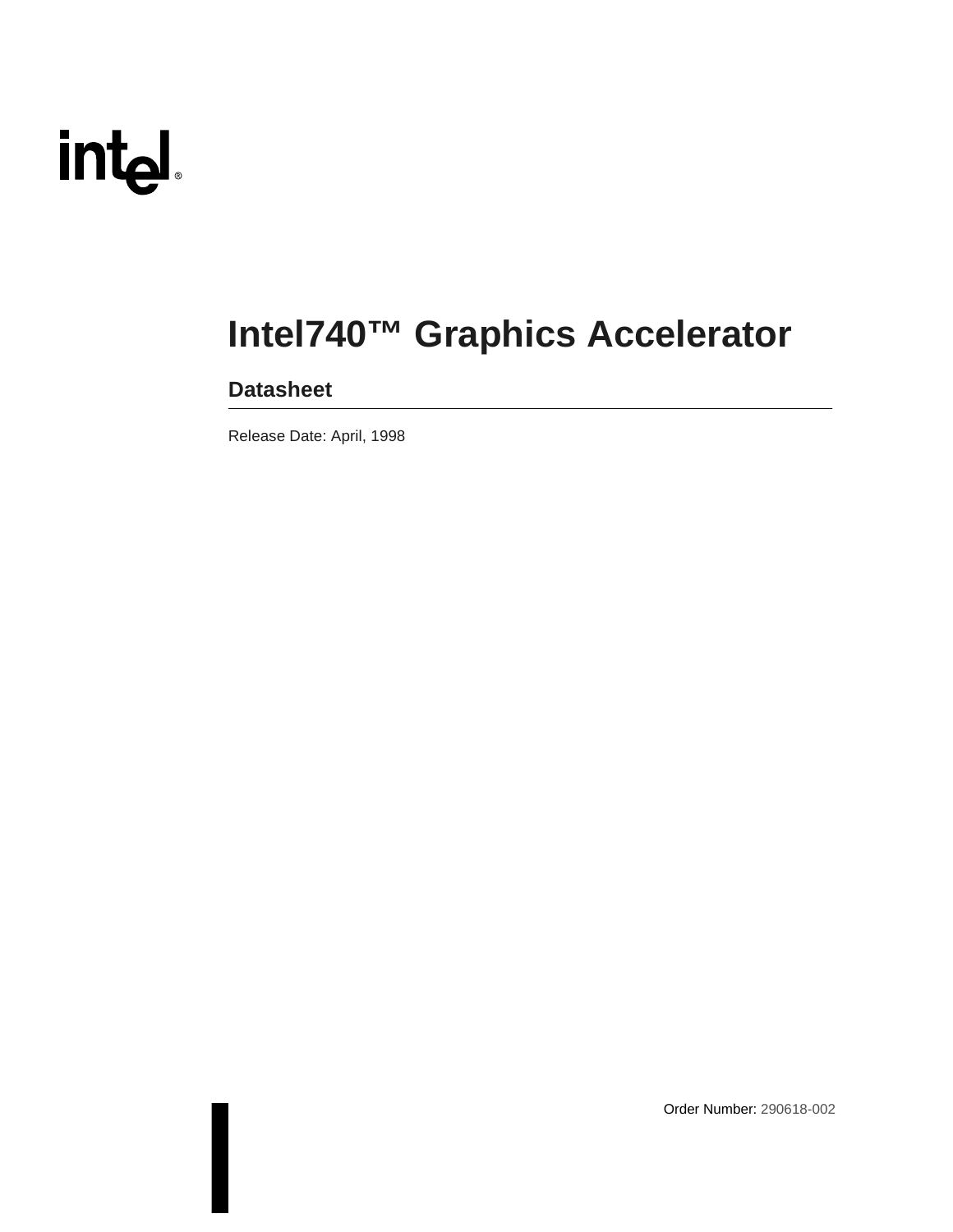### intلم

Information in this document is provided in connection with Intel products. No license, express or implied, by estoppel or otherwise, to any intellectual property rights is granted by this document. Except as provided in Intel's Terms and Conditions of Sale for such products, Intel assumes no liability whatsoever, and Intel disclaims any express or implied warranty, relating to sale and/or use of Intel products including liability or warranties relating to fitness for a particular purpose, merchantability, or infringement of any patent, copyright or other intellectual property right. Intel products are not intended for use in medical, life saving, or life sustaining applications.

Intel may make changes to specifications and product descriptions at any time, without notice.

Contact your local Intel sales office or your distributor to obtain the latest specifications and before placing your product order.

The Intel740™ graphics accelerator may contain design defects or errors known as errata which may cause the products to deviate from published specifications. Such errata are not covered by Intel's warranty. Current characterized errata are available on request.

I<sup>2</sup>C is a two-wire communications bus/protocol developed by Philips. SMBus is a subset of the I<sup>2</sup>C bus/protocol and was developed by Intel.<br>Implementations of the I<sup>2</sup>C bus/protocol or the SMBus bus/protocol may require North American Philips Corporation.

Copies of documents which have an ordering number and are referenced in this document, or other Intel literature may be obtained by:

calling 1-800-548-4725 or

by visiting Intel's website at http://www.intel.com.

Copyright © Intel Corporation, 1998

\*Third-party brands and names are the property of their respective owners.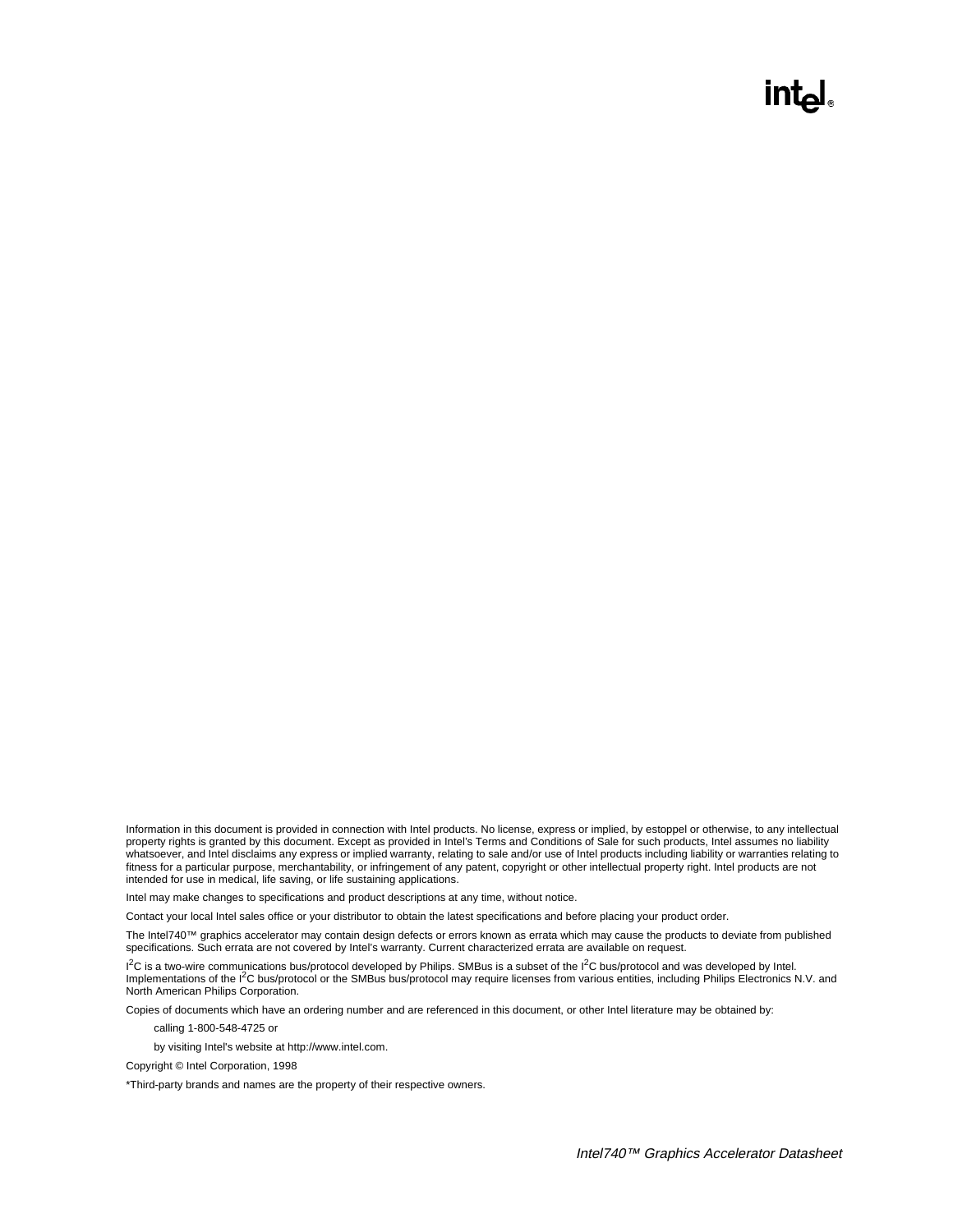### **Intel740™ Graphics Accelerator Features**

#### **• Hyper Pipelined Architecture**

- 2X AGP Support
- Parallel Data Processing (PDP)
- Precise Pixel Interpolation (PPI)
- Direct Memory Execution (DME)
- Sustained 3D Performance
	- –1.1 Meg-Triangles/Second Peak
	- 425-500K Triangles/Second Full
	- Featured (66 Mega-Pixel Peak) – 45-55 Meg-Pixels/Second Full
	-
- Featured — Full Sideband Accelerated Graphics Port (AGP) Initiator Support
- Optimized For 440LX Intel® AGPsets
- **• 3D Graphics Visual Enhancements**
	- Flat & Gouraud Shading
	- Mip-Mapping With Bilinear Filtering (11 LODs)
	- Color Alpha Blending For Transparency
	- Real Time Texture Paging and Video Texturing
	- Fogging & Atmospheric Effects
	- Specular Lighting
	- Edge Antialiasing
	- Stippling Or "Screen Door" Transparency
	- Backface Culling
	- Z Buffering

#### **• 3D Graphics Texturing Enhancements**

- Per Pixel Perspective Correct Texture Mapping
- Texture Sizes From 1x1 To
- 1024x1024 pixels (Rect/Sq)
- Texture Formats
	- Palletized 1,2,4, or 8-bit
	- RGBA 1555,565,4444
	- Compressed 4:2:2, 555, 1544
- Texture Color Keying
- Texture Chroma Keying
- Integrated Hardware Palette

#### **• Local Memory Controller**

- 2 to 8 MB SGRAM/SDRAM — High-Speed 64-Bit 100 MHz
	- Interface

#### **• Display/BIOS/I2C**

- Integrated 24-bit 220 MHz RAMDAC
- Pixel Palette Pipeline Frequency: 203 MHz
- Display Resolution: 320x200 Up To 1600x1200 Pixels
- Gamma Corrected Video
- Multi-Monitor Capability
- Read/Write Access To 256KB Flash
- ACPI Compliant
- Display Data Channel: DDC 2B Compliant
- **• 2D Graphics**
	- Up To 1600x1200 In 8 Bit Color Format at 75 Hz
	- Up to 1024x768 in 8/16/24 Bit Color Format @ 85 MHz Refresh Rate
	- Hardware Accelerated Functions – Programmable 64x64 3 Color
		- Transparent Cursor
		- 3 Operand Raster BitBLTs
		- StretchBLT
		- Color Expansion
	- Hardware Overlay Engine
	- Hardware Double Buffering
- **• Video**
	- Software DVD MPEGII Ready
	- Hardware DVD MPEGII Capable
	- Video Capture Support (16 Bit Or 8 Bit)
	- Full Bi-directional VMI CCIR601 Video Port
	- Programmable Video Output
	- Characteristics For VGA and SVGA
	- Full Motion Video
	- Video Conferencing Support
	- Intercast & VBI Support
	- NTSC And PAL TV Out Support
- **• OS & Driver Support**
	- Direct $X^*$  5.0
	- OpenGL\*
		- **Full 2X AGP Support**
	- Windows\* 95
	- Windows\* 95 AGP VxD
	- Windows  $NT* 4.0$
	- Windows\* 98
	- Windows NT\* 5.0
- **468 Pin STBGA (Super Thermal Ball Grid Array) Package**

The Intel740™ graphics accelerator may contain design defects or errors known as errata which may cause the products to deviate from published specifications. Current characterized errata are available on request.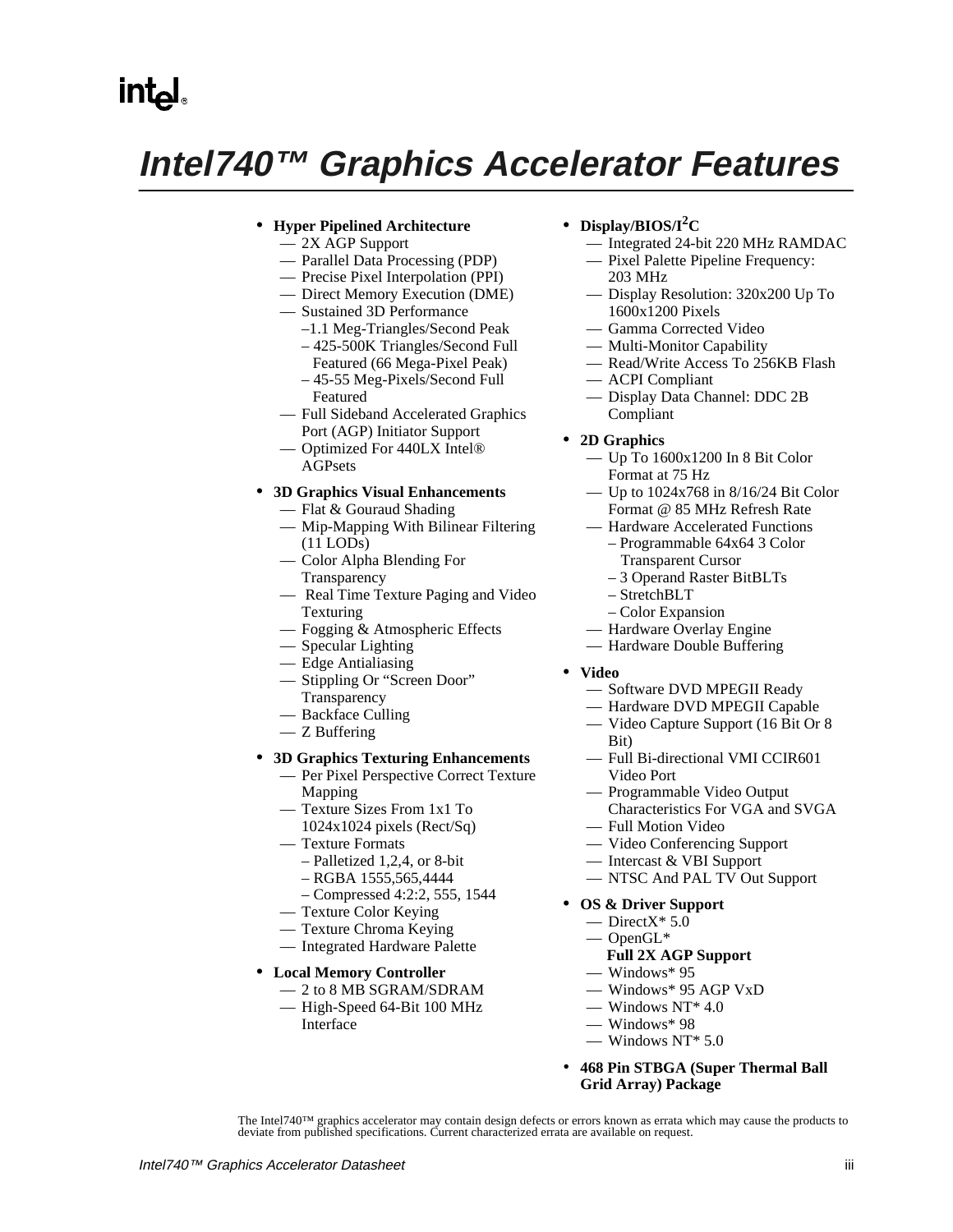The Intel740™ graphics accelerator is a highly integrated graphics accelerator designed for the Accelerated Graphics Port (AGP). Its architecture consists of dedicated multi-media engines executing in parallel to deliver high performance 3D, 2D and video capabilities. The 3D and 2D engines are managed by a 3D/2D pipeline preprocessor allowing them a sustained flow of graphics data. The 3D engine has been architected as a deep pipeline, where performance is maximized by parallel data paths and allowing each pipeline stage to simultaneously operate on different primitives or portions of the same primitive. The Intel740™ graphics accelerator supports perspective-correct texture mapping, bilinear MIP-Mapping, Gouraud shading, alphablending, stippling, antialiasing, fogging and Z Buffering. A rich set of 3D instructions permit these features to be independently enabled or disabled. Textures are located in AGP memory to free up local memory for other uses (e.g., back and Z Buffers, bitmaps, etc.).

The Intel740™ graphics accelerator 2D capabilities includes BLT and STRBLT engines, a hardware cursor, and an extensive set of 2D registers and instructions. The high performance 64-bit BitBLT engine provides hardware acceleration for many common Windows\* operations.

The Intel740™ graphics accelerator also includes dedicated video engines for support of video conferencing and other video applications. The Intel740™ graphics accelerator's Video Module Interface (VMI) has both a Host Port and Video Port that provide the interface to the DVD chip. A full bi-directional VMI Host Port is supported for low-cost hardware MPEGII DVD decode. The Video Port interface also provides video capture for video input devices. The Video interface includes support for full motion video, MPEGII/DVD, Intercast, VBI, NTSC, PAL TV out.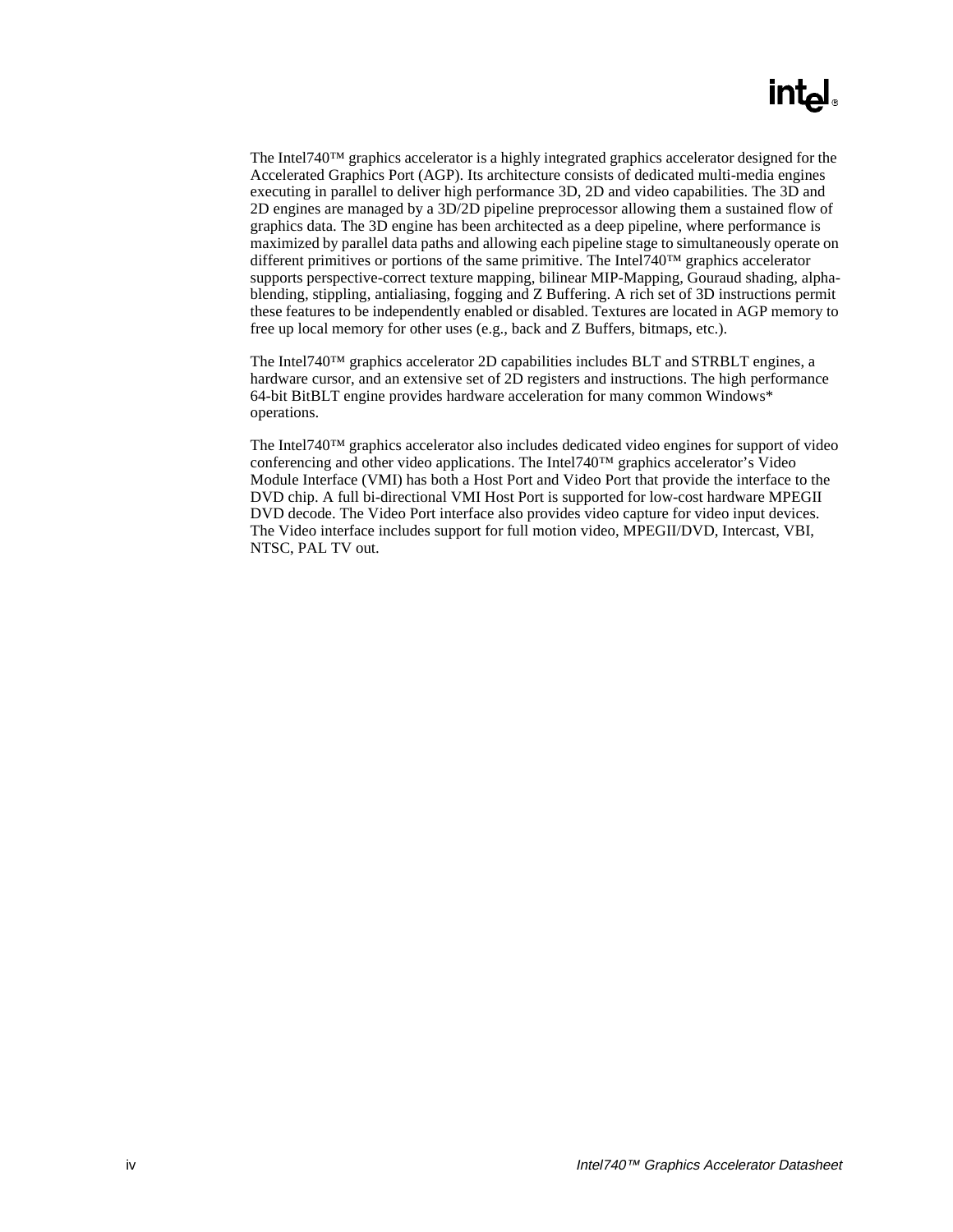

**Intel740™ Graphics Accelerator Simplified Block Diagram**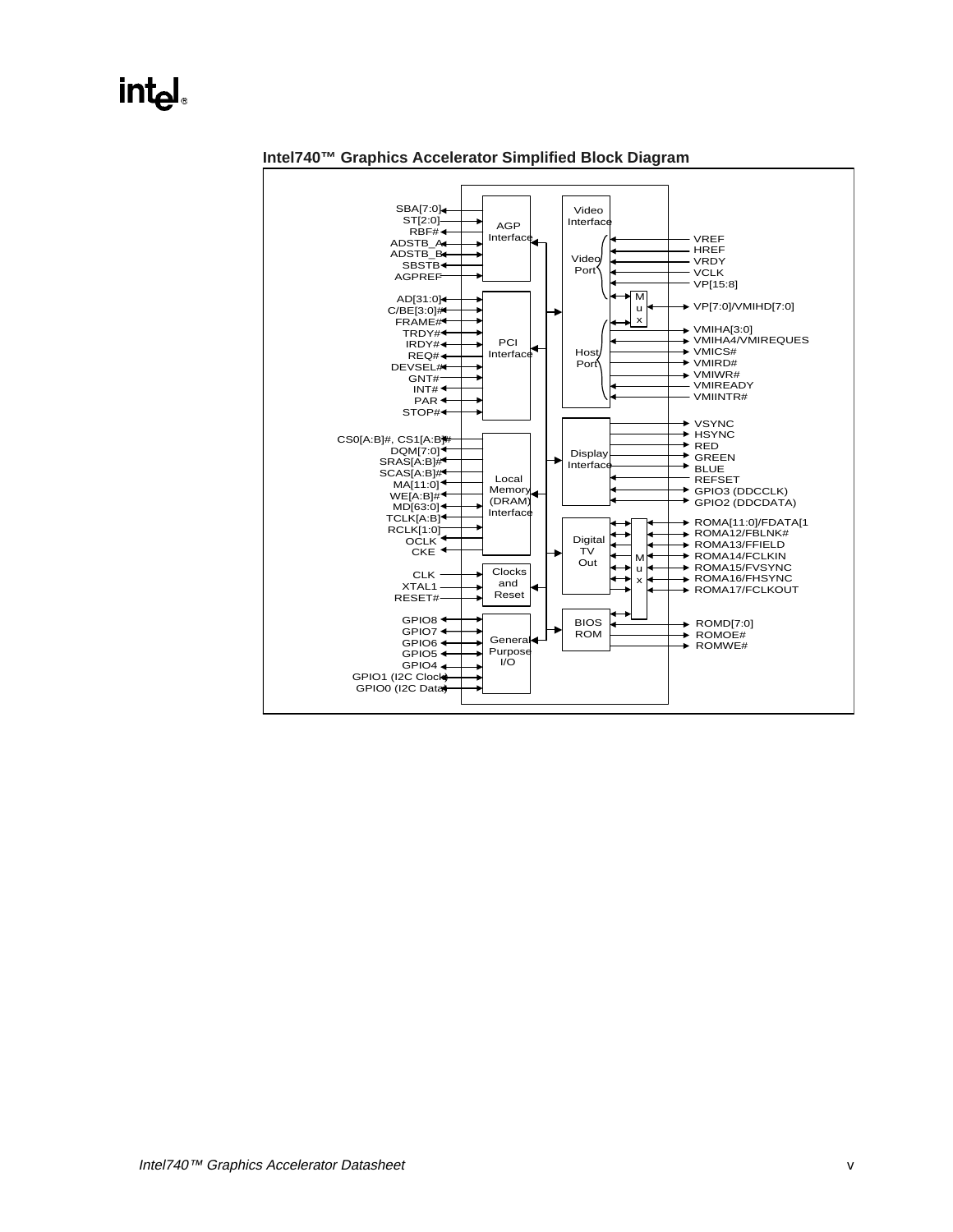



**System Block Diagram with Intel740™ Graphics Accelerator**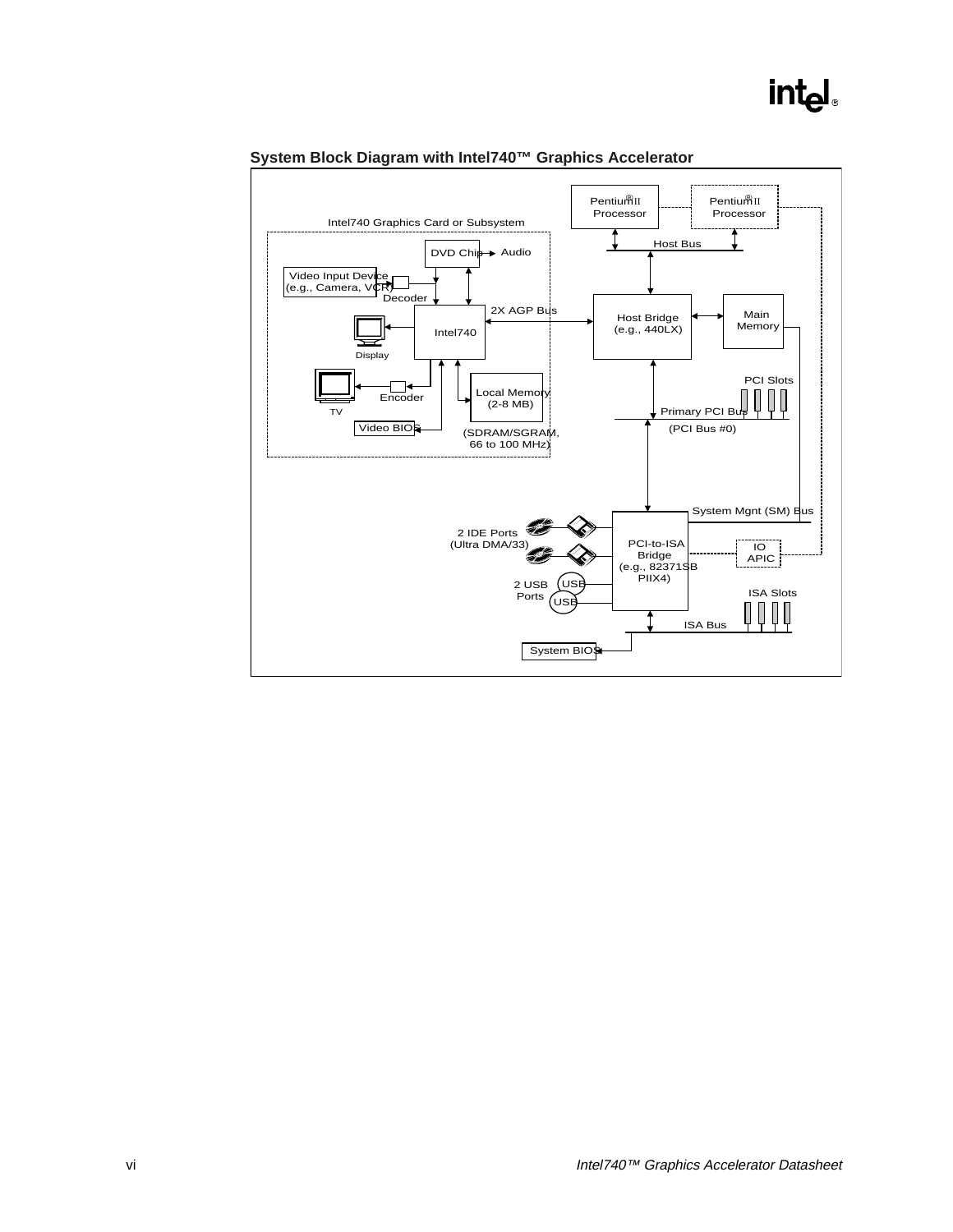# **Contents**

| 1 |     |        |                                                                |  |
|---|-----|--------|----------------------------------------------------------------|--|
|   | 1.1 |        |                                                                |  |
|   | 1.2 |        |                                                                |  |
|   | 1.3 |        |                                                                |  |
|   | 1.4 |        |                                                                |  |
|   | 1.5 |        |                                                                |  |
| 2 |     |        |                                                                |  |
|   | 2.1 |        |                                                                |  |
| 3 |     |        |                                                                |  |
|   | 3.1 |        |                                                                |  |
|   |     | 3.1.1  |                                                                |  |
|   |     | 3.1.2  |                                                                |  |
|   |     | 3.1.3  |                                                                |  |
|   |     | 3.1.4  |                                                                |  |
|   |     | 3.1.5  |                                                                |  |
|   |     | 3.1.6  |                                                                |  |
|   |     | 3.1.7  |                                                                |  |
|   |     | 3.1.8  |                                                                |  |
|   |     | 3.1.9  |                                                                |  |
|   |     | 3.1.10 |                                                                |  |
|   |     |        | 3.1.11 LMADR-Local Memory Range Address Register3-10           |  |
|   |     |        | 3.1.12 MMADR-Memory Mapped Range Address Register3-10          |  |
|   |     |        | 3.1.13 SVID-Subsystem Vendor Identification Register3-11       |  |
|   |     |        |                                                                |  |
|   |     |        | 3.1.15 ROMADR-Video BIOS ROM Base Address Register 3-11        |  |
|   |     |        | 3.1.16 CAPPOINT-Capabilities Pointer Register3-12              |  |
|   |     |        |                                                                |  |
|   |     |        |                                                                |  |
|   |     |        |                                                                |  |
|   |     |        |                                                                |  |
|   |     |        |                                                                |  |
|   |     |        |                                                                |  |
|   |     |        | 3.1.23 AGPCMC-AGP Master Command Register 3-15                 |  |
|   |     |        | 3.1.24 PM_CAPID-Power Management Capabilities ID Register 3-15 |  |
|   |     |        | 3.1.25 PM_CAP-Power Management Capabilities Register 3-16      |  |
|   |     |        | 3.1.26 PM_CS-Power Management Control/Status Register3-17      |  |
|   | 3.2 |        |                                                                |  |
|   |     | 3.2.1  | XRX-Configurations Extension Index Register3-18                |  |
|   |     |        |                                                                |  |
|   |     | 3.2.2  |                                                                |  |
|   |     | 3.2.3  | XR51-DRAM Control (DRAMC) Low Register3-19                     |  |
|   |     | 3.2.4  | XR52-DRAM Control (DRAMC) High Register3-20                    |  |
|   |     | 3.2.5  | XR53-DRAM Extended Control (DRAMEC) Register3-21               |  |
|   |     | 3.2.6  |                                                                |  |
|   |     | 3.2.7  | XR55-DRAM Row Boundary 0 (DRB0) Register3-22                   |  |
|   |     | 3.2.8  | XR56-DRAM Row Boundary 1 (DRB1) Register3-22                   |  |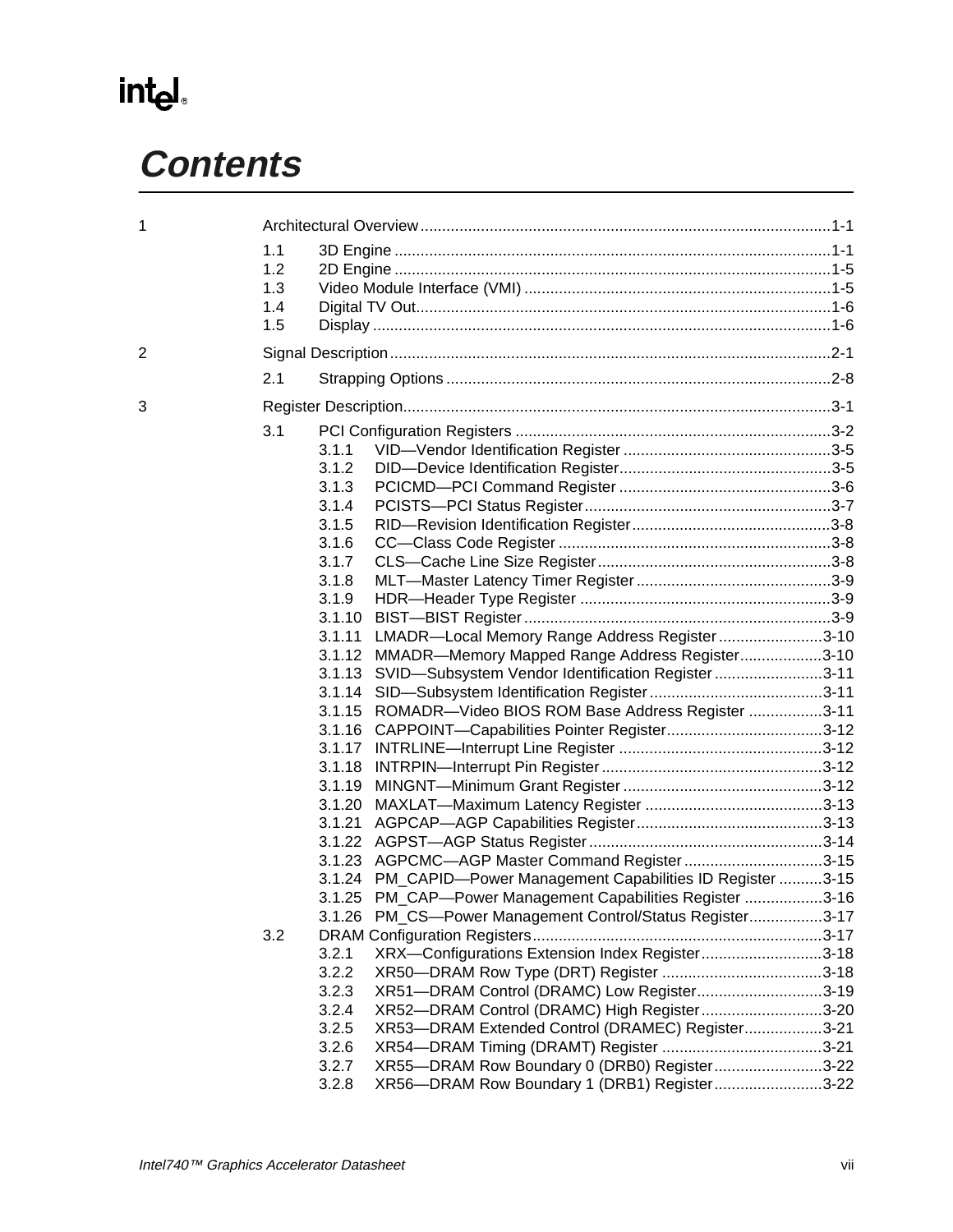| 4.1        | 3D/2D Instruction Processing (Pipeline Preprocessor)4-1      |  |
|------------|--------------------------------------------------------------|--|
| 4.2        |                                                              |  |
|            | 4.2.1                                                        |  |
|            | 4.2.2                                                        |  |
|            | 4.2.3                                                        |  |
|            | 4.2.4                                                        |  |
|            |                                                              |  |
|            |                                                              |  |
| 4.3        |                                                              |  |
| 4.4        | Fixed Blitter (BLT) and Stretch Blitter (STRBLT) Engines 4-9 |  |
|            | 4.4.1                                                        |  |
|            | 4.4.2                                                        |  |
|            | 4.4.3                                                        |  |
| 4.5        |                                                              |  |
|            | 4.5.1                                                        |  |
|            |                                                              |  |
|            |                                                              |  |
|            |                                                              |  |
|            | 4.5.2                                                        |  |
|            |                                                              |  |
|            |                                                              |  |
|            |                                                              |  |
|            |                                                              |  |
|            |                                                              |  |
|            | 4.5.3                                                        |  |
|            |                                                              |  |
|            | 4.5.4                                                        |  |
| 4.6        |                                                              |  |
|            | 4.6.1                                                        |  |
| 4.7        |                                                              |  |
| 4.8        |                                                              |  |
|            | 4.8.1                                                        |  |
|            | 4.8.2                                                        |  |
|            | 4.8.3                                                        |  |
|            | 4.8.4                                                        |  |
| 4.9        |                                                              |  |
| 4.10       |                                                              |  |
| 4.11       |                                                              |  |
| 4.12       |                                                              |  |
|            |                                                              |  |
| 5.1        |                                                              |  |
|            |                                                              |  |
|            | 5.1.1                                                        |  |
|            | 5.1.2                                                        |  |
|            | 5.1.3                                                        |  |
|            | 5.1.4                                                        |  |
| 5.2<br>5.3 |                                                              |  |
|            |                                                              |  |

 $\overline{4}$ 

 $\sqrt{5}$ 

 $\,6\,$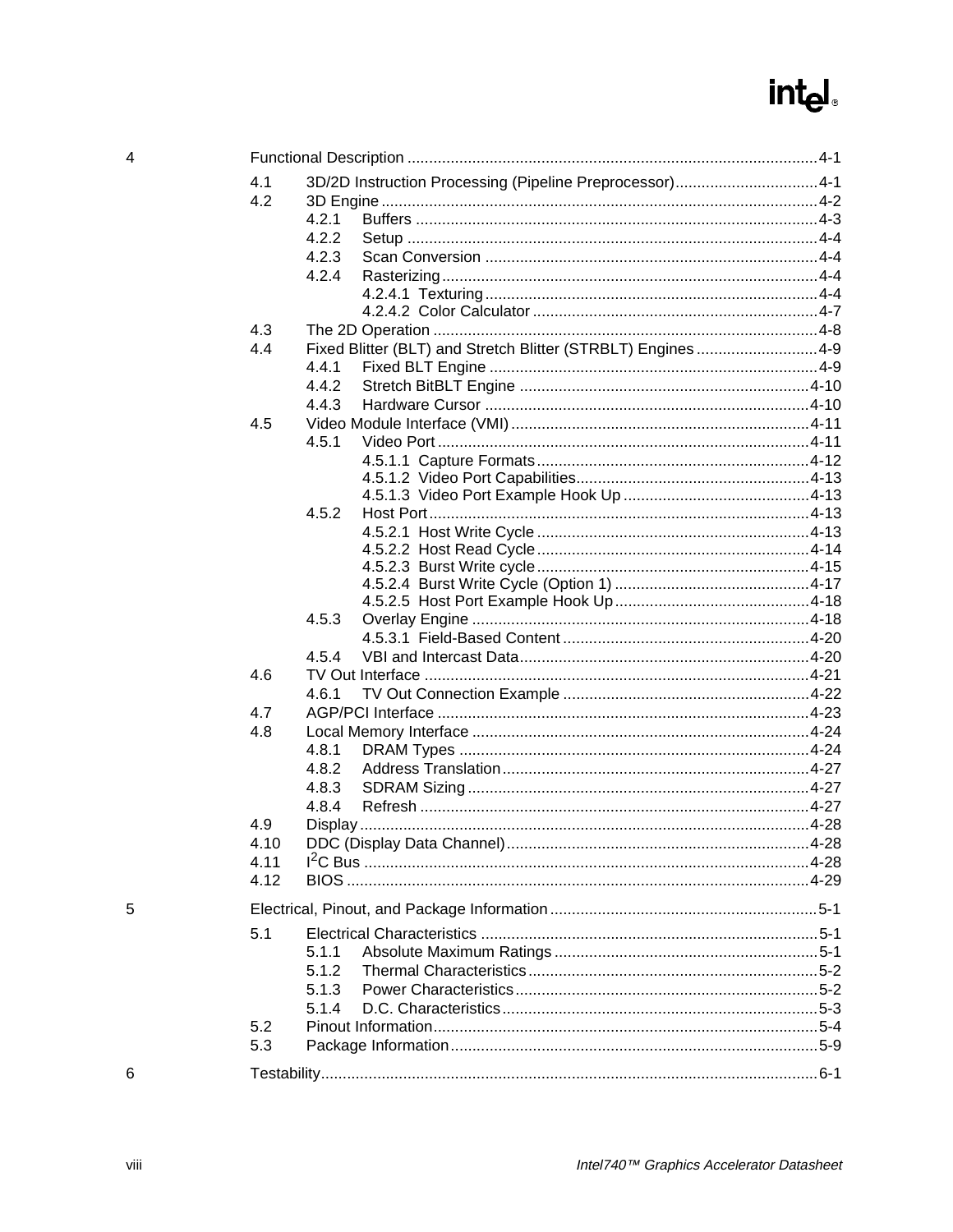#### **Tables**

| $1 - 1$  |                                                                   |  |
|----------|-------------------------------------------------------------------|--|
| $2 - 1$  |                                                                   |  |
| $2 - 2$  |                                                                   |  |
| $2 - 3$  |                                                                   |  |
| $2 - 4$  |                                                                   |  |
| $2 - 5$  |                                                                   |  |
| $2 - 6$  |                                                                   |  |
| $2 - 7$  |                                                                   |  |
| $2 - 8$  |                                                                   |  |
| $2 - 9$  |                                                                   |  |
| $2 - 10$ |                                                                   |  |
| $3 - 1$  |                                                                   |  |
| $4 - 1$  |                                                                   |  |
| $4 - 2$  |                                                                   |  |
| $4 - 3$  |                                                                   |  |
| $4 - 4$  |                                                                   |  |
| $4 - 5$  | The Intel740™ Graphics Accelerator Address Translation4-27        |  |
| 4-6      |                                                                   |  |
| $5 - 1$  | Intel740™ Graphics Accelerator Package Thermal Resistance 5-2     |  |
| $5 - 2$  |                                                                   |  |
| $5 - 3$  |                                                                   |  |
| $5 - 4$  |                                                                   |  |
| $5-5$    |                                                                   |  |
| $5-6$    |                                                                   |  |
| $5 - 7$  |                                                                   |  |
| $5 - 8$  | Intel740™ Graphics Accelerator Package Dimensions (468 STBGA)5-10 |  |
| $6 - 1$  |                                                                   |  |
| $6 - 2$  |                                                                   |  |
| $6 - 3$  |                                                                   |  |
|          |                                                                   |  |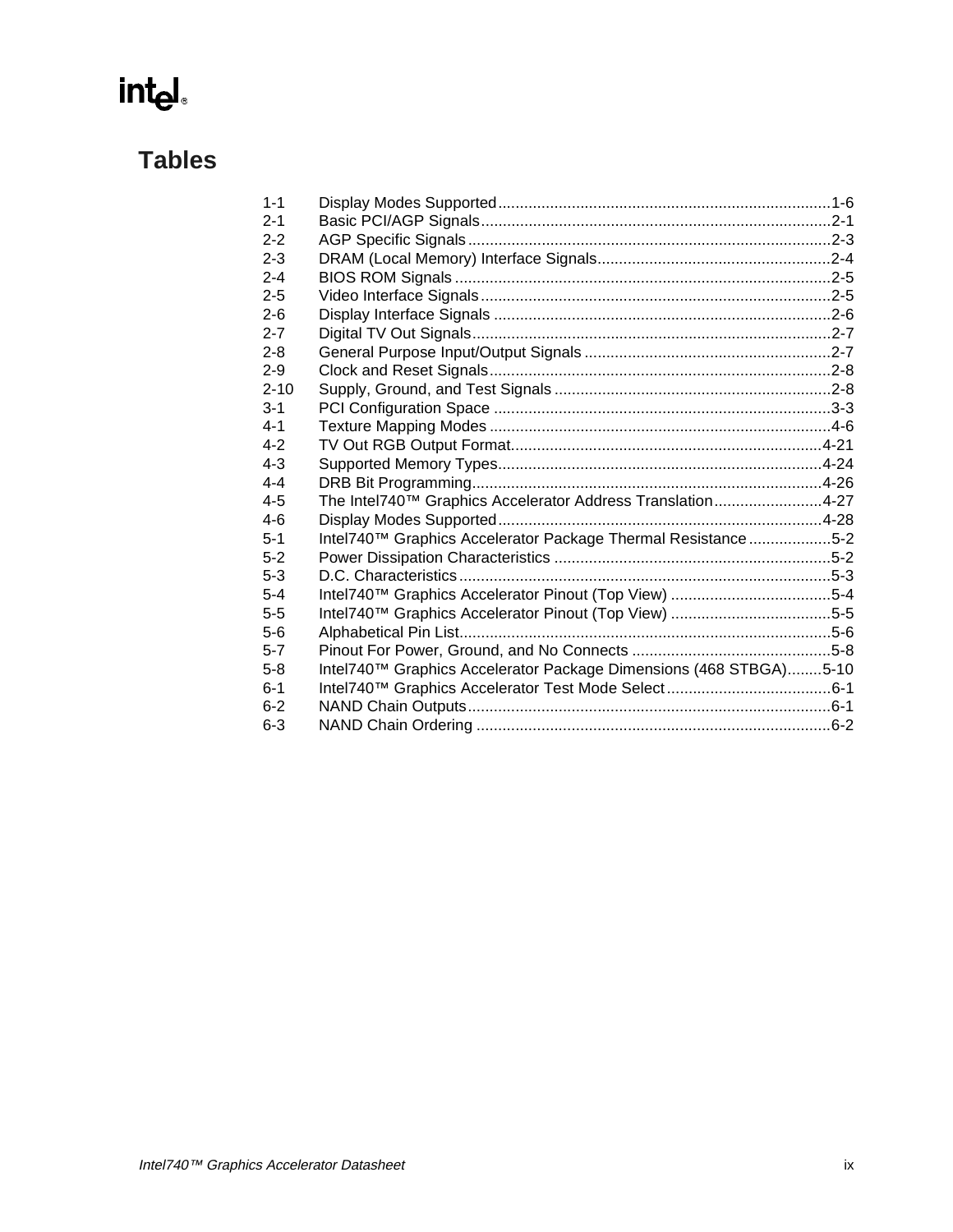#### **Figures**

| $1 - 1$  | The Intel740™ Graphics Accelerator Architectural Interfaces 1-2           |  |
|----------|---------------------------------------------------------------------------|--|
| $1 - 2$  | The Intel740™Graphics Accelerator Implementation of Sideband              |  |
|          |                                                                           |  |
| $1 - 3$  | Batch Processing on the Intel740™ Graphics Accelerator                    |  |
|          |                                                                           |  |
| $1 - 4$  | The Intel740™ Graphics Accelerator's Ability to Execute Textures Directly |  |
| $1 - 5$  | The Intel740™ Graphics Accelerator Functioning as Two                     |  |
|          |                                                                           |  |
| $3 - 1$  | PCI Bus Hierarchy (Using 82443LX as Host Bridge)3-3                       |  |
| $4 - 1$  |                                                                           |  |
| $4 - 2$  | The Intel740Graphics Accelerator's 3D Pipeline (Parallel Data Paths)  4-3 |  |
| $4 - 3$  |                                                                           |  |
| $4 - 4$  |                                                                           |  |
| $4 - 5$  |                                                                           |  |
| $4-6$    |                                                                           |  |
| $4 - 7$  |                                                                           |  |
| $4 - 8$  |                                                                           |  |
| $4 - 9$  |                                                                           |  |
| $4 - 10$ |                                                                           |  |
| $4 - 11$ |                                                                           |  |
| $4 - 12$ | VMI Connection Example For Bi-directional Mode4-18                        |  |
| $4 - 13$ |                                                                           |  |
| $4 - 14$ |                                                                           |  |
| $4 - 15$ |                                                                           |  |
| $4 - 16$ | 2/4 MB Local Memory Connection (64-bit Data Path) 4-24                    |  |
| $4 - 17$ | 4/8 MB Local Memory Connection (64-bit data path) 4-25                    |  |
| $4 - 18$ |                                                                           |  |
| $5-1$    | The Intel740™Graphics Accelerator Package Dimensions (468 STBGA)          |  |
|          |                                                                           |  |
| $5 - 2$  | The Intel740™ Graphics Accelerator Package Dimensions (468 STBGA) 5-10    |  |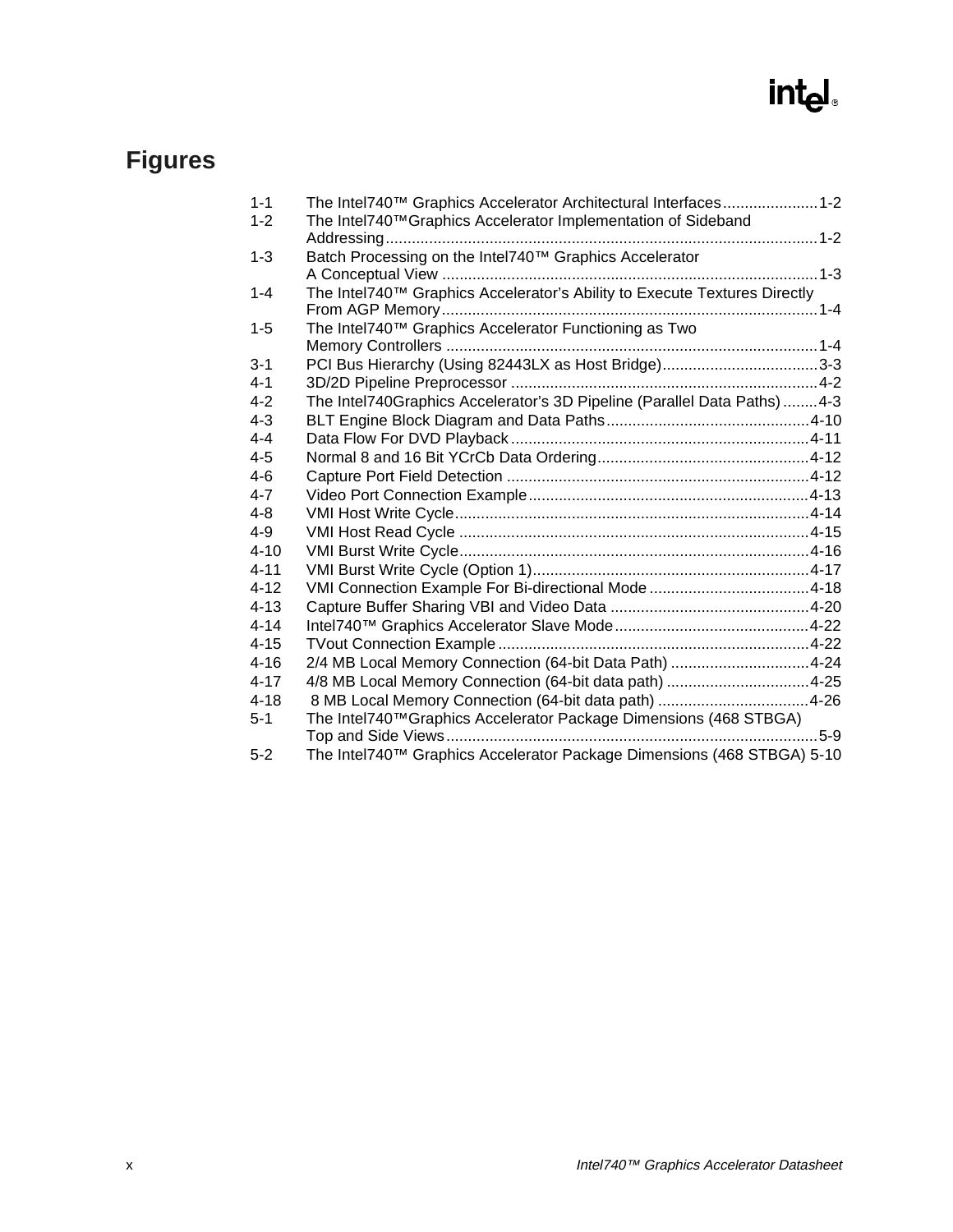### **Revision History**

| Date | <b>Revision</b> | <b>Description</b>                                                                                                                                       |
|------|-----------------|----------------------------------------------------------------------------------------------------------------------------------------------------------|
| 2/98 | $-001$          | Initial Release.                                                                                                                                         |
|      |                 | Chapter 1-Added TV Out resolution 720 x 576                                                                                                              |
| 4/98 | $-002$          | Chapter 2-Modification to the following table entries:<br>$-$ Table 2-5; VP[7:0]/VMIHD[7:0]<br>Table 2-6: REFSET<br>Table 2-8; GPIO4<br>Table 2-9: XTAL1 |
|      |                 | Chapter 4-Added TV Out resolution 720 x 576                                                                                                              |
|      |                 | Chapter 6-Modification of Table 6-2                                                                                                                      |
|      |                 | General document edits for clarification                                                                                                                 |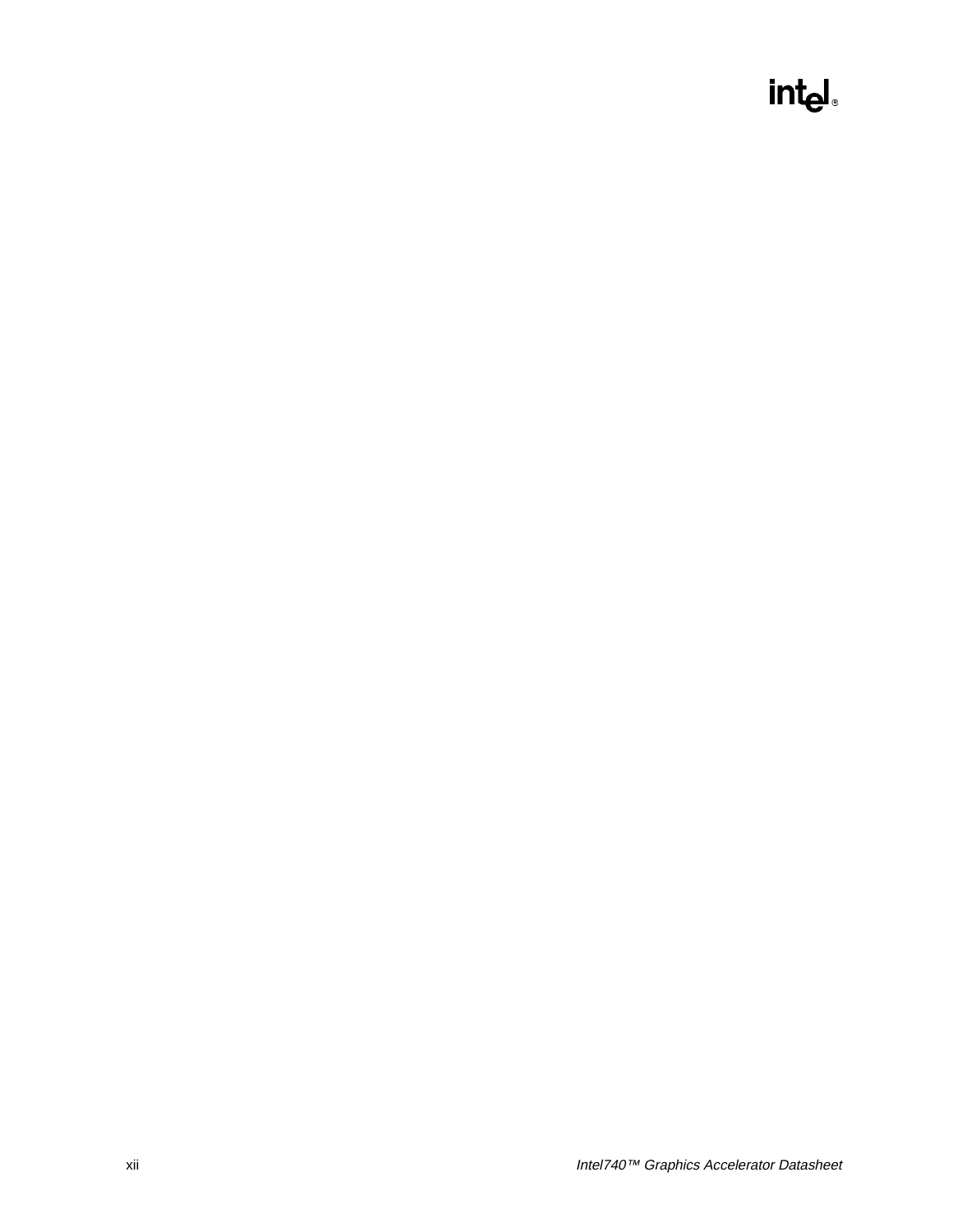### **Architectural Overview**

The Intel740™ graphics accelerator is a highly integrated graphics accelerator designed for the Accelerated Graphics Port (AGP). Its architecture consists of dedicated multi-media engines executing in parallel to deliver high performance 3D, 2D and video capabilities. The 3D and 2D engines are managed by the 3D/2D pipeline preprocessor allowing them a sustained flow of graphics data. The Intel740™ graphics accelerator also includes dedicated video engines for support of video conferencing and other video applications. Each of these functional units is described in detail in the *Functional Description* Chapter.

#### **1.1 3D Engine**

The Intel740™ graphics accelerator is capable of delivering a high rate of sustained 3D graphics performance with full 3D feature set functionality. This constant high level of performance is delivered through the Intel740™ graphics accelerator's hyper-pipelined 3D architecture and the incorporation of specific graphics architectural enhancements. With the use of Direct Memory Execution (DME), the Intel740™ graphics accelerator fully utilizes the bandwidth of AGP and memory, benefiting the heavy data demands of 3D. DME is a technique that allows the Intel740™ graphics accelerator to store and execute textures in system memory instead of local graphics memory. This provides high levels of performance and unlimited texture sizes.

Architectural enhancements within the 3D pipeline ensure that the Intel740™ graphics accelerator uses this data in the most efficient way possible. Parallel Data Processing (PDP) allows several commands to be executed at the same time in the graphics pipeline. This translates into consistent high-performance regardless of the number of features enabled in a scene. Precise-Pixel Interpolation (PPI) contributes to the hyper-pipelined 3D quality with the Intel740™ graphics accelerator's unique texture engine that delivers precise accuracy in interpolation operations of pixel values and color values. This detailed pixel processing maintains a high level of image quality in every scene.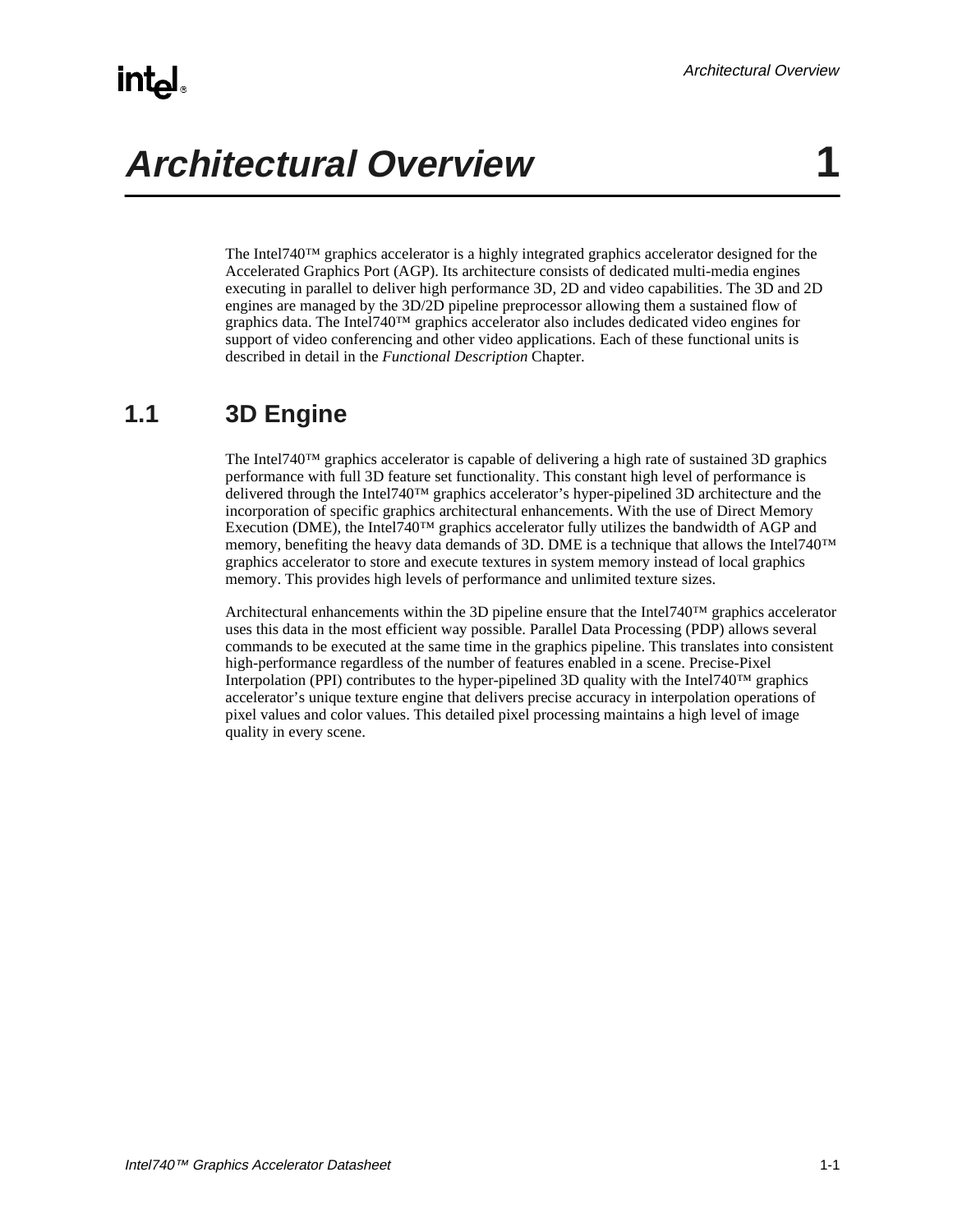

**Figure 1-1. The Intel740™ Graphics Accelerator Architectural Interfaces**

The DME architecture means that full 2X AGP implementation is integrated into the Intel740<sup>™</sup> graphics accelerator with sideband operations supporting Type 1, Type 2, and Type 3 sideband cycles. This allows 533 MB/s peak data transfers. Type 3 support permits textures to be located anywhere in the 32-bit system memory address space. Deep buffering allows the Intel740™ graphics accelerator to receive data at this high rate and handle any latencies associated with AGP transactions.

Sideband addressing gives the Intel740™ graphics accelerator the ability to issue multiple requests without having to wait for data to be returned. This allows the Intel740™ graphics accelerator to achieve the highest possible sustained data transfer rates across 2X AGP and makes DME possible.

**Figure 1-2. The Intel740™Graphics Accelerator Implementation of Sideband Addressing**

|                                                             |         | Time |         |         |      |         |         |
|-------------------------------------------------------------|---------|------|---------|---------|------|---------|---------|
| Non Sideband Implementation                                 |         |      |         |         |      |         |         |
|                                                             | Request | Data |         | Request | Data |         | Request |
| Maximum Throughput With Sideband Implementation<br>Sideband | Request |      | Request | Request |      | Request |         |
| Data Path                                                   |         | Data | Data    | Data    |      | Data    |         |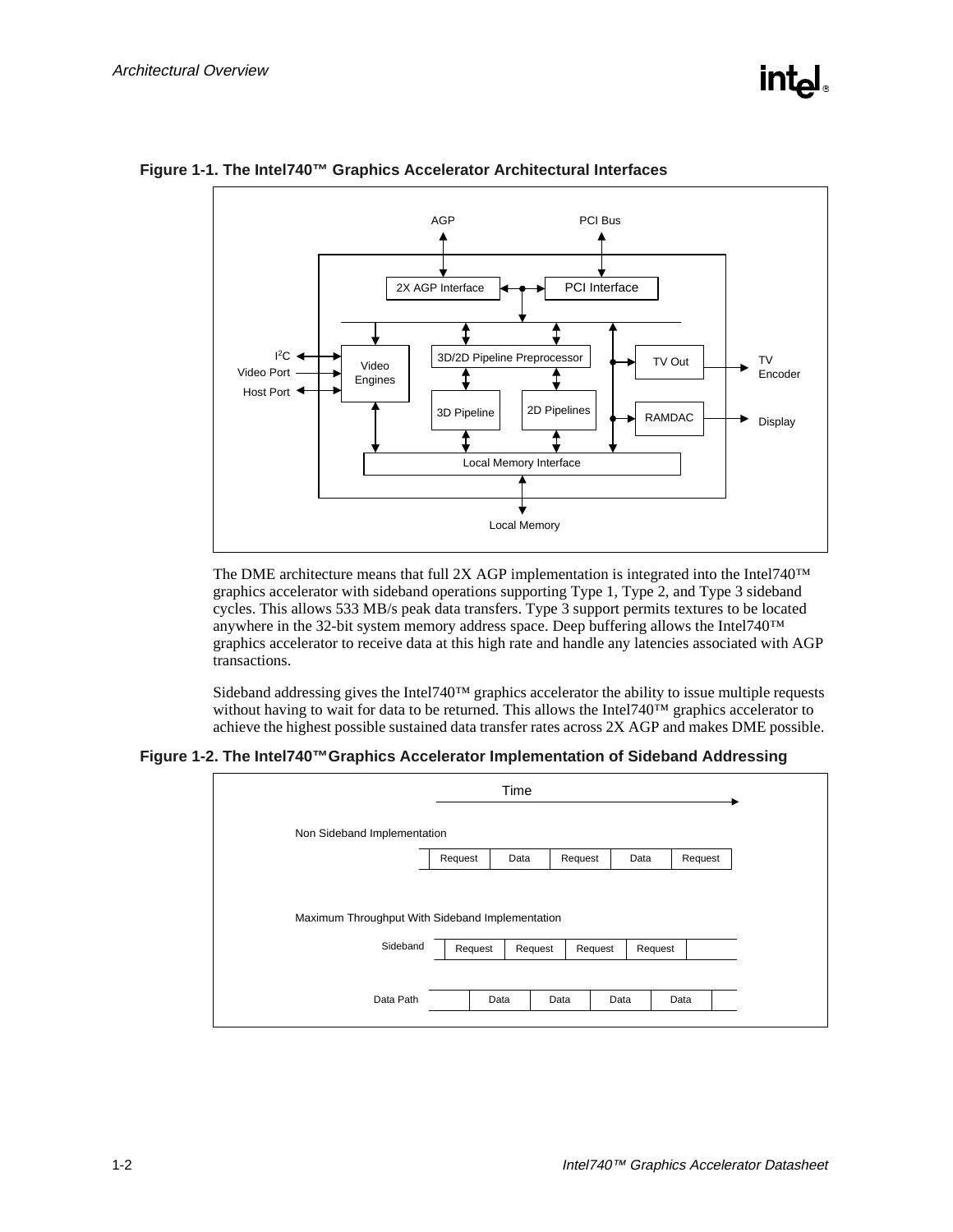To provide the highest level of system concurrency and performance the Intel740™ graphics accelerator is optimized for a batch processing mode of triangle delivery. Batch processing frees up the CPU for intelligent 3D gaming and more complex geometry processing. This batch processing allows the CPU to place a "batch" of triangles in memory and begin on another batch of triangles without the need to perform handshaking with the Intel740 $^{\text{TM}}$  graphics accelerator.

**Figure 1-3. Batch Processing on the Intel740™ Graphics Accelerator—A Conceptual View** 



The DME capabilities of the Intel740™ graphics accelerator maximize the amount of memory available for rendering (Figure 1-4). The Intel740™ graphics accelerator is capable of executing directly from AGP memory. This "direct execution" avoids the "thrashing" of local memory associated with an architecture that must load local memory from AGP or system memory. As such, textures can be executed directly from AGP memory allowing performance to be sustained even when the texture footprint increases.

As Figure 1-5 indicates, the Intel740™ graphics accelerator is capable of rendering from local memory while textures are being executed from AGP memory through parallel arbitration. This arbitration allows a combined memory peak bandwidth of 1.3 GB/s. The capability to support two open pages in local memory coupled with an additional memory channel in AGP memory supports the 3D rendering model of color (front/back buffers), z, and textures. The Intel740™ graphics accelerator also supports 2D rendering through the use of three raster operands (pattern, source and destination).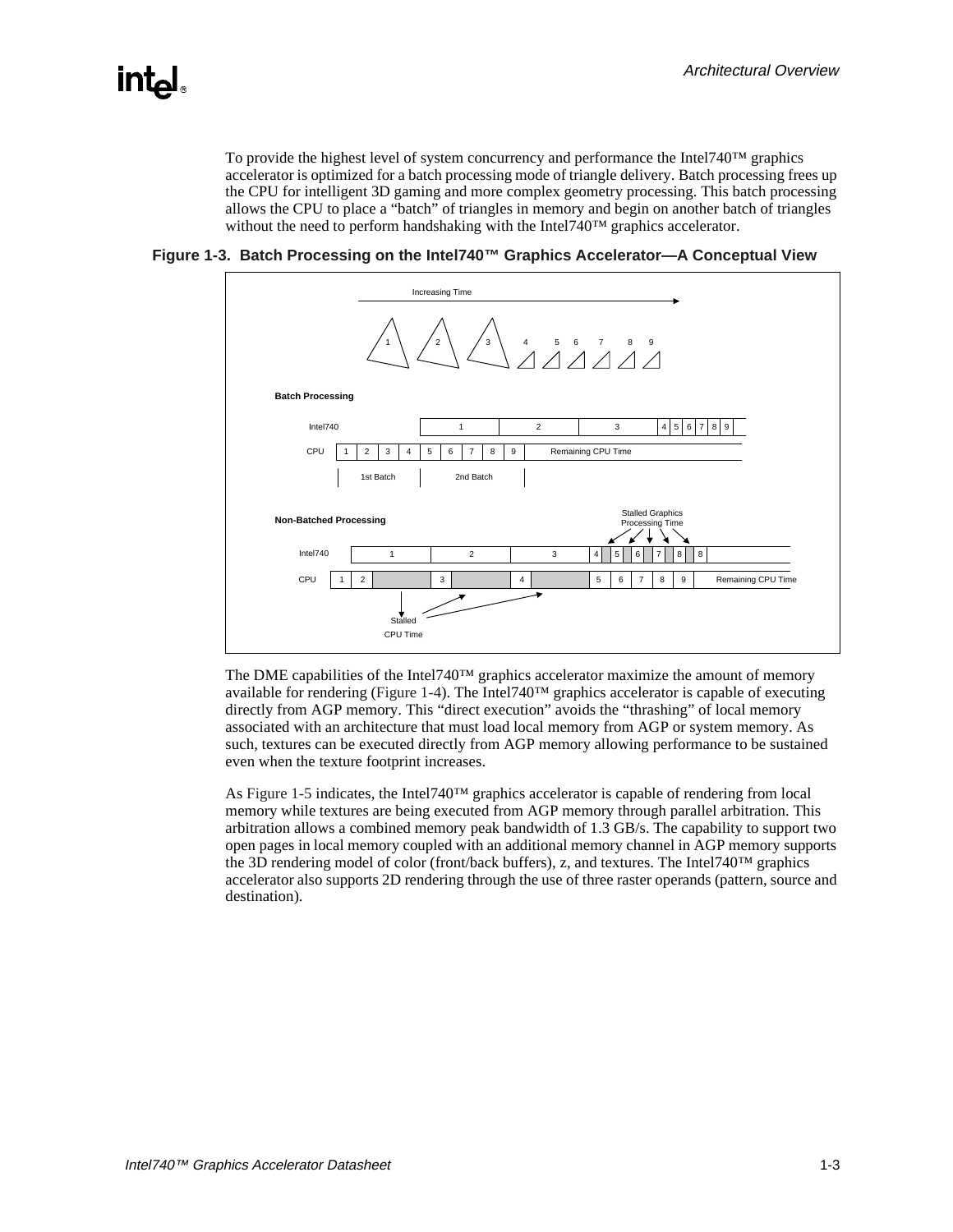

#### **Figure 1-4. The Intel740™ Graphics Accelerator's Ability to Execute Textures Directly From AGP Memory**

**Figure 1-5. The Intel740™ Graphics Accelerator Functioning as Two Memory Controllers** 

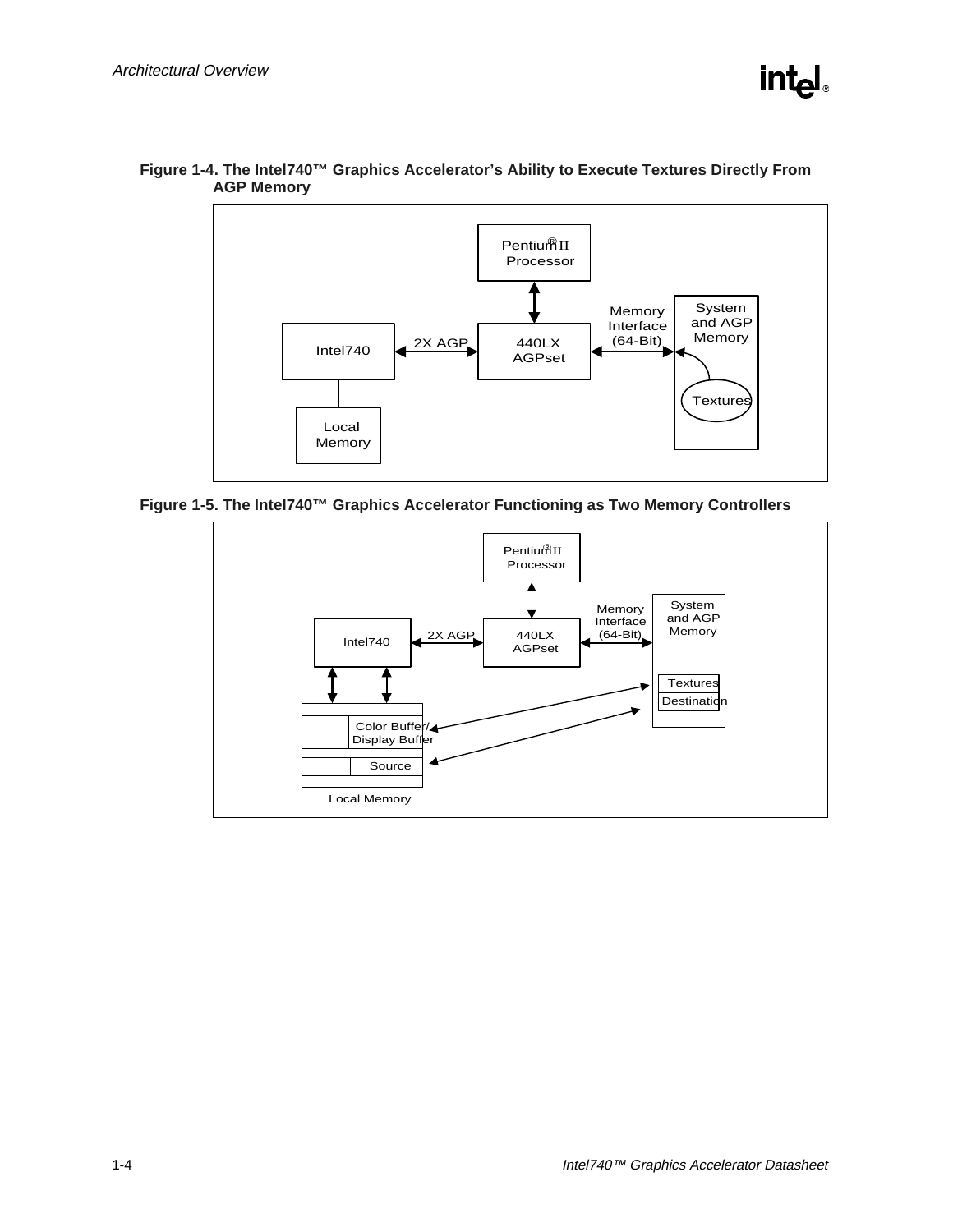Included in the Intel740™ graphics accelerator's architecture are dedicated 3D pipeline enhancements. These enhancements are designed to manage the way in which 3D data is requested from memory and then used within the compute engine. While parallelism is employed among each of the Intel740™ graphics accelerator's engines, the 3D pipeline calculates 3D data in a highly parallel fashion. With this architecture, the 3D rasterizer is able to compute four fully textured, shaded, fogged and Z Buffered pixels per clock. The 3D pipeline requests data from memory so that memory locality is maximized, regardless of triangle size or orientation. This results in fewer page misses, higher cache efficiency, and a highly sustained 3D graphics output independent of the complexity of the 3D scene being rendered. By combining memory efficiencies and processing data efficiencies, the Intel740™ graphics accelerator is capable of a high rate of sustained 3D performance.

#### **1.2 2D Engine**

<u>intم</u>

The Intel740™ graphics accelerator's 64-bit BitBLT engine provides hardware acceleration for many common Windows operations. There are two primary BitBLT functions: Fixed BitBLT (BLT) and Stretch BitBLT (STRBLT). The term BitBLT refers to block transfers of pixel data between memory locations. Use of the BLT engine accelerates the Graphical User Interface (GUI) of Microsoft\* Windows. Hardware is included for all 256 Raster Operations (ROPs) defined by Microsoft\*, including transparent BitBLT. The BLT engines can be used for various functions including:

- Moving rectangular blocks of data between memory locations
- Pixel format conversion
- Data Alignment
- Performing logical operations

The Intel740™ graphics accelerator uses instructions to invoke BLT and STRBLT operations, permitting software to set up instruction buffers and use batch processing as described in the *3D/ 2D Instruction Processing (Pipeline Preprocessor)* Section. Like the 3D engine described in the previous section, 2D batch processing takes full advantage of 2X AGP and frees up the CPU. Deep buffering allows the Intel740™ graphics accelerator to receive data at a high rate and handle any latencies associated with AGP transactions.

#### **1.3 Video Module Interface (VMI)**

The Intel740™ graphics accelerator VMI consists of a Video Port and a Host Port. The Host Port provides an enhanced VMI 1.4 Mode B Port. The enhancements allow burst modes of operation. The Intel740™ graphics accelerator Video Port is used to receive decompressed video data from a DVD chip or video data from a Video Decoder chip. A CCIR601 digital interface is supported as the primary capture standard. Using both the host and video ports, DVD, TV, Intercast, and video capture can be achieved. Use of the Intel740™ graphics accelerator overlay capability allows images from the capture engine to be displayed while being captured.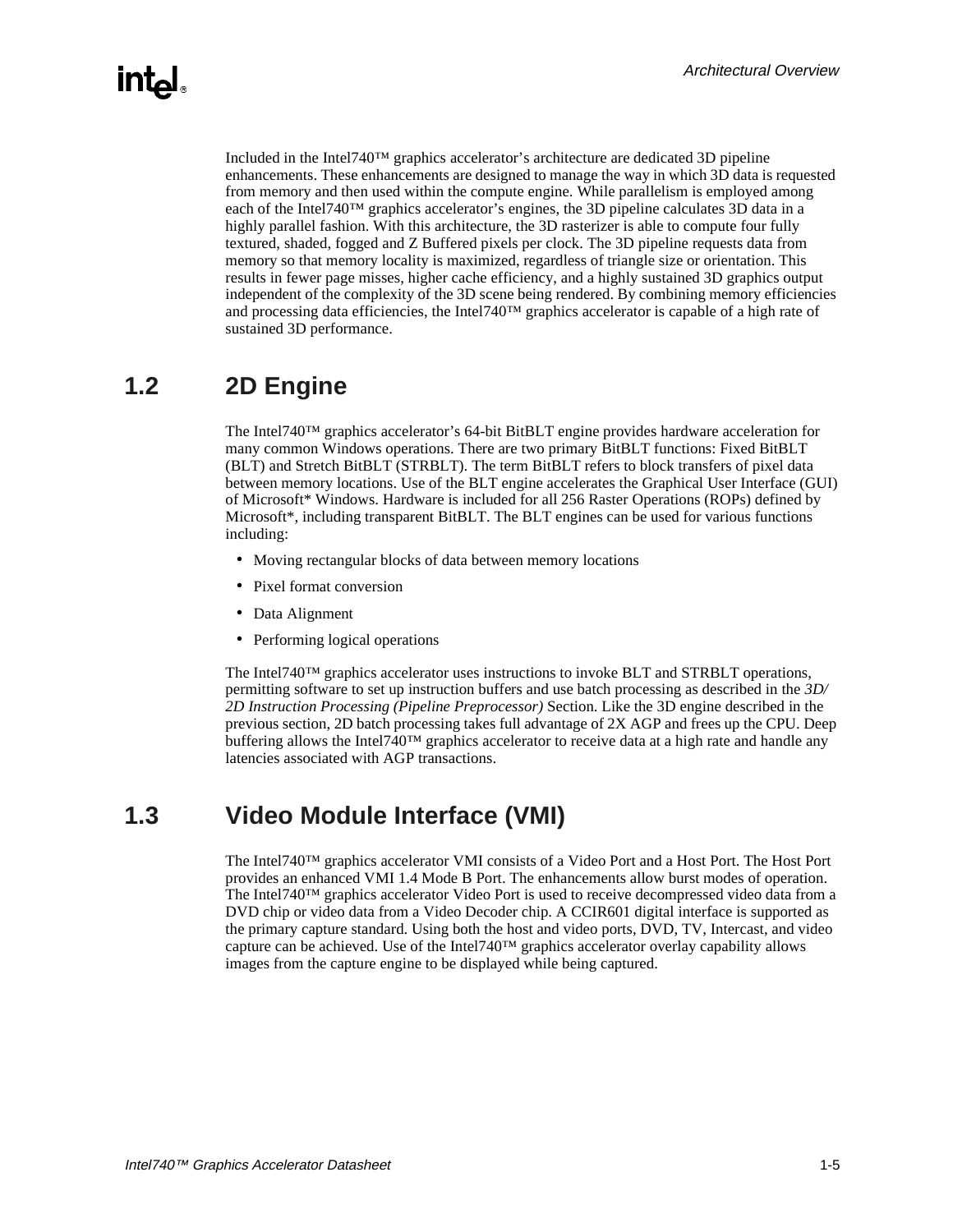#### **1.4 Digital TV Out**

The Intel740™ graphics accelerator TVout port provides a digital output interface to either a television or monitor. The interface has a 12-bit data bus and connects to a television via a standard TV encoder chip (e.g., a Rockwell\* BT869). Output to the encoder is in digital 24-bit RGB format. The following non-interlaced resolutions are supported:

- 320x200
- 320x240
- 640x400
- 640x480
- 720x480
- 720x576
- 800x600

#### **1.5 Display**

The display function contains a RAM-based Digital-to-Analog Converter (RAMDAC) that transforms the digital data from the graphics and video subsystems to analog data for the monitor. The following display modes are supported.

| Table 1-1. Display Modes Supported |  |
|------------------------------------|--|
|------------------------------------|--|

| <b>Resolution</b> | 8-bit Indexed  | 16-bit         | 24-bit         |
|-------------------|----------------|----------------|----------------|
| 320x200           | 60,72,75,85    | 60,72,75,85    | 60,72,75,85    |
| 320x240           | 60,72,75,85    | 60,72,75,85    | 60,72,75,85    |
| 512x384           | 60,72,75,85    | 60,72,75,85    | 60,72,75,85    |
| 640x350           | 85             | 85             | 85             |
| 640x480           | 60,72,75,85    | 60,72,75,85    | 60,72,75,85    |
| 800x600           | 56,60,72,75,85 | 56,60,72,75,85 | 56,60,72,75,85 |
| 1024x768          | 60,70,75,85    | 60,70,75,85    | 60,70,75,85    |
| 1280x1024         | 60,72,75,85    | 60,72,75       |                |
| 1600x1200         | 60,75          |                |                |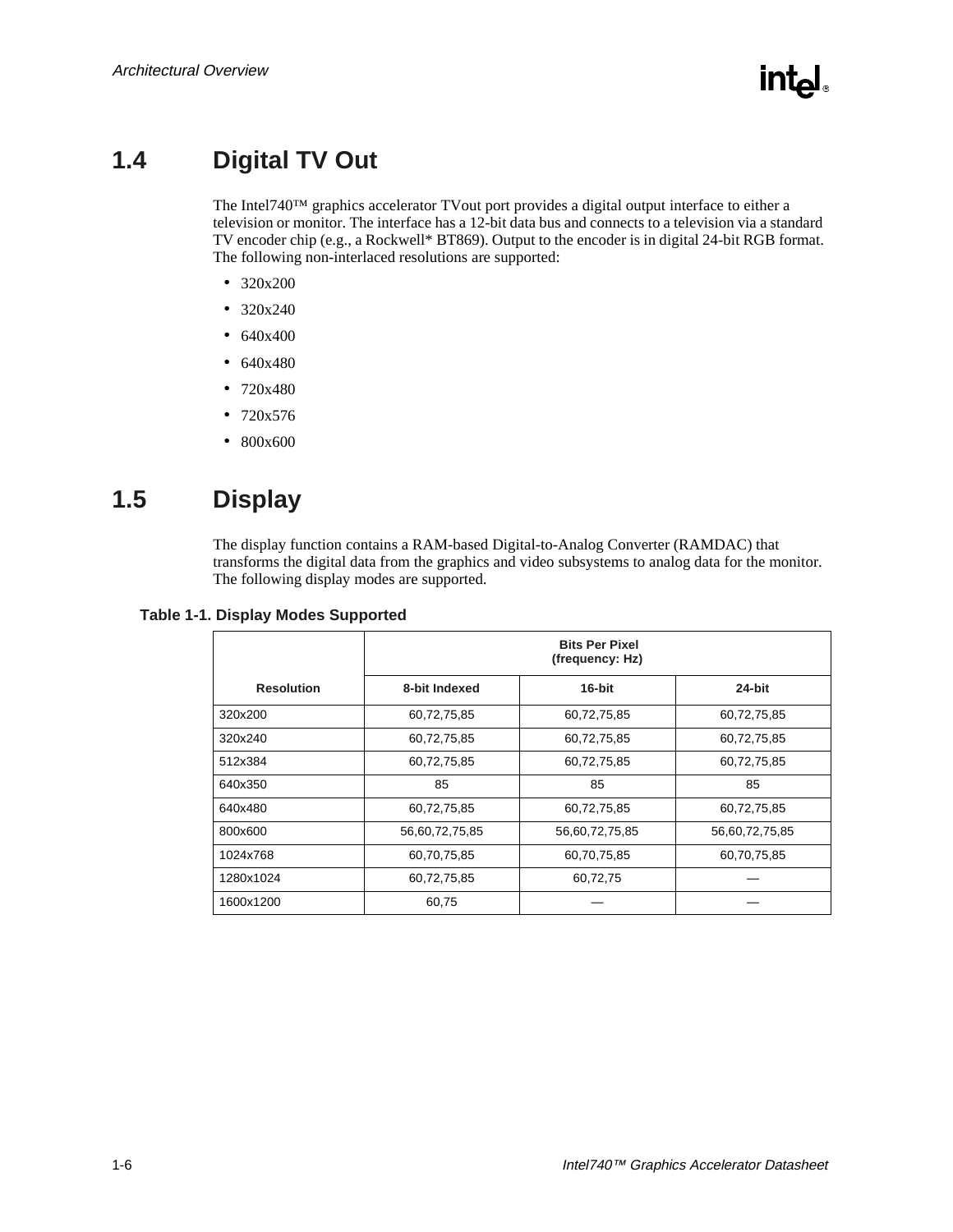This section provides a detailed description of each signal for the Intel740<sup>™</sup> graphics accelerator. The signals are arranged in functional groups according to their associated interface.

The "#" symbol at the end of a signal name indicates that the active, or asserted, state occurs when the signal is at a low voltage level. When "#" is not present after the signal name the signal is asserted when at the high voltage level.

The terms assertion and negation are used extensively. This is done to avoid confusion when working with a mixture of "active-low" and "active-high" signals. The term **assert**, or **assertion** indicates that a signal is active, independent of whether that level is represented by a high or low voltage. The term **negate**, or **negation** indicates that a signal is inactive.

The signal description also includes the type of buffer used for the particular signal:

- **I** Input pin
- **O** Output pin
- **OD** Open Drain Output pin. This pin requires a pull-up to the VCC of the processor core
- **I/O** Bi-directional input/output pin

The signal description also includes the type of buffer used for the particular signal:

**AGP** AGP/PCI-66/133MHz 3.3V Signaling Environment DC and AC Specifications.

**LVTTL** Low Voltage TTL compatible signals. These are also 3.3V inputs and outputs.

**Table 2-1. Basic PCI/AGP Signals (Sheet 1 of 2)**

| <b>Name</b> | Type                  | <b>Description</b>                                                                                                                                                                                                                                                                                                                                                                                                                                                                                         |
|-------------|-----------------------|------------------------------------------------------------------------------------------------------------------------------------------------------------------------------------------------------------------------------------------------------------------------------------------------------------------------------------------------------------------------------------------------------------------------------------------------------------------------------------------------------------|
| AD[31:0]    | I/O.<br>AGP           | <b>PCI Address/Data:</b> When the Intel740 <sup><math>\text{TM}</math></sup> graphics accelerator acts as a target on<br>the PCI Bus, the AD[31:0] signals are inputs for address reads/writes and write data,<br>and outputs for read data. AD[31:0] contain the address during the first clock of<br>FRAME# assertion and data on subsequent clocks. Note that AD16 is also used as<br>the <b>IDSEL</b> function.                                                                                        |
|             |                       | AGP Address/Data: The Intel740™ graphics accelerator acts as an AGP master.<br>Data is driven or received by the Intel740 <sup>™</sup> graphics accelerator after appropriate<br>commands are enqueued to the host-to-PCI bridge (via the side band address bus).                                                                                                                                                                                                                                          |
| DEVSEL#     | $I/O$ ,<br><b>AGP</b> | <b>PCI Device Select:</b> Remains as DEVSEL# when a PCI transaction is initiated<br>(FRAME# is asserted). DEVSEL#, when asserted, indicates that the Intel740 <sup>TM</sup><br>graphics accelerator as a PCI target device has decoded its address as the target of<br>the current access. When the Intel740™ graphics accelerator is a PCI master,<br>DEVSEL# is asserted by the system memory controller when it has decoded its<br>address as the target of the current access.<br>AGP: Not Used on AGP |
| FRAME#      | I/O,<br>AGP           | PCI Frame: The Intel740™ graphics accelerator latches the C/BE[3:0]# and the<br>AD[31:0] signals on the first clock edge on that it samples FRAME# asserted.<br>FRAME# is negated by the initiator and remains negated by its own on-board pull up<br>resistor.<br><b>AGP:</b> Not Used on AGP                                                                                                                                                                                                             |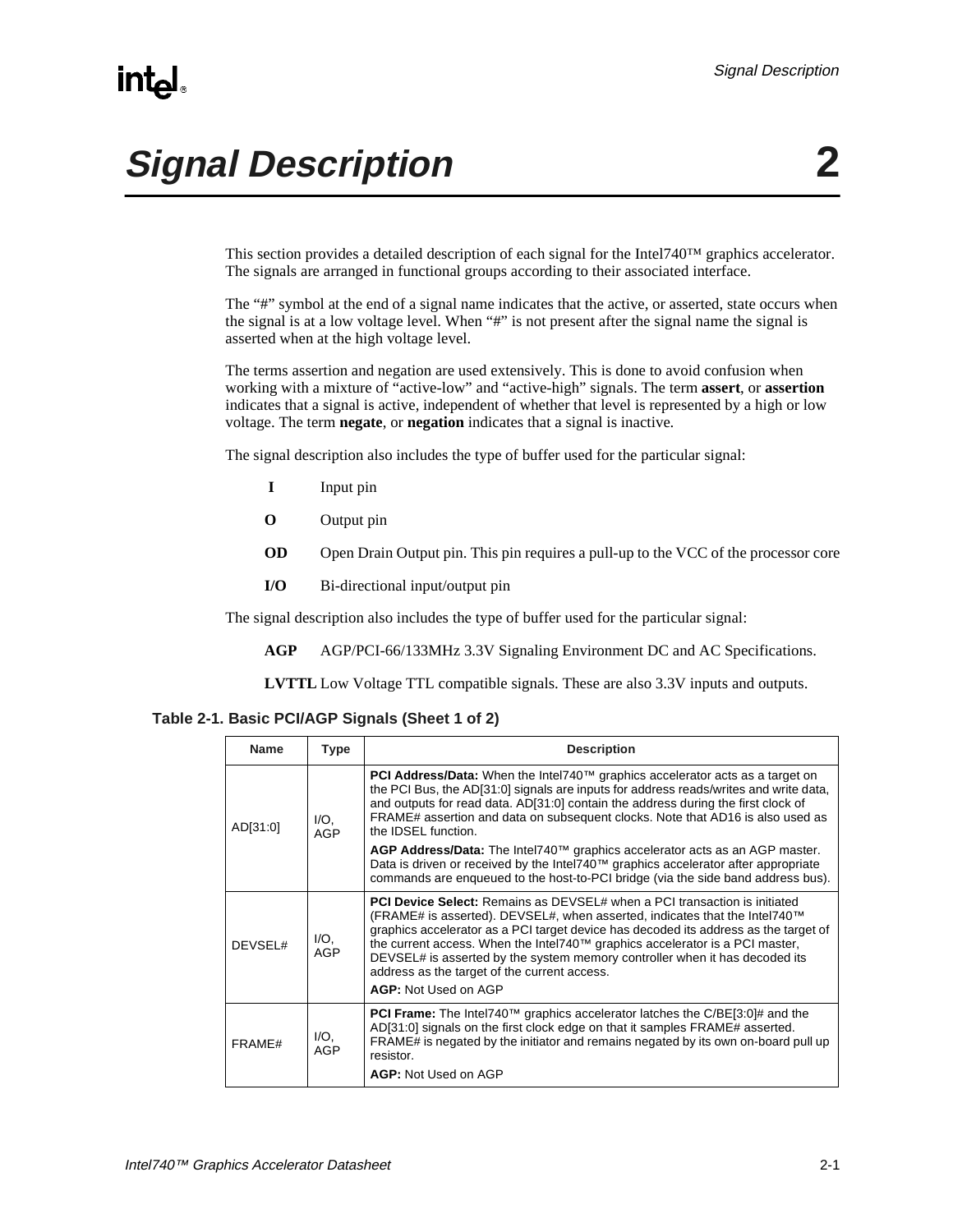#### **Table 2-1. Basic PCI/AGP Signals (Sheet 2 of 2)**

| <b>Name</b> | <b>Type</b>           | <b>Description</b>                                                                                                                                                                                                                                                                                                                                                                                                                                                                                                                                                     |
|-------------|-----------------------|------------------------------------------------------------------------------------------------------------------------------------------------------------------------------------------------------------------------------------------------------------------------------------------------------------------------------------------------------------------------------------------------------------------------------------------------------------------------------------------------------------------------------------------------------------------------|
|             |                       | PCI Initiator Ready: The assertion of IRDY# indicates the current PCI Bus initiator's<br>ability to complete the current data phase of the transaction.                                                                                                                                                                                                                                                                                                                                                                                                                |
| IRDY#       | $I/O$ .<br><b>AGP</b> | AGP Initiator Ready: IRDY# assertion for reads indicates the AGP master can<br>accept the next 32 bytes of read data. The master is not allowed to insert wait states<br>during the first 32 bytes of a read transaction. However, it can insert wait states after<br>each 32 byte block is transferred. IRDY# assertion for writes indicates that the<br>master is ready to transfer all write data for the current transaction. Once IRDY# is<br>asserted for writes the master is not allowed to insert wait states, (There is no<br>FRAME# -- IRDY# relationship.) |
| C/BE[3:0]#  | $I/O$ .<br>AGP        | PCI Command/Byte Enable: PCI Bus Command and Byte Enable signals are<br>multiplexed on the same pins. During the address phase of a transaction, C/BE[3:0]#<br>define the bus command. During the data phase C/BE[3:0]# are used as byte<br>enables. The byte enables determine which byte lanes carry meaningful data.<br>AGP Byte Enable: Provides valid byte information during AGP write transactions<br>and are not used during the return of AGP read data.                                                                                                      |
|             |                       | PCI Target Ready: The assertion of TRDY# indicates the target's ability to complete<br>the current data phase of the transaction.                                                                                                                                                                                                                                                                                                                                                                                                                                      |
| TRDY#       | $I/O$ ,<br><b>AGP</b> | AGP Target Ready: TRDY# assertion indicates that the AGP target is ready to<br>provide read data for the entire transaction (when the transfer size is less than or<br>equal to 32 bytes) or is ready to transfer the initial or subsequent block (32 bytes) of<br>data, when the transfer size is greater than 32 bytes. The target is allowed to insert<br>wait states after each block is transferred on both read and write transactions.                                                                                                                          |
| PAR         | $I/O$ .<br>AGP        | Parity: PAR is "even" and is calculated on 36 bits (AD[31:0] and C/BE[3:0]#). Even<br>parity means a count of the number of "1s" within the 36 bits plus PAR should be<br>even. PAR is always calculated on 36 bits regardless of the valid byte enables. PAR<br>drives PAR for read data phase and is only guaranteed to be valid for 1 PCI clock<br>after the data phase. PAR is driven and tri-stated identically to the AD[31:0] lines<br>except for this extra 1 clock delay.<br>AGP: This signal is not used for AGP cycles.                                     |
| STOP#       | $I/O$ ,<br><b>AGP</b> | PCI Stop: This signal remains as STOP# when a PCI transaction is initiated<br>(FRAME# is asserted).<br>AGP: This signal is not used for AGP cycles.                                                                                                                                                                                                                                                                                                                                                                                                                    |
| REQ#        | О.<br><b>AGP</b>      | PCI Request: This signal Indicates to the arbiter that the Intel740™ graphics<br>accelerator wants to use the PCI bus AGP Request.<br>AGP Request: Sideband signals are used.                                                                                                                                                                                                                                                                                                                                                                                          |
| GNT#        | Ι,<br>AGP             | PCI Grant: Indicates to the Intel740™ graphics accelerator that it has been granted<br>access to the bus.<br>AGP Grant: ST[2:0] data is only valid when GNT# is asserted. When GNT# is<br>negated, these signals have no meaning and must be ignored.                                                                                                                                                                                                                                                                                                                  |
| INT#        | O,<br><b>AGP</b>      | PCI and AGP INT: INT# is used to request an interrupt.                                                                                                                                                                                                                                                                                                                                                                                                                                                                                                                 |

**NOTE:** All PCI signals behave according to the PCI 2.1 specification.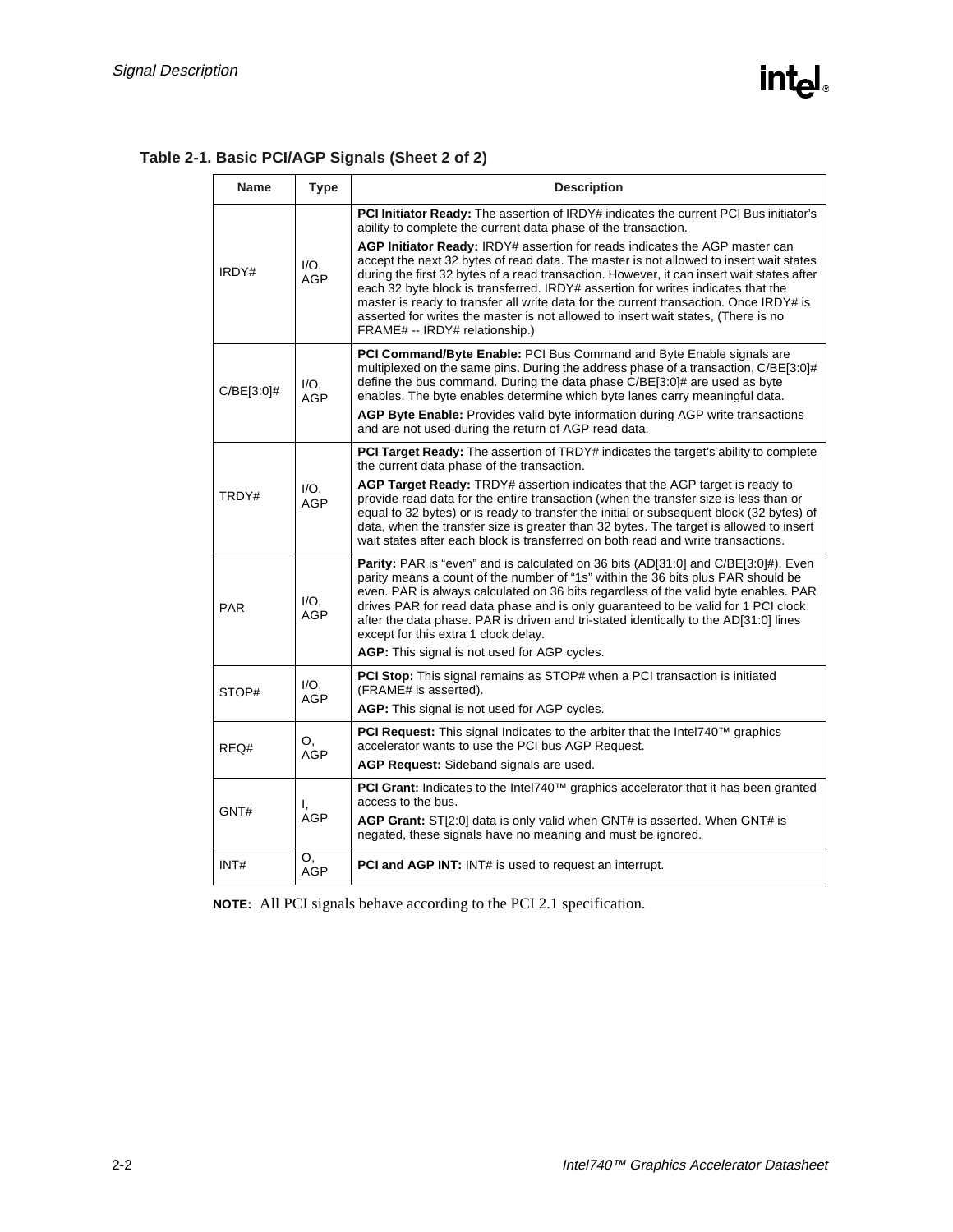#### **Table 2-2. AGP Specific Signals**

| Name          | <b>Type</b>           | <b>Description</b>                                                                                                                                                                                                                                                                                                                            |  |  |
|---------------|-----------------------|-----------------------------------------------------------------------------------------------------------------------------------------------------------------------------------------------------------------------------------------------------------------------------------------------------------------------------------------------|--|--|
|               |                       | AGP Addressing (Sideband Signals)                                                                                                                                                                                                                                                                                                             |  |  |
| SBA[7:0]      | О,<br><b>AGP</b>      | <b>Side Band Address:</b> The SBA[7:0] bus is used to pass address and command to<br>the target from the master. The Intel740™ graphics accelerator does not use the<br>PIPE# protocol; thus, this is the only way of enqueueing requests to the AGP target.                                                                                  |  |  |
|               |                       | <b>AGP Flow Control and Status Signals</b>                                                                                                                                                                                                                                                                                                    |  |  |
| RBF#          | О.<br><b>AGP</b>      | Read Buffer Full: This signal indicates if the Intel740™ graphics accelerator is<br>ready to accept previously requested low priority read data or not. When asserted,<br>the arbiter is not allowed to return low priority read data to the Intel740™ graphics<br>accelerator.                                                               |  |  |
|               |                       | <b>Status Bus:</b> ST[2:0] provide information from the AGP arbiter to a master on what it<br>may do. ST[2:0] have meaning to the Intel740™ graphics accelerator when its GNT#<br>is asserted. When GNT# is negated, these signals have no meaning and must be<br>ignored.                                                                    |  |  |
|               |                       | 000<br>Indicates that previously requested low priority read data is being returned to<br>the master.                                                                                                                                                                                                                                         |  |  |
|               | I.<br><b>AGP</b>      | 001<br>Indicates that previously requested high priority read data is being returned<br>to the master.                                                                                                                                                                                                                                        |  |  |
|               |                       | 010<br>Indicates that the master is to provide low priority write data for a previous<br>enqueued write command.                                                                                                                                                                                                                              |  |  |
| ST[2:0]       |                       | 011<br>Indicates that the master is to provide high priority write data for a previous<br>enqueued write command. This is not used by the Intel740™ graphics<br>accelerator and will not be responded to.                                                                                                                                     |  |  |
|               |                       | Reserved<br>100                                                                                                                                                                                                                                                                                                                               |  |  |
|               |                       | 101<br>Reserved                                                                                                                                                                                                                                                                                                                               |  |  |
|               |                       | 110<br>Reserved                                                                                                                                                                                                                                                                                                                               |  |  |
|               |                       | 111<br>Indicates that the master has been given permission to start a bus<br>transaction. In particular, this encoding is recognized by the Intel740™<br>graphics accelerator PCI as a grant to be a PCI master. The Intel740™<br>graphics accelerator does not use this functionality to post its status word to<br>the host memory via PCI. |  |  |
|               |                       | <b>AGP Clocking Signals</b>                                                                                                                                                                                                                                                                                                                   |  |  |
| ADSTB_A       | $I/O$ ,<br><b>AGP</b> | AD Bus Strobe: This signal provides timing for double clocked data on the AD[15:0]<br>bus.                                                                                                                                                                                                                                                    |  |  |
| ADSTB B       | $I/O$ ,<br>AGP        | AD Bus Strobe: This signal is a copy of ADSTB_A that provides timing for double<br>clocked data on the AD[31:16] bus.                                                                                                                                                                                                                         |  |  |
| <b>SBSTB</b>  | O.<br>AGP             | Side Band Strobe. This signal provides timing for SBA[7:0].                                                                                                                                                                                                                                                                                   |  |  |
| <b>AGPREF</b> | Ref                   | Analog Reference: This is the analog reference voltage for the AGP port. This pin<br>should be connected to a reference voltage source of 0.4 VDDQ which is used to<br>determine the trip point of the AGP buffers.                                                                                                                           |  |  |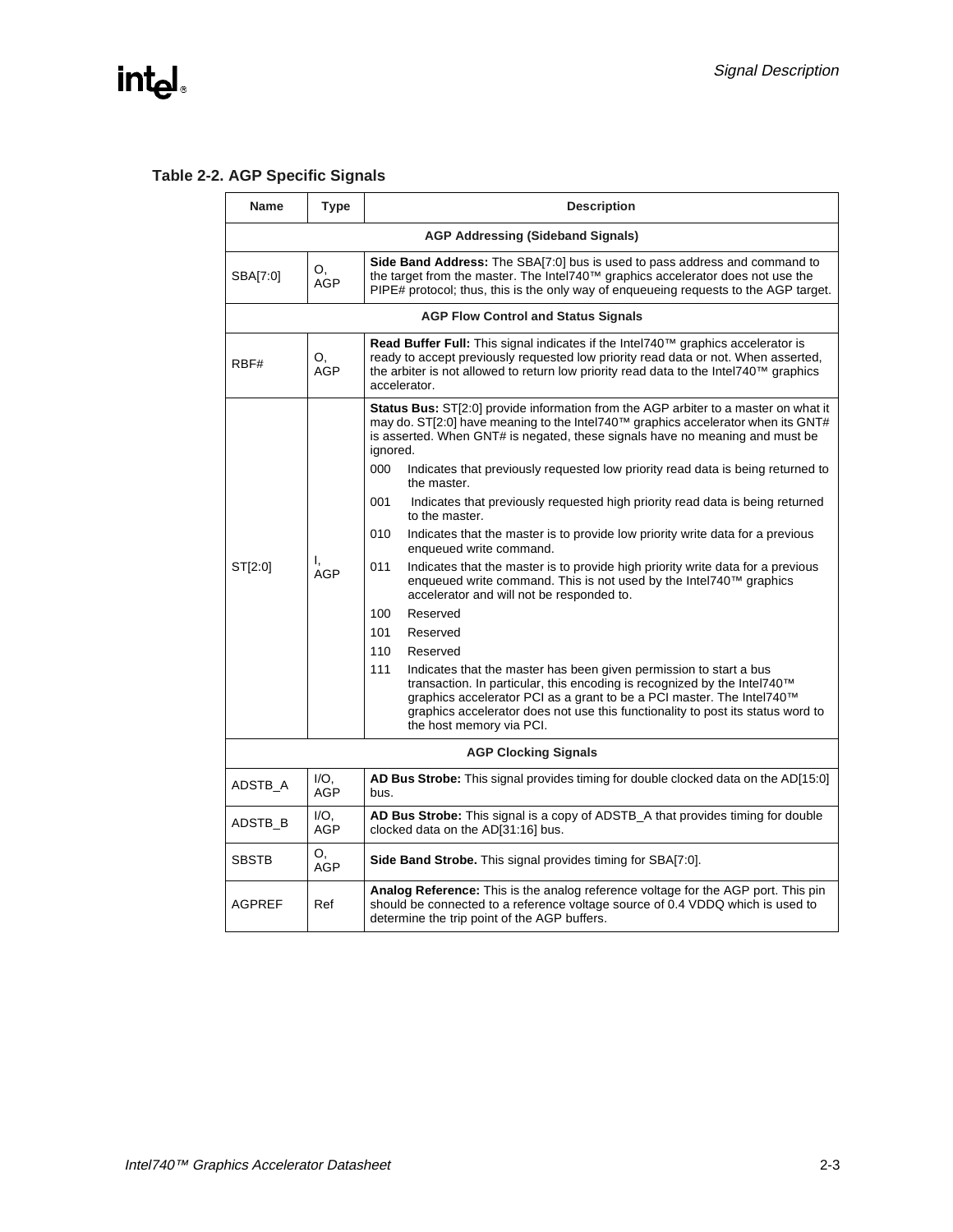#### **Table 2-3. DRAM (Local Memory) Interface Signals**

| <b>Name</b>                   | <b>Type</b>        | <b>Description</b>                                                                                                                                                                                                                                                                                                                                                                                            |
|-------------------------------|--------------------|---------------------------------------------------------------------------------------------------------------------------------------------------------------------------------------------------------------------------------------------------------------------------------------------------------------------------------------------------------------------------------------------------------------|
| $CSO[A:B]\#/$<br>$CS1[A:B]\#$ | O,<br>LVTTL        | Chip Select (SDRAM): For the memory row configured with SDRAM, these<br>signals select the particular SDRAM components during the active state. CSxA#<br>and CSxB# are multiple copies of the same signal.                                                                                                                                                                                                    |
| DQM[7:0]                      | О.<br><b>LVTTL</b> | Input/Output Data Mask (SDRAM): These signals control the memory array and<br>act as synchronized output enables during read cycles and as byte enables during<br>write cycles. For write cycles, byte masking functions are performed during the<br>same clock when write data is driven (i.e., 0 clock latency).                                                                                            |
| SRASA#/<br>SRASB#             | О,<br><b>LVTTL</b> | SDRAM Row Address Strobe (SDRAM): SRASA# and SRASB# are multiple<br>copies of the same logical signal (for loading purposes) used to generate SDRAM<br>commands encoded on the SRASx/SCASx/WEx signals. When SRAS# is<br>sampled active at the rising edge of the SDRAM clock, the row address is latched<br>into the SDRAMs. These signals drive the SDRAM array directly without any<br>external buffers.   |
| SCASA#/<br>SCASB#             | О,<br><b>LVTTL</b> | SDRAM Column Address Strobe (SDRAM): SCASA# and SCASB# are multiple<br>copies of the same logical signal (for loading purposes) used to generate SDRAM<br>commands encoded on SRAS#/SCAS#/WE# signals. When SCAS# is sampled<br>active at the rising edge of the SDRAM clock, the column address is latched into<br>the SDRAMs. These signals drive the SDRAM array directly without any external<br>buffers. |
| MA[11:0]                      | O,<br><b>LVTTL</b> | Memory Address(SDRAM): MA[11:0] are used to provide the multiplexed row<br>and column addresses to DRAM.                                                                                                                                                                                                                                                                                                      |
| WEAH/<br>WEB#                 | O,<br><b>LVTTL</b> | Write Enable Signal (SDRAM): WEx# is asserted during writes to DRAM. WEA#<br>and WEB# are multiple copies of the same signal.                                                                                                                                                                                                                                                                                 |
| MD[63:0]                      | $I/O$ .<br>LVTTL   | Memory Data (SDRAM): These signals provide a 64-bit data path to the DRAM<br>array. Note that these signals are internally connected to 20 $\overline{K\Omega}$ (nominal) pull-<br>down resistors to prevent the memory data bus from floating when no DRAM is<br>active.                                                                                                                                     |
| TCLK[A:B]                     | О,<br><b>LVTTL</b> | Transmit Clock for SDRAM: There are 2 copies of TCLK.                                                                                                                                                                                                                                                                                                                                                         |
| RCLK <sub>0</sub>             | Ι,<br><b>LVTTL</b> | Receive Clock Low: RCLK0 is a copy of OCLK appropriately phase adjusted to<br>match the SDRAM/board timings. RCLK0 is used to latch the lower 32 bits of data<br>from SDRAM.                                                                                                                                                                                                                                  |
| RCLK1                         | I,<br><b>LVTTL</b> | Receive Clock High: RCLK1 is a copy of OCLK appropriately phase adjusted to<br>match the SDRAM/board timings. RCLK1 is used to latch the upper 32 bits of data<br>from SDRAM.                                                                                                                                                                                                                                 |
| <b>OCLK</b>                   | О,<br><b>LVTTL</b> | <b>Output Clock:</b> OCLK is a copy of TCLK and is used to derive the RCLKxs.                                                                                                                                                                                                                                                                                                                                 |
| <b>CKE</b>                    | О,<br>LVTTL        | Clock Enable: This signal is used for SDRAM powerdown control. All SDRAM<br>banks must be precharged before CKE is negated.                                                                                                                                                                                                                                                                                   |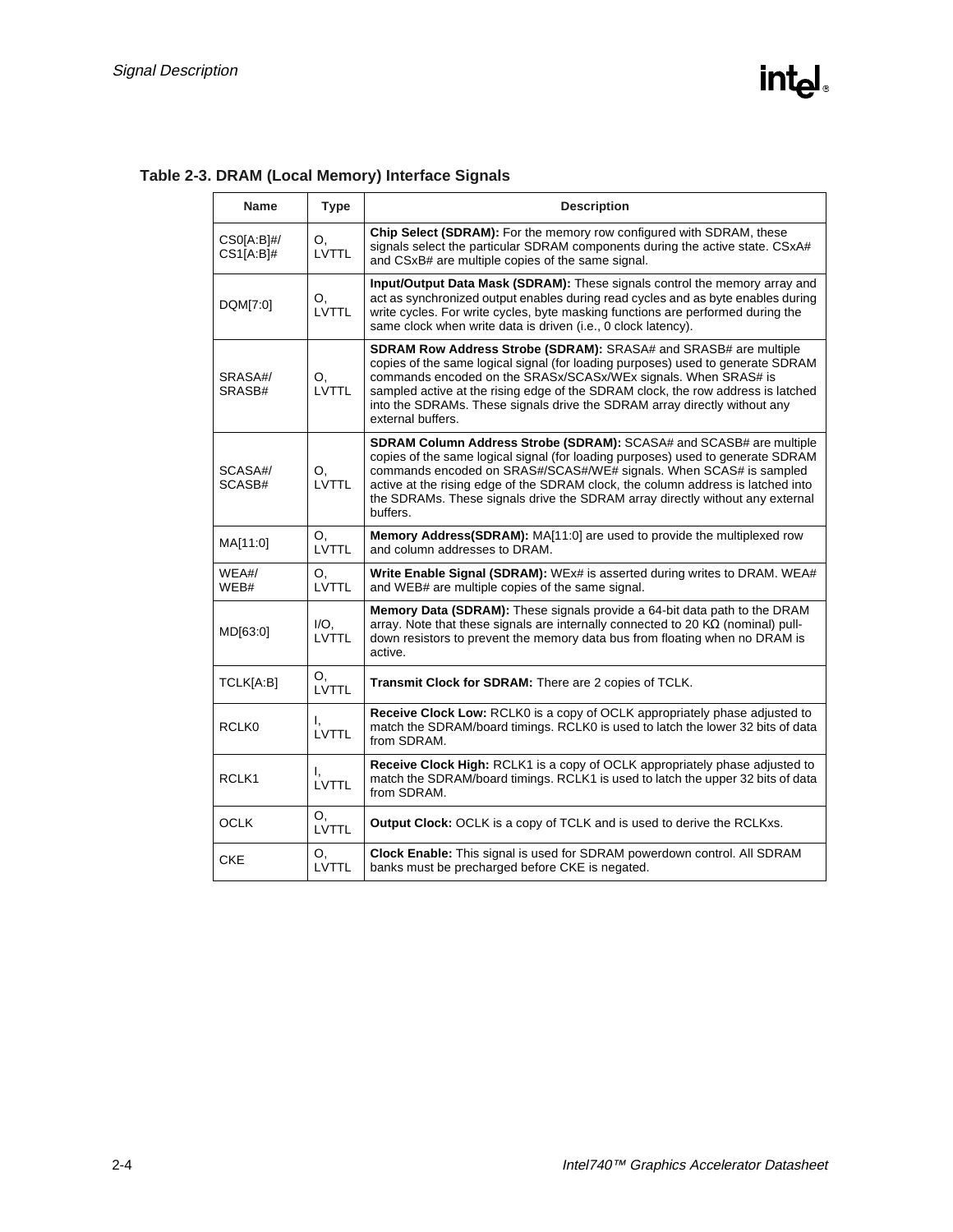#### **Table 2-4. BIOS ROM Signals**

| <b>Pin Name</b>                                                                                                    | Type     | <b>Description</b>                                                                                                                                                                                                                                                                                                                                                                                                                             |
|--------------------------------------------------------------------------------------------------------------------|----------|------------------------------------------------------------------------------------------------------------------------------------------------------------------------------------------------------------------------------------------------------------------------------------------------------------------------------------------------------------------------------------------------------------------------------------------------|
| <b>ROMA[17:0]/</b><br>FDATA[11:0],<br>FBLNK#<br><b>FFIELD</b><br>FCLKIN.<br>FVSYNC#.<br>FHSYNC#.<br><b>FCLKOUT</b> | 1/O      | BIOS ROM Address (Outputs): The Intel740™ graphics accelerator can<br>access up to a 256 KB of dedicated BIOS ROM through ROMA[17:0].<br>ROMA[15:0] are externally strapped to encode the subsystem vendor ID (see<br>Strapping Option section for details). Note that these signals are internally<br>connected to pull-down resistors (20 K $\Omega$ nominal value).<br>The ROMA[17:0] pins are multiplexed with the Digital TV Out signals. |
| ROMD[7:0]                                                                                                          | 1/O      | BIOS ROM Data: The Intel740™ graphics accelerator is capable of reading or<br>writing data to the BIOS with these pins.                                                                                                                                                                                                                                                                                                                        |
| ROMOE#                                                                                                             | $\Omega$ | <b>BIOS ROM Output Enable:</b> This signal selects a read of BIOS ROM.                                                                                                                                                                                                                                                                                                                                                                         |
| ROMWE#                                                                                                             | O        | <b>BIOS ROM Write Enable:</b> This signal selects a write of BIOS ROM.                                                                                                                                                                                                                                                                                                                                                                         |

#### **Table 2-5. Video Interface Signals (Sheet 1 of 2)**

| <b>Pin Name</b>               | <b>Type</b>           | <b>Description</b>                                                                                                                                                                                                                                                                                                                                                |  |
|-------------------------------|-----------------------|-------------------------------------------------------------------------------------------------------------------------------------------------------------------------------------------------------------------------------------------------------------------------------------------------------------------------------------------------------------------|--|
|                               | <b>VMI Video Port</b> |                                                                                                                                                                                                                                                                                                                                                                   |  |
| <b>VREF</b>                   | I,<br>LVTTL           | <b>Vertical Reference Input:</b> Vertical reference input for video capture. The<br>active level (1 or 0) and the active edge (leading or trailing) are<br>programmable.                                                                                                                                                                                          |  |
| <b>HREF</b>                   | Ι,<br>LVTTL           | Horizontal Reference Input: Horizontal reference input for video capture.<br>The active level (1 or 0) and the active edge (leading or trailing) are<br>programmable.                                                                                                                                                                                             |  |
| <b>VRDY</b>                   | Ι,<br>LVTTL           | Video System Ready: When asserted, this input signal indicates that the<br>video system has placed valid data on the VP[15:0] bus.                                                                                                                                                                                                                                |  |
| <b>VCLK</b>                   | Ι,<br>LVTTL           | Video Input Clock: VCLK is the continuous master clock driven from the<br>video system.                                                                                                                                                                                                                                                                           |  |
|                               |                       | Video Capture Data Port (Upper Byte): VP[15:8] are the video data inputs<br>to the Intel740™ graphics accelerator. They are used when the video capture<br>port is in 8-bit mode. For 16-bit mode, VP[15:0] are used.                                                                                                                                             |  |
|                               | Ι,                    | <b>Strapping Options</b>                                                                                                                                                                                                                                                                                                                                          |  |
| VP[15:8]                      | <b>IVTTI</b>          | VP[15:0] also provides strapping options for the subsystem identification<br>which the Intel740™ graphics accelerator recognizes during a hard reset<br>(see "Strapping Options" on page 2-8 for details). Note that these signals are<br>internally connected to 20 K $\Omega$ (nominal) pull-down resistors. This signal is tri-<br>stated during a hard reset. |  |
| VP[7:0]/<br><b>VMIHD[7:0]</b> | Ι,<br>LVTTL           | Video Capture Data Port (Lower Byte): VP[7:0] are the video data inputs to<br>the Intel740™ graphics accelerator. This pins are shared with the bi-<br>directional VMI host port data signals (VMIHD[7:0]).<br><b>Strapping Options</b> (see VP[15:8] description above)                                                                                          |  |
|                               |                       |                                                                                                                                                                                                                                                                                                                                                                   |  |
|                               | <b>VMI Host Port</b>  |                                                                                                                                                                                                                                                                                                                                                                   |  |
| VP[7:0]/<br><b>VMIHD[7:0]</b> | I/O.<br>LVTTL         | <b>VMI Host Data:</b> VMIHD[7:0] are the video data input/output signals to the<br>Intel740™ graphics accelerator. These pins are shared with the VMI video<br>capture port input signals (VP[7:0]).<br><b>Strapping Options</b> (see VP[15:8] description above)                                                                                                 |  |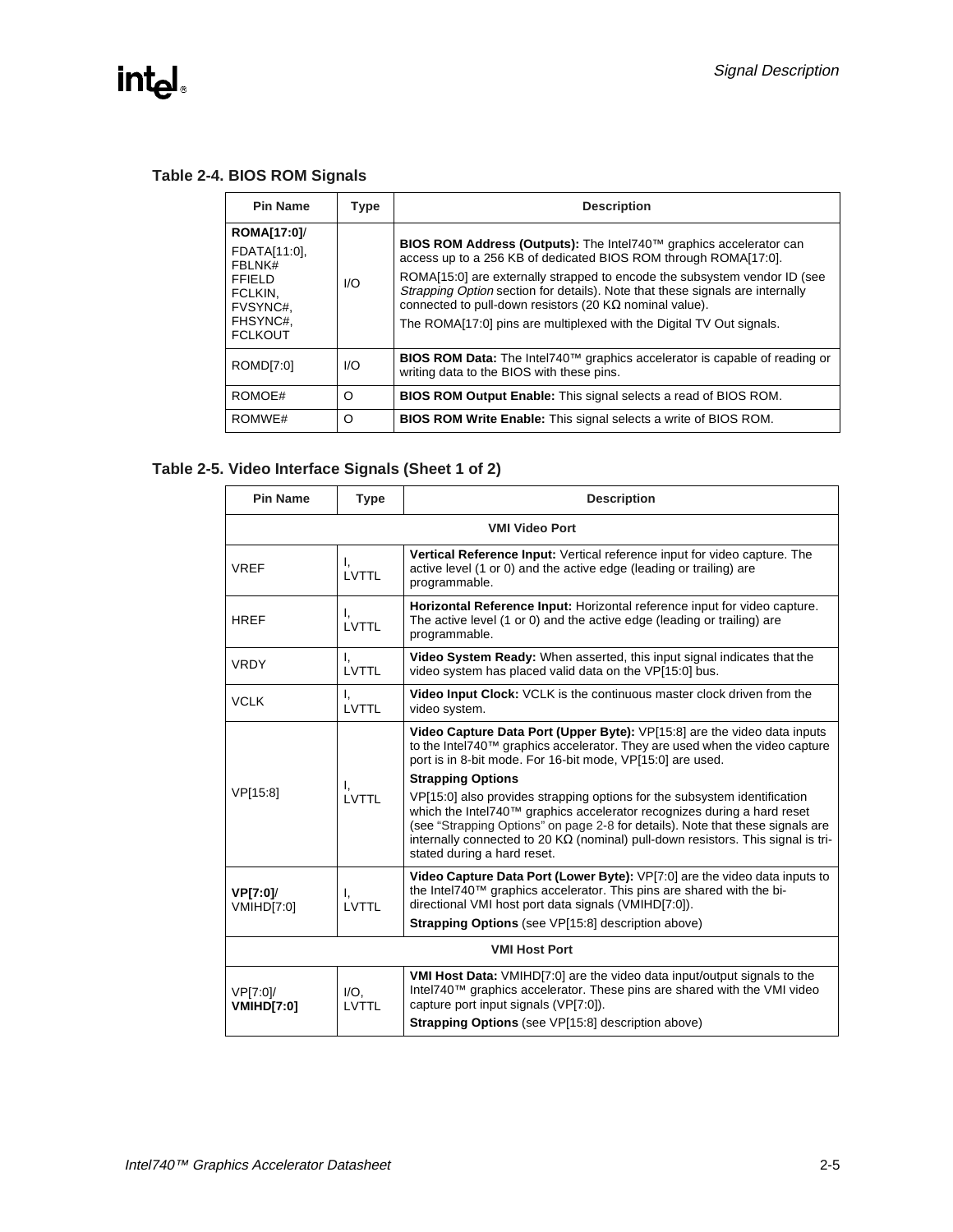| <b>Pin Name</b>                            | <b>Type</b>                      | <b>Description</b>                                                                                                                                                                                                                                                                                                                  |  |
|--------------------------------------------|----------------------------------|-------------------------------------------------------------------------------------------------------------------------------------------------------------------------------------------------------------------------------------------------------------------------------------------------------------------------------------|--|
| VMIHA[3:0]<br>VMIHA4/<br><b>VMIREQUEST</b> | O.<br>I VTTI<br>$I/O$ ,<br>LVTTL | <b>VMI Host Address:</b> The VMIHA[4:0] output signals provide the host address.<br>The address is used to select addressable locations within the DVD chip<br>(e.g., DVD chip internal registers).<br><b>VMI Request:</b> $VMIREQUEST$ is a data request to the Intel $740$ <sup>™</sup> graphics<br>accelerator for DVD DMA data. |  |
| VMICS#                                     | O.<br>LVTTL                      | <b>VMI Chip Select:</b> The Intel740 <sup><math>™</math> graphics accelerator asserts this signal for</sup><br>read/write operations to the DVD chip.                                                                                                                                                                               |  |
| VMIRD#                                     | O.<br><b>I VTTL</b>              | <b>VMI Read:</b> This signal indicates a VMI read cycle.                                                                                                                                                                                                                                                                            |  |
| VMIWR#                                     | O.<br>LVTTL                      | <b>VMI Write:</b> This signal indicates a VMI write cycle.                                                                                                                                                                                                                                                                          |  |
| <b>VMIREADY</b>                            | Ι.<br>LVTTL                      | VMI Ready: VMIREADY indicates to the Intel740™ graphics accelerator that<br>the DVD device is ready for data. This signal is used to insert wait states.                                                                                                                                                                            |  |
| VMIINTR#                                   | LVTTL                            | <b>VMI Interrupt Request:</b> This signal provides a VMI interrupt request from the<br>DVD chip to the Intel740™ graphics accelerator.                                                                                                                                                                                              |  |

#### **Table 2-5. Video Interface Signals (Sheet 2 of 2)**

#### **Table 2-6. Display Interface Signals**

| <b>Pin Name</b>                | <b>Type</b>     | <b>Description</b>                                                                                                                                                                                                                                                                                                                                                                                                                                                                                                                               |
|--------------------------------|-----------------|--------------------------------------------------------------------------------------------------------------------------------------------------------------------------------------------------------------------------------------------------------------------------------------------------------------------------------------------------------------------------------------------------------------------------------------------------------------------------------------------------------------------------------------------------|
| <b>VSYNC</b>                   | O               | CRT Vertical Synchronization: This signal is used as the vertical sync (polarity is<br>programmable) or "Vsync Interval".                                                                                                                                                                                                                                                                                                                                                                                                                        |
| <b>HSYNC</b>                   | O               | <b>CRT Horizontal Synchronization:</b> This signal is used as the horizontal sync<br>(polarity is programmable).                                                                                                                                                                                                                                                                                                                                                                                                                                 |
| <b>RED</b>                     | O.<br>Analog    | <b>Red (Analog Video Output):</b> This signal is a CRT Analog video output from the<br>internal color palette DAC. The DAC is designed for a 37.5 $\Omega$ equivalent load on each<br>pin (e.g., 75 $\Omega$ resistor on the board, in parallel with the 75 $\Omega$ CRT load).                                                                                                                                                                                                                                                                  |
| <b>GREEN</b>                   | O.<br>Analog    | Green (Analog Video Output): This signal is a CRT analog video output from the<br>internal color palette DAC. The DAC is designed for a $37.5\Omega$ equivalent load on each<br>pin (e.g., 75 $\Omega$ resistor on the board, in parallel with the 75 $\Omega$ CRT load).                                                                                                                                                                                                                                                                        |
| <b>BLUE</b>                    | O.<br>Analog    | <b>Blue (Analog Video Output):</b> This signal is a CRT Analog video output from the<br>internal color palette DAC. The DAC is designed for a 37.5 $\Omega$ equivalent load on each<br>pin (e.g., 75 $\Omega$ resistor on the board, in parallel with the 75 $\Omega$ CRT load).                                                                                                                                                                                                                                                                 |
| <b>REFSET</b>                  | Ι,<br><b>NA</b> | <b>Resistor Set:</b> Set point resistor for the internal color palette DAC. A 511 $\Omega$ 1%<br>resistor is required between REFSET and VSSA.                                                                                                                                                                                                                                                                                                                                                                                                   |
| GPIO <sub>3</sub><br>(DDCCLK)  | 1/O             | CRT Monitor DDC Interface Clock. This GPIO signal is configurable as a CRT<br>Monitor DDC Interface clock. (Also referred to as VESA "Display Data Channel";<br>also referred to as the "Monitor Plug-n-Play" interface.) For DDC1, DCLK and DDAT<br>provide a unidirectional channel for Extended Display ID. For DDC2, DCLK and<br>DDAT can be used to establish a bi-directional channel based on the I <sup>L</sup> C protocol.<br>The host can request Extended Display ID or Video Display Interface information<br>over the DDC2 channel. |
| GPIO <sub>2</sub><br>(DDCDATA) | 1/O             | <b>CRT Monitor DDC Interface Data.</b> This GPIO signal is configurable as CRT Monitor<br>DDC Interface Data.                                                                                                                                                                                                                                                                                                                                                                                                                                    |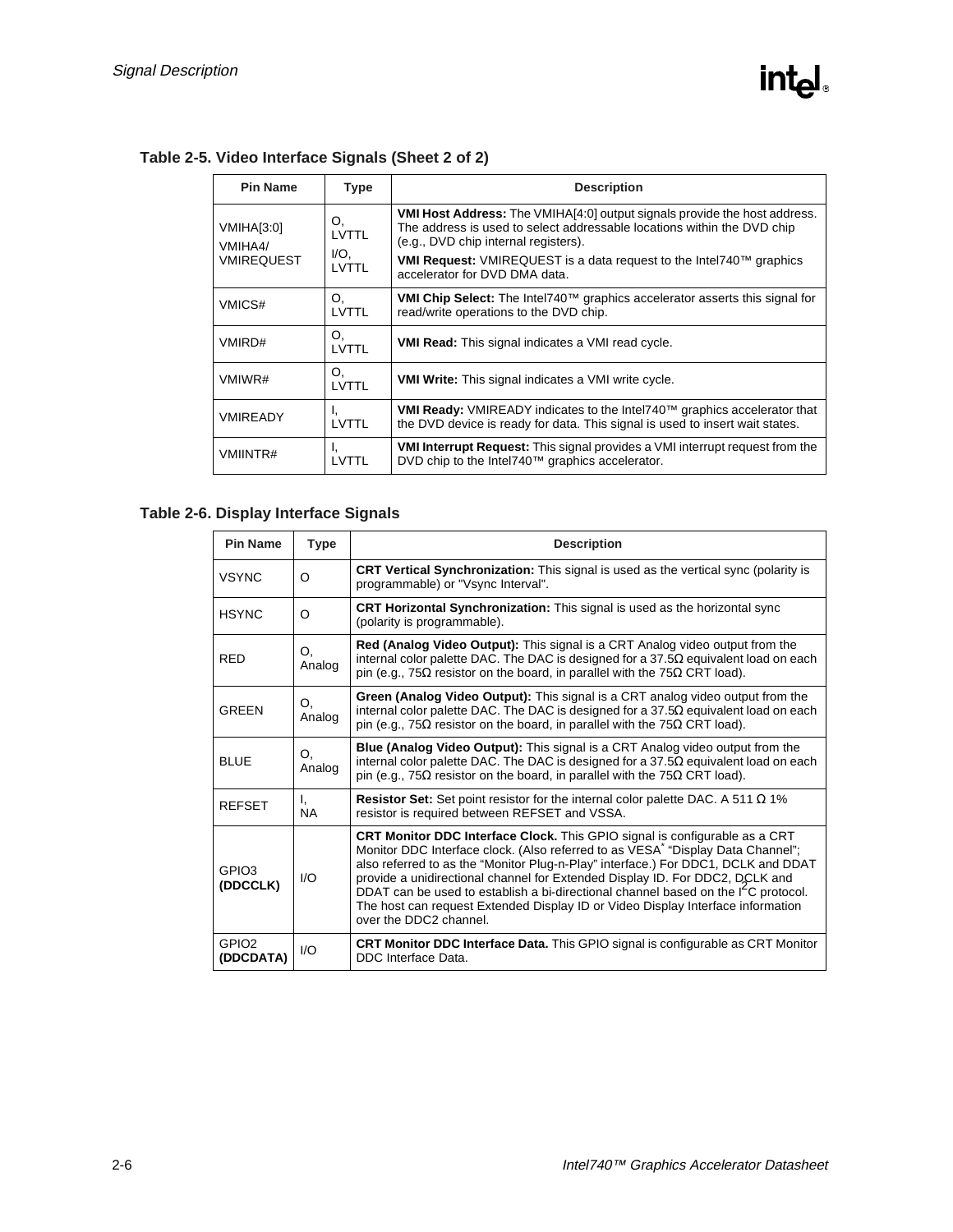#### **Table 2-7. Digital TV Out Signals**

| Pin Name                              | <b>Type</b>   | <b>Description</b>                                                                    |  |
|---------------------------------------|---------------|---------------------------------------------------------------------------------------|--|
| ROMA[11:0]/<br><b>FDATA[11:0]</b>     | I/O.<br>LVTTL | <b>TV Data Out:</b> Data to be output to the TV encoder.                              |  |
| ROMA <sub>14</sub> /<br><b>FCLKIN</b> | Ι,<br>LVTTL   | TV Pixel Clock Input: Pixel Clock from TV encoder.                                    |  |
| ROMA <sub>16</sub> /                  | $I/O$ .       | <b>Horizontal Sync Input: HSYNC signal for TV out interface. The high/low active</b>  |  |
| <b>FHSYNC</b>                         | I VTTI        | state is programmable.                                                                |  |
| ROMA <sub>15</sub> /                  | I/O.          | <b>Vertical Sync Input: VSYNC signal for TV out interface. The high/low active</b>    |  |
| <b>FVSYNC</b>                         | I VTTI        | state is programmable.                                                                |  |
| ROMA <sub>13</sub> /                  | ı.            | <b>Field Control Input:</b> This signal indicates the field polarity. The polarity is |  |
| <b>FFIELD</b>                         | <b>LVTTL</b>  | programmable.                                                                         |  |
| ROMA <sub>12</sub> /                  | $I/O$ .       | <b>Composite Blanking Control Output: Indicates active pixels when FBLNK# is</b>      |  |
| <b>FBLNK#</b>                         | <b>LVTTL</b>  | negated. FBLNK# is sampled on FCLKOUT edges.                                          |  |
| ROMA <sub>17</sub> /                  | O.            | <b>TV Pixel Clock Output:</b> Pixel clock sent with data to ensure proper latching of |  |
| <b>FCLKOUT</b>                        | I VTTI        | data.                                                                                 |  |

**NOTE:** The Digital TV Out signals are multiplexed with the BIOS ROM signals.

#### **Table 2-8. General Purpose Input/Output Signals**

| <b>Pin Name</b>                              | <b>Type</b>      | <b>Description</b>                                                                                                                                                                                                                                                                                                                                                         |
|----------------------------------------------|------------------|----------------------------------------------------------------------------------------------------------------------------------------------------------------------------------------------------------------------------------------------------------------------------------------------------------------------------------------------------------------------------|
| GPIO <sub>0</sub><br>(I <sup>2</sup> C Data) | $I/O$ .<br>LVTTL | General Purpose Input/Output 0: This signal is a standard GPIO signal.<br>However, for Intel board and software driver designs, GPIO0 is used for FC data.<br>This signal is tri-stated during a hard reset.                                                                                                                                                               |
| GPIO1<br>$(I2C$ Clock)                       | $I/O$ .<br>LVTTL | <b>General Purpose Input/Output 1:</b> This signal is a standard GPIO signal.<br>However, for Intel board and software driver designs, GPIO1 is used for the FC<br>clock. This signal is tri-stated during a hard reset.                                                                                                                                                   |
| GPIO[3:2]                                    | $1/0$ .<br>LVTTL | <b>General Purpose Input/Output [3:0]:</b> These are standard configurable GPIO<br>signals. However, for Intel's board design and software driver design these signals<br>have dedicated uses. See the Display Interface Signal description (Table 2-6) for<br>the dedicated uses of GPIO[3:2].                                                                            |
| GPIO <sub>4</sub>                            | $1/0$ ,<br>LVTTL | General Purpose Input/Output 4: This configurable GPIO signal has added<br>functionality. It has added interrupt functionality such that a low-to-high transition<br>can trigger an interrupt event. For example, it can be used for thermal fault sensing,<br>or other events that do not occur during powerdown modes. This signal is tri-stated<br>during a hard reset. |
| GPIO <sub>5</sub>                            | $1/0$ ,<br>LVTTL | <b>General Purpose Input/Output 5:</b> GPIO6 is a standard configurable GPIO signal.<br>A suggested use is for Fan Control. This signal is tri-stated during a hard reset.                                                                                                                                                                                                 |
| GPIO <sub>6</sub>                            | $1/0$ ,<br>LVTTL | General Purpose Input/Output 6: GPIO6 is a standard configurable GPIO signal.<br>A suggested use is to control the video capture port mux from VMI devices. This<br>signal is tri-stated during a hard reset.                                                                                                                                                              |
| GPIO7                                        | $1/0$ ,<br>LVTTL | General Purpose Input/Output 7: GPIO7 is a standard configurable GPIO signal<br>(no added functionality). This signal is tri-stated during a hard reset.                                                                                                                                                                                                                   |
| GPIO <sub>8</sub>                            | $1/0$ ,<br>LVTTL | General Purpose Input/Output 8: This configurable GPIO signal has added<br>functionality. GPIO8 defaults to tracking the D3 state for Sleep Mode control for<br>Video BIOS. This signal is low during a hard reset.                                                                                                                                                        |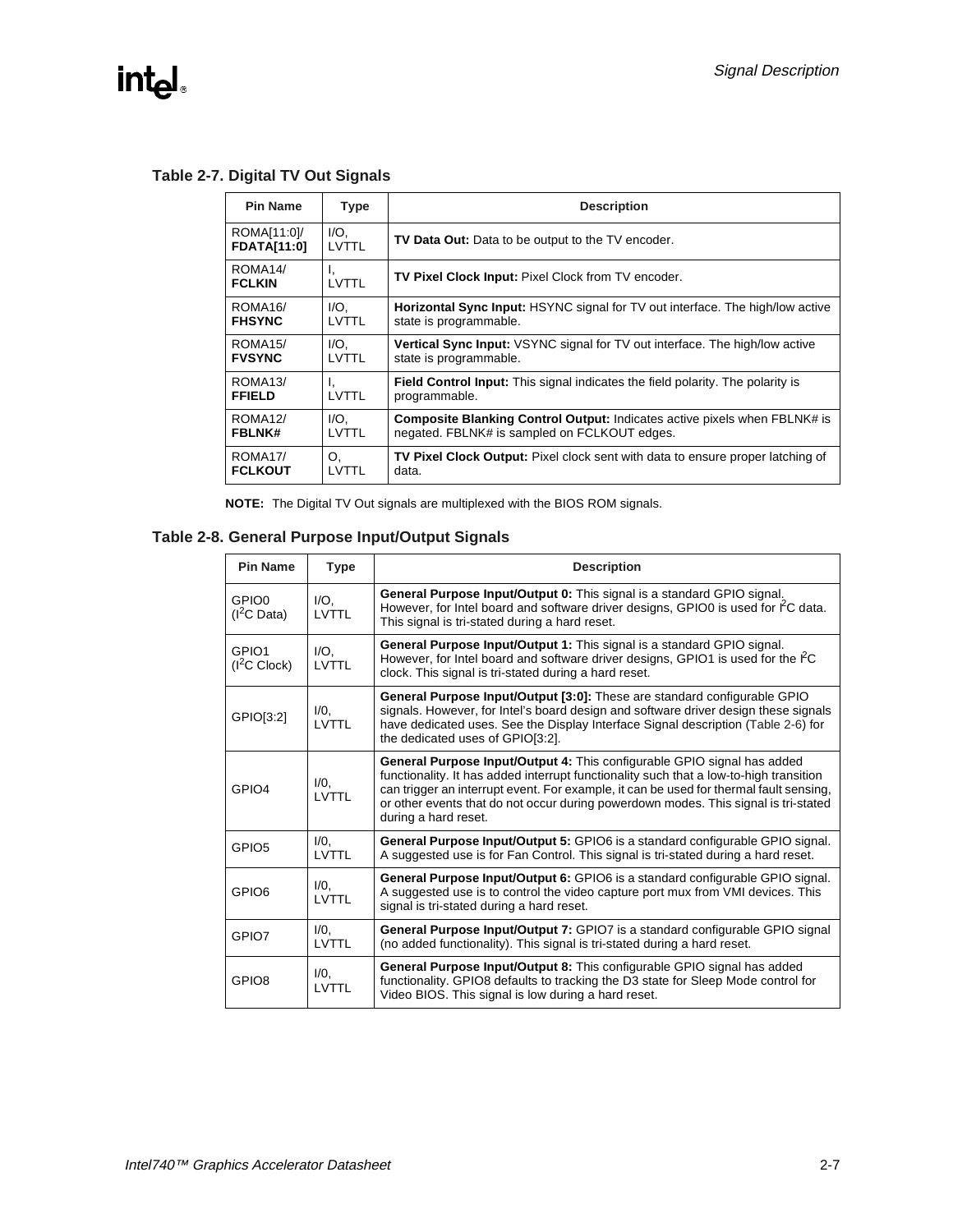#### **Table 2-9. Clock and Reset Signals**

| <b>Pin Name</b> | Type | <b>Description</b>                                                                                                                                                                               |  |
|-----------------|------|--------------------------------------------------------------------------------------------------------------------------------------------------------------------------------------------------|--|
| <b>CLK</b>      | AGP  | <b>Clock:</b> Provides timing for AGP and PCI control signals, and is the input clock for<br>most of the Intel740™ graphics accelerator, except those parts that are controlled<br>from VREFCLK. |  |
| XTAL1           |      | Reference Oscillator Clock: This signal is an input for 66.6667 MHz.                                                                                                                             |  |
| RESET#          | AGP  | <b>Reset:</b> PCI Bus Reset forces the Intel740™ graphics accelerator to a known<br>state.                                                                                                       |  |

#### **Table 2-10. Supply, Ground, and Test Signals**

| <b>Pin Name</b>     | <b>Type</b> | <b>Description</b>                                                                                                                                                                                                                     |  |
|---------------------|-------------|----------------------------------------------------------------------------------------------------------------------------------------------------------------------------------------------------------------------------------------|--|
| <b>GNDIN</b>        |             | <b>DAC Ground Input:</b> Provides a ground path for current not needed by DACs. This<br>signal should be connected to VSS ground plane.                                                                                                |  |
| <b>VCCA</b><br>VSSA |             | Analog Power/Ground: These signals are the power supply (VCCA) and ground<br>(VSSA) for the DAC and Phase Lock Loop. They provide power supply isolation for<br>the DAC and clock synthesizers. VCCA should be connected to 3.3 volts. |  |
| <b>VCCP</b>         |             | <b>Digital Power (Peripheral):</b> VCCP is the power supply for the peripheral signals,<br>except for the AGP signals. VCCP should be connected to 3.3 volts.                                                                          |  |
| <b>VDDQ</b>         |             | Digital Power Supply (AGP Bus): VDDQ should be connected to 3.3 volts.                                                                                                                                                                 |  |
| <b>VCCDP</b>        |             | <b>Digital Power Supply (PLL):</b> This signal is the digital power supply for the on-chip<br>PLL and should be connected to 3.3 volts.                                                                                                |  |
| <b>VCCAP</b>        |             | Analog Power Supply (PLL): This signal is the analog power supply for the on-<br>chip PLL and should be connected to 3.3 volts.                                                                                                        |  |
| <b>VCC</b>          |             | Digital Power Supply (Core): VCC should be connected to 2.7 volts.                                                                                                                                                                     |  |
| <b>VSS</b>          |             | Digital Power Supply Ground: This is the ground for the digital circuitry.                                                                                                                                                             |  |
| TEST                |             | <b>Test Enable:</b> This input, when asserted, enables the NAND Tree test mode.                                                                                                                                                        |  |

#### **2.1 Strapping Options**

The Intel740™ graphics accelerator provides strapping options for the Subsystem Vendor ID and the Subsystem ID. These values can be read via the SVID register (PCI offset 2Ch) and SID register (PCI offset 2Eh), respectively.

- The Subsystem Vendor ID is set by externally strapping ROMA[15:0]. Bits [15:0] of the ID value correspond to ROMA[15:0], respectively.
- The Subsystem ID is set by externally strapping VIP[15:0]. Bits [15:0] of the ID value correspond to VIP[15:0], respectively.

The ID is latched as the Intel740™ graphics accelerator comes out of hard reset. Note that these signals are internally connected to pull-down resistors (20 KΩ nominal value). This reduces the number of external straps necessary to change the corresponding register bit default value.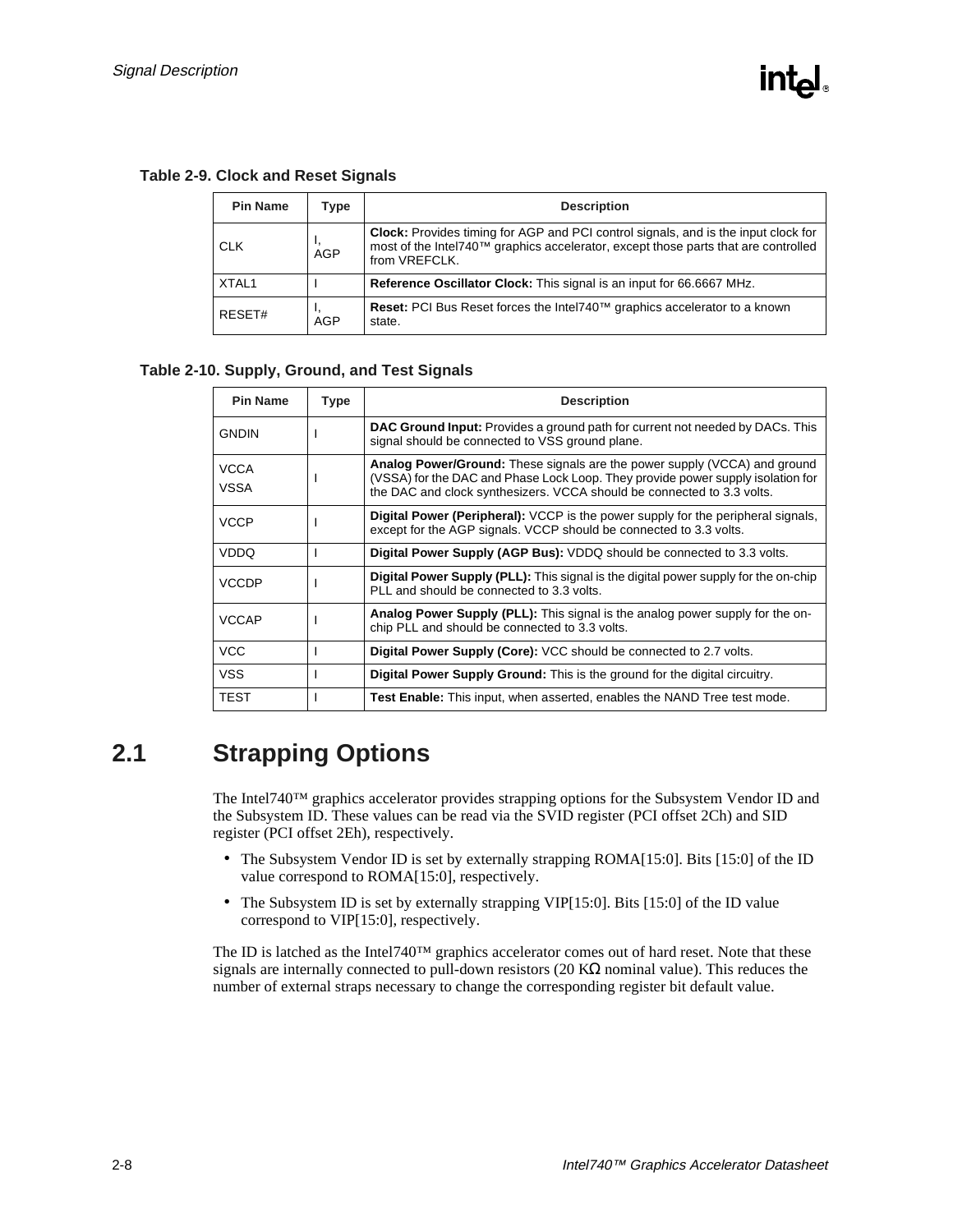### **Register Description 3**

The Intel740™ graphics accelerator contains an extensive set of registers and instructions for controlling graphics operations. Graphics drivers provide the software interface at this architectural level. The register/instruction interface is transparent at the Application Programmers Interface (API) level and thus, beyond the scope of this document. General aspects of the Intel740™ graphics accelerator register/instruction interface include:

- **PCI Configuration Registers.** Standard PCI 2.1 compliant interface. The PCI Configuration registers are located in PCI Configuration space. These registers are described in the *PCI Configuration Registers* Section.
- **System Configuration.** These registers (XRxx registers) provide Intel740™ graphics accelerator extensions that have been added to the sub-addressing scheme defined by the VGA standard. While this register set is beyond the scope of this document, the DRAM control registers are included (*DRAM Configuration Registers* Section) to show the Intel740™ graphics accelerator local memory interface control options. These registers are located in both CPU memory space and CPU I/O space (not PCI Configuration space). For a detailed description of the Local Memory Interface, refer to the *Local Memory Interface* Section.
- **2D Registers (VGA and Extended VGA Registers).** These registers are a combination of registers defined by IBM\* when the Video Graphics Array (VGA) was first introduced, and others that Intel has added to support graphics modes that have color depths, resolutions, and hardware acceleration features that go beyond the original VGA standard.
- **2D Instructions.** This set of instructions provides an efficient method for controlling BLT and Stretch BLT operations. These instructions obsolete the need for writing to BLT/STRBLT registers.
- **3D Instructions.** The Intel740™ graphics accelerator has a rich set of 3D instructions. Software uses these instructions to control various aspects of the setup and rendering process. For example, software can issue a set of instruction packets to set the appropriate processing states within the Intel740™ graphics accelerator 3D engine and then send render instruction packets containing the vertex data to be processed according to those states.
- **Video Registers.** An set of video registers has been added to the sub-addressing extensions of the VGA standard. These registers provide a variety of control features for the video engine (e.g., video capture, overlay, etc.)
- **DVD Registers.** A set of DVD registers are used to control the Video Module Interface (VMI) including various features for controlling DVD chips.
- **Address Mapping.** Except for the PCI Configuration registers, the Intel740<sup>TM</sup> graphics accelerator register sets are mapped at standard I/O locations. In addition, the register sets and instruction ports are memory mapped, allowing fast register access and providing multiple monitor support. Thus, PIO accesses can be either via I/O space or memory space. The base address for the memory map range is programmed via the MMADR register located in PCI Configuration space.

To provide the user with a more complete understanding of the PCI interface and the Local Memory Interface the PCI Configuration registers and DRAM Control registers are described in this section. The following nomenclature is used for access attributes:

- **RO** Read Only. If a register is read only, writes to this register have no effect.
- **R/W Read/Write**. A register with this attribute can be read and written.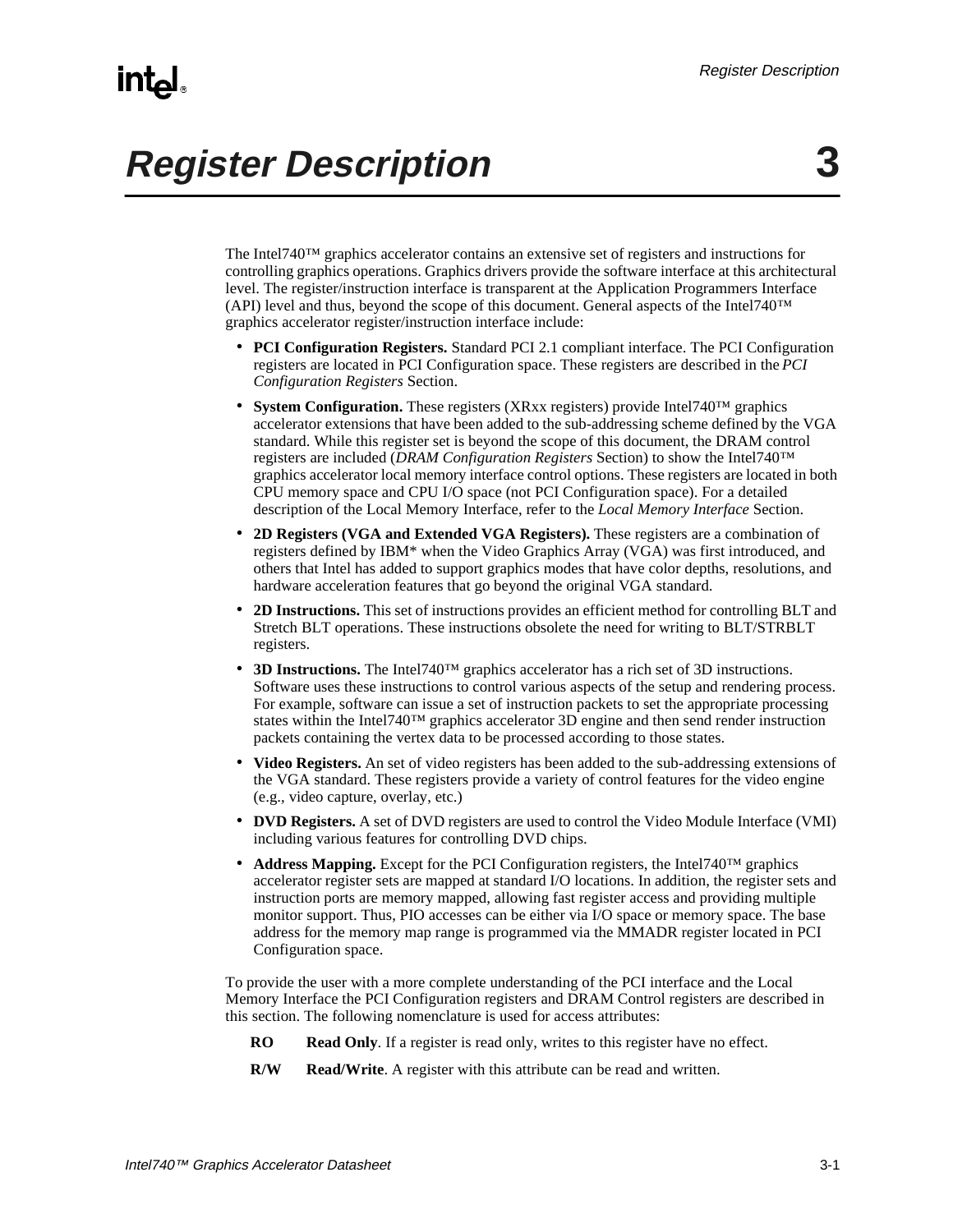**R/WC Read/Write Clear**. A register bit with this attribute can be read and written. However, a write of 1 clears (sets to 0) the corresponding bit and a write of 0 has no effect.

#### **3.1 PCI Configuration Registers**

The PCI registers provide AGP control/status and power management control/status. Software allocates system memory space by programming base address registers in this PCI configuration space. The Intel740™ graphics accelerator contains PCI configuration registers that set the base memory address for the Local Memory, Video BIOS ROM, and the memory map for the Intel740™ graphics accelerator graphics registers/instructions.

Some of the registers described in this section contain reserved bits. Software must deal correctly with fields that are reserved. On reads, software must use appropriate masks to extract the defined bits and not rely on reserved bits being any particular value. On writes, software must ensure that the values of reserved bit positions are preserved. That is, the values of reserved bit positions must first be read, merged with the new values for other bit positions and then written back.

In addition to reserved bits within a register, the configuration space contains reserved locations. Software should not write to reserved configuration locations in the device-specific region (above address offset 3Fh).

Configuration Space registers are accessed through configuration cycles on the PCI bus by the Host bridge (using configuration mechanism #1). The selection of the Intel740<sup>™</sup> graphics accelerator as a target of a PCI configuration cycle is performed by asserting the AD16 signal (IDSEL function) when  $AD[1:0]$  are "00" (Type 0 configuration transaction). Neither double data strobing nor side-band protocol are supported for configuration cycles. For more details on performing PCI configuration cycles refer to the *PCI Local Bus Specification, Revision 2.1*.

Figure 3-1 shows an example PCI bus hierarchy when using a host bridge that contains both a Host-to-PCI and a PCI-to-PCI bridge (e.g., the 440LX). In the PCI bus hierarchy, the primary PCI bus is the highest level bus in the hierarchy and is PCI bus #0. The PCI-to-PCI bridge function provides access to the AGP/PCI bus that connects to the Intel740™ graphics accelerator. This bus is below the primary bus in the PCI bus hierarchy and is represented as PCI Bus #1.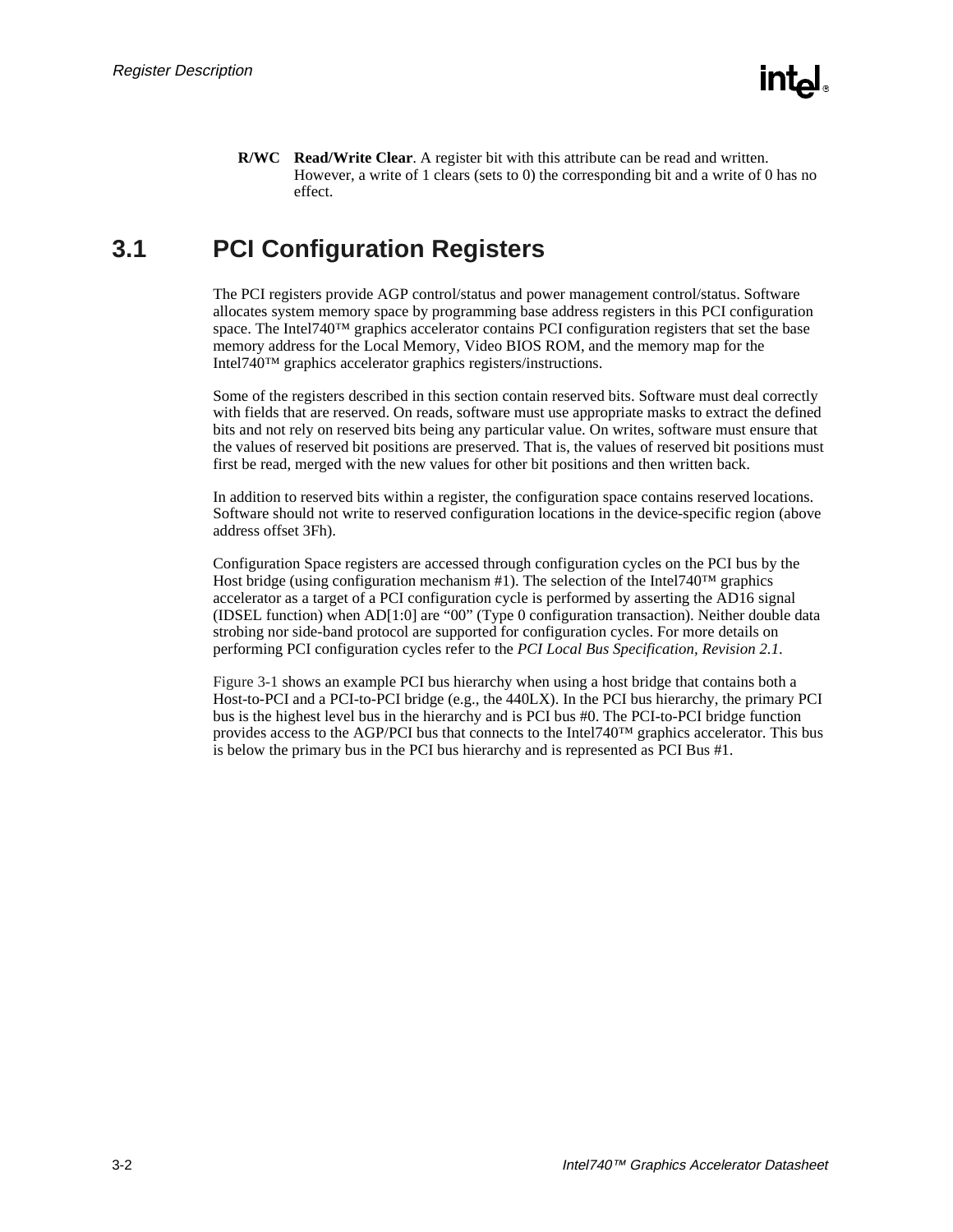

**Figure 3-1. PCI Bus Hierarchy (Using 82443LX as Host Bridge)** 

#### **Table 3-1. PCI Configuration Space**

| <b>Address</b><br><b>Offset</b> | Symbol        | <b>Register Name</b>            | <b>Access</b> | <b>Default</b>              |
|---------------------------------|---------------|---------------------------------|---------------|-----------------------------|
|                                 |               | <b>PCI Specific Registers</b>   |               |                             |
| $00 - 01h$                      | <b>VID</b>    | Vendor Identification           | <b>RO</b>     | 8086h                       |
| 02-03h                          | <b>DID</b>    | Device Identification           | <b>RO</b>     | 7800h                       |
| 04-05h                          | <b>PCICMD</b> | <b>PCI Command</b>              | R/W           | 0000h                       |
| 06-07h                          | <b>PCISTS</b> | <b>PCI Status</b>               | <b>RO</b>     | 02B0h                       |
| 08h                             | <b>RID</b>    | <b>Revision Identification</b>  | <b>RO</b>     | See stepping<br>information |
| $09-0Bh$                        | <b>CLASSC</b> | <b>PCI Class Code</b>           | <b>RO</b>     | 030000h                     |
| 0Ch                             | <b>CLS</b>    | Cache Line Size                 | <b>RO</b>     | 00h                         |
| 0 <sub>Dh</sub>                 | <b>MLT</b>    | Master Latency Timer            | <b>RO</b>     | 00h                         |
| 0Eh                             | <b>HDR</b>    | Header Type                     | <b>RO</b>     | 00h                         |
| 0Fh                             | <b>BIST</b>   | <b>BIST Register</b>            | <b>RO</b>     | 00h                         |
| $10 - 13h$                      | <b>LMADR</b>  | Local Memory Range Address      | R/W           | 00000008h                   |
| $14 - 17h$                      | <b>MMADR</b>  | Memory Mapped Range Address     | R/W           | 00000000h                   |
| $18-1Fh$                        |               | Reserved                        |               |                             |
| $2C-2Dh$                        | SVID          | Subsystem Vendor Identification | <b>RO</b>     | ssssh                       |
| $2E-2Fh$                        | <b>SID</b>    | Subsystem Identification        | <b>RO</b>     | ssssh                       |
| $30 - 33h$                      | <b>ROMBA</b>  | Video ROM Base Address          | R/W           | 00000000h                   |
| 34h                             | <b>CAPPTR</b> | <b>Capabilities Pointer</b>     | <b>RO</b>     | D <sub>0</sub> h            |
| 35-3Bh                          |               | Reserved                        |               |                             |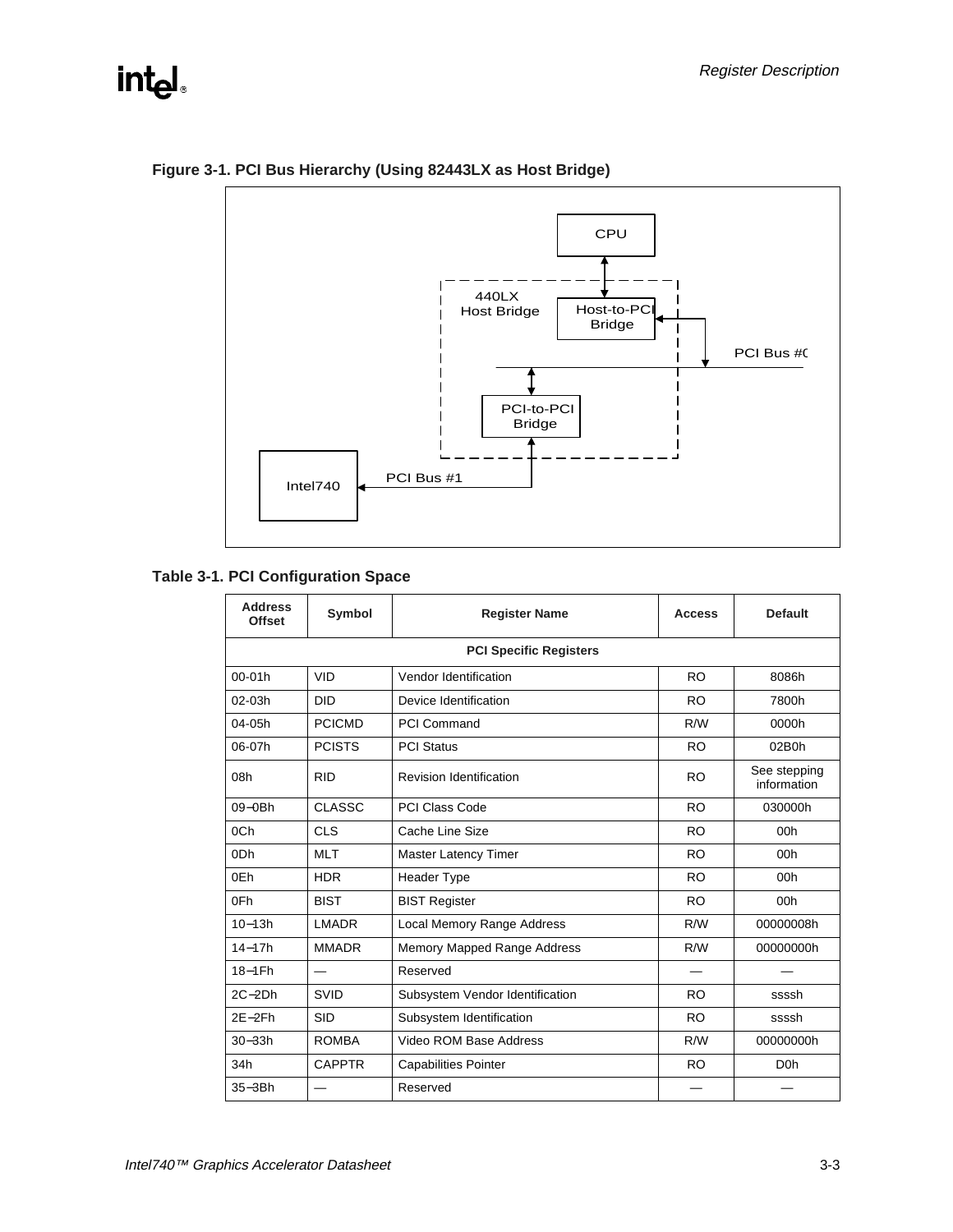#### **Table 3-1. PCI Configuration Space**

| <b>Address</b><br><b>Offset</b> | Symbol                                            | <b>Register Name</b>                         | <b>Access</b> | <b>Default</b>  |  |
|---------------------------------|---------------------------------------------------|----------------------------------------------|---------------|-----------------|--|
| 3Ch                             | ILR.                                              | Interrupt Line                               | R/W           | 00h             |  |
| 3Dh                             | <b>IPR</b>                                        | Interrupt Pin                                | <b>RO</b>     | 01 <sub>h</sub> |  |
| 3Eh                             | <b>MINGNT</b>                                     | Minimum Grant                                | <b>RO</b>     | 00h             |  |
| 3Fh                             | <b>MAXLAT</b>                                     | Maximum Latency                              | <b>RO</b>     | 00h             |  |
|                                 | Intel740™ Graphics Accelerator Specific Registers |                                              |               |                 |  |
| 40-EFh                          |                                                   | Reserved                                     |               |                 |  |
| $D0-D3h$                        | <b>AGPCAP</b>                                     | <b>AGP Capabilities</b>                      | <b>RO</b>     | 00100002h       |  |
| D4-D7h                          | <b>AGPSTS</b>                                     | <b>AGP Status</b>                            | <b>RO</b>     | 1F000203h       |  |
| D8-DBh                          | <b>AGPCMD</b>                                     | <b>AGP Master Command</b>                    | R/W           | 00000000h       |  |
| DC-DDh                          | PM CAPID                                          | Power Management Capabilities Identification | RO.           | 0001h           |  |
| DE-DFh                          | PM CAP                                            | <b>Power Management Capabilities</b>         | RO.           | 0201h           |  |
| $E0 - E1h$                      | PM CS                                             | <b>Power Management Control/Status</b>       | R/W           | 0000h           |  |
| E <sub>2</sub> -FFh             |                                                   | Reserved                                     |               |                 |  |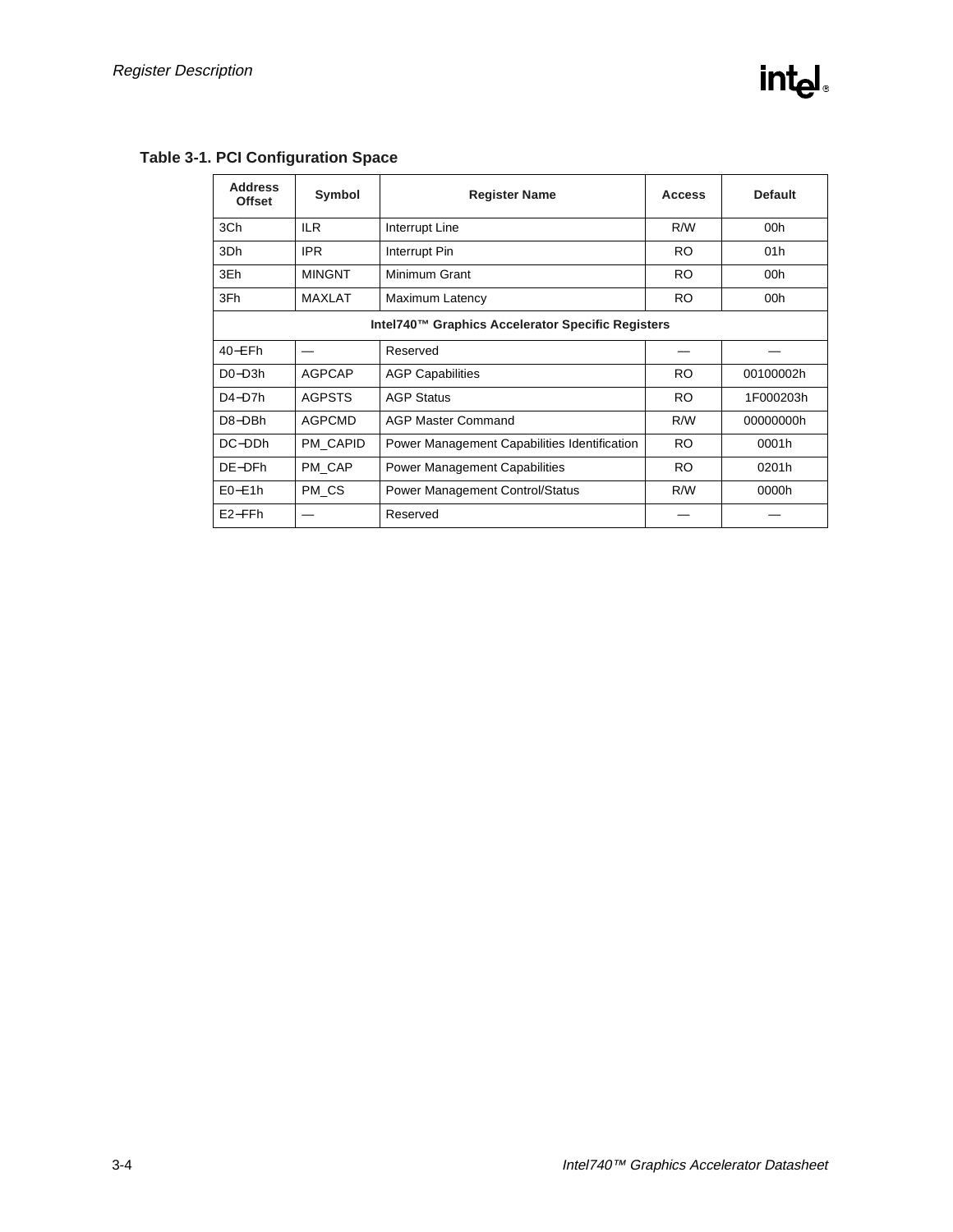### int<sub>el</sub>

#### **3.1.1 VID—Vendor Identification Register**

Address Offset: 00h−01h Default Value: 8086h Attribute: Read Only

The VID Register contains the vendor identification number. This 16-bit register, combined with the Device Identification register, uniquely identify any PCI device. Writes to this register have no effect.

| <b>Bit</b> | <b>Description</b>                                                      |
|------------|-------------------------------------------------------------------------|
| 15:0       | Vendor Identification Number. This is a 16-bit value assigned to Intel. |

#### **3.1.2 DID—Device Identification Register**

Address Offset: 02h−03h Default Value: 7800h Attribute: Read Only

This 16-bit register, combined with the Vendor Identification register, uniquely identifies any PCI device. Writes to this register have no effect.

| Bit  | <b>Description</b>                                                                                                          |
|------|-----------------------------------------------------------------------------------------------------------------------------|
| 15:0 | <b>Device Identification Number.</b> This is a 16 bit value assigned to the Intel740 <sup>TM</sup> graphics<br>accelerator. |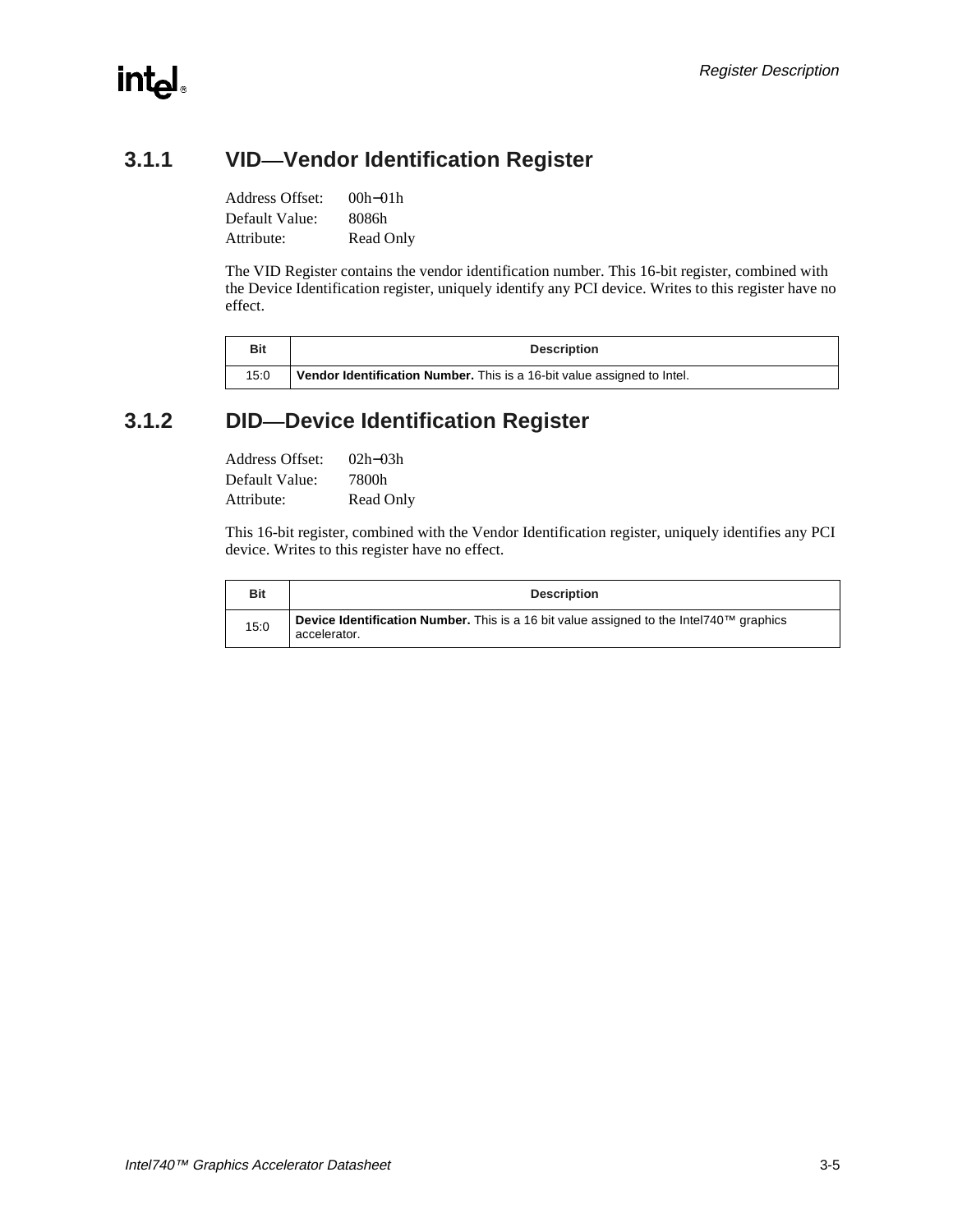#### **3.1.3 PCICMD—PCI Command Register**

| Address Offset: | $04h - 05h$           |
|-----------------|-----------------------|
| Default:        | 0000h                 |
| Access:         | Read Only, Read/Write |

This 16-bit register provides basic control over the Intel740™ graphics accelerator's ability to respond to PCI cycles. The PCICMD Register in the Intel740™ graphics accelerator disables the Intel740™ graphics accelerator PCI compliant master accesses to main memory.

| <b>Bit</b>     | <b>Descriptions</b>                                                                                                                                                                                                                                                                                                                              |
|----------------|--------------------------------------------------------------------------------------------------------------------------------------------------------------------------------------------------------------------------------------------------------------------------------------------------------------------------------------------------|
| 15:10          | Reserved.                                                                                                                                                                                                                                                                                                                                        |
| 9              | Fast Back-to-Back (FB2B)-RO. (Not Implemented). Hardwired to 0.                                                                                                                                                                                                                                                                                  |
| 8              | <b>SERR# Enable (SERRE)</b> - RO. (Not Implemented). Hardwired to 0.                                                                                                                                                                                                                                                                             |
| $\overline{7}$ | Address/Data Stepping-RO. (Not Implemented). Hardwired to 0.                                                                                                                                                                                                                                                                                     |
| 6              | Parity Error Enable (PERRE)—RO. (Not Implemented). Hardwired to 0. Since the Intel740™<br>graphics accelerator belongs to the category of devices that does not corrupt programs or data in<br>system memory or hard drives, the Intel740™ graphics accelerator ignores any parity error that it<br>detects and continues with normal operation. |
| 5              | Video Palette Snooping (VPS) - RO. Hardwired to 0 to disable snooping.                                                                                                                                                                                                                                                                           |
| 4              | Memory Write and Invalidate Enable (MWIE)—RO. Hardwired to 0. The Intel740™ graphics<br>accelerator does not support memory write and invalidate commands.                                                                                                                                                                                       |
| 3              | Special Cycle Enable (SCE) –RO. This bit is hardwired to 0. The Intel740 <sup>™</sup> graphics<br>accelerator ignores Special cycles.                                                                                                                                                                                                            |
| 2              | Bus Master Enable (BME)—RO. Hardwired to 1 to enable the Intel 740 <sup>TM</sup> graphics accelerator to<br>function as a PCI compliant master.                                                                                                                                                                                                  |
| 1              | Memory Access Enable (MAE)—R/W. Controls the Intel740™ graphics accelerator's response<br>to memory space accesses.<br>$0 = Disable$ (default).<br>$1 =$ Fnable.                                                                                                                                                                                 |
| $\Omega$       | I/O Access Enable (IOAE) —R/W. This bit controls the Intel740 <sup>TM</sup> graphics accelerator's<br>response to I/O space accesses.<br>$0 = Disable$ (default).<br>$1 =$ Enable.                                                                                                                                                               |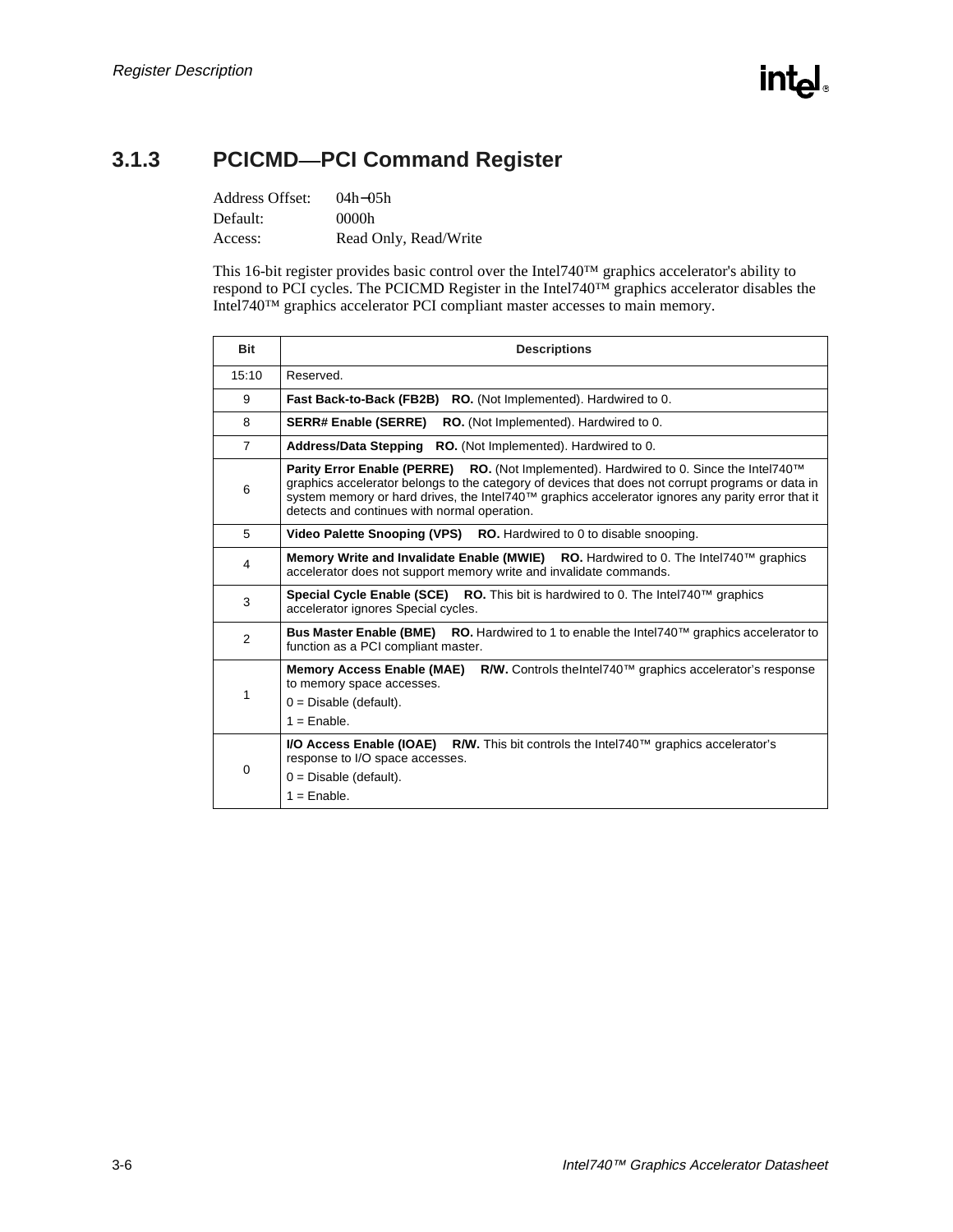#### **3.1.4 PCISTS—PCI Status Register**

| Address Offset: | 06h–07h                     |
|-----------------|-----------------------------|
| Default Value:  | 02B0h                       |
| Access:         | Read Only, Read/Write Clear |

PCISTS is a 16-bit status register that reports the occurrence of a PCI compliant master abort and PCI compliant target abort. PCISTS also indicates the DEVSEL# timing that has been set by the Intel740™ graphics accelerator hardware.

| <b>Bit</b>     | <b>Descriptions</b>                                                                                                                                                                                                                                    |
|----------------|--------------------------------------------------------------------------------------------------------------------------------------------------------------------------------------------------------------------------------------------------------|
| 15             | Detected Parity Error (DPE)-RO.<br>$0 =$ Since the Intel740 <sup>TM</sup> graphics accelerator does not detect parity, this bit is hardwired to 0.                                                                                                     |
| 14             | Signaled System Error (SSE)-R/WC.<br>$1 = Set$ when the Intel740 <sup>TM</sup> graphics accelerator asserts SERR#.<br>$0 =$ Cleared by writing a 1.                                                                                                    |
| 13             | Received Master Abort Status (RMAS)-R/WC.<br>1 = Set by the Intel740™ graphics accelerator as a master when its transaction is terminated by a<br>target abort from the Host Bridge.<br>$0 =$ Cleared by writing a 1.                                  |
| 12             | Received Target Abort Status (RTAS) - R/WC.<br>$1 =$ This bit is set by the Intel740 <sup>TM</sup> graphics accelerator as a bus master when its transaction is<br>terminated by a target abort from the Host Bridge.<br>$0 =$ Cleared by writing a 1. |
| 11             | <b>Signaled Target Abort Status (STAS).</b><br>0 = The Intel740™ graphics accelerator does not use target abort semantics. Hardwired to 0.                                                                                                             |
| 10:9           | DEVSEL# Timing (DEVT)-RO. This 2-bit field indicates the timing of the DEVSEL# signal when<br>the Intel740™ graphics accelerator responds as a target.<br>$01$ = Medium decode device.                                                                 |
| 8              | Data Parity Detected (DPD) -- RO.<br>0 = Since Parity Error Response is hardwired to disabled (and the Intel740™ graphics accelerator<br>does not do any parity detection), this bit is hardwired to 0.                                                |
| $\overline{7}$ | Fast Back-to-Back (FB2B)-RO.<br>$1 =$ Intel740 <sup>TM</sup> graphics accelerator accepts fast back-to-back when the transactions are not to<br>the same agent. Hardwired to 1.                                                                        |
| 6              | User Defined Format (UDF)-RO.<br>$0 =$ Hardwired to 0.                                                                                                                                                                                                 |
| 5              | 66 MHz PCI Capable (66C) - RO.<br>$1 = 66$ MHz PCI capable. Hardwired to 1.                                                                                                                                                                            |
| 4              | <b>CAP LIST-RO.</b><br>1 = This bit is set to 1 to indicate that the register at 34h provides an offset into the function's PCI<br>Configuration Space containing a pointer to the location of the first item in the list.                             |
| 3:0            | Reserved.                                                                                                                                                                                                                                              |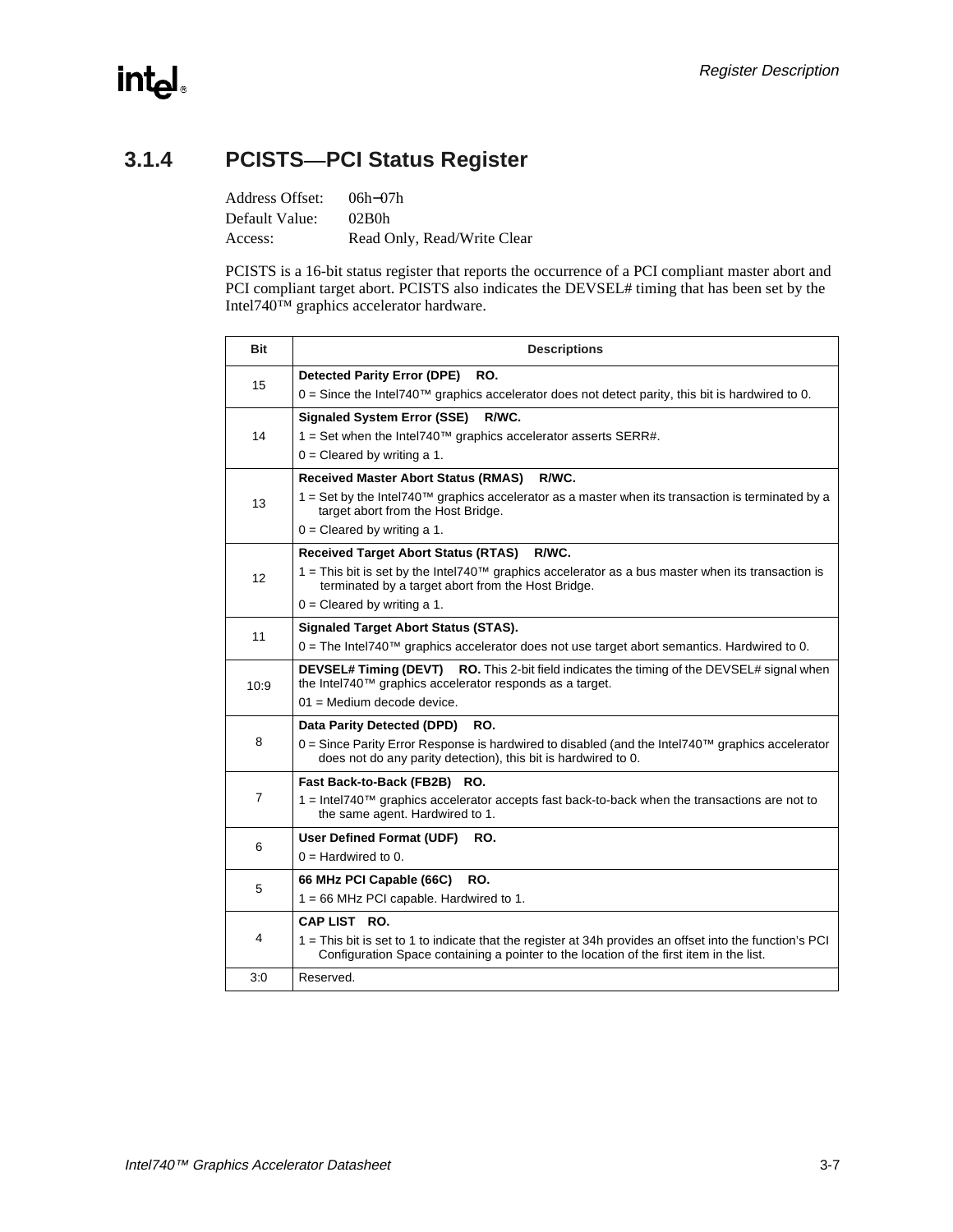#### **3.1.5 RID—Revision Identification Register**

| Address Offset: | 08h                             |
|-----------------|---------------------------------|
| Default Value:  | See latest stepping information |
| Access:         | Read Only                       |

This register contains the revision number of the Intel740™ graphics accelerator. These bits are read only and writes to this register have no effect.

| Bit | <b>Description</b>                                                                                                                                                                                                                            |
|-----|-----------------------------------------------------------------------------------------------------------------------------------------------------------------------------------------------------------------------------------------------|
| 7:0 | Revision Identification Number. This is an 8-bit value that indicates the revision identi-<br>fication number for the Intel740™ graphics accelerator. The four lsbs are for process dif-<br>ferentiation and the four msbs indicate stepping. |

#### **3.1.6 CC—Class Code Register**

| Address Offset: | $09h-0Bh$ |
|-----------------|-----------|
| Default Value:  | 030000h   |
| Access:         | Read Only |

This register contains the device programming interface information related to the Sub-Class Code and Base Class Code definition for the Intel740™ graphics accelerator. This register also contains the Base Class Code and the function sub-class in relation to the Base Class Code.

| <b>Bit</b> | <b>Description</b>                                                      |
|------------|-------------------------------------------------------------------------|
| 23:16      | Base Class Code (BASEC).<br>$03$ = Display controller.                  |
| 15:8       | Sub-Class Code (SCC).<br>$00h = VGA$ compatible.                        |
| 7:0        | Programming Interface (PI).<br>00h = Hardwired as a Display controller. |

#### **3.1.7 CLS—Cache Line Size Register**

| <b>Address Offset:</b> | 0 <sub>Ch</sub> |
|------------------------|-----------------|
| Default Value:         | 00 <sub>h</sub> |
| Access:                | Read only       |

The Intel740™ graphics accelerator does not support this register.

| Bit | <b>Description</b>                                                                                                                                                                                                                                          |
|-----|-------------------------------------------------------------------------------------------------------------------------------------------------------------------------------------------------------------------------------------------------------------|
| 7:0 | <b>Cache Line Size (CLS).</b> This field is hardwired to 0s. The Intel740™ graphics accelerator as a PCI<br>compliant master does not use the Memory Write and Invalidate command and, in general, does not<br>perform operations based on cache line size. |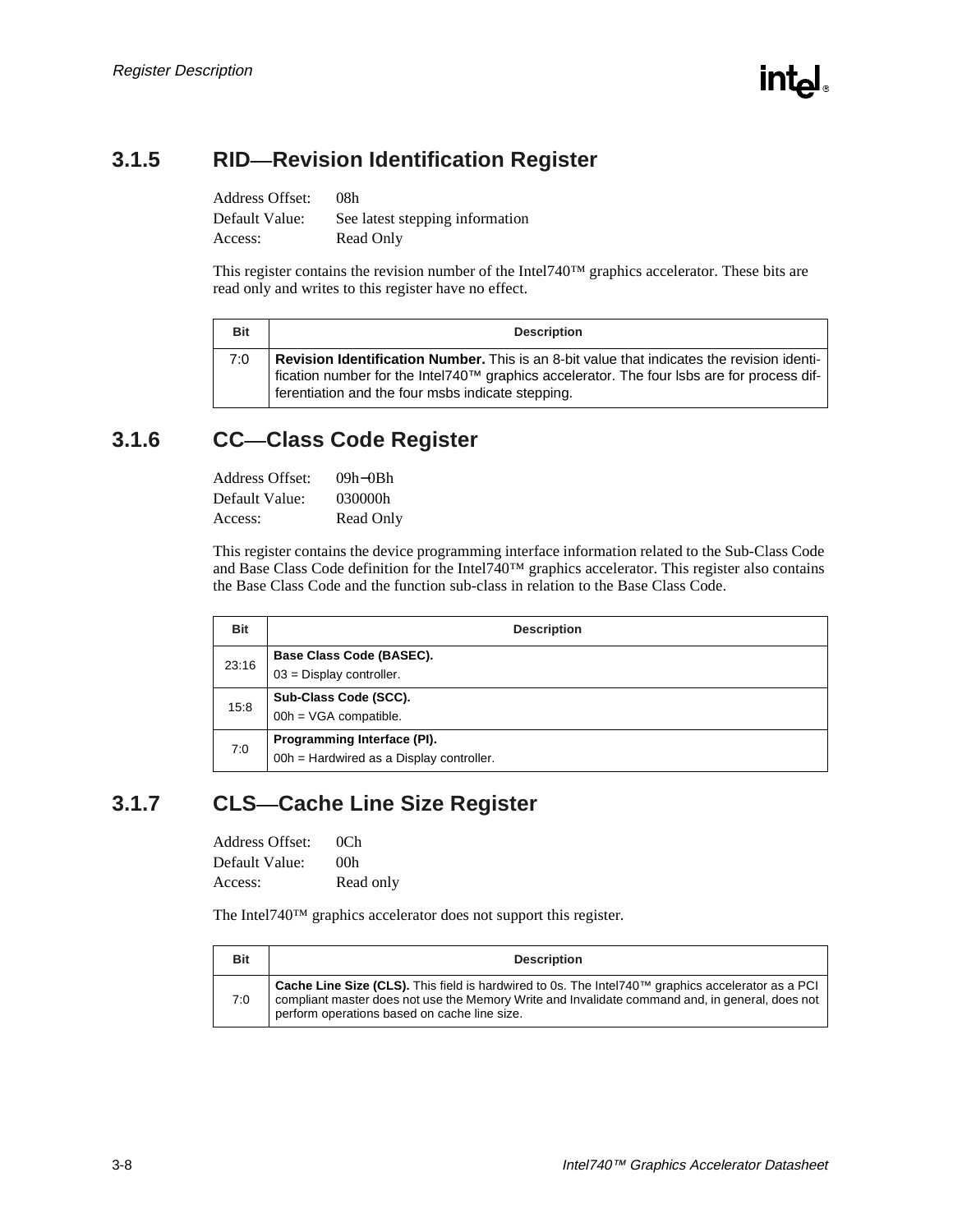#### **3.1.8 MLT—Master Latency Timer Register**

Address Offset: 0Dh Default Value: 00h Access: Read Only

The Intel740™ graphics accelerator does not support the programmability of the master latency timer because it does not perform bursts.

| <b>Bit</b> | <b>Description</b>                                 |
|------------|----------------------------------------------------|
| 7:0        | Master Latency Timer Count Value. Hardwired to 0s. |

#### **3.1.9 HDR—Header Type Register**

Address Offset: 0Eh Default Value: 00h Access: Read Only

This register contains the Header Type of the Intel740™ graphics accelerator.

| <b>Bit</b> | <b>Description</b>                                                                                                                                                                                                                               |
|------------|--------------------------------------------------------------------------------------------------------------------------------------------------------------------------------------------------------------------------------------------------|
| 7:0        | <b>Header Type (HTYPE).</b> This is an 8-bit value that indicates the Header Type for the Intel740 <sup>TM</sup><br>graphics accelerator. This code has the value 00h, indicating a basic (i.e., single function)<br>configuration space format. |

#### **3.1.10 BIST—BIST Register**

Address Offset: 0Fh Default Value: 00h Access: Read Only

This register is used for control and status of Built In Self Test (BIST).

| Bit | <b>Descriptions</b>                                                       |
|-----|---------------------------------------------------------------------------|
|     | <b>BIST Supported.</b> BIST is not supported. This bit is hardwired to 0. |
| 6:0 | Reserved.                                                                 |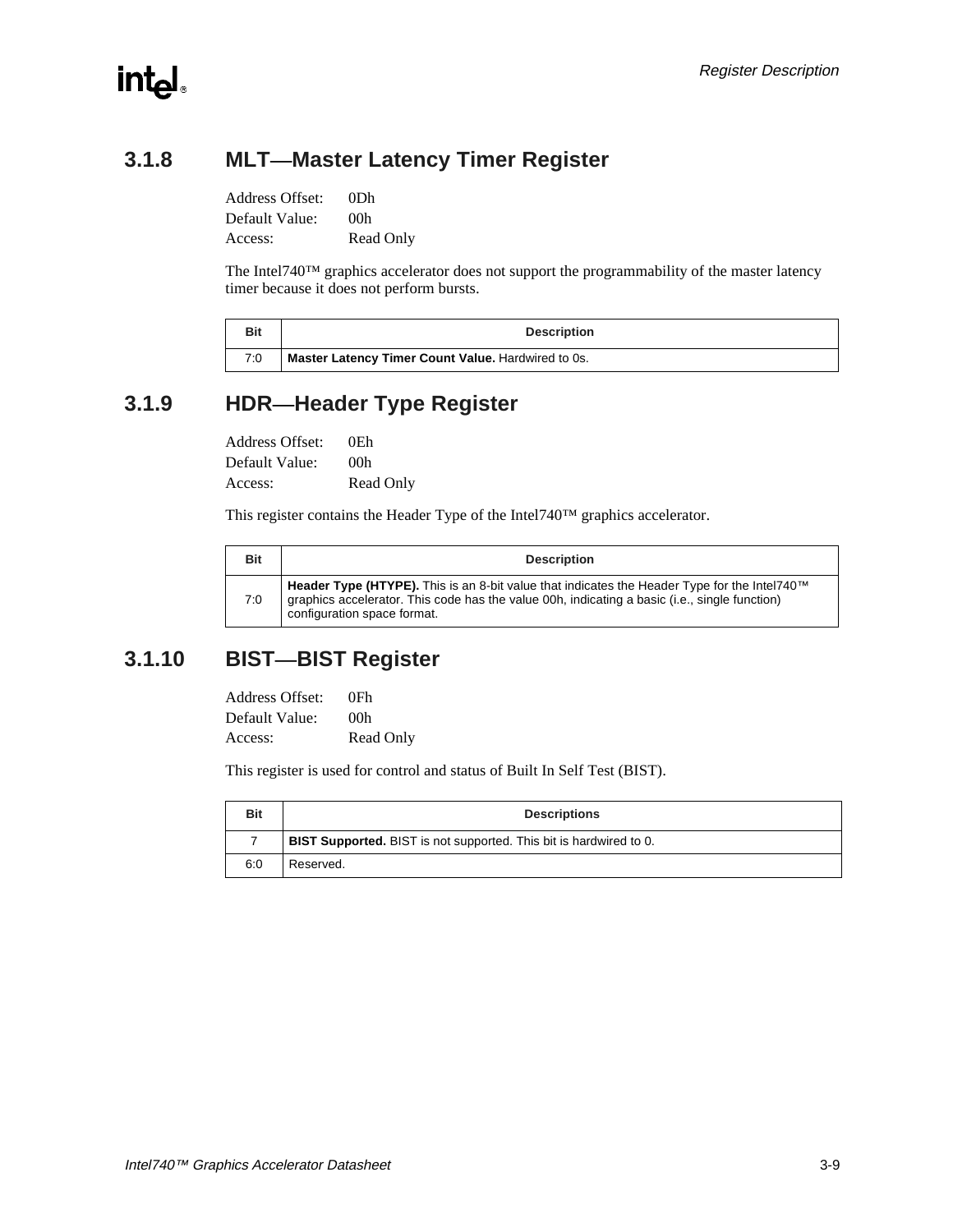#### **3.1.11 LMADR—Local Memory Range Address Register**

Address Offset: 10−13h Default Value: 00000008h Access: Read/Write, Read Only

This register requests allocation for the Intel740™ graphics accelerator local memory. The allocation is for 16 MB and the base address is defined by bits [31:24].

| <b>Bit</b> | <b>Descriptions</b>                                                                              |
|------------|--------------------------------------------------------------------------------------------------|
| 31:24      | <b>Memory Base Address—R/W.</b> Set by the OS, these bits correspond to address signals [31:24]. |
| 23:4       | Address Mask-RO.<br>$0s = 16 \text{ MB}$ address range (Hardwired to 0s)                         |
| 3          | Prefetchable Memory-RO.<br>$1 =$ Enable (Hardwired to 1 to enable prefetching.)                  |
| 2:1        | Memory Type-RO.<br>$0 = 32$ -Bit Address (Hardwired to 0)                                        |
| 0          | Memory/IO Space-RO.<br>$0 =$ Memory Space (Hardwired to 0)                                       |

#### **3.1.12 MMADR—Memory Mapped Range Address Register**

Address Offset: 14−17h Default Value: 00000000h Access: Read/Write, Read Only

This register requests allocation for the Intel740™ graphics accelerator registers and instruction ports. The allocation is for 512 KB and the base address is defined by bits [31:19].

| <b>Bit</b> | <b>Descriptions</b>                                                                              |
|------------|--------------------------------------------------------------------------------------------------|
| 31:19      | <b>Memory Base Address—R/W.</b> Set by the OS, these bits correspond to address signals [31:19]. |
| 18:4       | Address Mask-RO.<br>$0s = 512$ KB address range (Hardwired to 0s)                                |
| 3          | Prefetchable Memory-RO.<br>$0 =$ Disable (Hardwired to 0 to prevent prefetching.                 |
| 2:1        | Memory Type-RO.<br>$00 = 32$ -Bit Address (Hardwired to 0s to indicate a 32-bit address).        |
| 0          | Memory / IO Space-RO.<br>$0 =$ Memory Space (Hardwired to 0).                                    |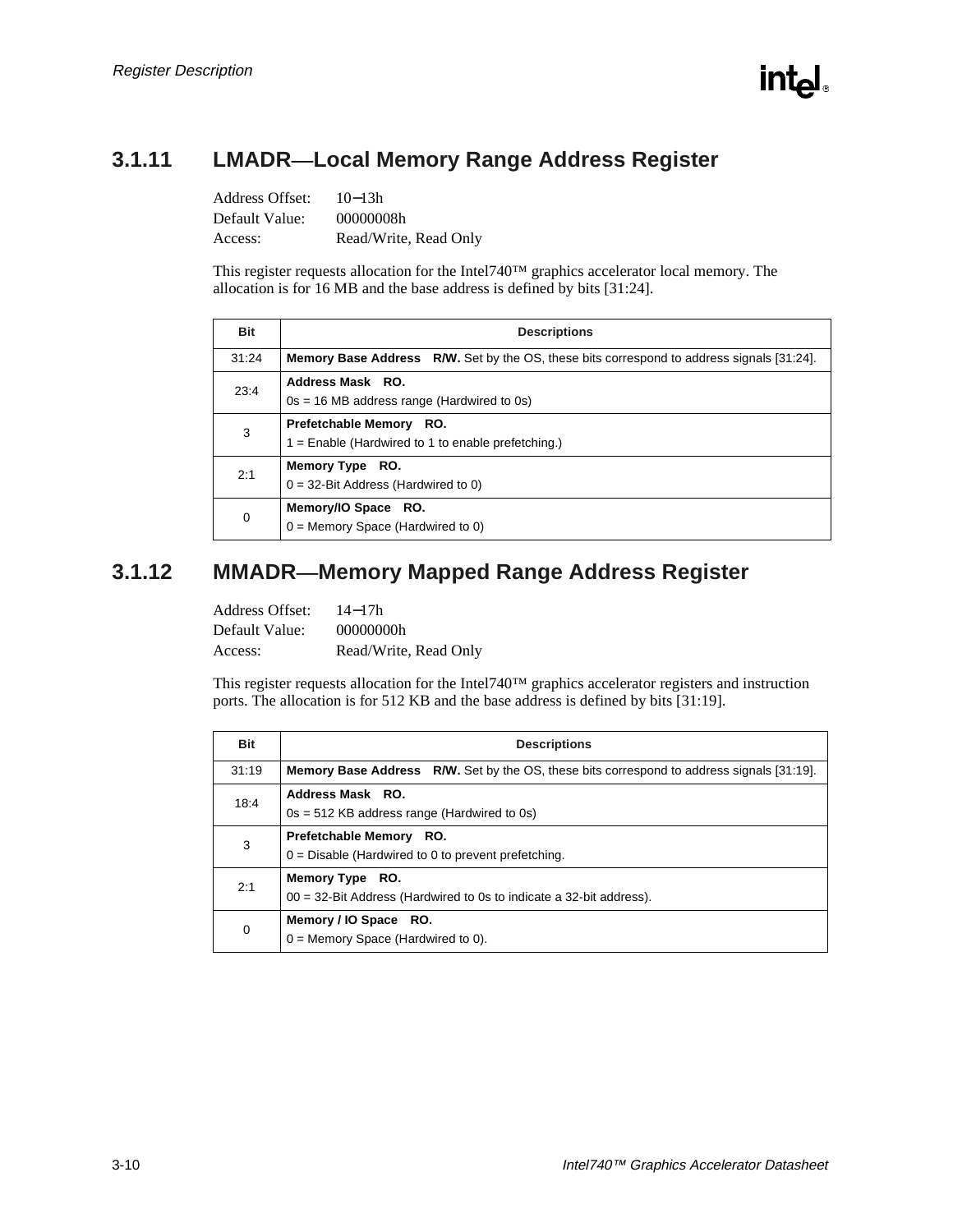# **intel**

## **3.1.13 SVID—Subsystem Vendor Identification Register**

| Address Offset: | $2C-2Dh$                    |
|-----------------|-----------------------------|
| Default Value:  | $sssh$ (s=strapping option) |
| Access:         | Read Only                   |

This value in this register represents the strapping options on ROMA[15:0].

| Bit  | <b>Descriptions</b>                                                                                                                                                                                                             |
|------|---------------------------------------------------------------------------------------------------------------------------------------------------------------------------------------------------------------------------------|
| 15:0 | Subsystem Vendor ID. Bits [15:0] correspond to ROMA[15:0], respectively. The bit value is a 1<br>when the corresponding signal is strapped high and a 0 when the corresponding signal is<br>strapped low (or left unconnected). |

## **3.1.14 SID—Subsystem Identification Register**

| Address Offset: | $2E-2Fh$                    |
|-----------------|-----------------------------|
| Default Value:  | $sssh$ (s=strapping option) |
| Access:         | Read Only                   |

This value in this register represents the strapping options on VP15:0].

| Bit  | <b>Descriptions</b>                                                                                                                                                                                                                |
|------|------------------------------------------------------------------------------------------------------------------------------------------------------------------------------------------------------------------------------------|
| 15:0 | Subsystem Identification. Bits [15:0] correspond to VP[15:0], respectively. The bit value is a 1<br>when the corresponding signal is strapped high and a 0 when the corresponding signal is<br>strapped low (or left unconnected). |

#### **3.1.15 ROMADR—Video BIOS ROM Base Address Register**

| Address Offset: | $30 - 33h$            |
|-----------------|-----------------------|
| Default Value:  | 00000000h             |
| Access:         | Read/Write, Read Only |

The ROMADR register requests allocation for the Intel740™ graphics accelerator BIOS ROM. The allocation is for

256 KB. This register is only used for add-in type cards with an onboard ROM. Other PCI methods are used for ROM images integrated with the System BIOS.

| Bit   | <b>Descriptions</b>                                                                                                |
|-------|--------------------------------------------------------------------------------------------------------------------|
| 31:18 | <b>ROM Base Address—R/W.</b> These bits are set by the OS and correspond to CPU memory<br>address signals [31:18]. |
| 17:11 | Address Mask-RO.<br>$0s = 256$ KB address range (Hardwired to 0s).                                                 |
| 10:1  | Reserved. Hardwired to 0s.                                                                                         |
| 0     | ROM BIOS Enable-R/W.<br>$1 = ROM$ is accessible in CPU address space.<br>$0 = ROM$ not accessible.                 |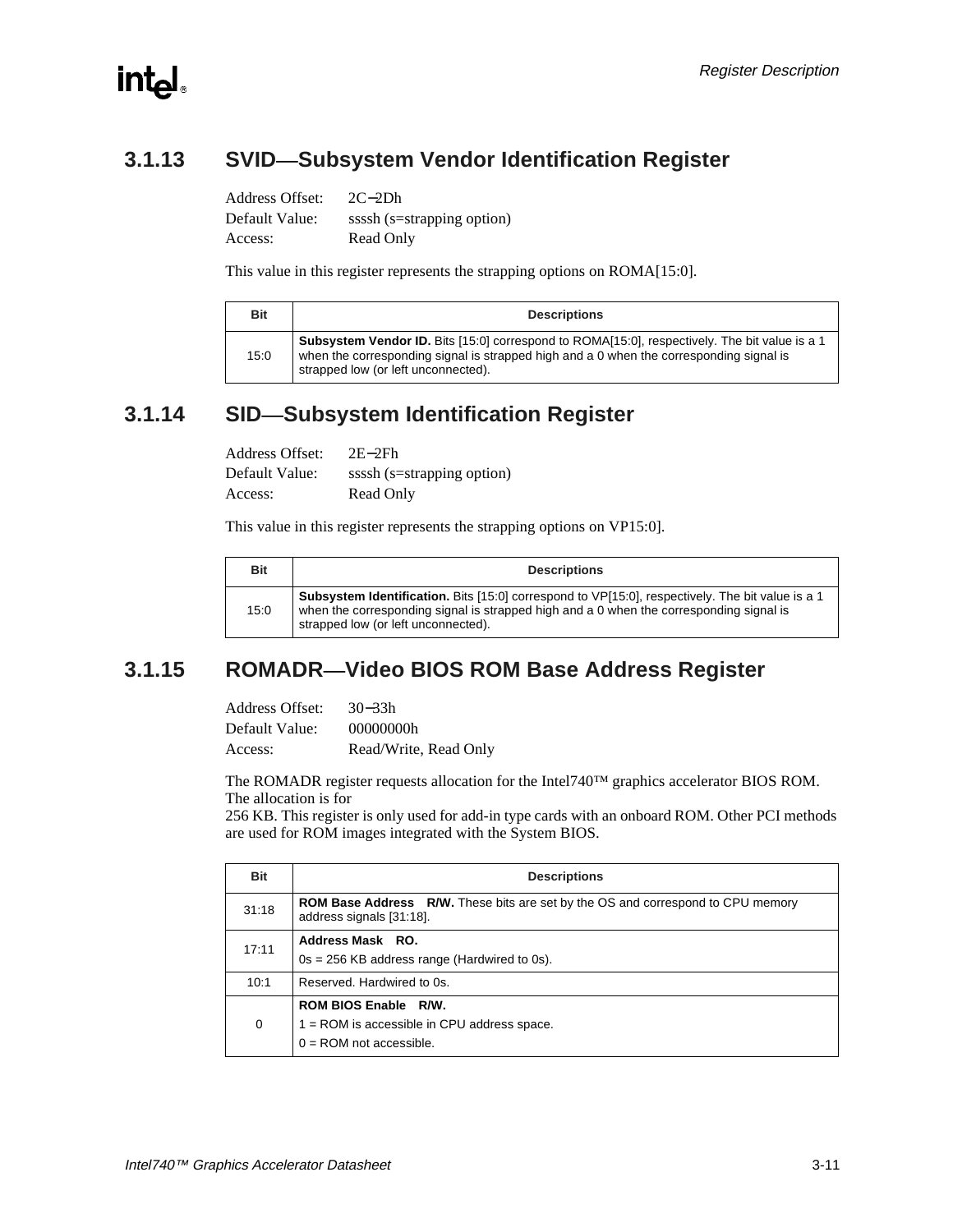#### **3.1.16 CAPPOINT—Capabilities Pointer Register**

Address Offset: 34h Default Value: D0h Access: Read Only

| Bit | <b>Descriptions</b>                                                                                                                                                                              |
|-----|--------------------------------------------------------------------------------------------------------------------------------------------------------------------------------------------------|
| 7:0 | <b>Capabilities Pointer Value.</b> This field contains an offset into the function's PCI Configuration<br>Space for the first item in the New Capabilities Linked List, which is at address D0h. |

## **3.1.17 INTRLINE—Interrupt Line Register**

Address Offset: 3Ch Default Value: 00h Access: Read/Write

| Bit | <b>Descriptions</b>                                                                                                                                                                                                                                                                                                                          |
|-----|----------------------------------------------------------------------------------------------------------------------------------------------------------------------------------------------------------------------------------------------------------------------------------------------------------------------------------------------|
| 7:0 | <b>Interrupt Connection.</b> Used to communicate interrupt line routing information. POST software<br>writes the routing information into this register as it initializes and configures the system. The value<br>in this register indicates which input of the system interrupt controller that the device's interrupt pin<br>is connected. |

#### **3.1.18 INTRPIN—Interrupt Pin Register**

Address Offset: 3Dh Default Value: 01h Access: Read Only

| <b>Bit</b> | <b>Descriptions</b>                                                                                                                        |
|------------|--------------------------------------------------------------------------------------------------------------------------------------------|
| 7:0        | Interrupt Pin. As a single function device, the Intel740™ graphics accelerator specifies INTA# as its<br>interrupt pin.<br>$01h = INTA#$ . |

## **3.1.19 MINGNT—Minimum Grant Register**

Address Offset: 3Eh Default Value: 00h Access: Read Only

| <b>Bit</b> | <b>Descriptions</b>                                                                              |
|------------|--------------------------------------------------------------------------------------------------|
| 7:0        | <b>Minimum Grant Value.</b>                                                                      |
|            | $\frac{1}{2}$ 00h = The Intel740™ graphics accelerator does not burst as a PCI compliant master. |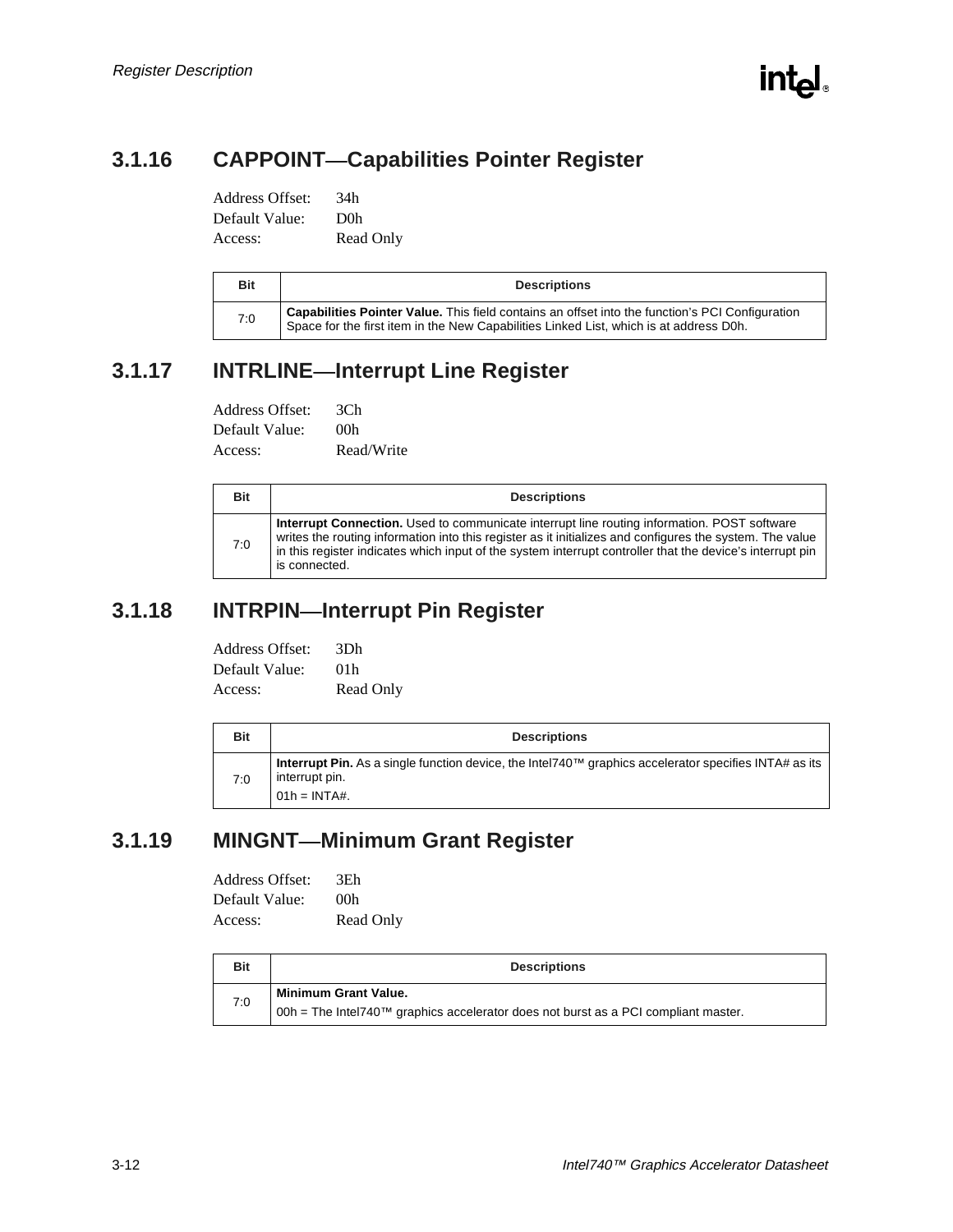# int<sub>el</sub>

## **3.1.20 MAXLAT—Maximum Latency Register**

Address Offset: 3Fh Default Value: 00h Access: Read Only

| <b>Bit</b> | <b>Descriptions</b>                                                                                                                                                    |
|------------|------------------------------------------------------------------------------------------------------------------------------------------------------------------------|
| 7:0        | <b>Maximum Latency Value.</b><br>$00h$ = The Intel740 <sup>TM</sup> graphics accelerator has no specific requirements for how often it needs to<br>access the PCI bus. |

## **3.1.21 AGPCAP—AGP Capabilities Register**

Address Offset: D0h−D3h Default Value: 00100002h Access: Read Only

| <b>Bits</b> | <b>Description</b>                                                                                                                                 |
|-------------|----------------------------------------------------------------------------------------------------------------------------------------------------|
| 31:24       | Reserved, Read as 0s.                                                                                                                              |
| 23:20       | <b>Major Revision Number.</b><br>0001 = Major revision number of AGP interface specification.                                                      |
| 19:16       | <b>Minor Revision Number.</b><br>0000 = Minor revision number of AGP interface specification.                                                      |
| 15:8        | Next Capabilities List Item (NEXT_PTR). Contains the pointer to next item in capabilities list.<br>This field points to the ACPI registers at DCh. |
| 7:0         | Capabilities ID (CAP_ID).<br>$02h$ = This field identifies the linked list item as containing the AGP registers.                                   |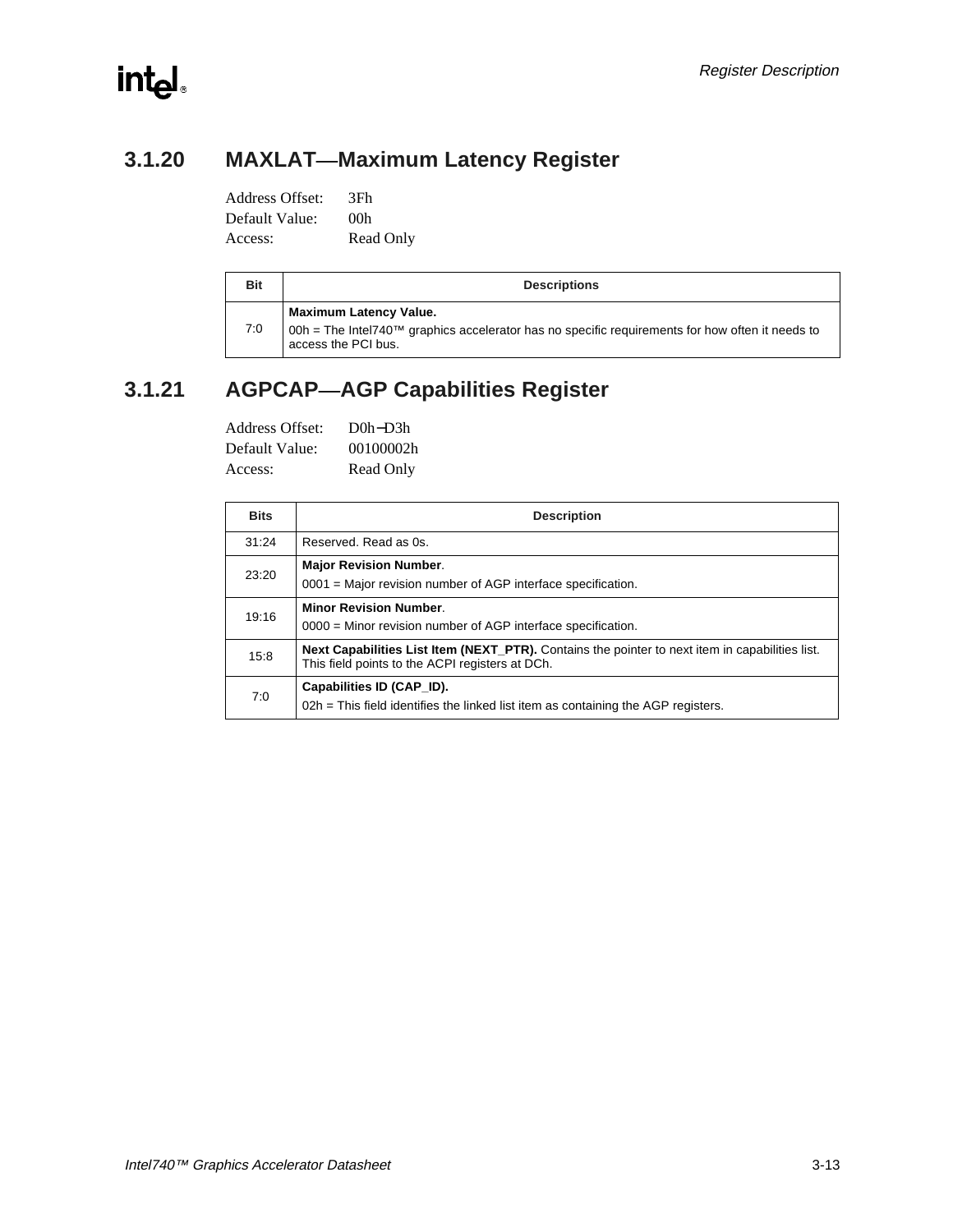## **3.1.22 AGPST—AGP Status Register**

Address Offset: D4h−D7h Default: 1F000203h Type: Read Only

| <b>Bits</b> | <b>Description</b>                                                                                                                                                                                                                              |  |  |
|-------------|-------------------------------------------------------------------------------------------------------------------------------------------------------------------------------------------------------------------------------------------------|--|--|
| 31:24       | <b>Requests (RQ).</b> RQ=1Fh (the maximum number of AGP command requests the Intel740 <sup>TM</sup><br>graphics accelerator can manage).<br>$00h = depth of 1$<br>$FFh = depth of 256.$                                                         |  |  |
| 23:10       | Reserved, Read as 0s.                                                                                                                                                                                                                           |  |  |
| 9           | Sideband Addressing (SBA). SBA=1 to indicate that the Intel740 <sup>™</sup> graphics accelerator<br>supports sideband addressing.                                                                                                               |  |  |
| 8:2         | Reserved, Read as 0s.                                                                                                                                                                                                                           |  |  |
| 1:0         | <b>RATE.</b> This field indicates all data transfer rates supported by this device.<br>$00 =$ Reserved (not allowed value)<br>$01 = 1X$<br>$10 = 2X$<br>$11 =$ Reserved (not allowed value)<br>Note: Data transfer applies to AD and SBA buses. |  |  |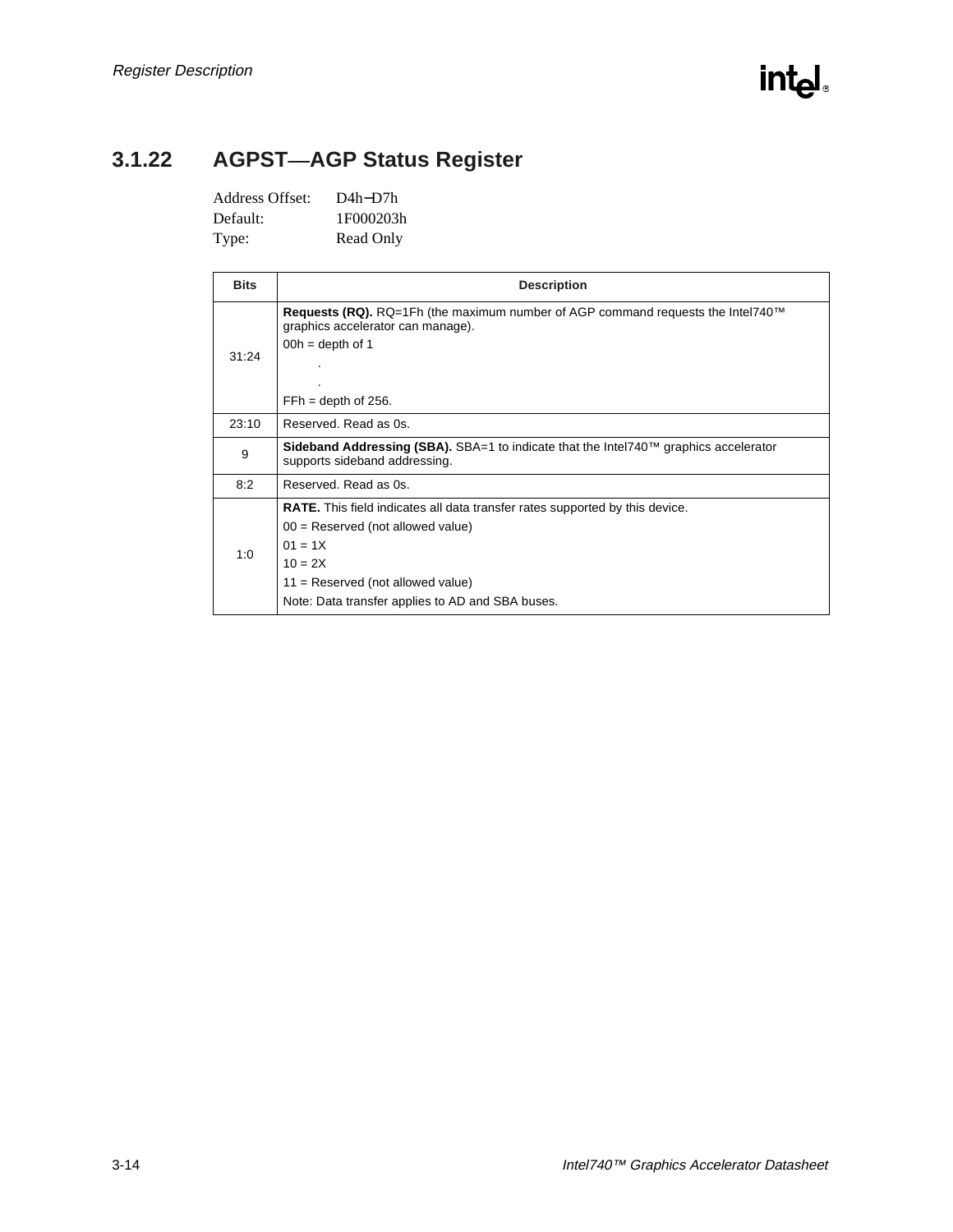# intel.

## **3.1.23 AGPCMC—AGP Master Command Register**

Address Offset: D8h−DBh Default: 00000000h Access: Read/Write

| <b>Bits</b> | <b>Description</b>                                                                                                                                                                                                                                                                                                      |  |
|-------------|-------------------------------------------------------------------------------------------------------------------------------------------------------------------------------------------------------------------------------------------------------------------------------------------------------------------------|--|
|             | <b>Request Queue Depth (RQ_DEPTH).</b> The RQ_DEPTH field must be programmed with 1 less<br>than the maximum number of pipelined operations the master is allowed to enqueue in the target.<br>This value must be equal to or less than the value set in the AGP compliant target. Bits [31:30] are<br>hardwired to 0s. |  |
| 31:24       | $00h = depth of 1$                                                                                                                                                                                                                                                                                                      |  |
|             | $\ddotsc$                                                                                                                                                                                                                                                                                                               |  |
|             | .                                                                                                                                                                                                                                                                                                                       |  |
|             | $3Fh = depth of 64.$                                                                                                                                                                                                                                                                                                    |  |
| 23:10       | Reserved, Read as 0s.                                                                                                                                                                                                                                                                                                   |  |
|             | Sideband Addressing Enable (SBA_ENABLE).                                                                                                                                                                                                                                                                                |  |
| 9           | $1 =$ Enable.                                                                                                                                                                                                                                                                                                           |  |
|             | $0 = Disable$ .                                                                                                                                                                                                                                                                                                         |  |
|             | <b>AGP Enable.</b>                                                                                                                                                                                                                                                                                                      |  |
| 8           | $1 =$ Enable AGP traffic                                                                                                                                                                                                                                                                                                |  |
|             | $0 = No$ AGP traffic.                                                                                                                                                                                                                                                                                                   |  |
| 7:3         | Reserved, Read as 0s.                                                                                                                                                                                                                                                                                                   |  |
| 1:0         | Data Rate. This field selects the data transfer rate (AD and SBA Buses). One (and only one) bit in<br>this field must be set to indicate the desired data transfer rate. The same bit must be set for both<br>the Intel740™ graphics accelerator and the AGP slave.                                                     |  |
|             | $00 =$ Reserved (not allowed value)                                                                                                                                                                                                                                                                                     |  |
|             | $01 = 1X$                                                                                                                                                                                                                                                                                                               |  |
|             | $10 = 2X$                                                                                                                                                                                                                                                                                                               |  |
|             | $11 =$ Reserved (not allowed value)                                                                                                                                                                                                                                                                                     |  |

## **3.1.24 PM\_CAPID—Power Management Capabilities ID Register**

Address Offset: DCh−DDh Default Value: 0001h Access: Read Only

| <b>Bits</b> | <b>Description</b>                                                                                                                              |  |  |
|-------------|-------------------------------------------------------------------------------------------------------------------------------------------------|--|--|
| 15:8        | <b>NEXT PTR.</b> This contains a pointer to next item in capabilities list.<br>$00h$ = Indicates that this is the final capability in the list. |  |  |
| 7:0         | <b>CAP_ID.</b> SIG defines this ID as 01h for power management.                                                                                 |  |  |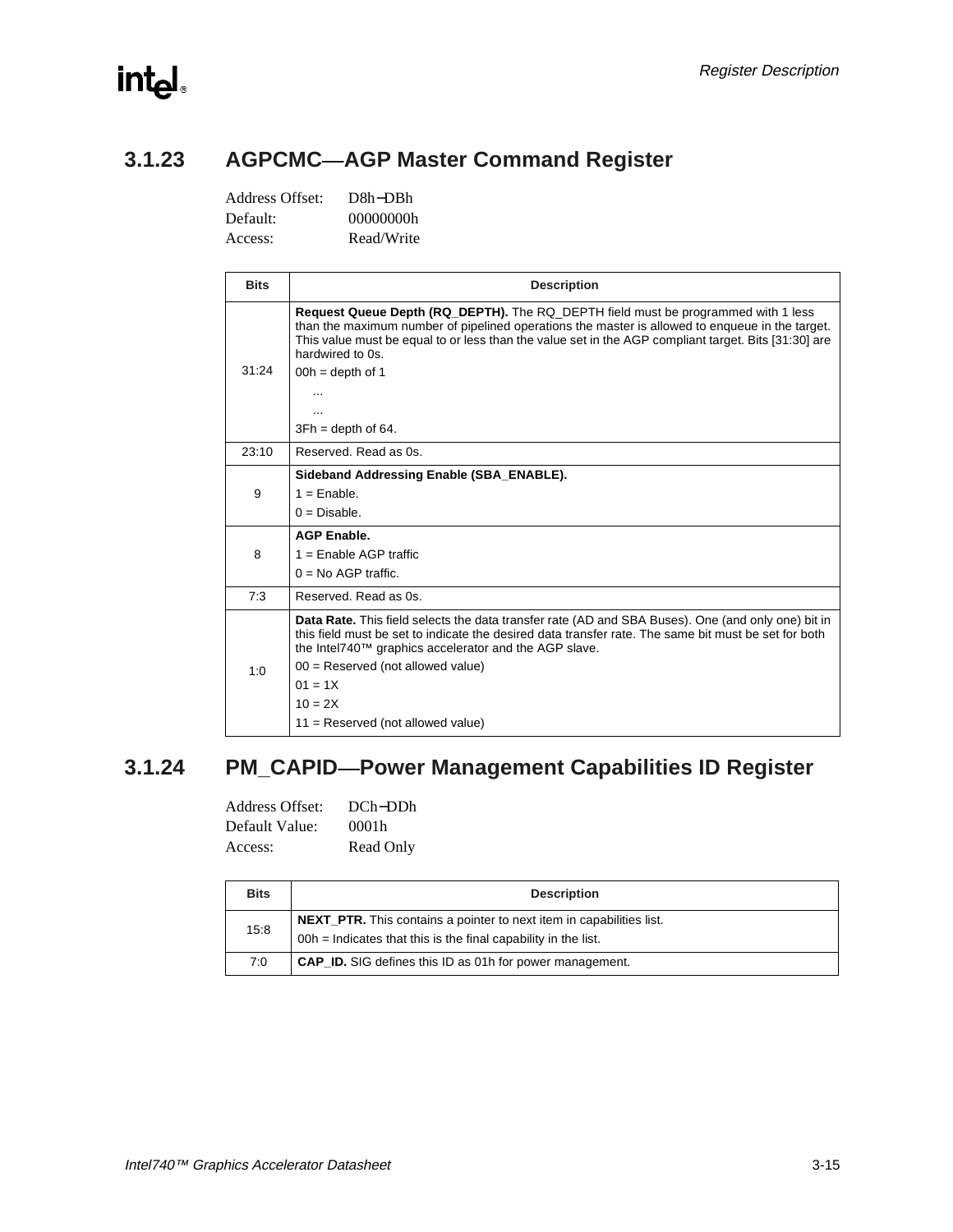## **3.1.25 PM\_CAP—Power Management Capabilities Register**

Address Offset: DEh−DFh Default Value: 0201h Access: Read Only

| <b>Bits</b>     | <b>Description</b>                                                                                                                                                                                                                                                |  |  |  |
|-----------------|-------------------------------------------------------------------------------------------------------------------------------------------------------------------------------------------------------------------------------------------------------------------|--|--|--|
| 15:11           | <b>PME Support.</b> This field indicates the power states in which the Intel740 <sup><math>\text{TM}</math></sup> graphics accelerator<br>may assert PME#. Hardwired to 0 to indicate that the Intel740™ graphics accelerator does not<br>assert the PME# signal. |  |  |  |
| 10 <sup>1</sup> | <b>D2.</b> Indicates support for D2 power management state.                                                                                                                                                                                                       |  |  |  |
|                 | $0 = Not supported. Hardwired to 0.$                                                                                                                                                                                                                              |  |  |  |
| 9               | <b>D1.</b> Indicates support for D1 power management state.                                                                                                                                                                                                       |  |  |  |
|                 | $1 =$ Supported. Hardwired to 1.                                                                                                                                                                                                                                  |  |  |  |
| 8:6             | Reserved, Read as 0s.                                                                                                                                                                                                                                             |  |  |  |
|                 | Device Specific Initialization (DSI).                                                                                                                                                                                                                             |  |  |  |
| 5               | $1 =$ Hardwired to 1 to indicate that special initialization of the Intel740 <sup>TM</sup> graphics accelerator is<br>required before generic class device driver is to use it.                                                                                   |  |  |  |
| 4               | Auxiliary Power Source. Hardwired to 0.                                                                                                                                                                                                                           |  |  |  |
| 3               | <b>PMF Clock</b>                                                                                                                                                                                                                                                  |  |  |  |
|                 | $0 =$ Hardwired to 0 to indicate Intel740 <sup>TM</sup> graphics accelerator does not support PME# generation.                                                                                                                                                    |  |  |  |
| 2:0             | Version.                                                                                                                                                                                                                                                          |  |  |  |
|                 | $001$ = Hardwired to 001b to indicate there are 4 bytes of power management registers<br>implemented.                                                                                                                                                             |  |  |  |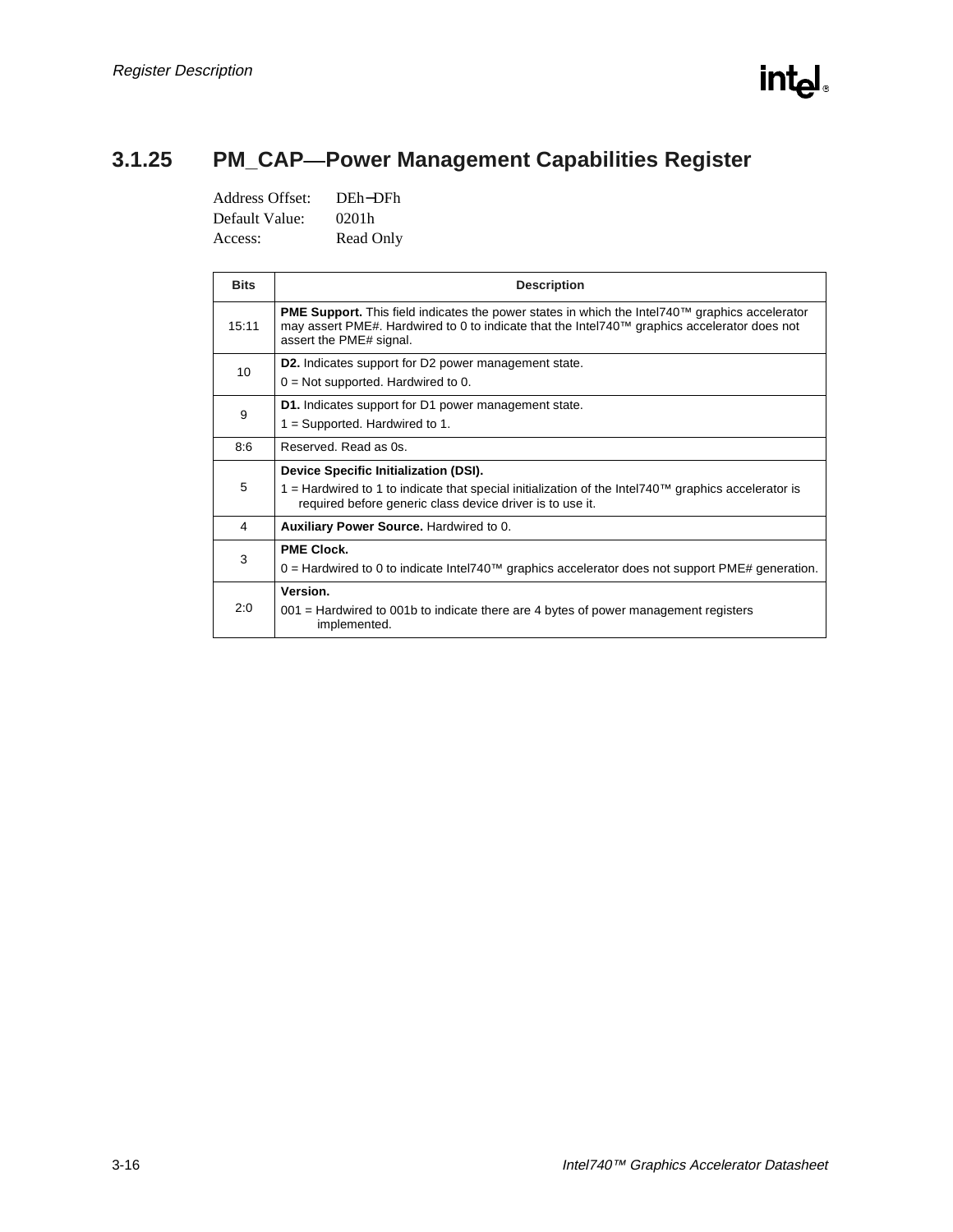# **int<sub>e</sub>l**

## **3.1.26 PM\_CS—Power Management Control/Status Register**

| Address Offset: | $E0h-E1h$  |
|-----------------|------------|
| Default Value:  | 0000h      |
| Access:         | Read/Write |

| <b>Bits</b> | <b>Description</b>                                                                                                                                                                                                                                                                                                                                                                                                                           |  |  |  |  |
|-------------|----------------------------------------------------------------------------------------------------------------------------------------------------------------------------------------------------------------------------------------------------------------------------------------------------------------------------------------------------------------------------------------------------------------------------------------------|--|--|--|--|
| 15          | PME Status-R/WC.<br>1 = This bit is 0 to indicate that Intel740™ graphics accelerator does not support PME# generation<br>from D <sub>3</sub> (cold).                                                                                                                                                                                                                                                                                        |  |  |  |  |
| 14:13       | Data Scale (Reserved)—RO. The Intel740™ graphics accelerator does not support data register.<br>This bit always returns 0 when read, write operations have no effect.                                                                                                                                                                                                                                                                        |  |  |  |  |
| 12:9        | Data_Select (Reserved)—RO. The Intel740™ graphics accelerator does not support data register.<br>This bit always returns 0 when read, write operations have no effect.                                                                                                                                                                                                                                                                       |  |  |  |  |
| 8           | PME En-R/W.<br>$0 =$ This bit is 0 to indicate that PME# assertion from D3 (cold) is disabled.                                                                                                                                                                                                                                                                                                                                               |  |  |  |  |
| 7:2         | Reserved. Always returns 0 when read, write operations have no effect.                                                                                                                                                                                                                                                                                                                                                                       |  |  |  |  |
| 1:0         | <b>PowerState—R/W.</b> This field indicates the current power state of Intel740 <sup>TM</sup> graphics accelerator<br>and can be used to set the Intel740™ graphics accelerator into a new power state. If software<br>attempts to write an unsupported state to this field, write operation must complete normally on the<br>bus, but the data is discarded and no state change occurs.<br>$00 = D0$<br>$01 = D1$<br>$10 = D2$<br>$11 = D3$ |  |  |  |  |

## **3.2 DRAM Configuration Registers**

The DRAM Configuration registers are part of the System Configuration register set (XRxx registers) and are provided here to show the programming options for the DRAM interface. The complete System Configuration register set is beyond the scope of this document. Note that he DRAM Configuration registers are not part of the PCI Configuration space register set described in the previous section of this document.

The DRAM Configuration registers are accessed through a sub-addressing scheme by writing the index of the desired register into the Configurations Extensions Index Register at I/O address 3D6h (or memory mapped address offset 3D6h), and then accessing the desired register through the Configurations Extension Data Register located at I/O address 3D7h (or memory mapped address offset 3D7h). Note that these registers can be accessed via I/O addresses or memory addresses where the memory address is an offset from the base address programmed into the MMADR register (PCI offset 14h).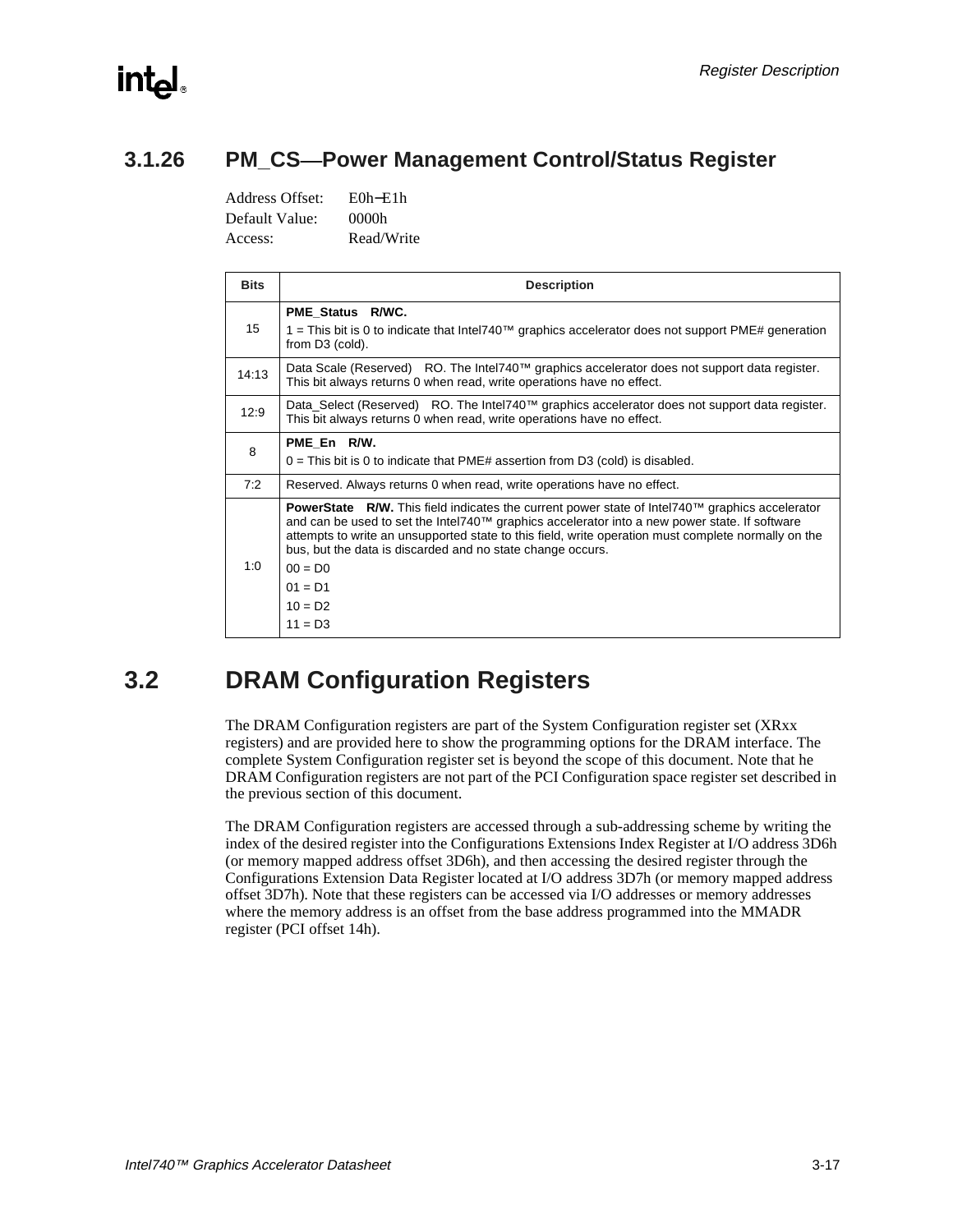## **3.2.1 XRX—Configurations Extension Index Register**

IO/Mem Address: 3D6h Default: 00h Attributes: Read/Write

| Bit | <b>Description</b>                                                                                                          |
|-----|-----------------------------------------------------------------------------------------------------------------------------|
| 7:0 | Extension Register Sequence Index. This field contains the sequence index value used to<br>access extension data registers. |

## **3.2.2 XR50—DRAM Row Type (DRT) Register**

IO/Mem Address: 3D7h (index=50h) Default: 00h Attributes: Read/Write

This 8-bit register identifies the width of the DRAM interface and whether the DRAM rows are populated and should be programmed by BIOS.

| <b>Bit</b>     | <b>Description</b>                      |                                                                                                                                             |  |  |
|----------------|-----------------------------------------|---------------------------------------------------------------------------------------------------------------------------------------------|--|--|
| $\overline{7}$ | Reserved.                               |                                                                                                                                             |  |  |
|                | Memory Data DRAM Interface Width (MDW). |                                                                                                                                             |  |  |
| 6              | $1 =$ Reserved                          |                                                                                                                                             |  |  |
|                | $0 = 64$ -bit (default).                |                                                                                                                                             |  |  |
|                |                                         | <b>DRAM Row Type (DRT).</b> Each pair of bits in this register corresponds to the DRAM row identified<br>by the corresponding DRB register. |  |  |
|                | <b>DRT Bits</b>                         | <b>Corresponding DRB Register</b>                                                                                                           |  |  |
|                | DRT[2:0]                                | DRB $[0]$ , row 0 (default=0)                                                                                                               |  |  |
|                | DRT[5:3]                                | DRB[1], row 1 (default=0)                                                                                                                   |  |  |
|                | <b>DRT Pair</b>                         | <b>Corresponding DRB Register</b>                                                                                                           |  |  |
|                | 000                                     | Populated with SDRAM                                                                                                                        |  |  |
| 5:0            | 001                                     | Reserved                                                                                                                                    |  |  |
|                | 010                                     | Reserved                                                                                                                                    |  |  |
|                | 011                                     | Reserved                                                                                                                                    |  |  |
|                | 100                                     | Reserved                                                                                                                                    |  |  |
|                | 101                                     | Reserved                                                                                                                                    |  |  |
|                | 110                                     | Reserved                                                                                                                                    |  |  |
|                | 111                                     | <b>Empty Row</b>                                                                                                                            |  |  |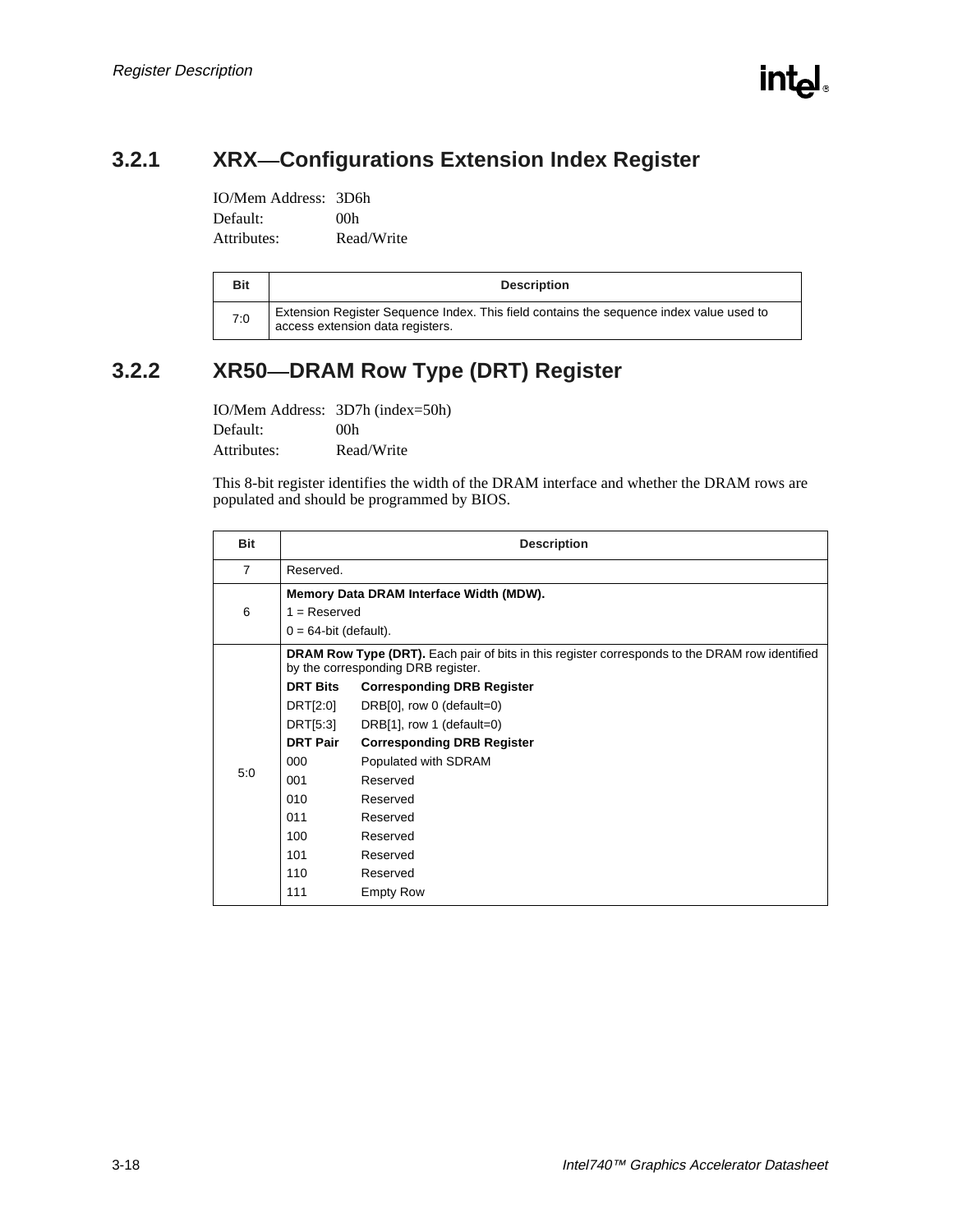# intel

## **3.2.3 XR51—DRAM Control (DRAMC) Low Register**

IO/Mem Address: 3D7h (index=51h) Default: 1Ch Attributes: Read/Write

| <b>Bit</b>     | <b>Description</b>                                                                                                                                                                                      |                 |                                                                   |                                 |
|----------------|---------------------------------------------------------------------------------------------------------------------------------------------------------------------------------------------------------|-----------------|-------------------------------------------------------------------|---------------------------------|
| 7:6            | Reserved.                                                                                                                                                                                               |                 |                                                                   |                                 |
| 5              | RAS-to-CAS Override (RCO).<br>$0 =$ Determined by CL bit (default).<br>1 = 2 Local memory clock periods. RAS#-to-CAS# delay (t <sub>RCD</sub> ) (i.e., row activate command to read/<br>write command). |                 |                                                                   |                                 |
|                |                                                                                                                                                                                                         |                 | <b>CAS# Latency (CL).</b> In units of local memory clock periods. |                                 |
| $\overline{4}$ | Bit                                                                                                                                                                                                     | CL.             | RAS#-to-CAS# delay $(t_{\text{RCD}})$                             |                                 |
|                | 0                                                                                                                                                                                                       | 2               | 2                                                                 |                                 |
|                | 1                                                                                                                                                                                                       | 3               | 3 (default)                                                       |                                 |
|                | RAS# Riming (RT). This bit controls RAS# active to precharge, and refresh to RAS# active delay (in<br>local memory clocks).                                                                             |                 |                                                                   |                                 |
| 3              | Bit                                                                                                                                                                                                     |                 | RAS# act. To precharge $(t_{RAS})$                                | Refresh to RAS# act. $(t_{RC})$ |
|                | 0                                                                                                                                                                                                       |                 | 5                                                                 | 8                               |
|                |                                                                                                                                                                                                         |                 |                                                                   | 10 (default)                    |
|                | RAS# Precharge Timing (RPT). This bit controls RAS# precharge (in local memory clocks).                                                                                                                 |                 |                                                                   |                                 |
| 2              |                                                                                                                                                                                                         | $0 = 3$ clocks. |                                                                   |                                 |
|                |                                                                                                                                                                                                         |                 | $1 = 4$ clocks (default).                                         |                                 |
| 1:0            | Reserved.                                                                                                                                                                                               |                 |                                                                   |                                 |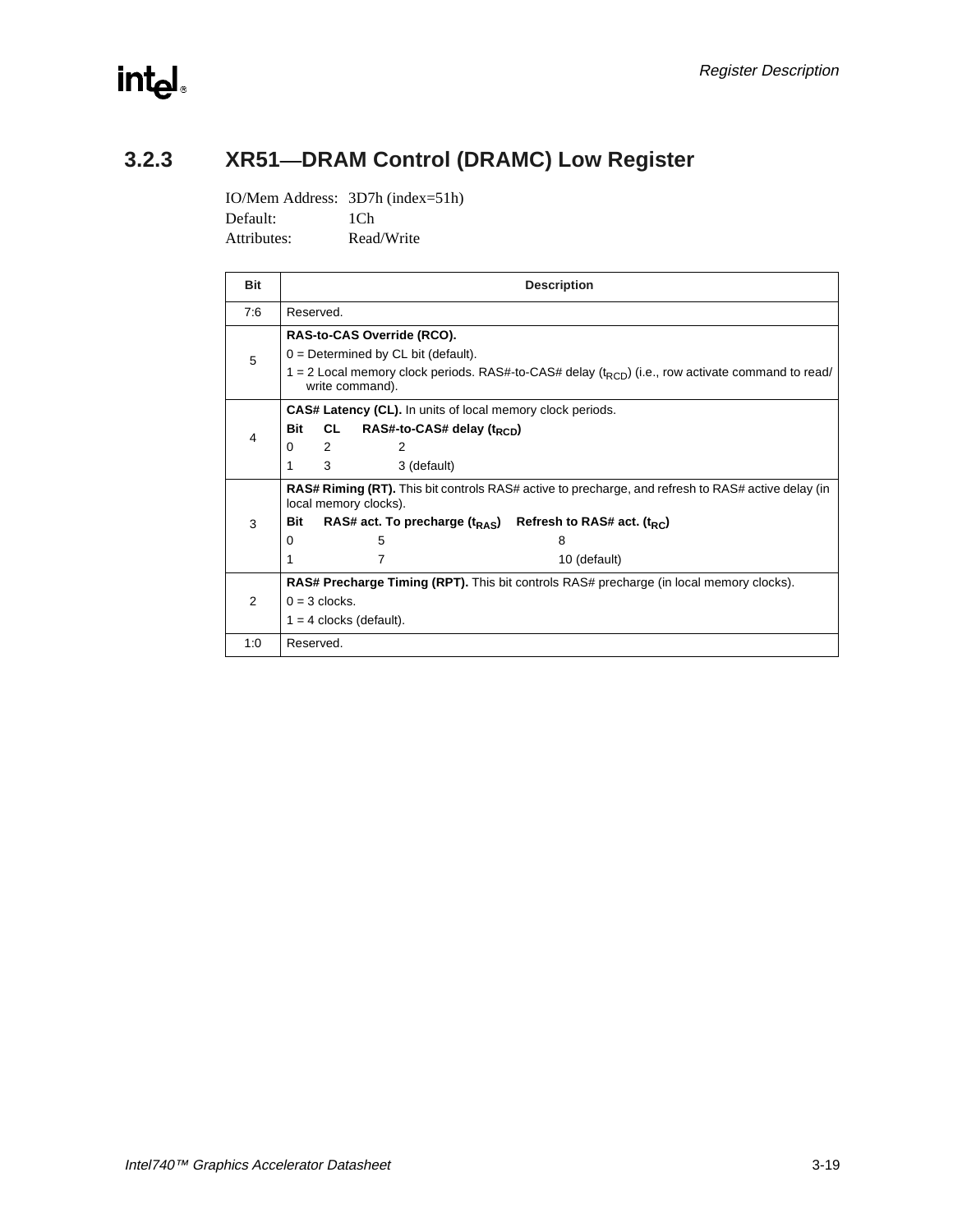## **3.2.4 XR52—DRAM Control (DRAMC) High Register**

IO/Mem Address: 3D7h (index=52h)

Default: 10h

Attributes: Read/Write

| <b>Bit</b> | <b>Description</b>                                                                                                                                                                                                                                                                                                                                                                                                                                                                                                                                                                                                                                                                                                                                                                                                                                                                                                                                                                                                                                                                                                                                                                       |  |  |  |
|------------|------------------------------------------------------------------------------------------------------------------------------------------------------------------------------------------------------------------------------------------------------------------------------------------------------------------------------------------------------------------------------------------------------------------------------------------------------------------------------------------------------------------------------------------------------------------------------------------------------------------------------------------------------------------------------------------------------------------------------------------------------------------------------------------------------------------------------------------------------------------------------------------------------------------------------------------------------------------------------------------------------------------------------------------------------------------------------------------------------------------------------------------------------------------------------------------|--|--|--|
| 7:5        | Reserved.                                                                                                                                                                                                                                                                                                                                                                                                                                                                                                                                                                                                                                                                                                                                                                                                                                                                                                                                                                                                                                                                                                                                                                                |  |  |  |
| 4          | Cacheline Fetch Enable. Software for SDRAM initialization must make sure to disable cacheline<br>fetch during the initialization sequence.<br>$0 =$ Disable (i.e., QWord instead).<br>$1 =$ Enable.                                                                                                                                                                                                                                                                                                                                                                                                                                                                                                                                                                                                                                                                                                                                                                                                                                                                                                                                                                                      |  |  |  |
| 3          | Reserved.                                                                                                                                                                                                                                                                                                                                                                                                                                                                                                                                                                                                                                                                                                                                                                                                                                                                                                                                                                                                                                                                                                                                                                                |  |  |  |
| 2:0        | Special Mode Select (SMS). These bits select special SDRAM modes used for testing and<br>initialization. The NOP command must be programmed first before any other command can be<br>issued.<br>000 = Normal SDRAM mode. (Normal, default).<br>001 = NOP Command Enable (NCE). This state forces cycles to DRAM to generate SDRAM NOP<br>commands.<br>$010 =$ All Banks Precharge Command Enable (ABPCE). This state forces cycles to DRAM to<br>generate an all banks precharge command.<br>011 = Mode Register Command Enable (MRCE). This state forces all cycles to DRAM to be<br>converted into MRS commands. The command is driven on the MA[11:0] lines. MA[2:0]<br>correspond to the burst length, MA3 corresponds to the wrap type, and MA[6:4] correspond to<br>the latency mode. MA[11:7] are driven to 00000 by the Intel740™ graphics accelerator.<br>The BIOS must select an appropriate host address for each row of memory such that the right<br>commands are generated on the MA[6:0] lines, taking into account the mapping of host<br>addresses to local memory addresses.<br>100 = CBR Cycle Enable (CBRCE). This state forces cycles to DRAM to generate SDRAM CBR |  |  |  |
|            | refresh cycles.<br>$101$ = Reserved.                                                                                                                                                                                                                                                                                                                                                                                                                                                                                                                                                                                                                                                                                                                                                                                                                                                                                                                                                                                                                                                                                                                                                     |  |  |  |
|            | $11X =$ Reserved.                                                                                                                                                                                                                                                                                                                                                                                                                                                                                                                                                                                                                                                                                                                                                                                                                                                                                                                                                                                                                                                                                                                                                                        |  |  |  |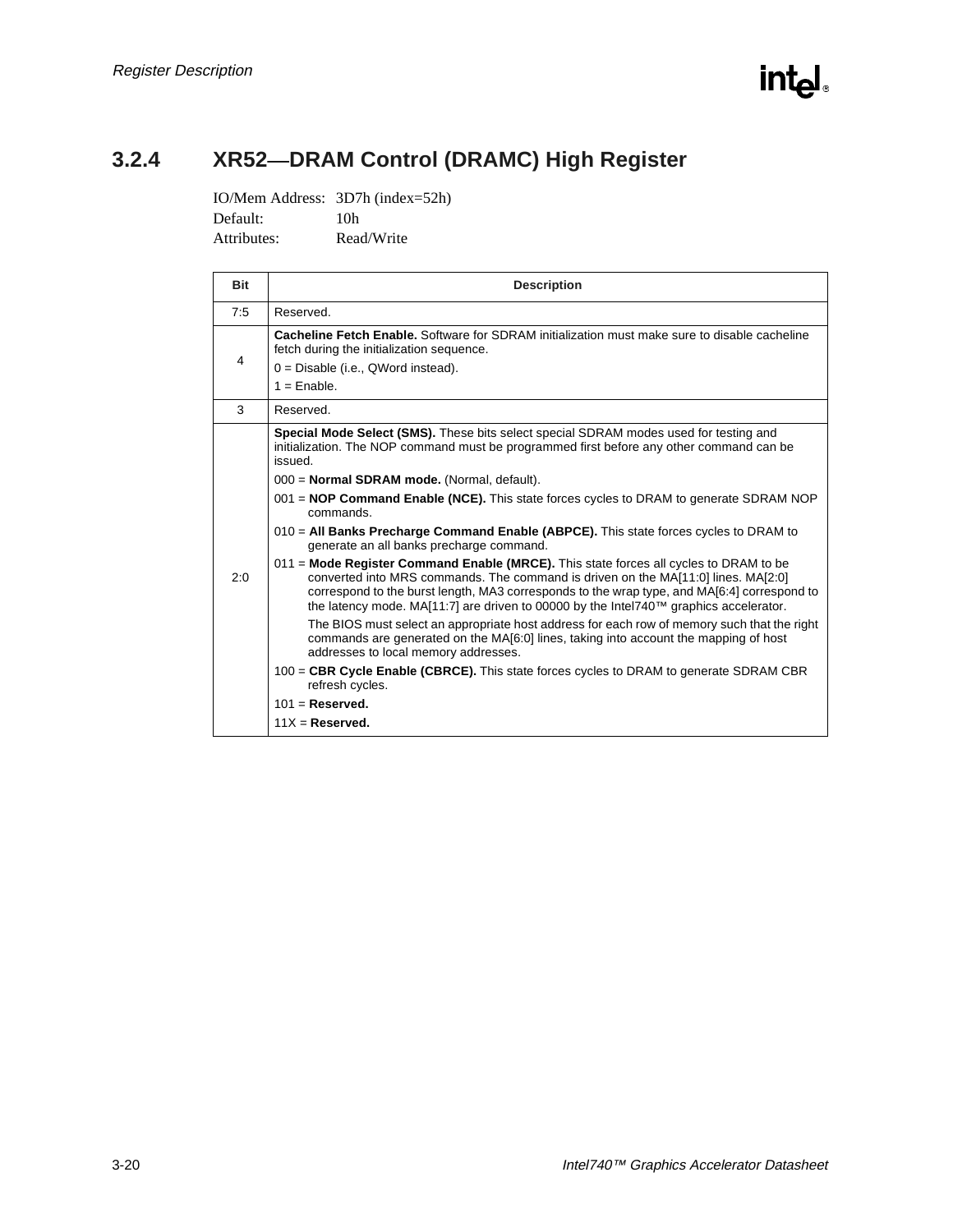# int<sub>el</sub>

## **3.2.5 XR53—DRAM Extended Control (DRAMEC) Register**

IO/Mem Address: 3D7h (index=53h) Default: 01h Attributes: Read/Write

This 8-bit register provides additional controls for local memory DRAM operating modes and features.

| <b>Bit</b> | <b>Description</b>                                                                                                                                                                                                                                                                                                                                                                                                                                                                                                               |  |  |
|------------|----------------------------------------------------------------------------------------------------------------------------------------------------------------------------------------------------------------------------------------------------------------------------------------------------------------------------------------------------------------------------------------------------------------------------------------------------------------------------------------------------------------------------------|--|--|
| 7:2        | Reserved                                                                                                                                                                                                                                                                                                                                                                                                                                                                                                                         |  |  |
| 1:0        | <b>DRAM Refresh Rate (DRR).</b> The DRAM refresh rate is adjusted according to the frequency<br>selected by this field. Note that refresh is also disabled via this field, and that disabling refresh<br>results in the eventual loss of DRAM data; although refresh can be briefly disabled without data<br>loss. Bits [2:0] must be set to a valid refresh rate as soon as possible once DRAM testing is<br>completed.<br>$00 =$ Refresh Disabled<br>$01 = 60$ MHz (default)<br>$1X =$ Reserved (10 is Fast refresh test mode) |  |  |

#### **3.2.6 XR54—DRAM Timing (DRAMT) Register**

|             | IO/Mem Address: $3D7h$ (index=54h) |
|-------------|------------------------------------|
| Default:    | 78h                                |
| Attributes: | Read/Write                         |

This 8-bit register controls main memory DRAM timings.

| <b>Bit</b>     | <b>Description</b>                                                                                                                                                                                                                                                                                                                              |  |  |  |  |
|----------------|-------------------------------------------------------------------------------------------------------------------------------------------------------------------------------------------------------------------------------------------------------------------------------------------------------------------------------------------------|--|--|--|--|
| $\overline{7}$ | Reserved.                                                                                                                                                                                                                                                                                                                                       |  |  |  |  |
| 6.5            | <b>DRAM Read Command Timing (DRCT).</b> The DRAM read command timings are controlled by the<br>DRCT field. Slower rates may be required in certain system designs to support loose layouts or<br>slower memories. Most system designs will be able to use one of the faster command mode timings.                                               |  |  |  |  |
|                | $00 =$ Reserved                                                                                                                                                                                                                                                                                                                                 |  |  |  |  |
|                | $01 =$ Reserved                                                                                                                                                                                                                                                                                                                                 |  |  |  |  |
|                | $10 =$ Reserved                                                                                                                                                                                                                                                                                                                                 |  |  |  |  |
|                | $11 = 1$ (default)                                                                                                                                                                                                                                                                                                                              |  |  |  |  |
| 4:3            | <b>DRAM Write Command Timing (DWCT).</b> This field controls the DRAM write command timings.<br>Slower rates may be required in certain system designs to support loose layouts or slower<br>memories. Most system designs will be able to use one of the faster command mode timings.<br>$00 =$ Reserved<br>$01 =$ Reserved<br>$10 =$ Reserved |  |  |  |  |
|                | $11 = 1$ (default)                                                                                                                                                                                                                                                                                                                              |  |  |  |  |
| 2:0            | Reserved.                                                                                                                                                                                                                                                                                                                                       |  |  |  |  |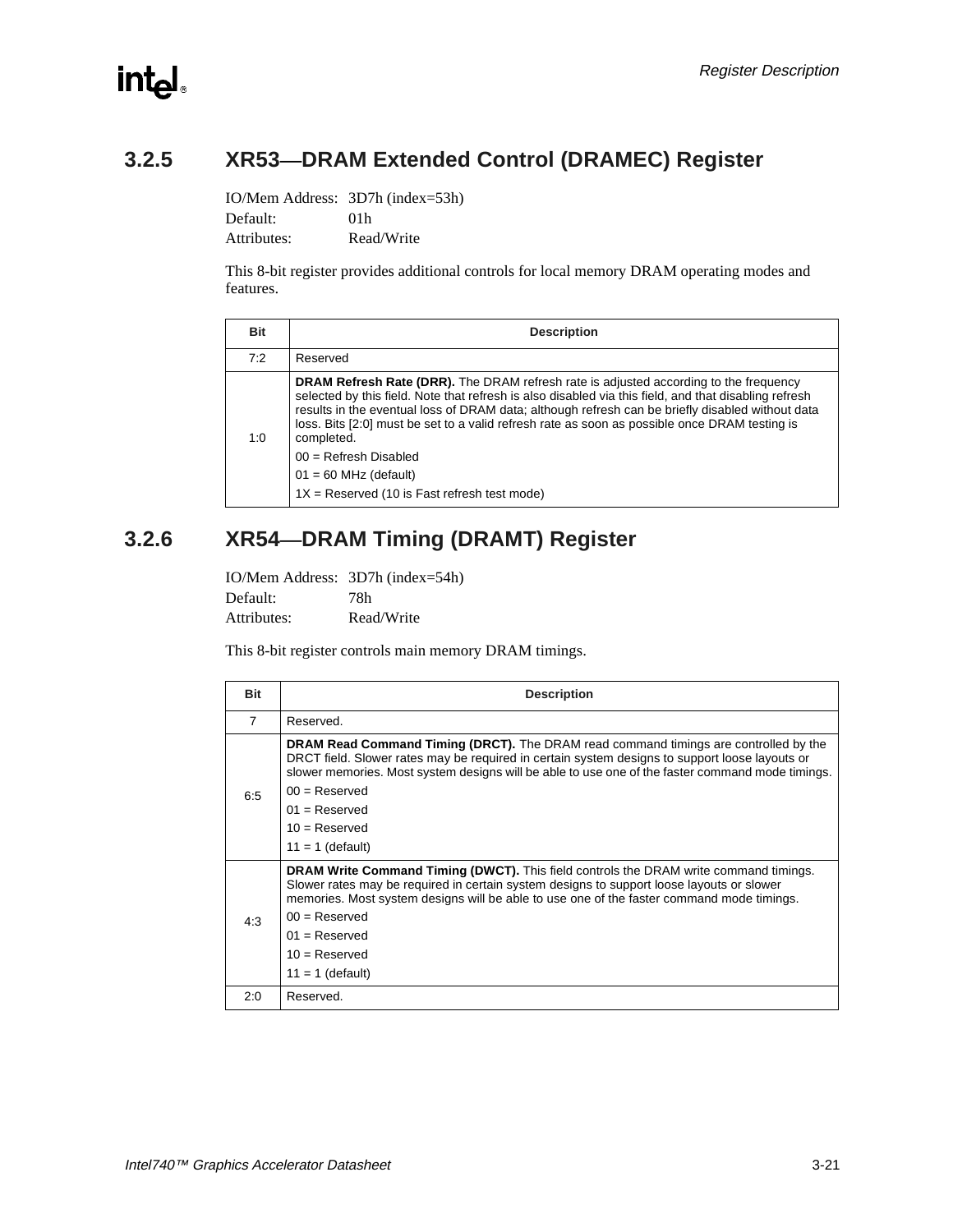## **3.2.7 XR55—DRAM Row Boundary 0 (DRB0) Register**

IO/Mem Address: 3D7h (index=55h) Default: 08h Attributes: Read/Write

Intel740™ graphics accelerator supports up to 2 rows of DRAM. Each row is 64 bits wide. The DRAM Row Boundary Registers define upper and lower addresses for each DRAM row. Contents of these 8-bit registers represent the boundary addresses in 1 Mbyte granularity.

DRB0=Total amount of memory in row 0 (in 1 Mbyte quantities)

| Bit | <b>Description</b>                                                                                                                                                                     |
|-----|----------------------------------------------------------------------------------------------------------------------------------------------------------------------------------------|
| 7:4 | Reserved.                                                                                                                                                                              |
| 3:0 | <b>DRAM Row Boundary (DRB).</b> This 4-bit value is compared against A[23:20] to determine the<br>upper address limit of the corresponding DRAM row. (DRB minus previous DRB=row size) |

#### **3.2.8 XR56—DRAM Row Boundary 1 (DRB1) Register**

IO/Mem Address: 3D7h (index=56h) Default: 08h Attributes: Read/Write

Intel740™ graphics accelerator supports up to 2 rows of DRAM. Each row is 64 bits wide. The DRAM Row Boundary Registers define upper and lower addresses for each DRAM row. Contents of these 8-bit registers represent the boundary addresses in 1 Mbyte granularity.

DRB1=Total amount of memory in row  $0 + row 1$  (in 1 Mbyte quantities)

| Bit | <b>Description</b>                                                                                                                                                                     |
|-----|----------------------------------------------------------------------------------------------------------------------------------------------------------------------------------------|
| 7:4 | Reserved.                                                                                                                                                                              |
| 3:0 | <b>DRAM Row Boundary (DRB).</b> This 4-bit value is compared against A[23:20] to determine the<br>upper address limit of the corresponding DRAM row. (DRB minus previous DRB=row size) |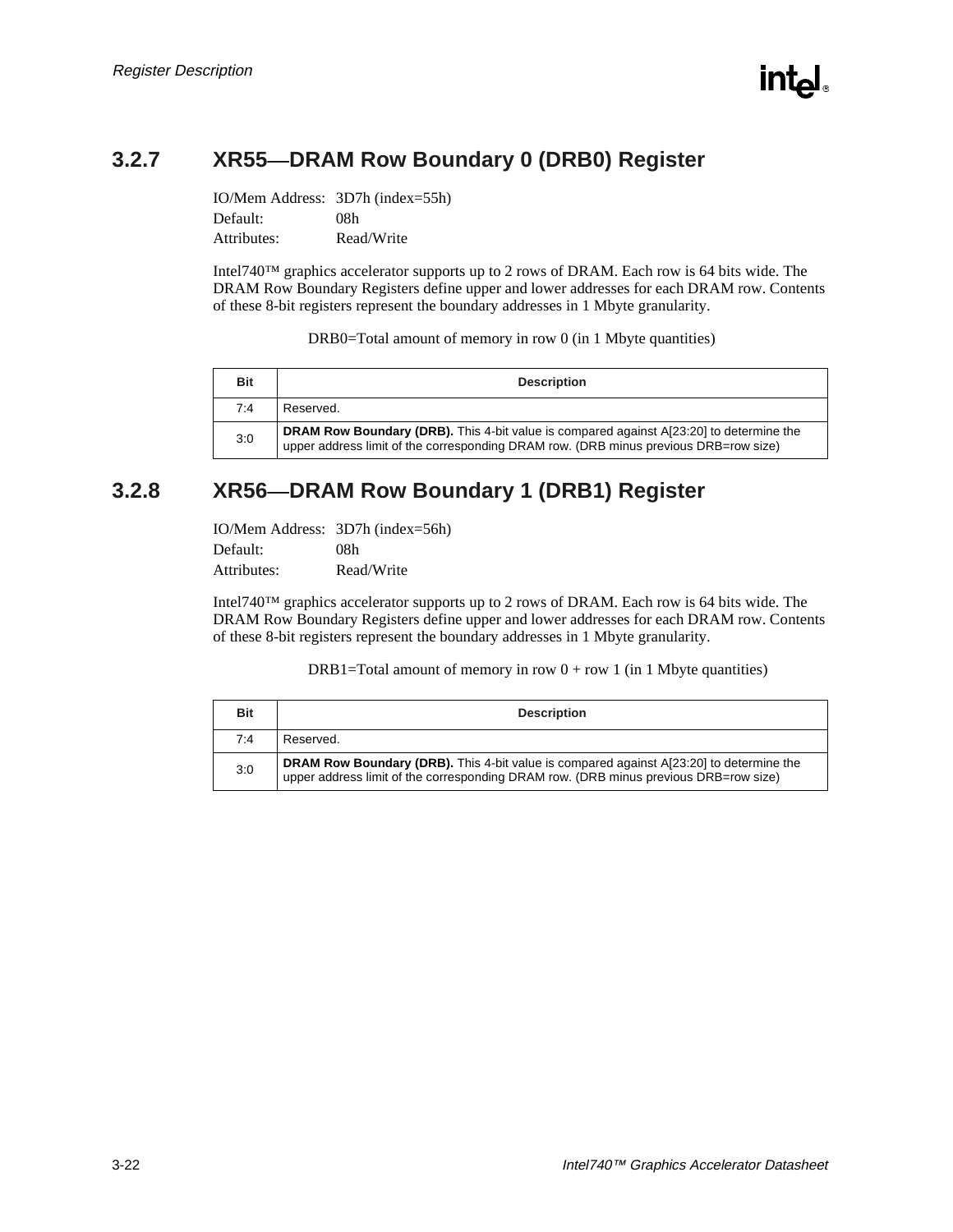# **Functional Description 4**

This chapter describes the main functional blocks of the Intel740<sup>TM</sup> graphics accelerator including an overview of the register/instruction interface, 3D and 2D capabilities, video capabilities, display, and the various hardware interfaces.

## **4.1 3D/2D Instruction Processing (Pipeline Preprocessor)**

The 3D and 2D drawing engines are controlled by Intel740™ graphics accelerator instructions. For 3D operations, instructions set 3D pipeline states and control the processing functions.

For 2D operations, instructions provide an efficient method for invoking BLT and Stretch BLT operations. This obsoletes the need for writing to BLT/STRBLT registers.

Internal FIFOs provide a steady stream of instructions to the drawing engines (Figure 4-1). The 2D and 3D engines execute instructions from one of the three instruction interface FIFOs — High Priority FIFO (HPF), Low Priority FIFO (LPF), and DMA FIFO. The High Priority and Low Priority FIFOs are used for software debug and for initiating the Batch Process. The DMA FIFO Is used during batch processing.

**Batch Processing.** Software sets up instruction packets in AGP memory buffers and then instructs the Intel740<sup>™</sup> graphics accelerator to process the buffers. The Intel740<sup>™</sup> graphics accelerator fetches instructions (using its DME capability) from AGP memory into its DMA FIFO. Buffers can be chained together permitting a series of instruction buffers to be executed without CPU involvement. Batch processing is the primary method for issuing 2D and 3D instruction streams to the Intel740™ graphics accelerator. This method provides significant performance advantages over writing directly to FIFOs including: 1) Reduced software overhead, 2) Efficient DMA instruction fetches from AGP memory, and 3) Software can more efficiently set up instruction packets in buffers in AGP memory (faster writes) than writing to FIFOs.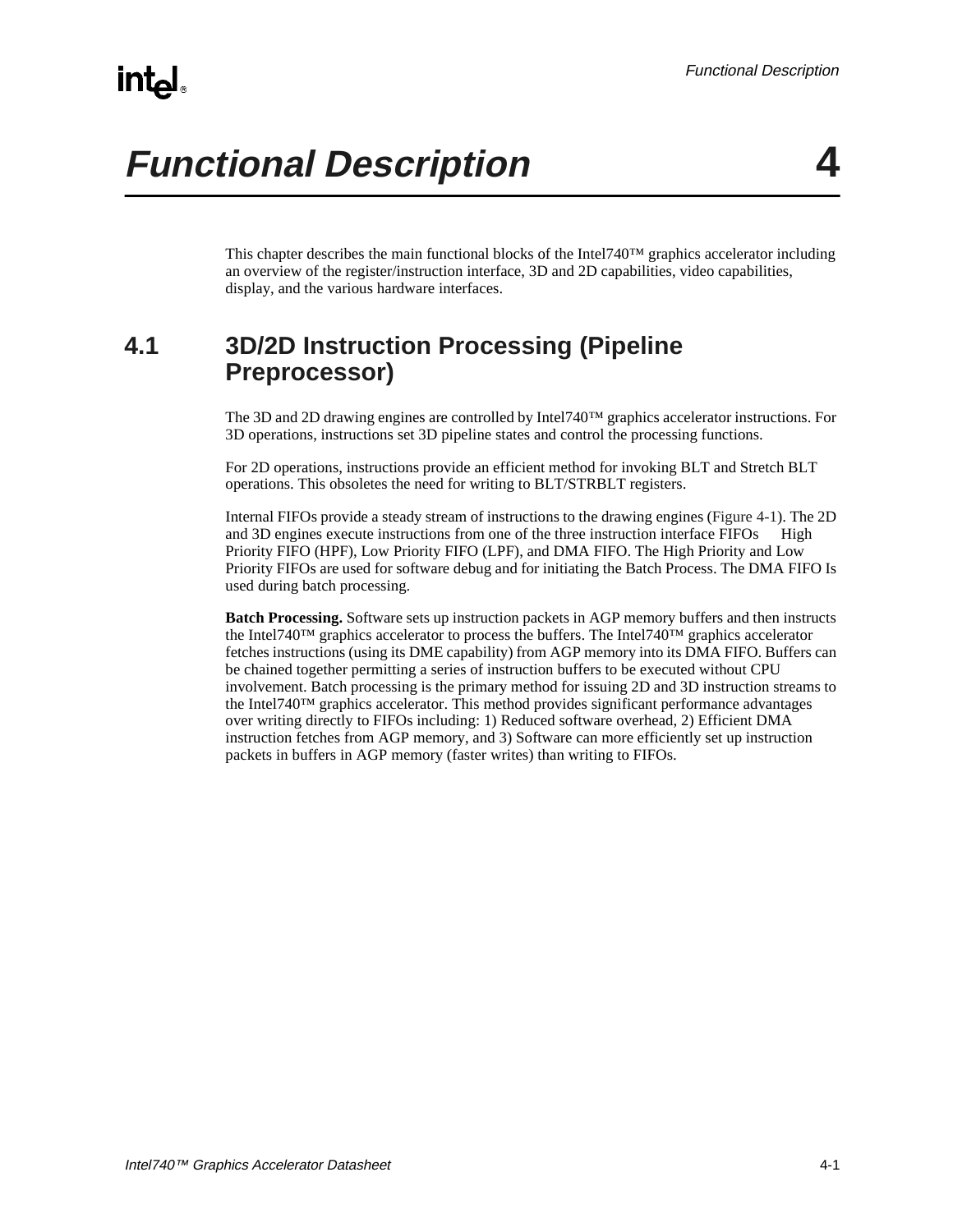nte



**Figure 4-1. 3D/2D Pipeline Preprocessor** 

*Note:* Instruction buffers can contain either 2D or 3D instructions. This example only shows 3D instructions.

## **4.2 3D Engine**

The Intel740™ graphics accelerator 3D engine has been architected as a deep pipeline, where performance is maximized by allowing each stage of the pipeline to simultaneously operate on different primitives or portions of the same primitive. Figure 4-2 is a conceptual representation of this pipeline highlighting the parallel data paths. The Intel740™ graphics accelerator supports perspective-correct texture mapping, bilinear MIP-Mapping, Gouraud shading, alpha-blending, stippling, antialiasing, fogging and Z Buffering. These features can be independently enabled or disabled via a set of 3D instructions. Textures must be located in AGP memory. This frees up local memory for other uses (e.g., back and Depth Buffers, bitmaps, etc.).

The main blocks of the pipeline are the Setup Engine, Scan Converter, Texture Pipeline, and Color Calculator block. A typical programming sequence would be to send instructions to set the state of the pipeline followed by rendering instructions containing 3D primitive vertex data.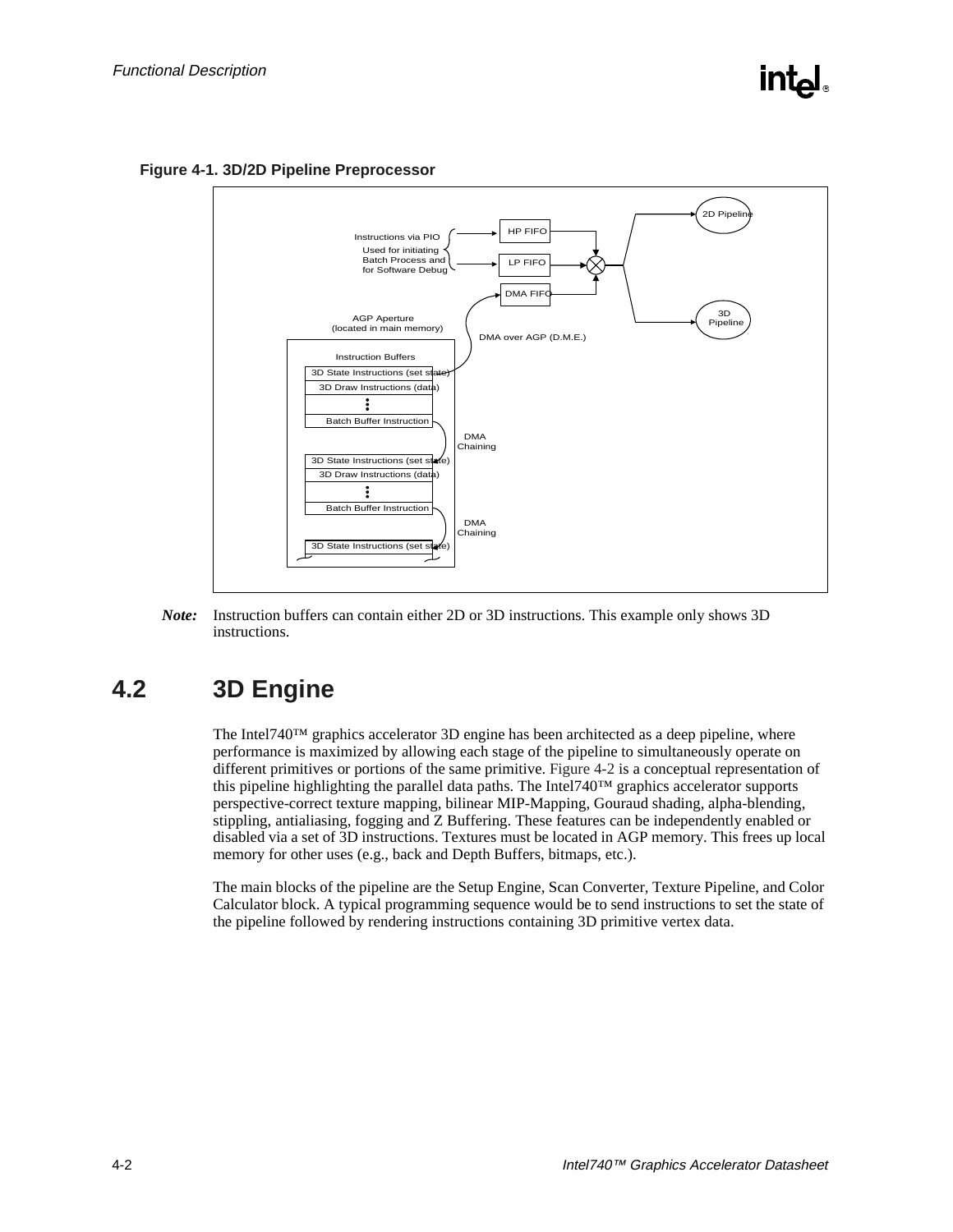# **int**

#### **4.2.1 Buffers**

The Intel740™ graphics accelerator 2D, 3D, and video capabilities provide control over a variety of graphics buffers. To aid the rendering process, the Intel740™ graphics accelerator Frame Buffer contains two hardware buffers—the Front Buffer (display buffer) and the Back Buffer (render buffer). While the Back Buffer may actually coincide with (or be part of) the visible display surface, a separate (screen or window-sized) Back Buffer is used to permit double-buffered drawing. That is, the image being drawn is not visible until the scene is complete and the Back Buffer made visible (via an instruction) or copied to the Front Buffer (via a 2D BLT operation). By rendering to one and displaying from the other, the possibility of image tearing is removed.

The Intel740™ graphics accelerator 3D pipeline operates on the Back Buffer and the Z Buffer. The pixels' 16-bit

(or 15-bit) RGB colors are stored in the Back Buffer. The Z Buffer can be used to store 16-bit depth values or 5-bit "destination alpha" values (for antialiasing, etc.). The Intel740™ graphics accelerator 3D Instruction set provides a variety of controls for the buffers (e.g., initializing, flip, clear, etc.).



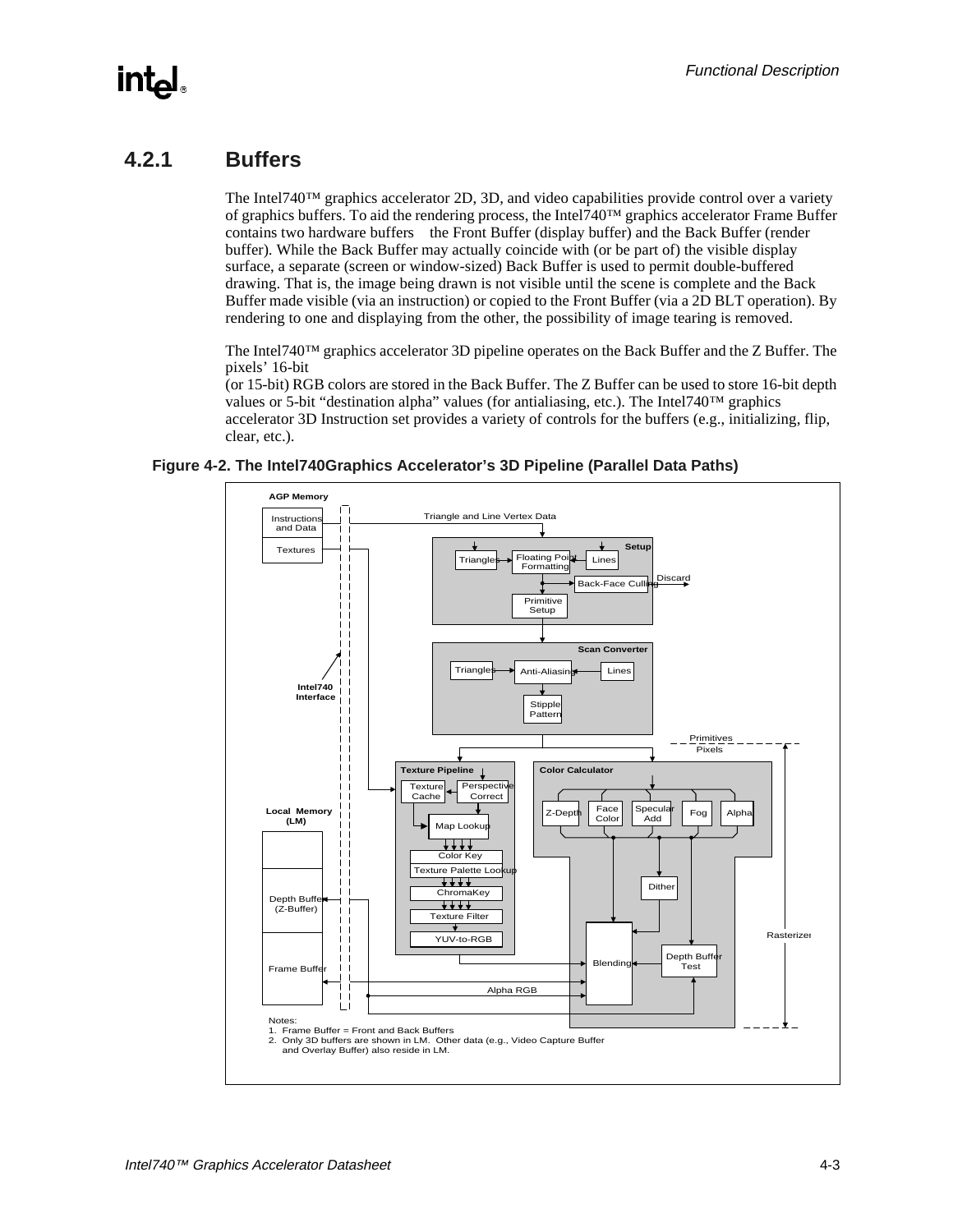#### **4.2.2 Setup**

The setup stage of the pipeline takes the input data associated with each vertex of the line or triangle primitive and computes the various parameters required for scan conversion. This stage formats data such that four pixels per clock are output from the rasterizing engine. In formatting this data, the Intel740™ graphics accelerator maintains sub-pixel accuracy. Data is dynamically formatted for each rendered polygon and output to the proper processing unit. As part of setup, the Intel740™ graphics accelerator removes polygons from further processing, if they are not facing the user's viewpoint (referred to as "Back Face Culling").

## **4.2.3 Scan Conversion**

The Intel740™ graphics accelerator scan conversion stage decomposes line and triangle primitives into spans of pixels, generating the X,Y coordinates and possibly-interpolated attributes (color, depth, fog, etc.) associated with each pixel. This data is then passed to the subsequent pipeline stages. The span of pixels throughput is independent of triangle size and shape.

The Intel740™ graphics accelerator rasterization engine is designed to work on all triangles without degrading performance based on size or orientation. The 3D features that can be invoked at this stage permit an efficient flow of pixels to subsequent stages of the pipeline (e.g., antialiasing, pattern stipple, monochrome).

#### **4.2.4 Rasterizing**

#### **4.2.4.1 Texturing**

The Intel740 $^{TM}$  graphics accelerator texture processor allows an image, pattern, or video to be placed on the surface of a 3D polygon. Textures can be located in AGP memory. Being able to use textures directly from AGP memory means that large complex textures can easily be handled without the limitations imposed by the traditional approach of only using local graphics memory.

Traditional storage of textures in local memory is useful if all textures fit within the available memory; otherwise, each new texture must be fetched from system memory and stored in the local memory before use. When switches occur between textures such that the same texture ends up being swapped in and out of local memory because of triangle ordering, "thrashing" of local memory results. The Intel740™ graphics accelerator texture processor avoids "thrashing" local memory by executing directly from AGP memory.

The texture processor receives the texture coordinate information from the setup engine and the texture blend information from the scan converter. The texture processor performs texture color-/ chroma-key matching, texture filtering (up to bilinear interpolation), and YUV to RGB conversions.

The Intel740™ graphics accelerator supports up to 11 Levels-of-Detail (LODs) ranging in size from 1024x1024 to 1x1 texels. (A texel is defined as a texture map pixel.) Textures need not be square. Included in the texture processor is a small cache which provides efficient mip-mapping.

The Intel740™ graphics accelerator has options for four different types of mip-mapping:

- **Nearest.** Texel with coordinates nearest to the desired pixel are used. (This is used if only one LOD is present.)
- Linear. A weighted average of a 2x2 area of texels surrounding the desired pixel are used. (This is used if only one LOD is present.)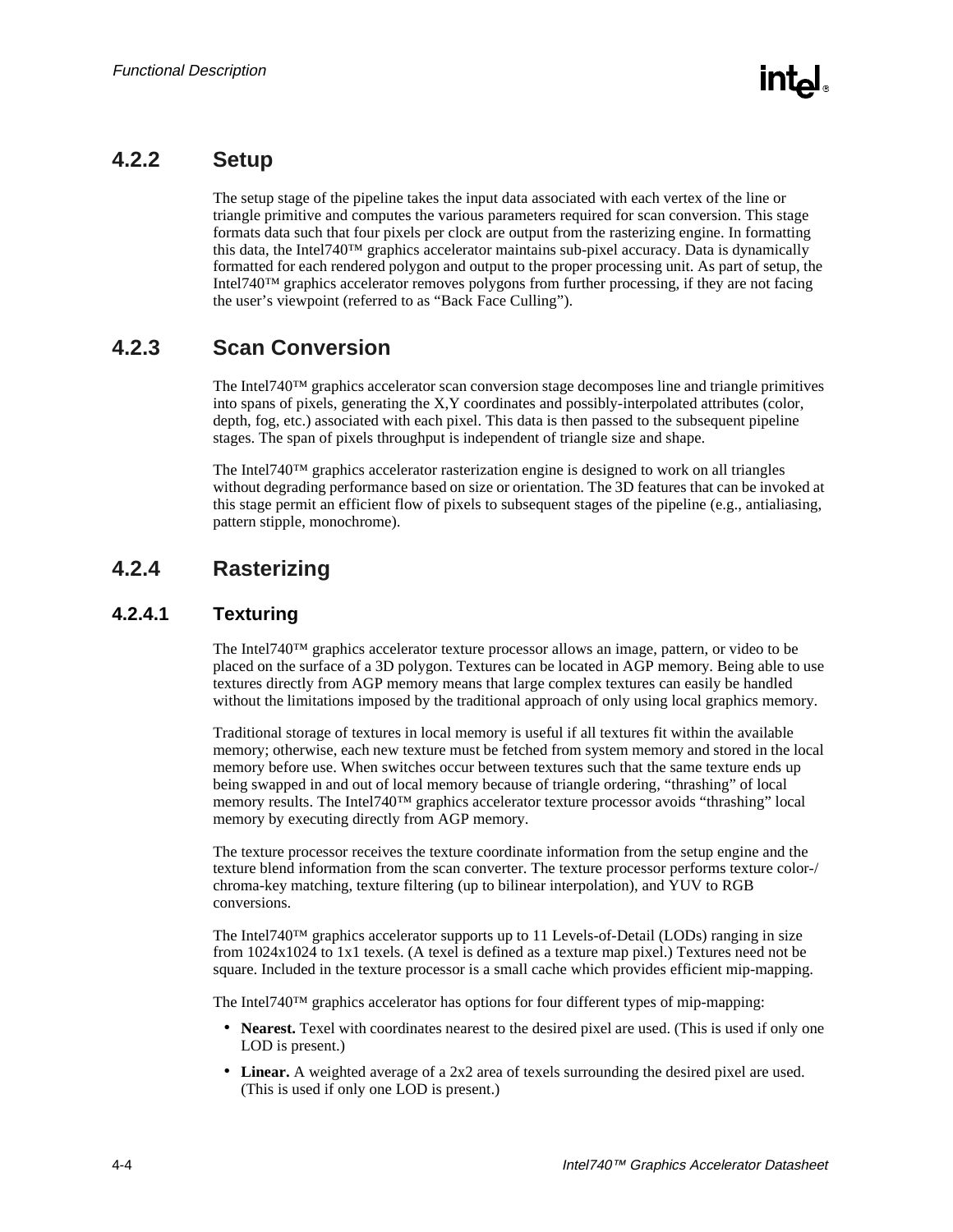# intel

- **Mip Nearest.** This is used if many LODs are present. The appropriate LOD is chosen and the texel with coordinates nearest to the desired pixel are used.
- **Mip Linear.** This is used if many LODs are present. The appropriate LOD is chosen and a weighted average of a 2x2 area of texels surrounding the desired pixel are used. This is also referred to a bi-linear mip-mapping.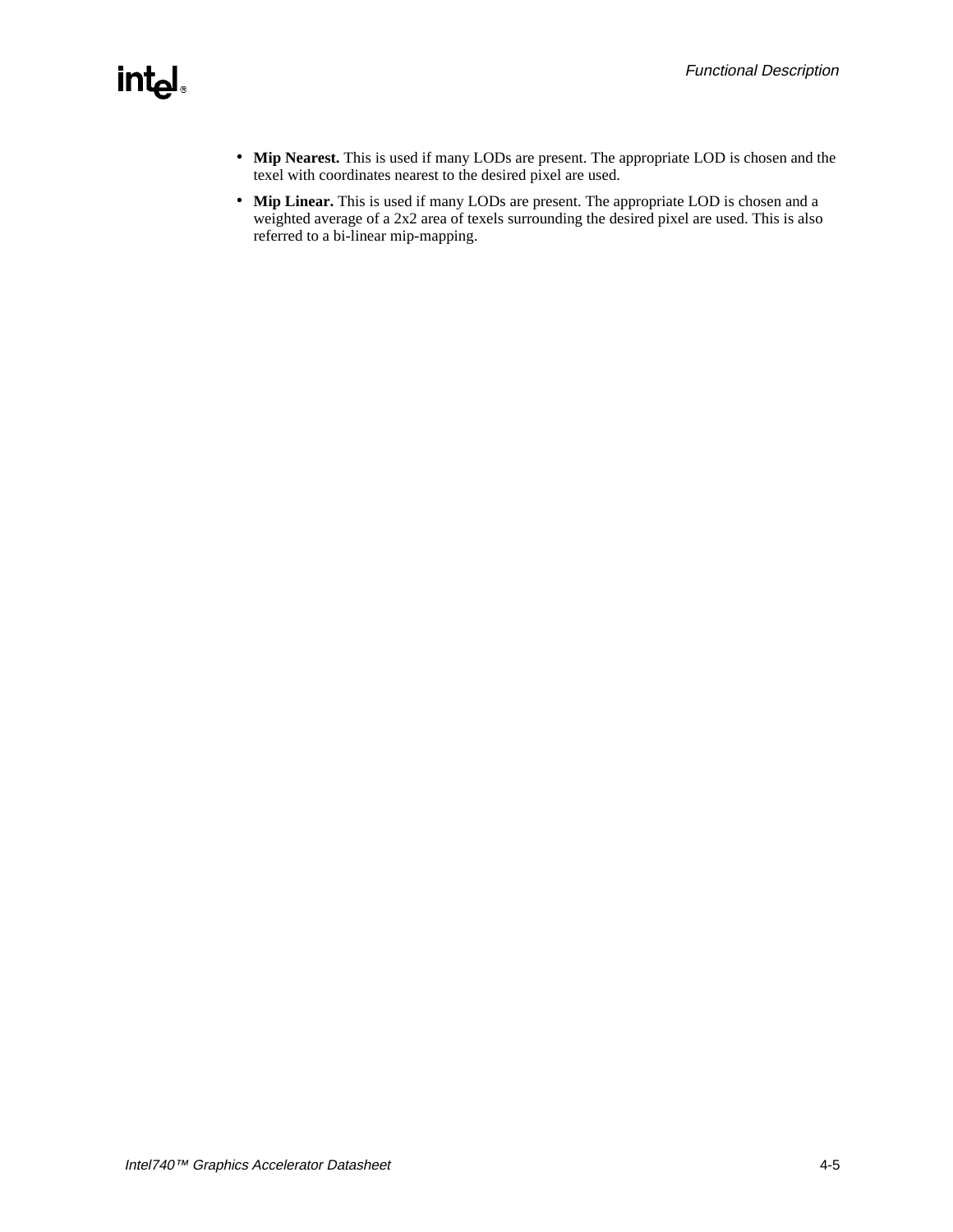The Intel740™ graphics accelerator can store each of theses mip-maps in any of the following formats:

- Palettized
- 1555 ARGB
- 0565 ARGB
- 4444 ARGB
- 422 YUV
- 0555YUV
- 1544 YUV

Many texture mapping modes are supported. Perspective correct mapping is always performed. As the map is fitted across the polygon, the map can be tiled, mirrored in either the U or V directions, or mapped up to the end of the texture and no longer placed on the object (this is known as clamp mode). The way a texture is combined with other object attributes is also definable. The complete listing of attributes is summarized in Table 4-1.

#### **Table 4-1. Texture Mapping Modes**

| <b>Texture Combining Option</b>        | <b>Color Equation</b>                                                          | <b>Alpha Equation</b>         |  |
|----------------------------------------|--------------------------------------------------------------------------------|-------------------------------|--|
| Decal                                  | $Co = Ct$<br>RGB<br>$RGBA$ $Co = Ct$                                           | $A_0 = Af$<br>$Ao = Af$       |  |
| Modulate                               | $Co = Cf* Ct$<br>RGB<br>$RGBA$ $Co = Cf^*Ct$                                   | $A_0 = Af$<br>$Ao = At$       |  |
| Decal Alpha                            | $Co = Ct$<br>RGB<br>$RGBA$ $Co = (1-At)^*Cf+At^*Ct$                            | $A_0 = Af$<br>$A_0 = Af$      |  |
| Modulate Alpha                         | RGB<br>$Co = Cf* Ct$<br>$RGBA$ $Co = Cf^*Ct$                                   | $Ao = Af$<br>$Ao = Af^*At$    |  |
| Decal Mask                             | RGB<br>$Co = Ct$<br>$RGBA$ If $(Am)$ Co = Ct<br>Else Co=Cf                     | $A_0 = Af$<br>$A_0 = Af$      |  |
| <b>Modulate Mask</b>                   | $Co = Cf* Ct$<br>RGB<br>$RGBA$ If $(Am)$ Co = Cf <sup>*</sup> Ct<br>Else Co=Cf | $A_0 = Af$<br>$A_0 = Af$      |  |
| Decal Alpha Texture Alpha              | <b>RGB</b><br>$Co = Ct$<br>$RGBA$ $Co = (1-At)^*Cf+At^*Ct$                     | $A_0 = Af$<br>$A_0 = At$      |  |
| Decal Intrinsic Alpha                  | RGB<br>$Co = (1-Af)^{\ast}Cf + Af^{\ast}Ct$<br>$RGBA$ Co = $(1-Af)^*Cf+Af^*Cf$ | $A \Omega = Af$<br>$A_0 = Af$ |  |
| Decal Intrinsic Alpha Texture<br>Alpha | RGB<br>$Co = (1-Af)^{\ast}Cf + Af^{\ast}Ct$<br>$RGBA$ Co = $(1-Af)^*Cf+Af^*Cf$ | $A_0 = Af$<br>$Ao = At$       |  |
| Decal Mask Feature                     | $Co = Ct$<br>RGB<br>RGBA<br>If $(Am) Co = Ct$<br>Else Kill Pixel               | $A_0 = Af$<br>$A_0 = Af$      |  |
| Modulate Mask Feature                  | RGB<br>$Co = Cf* Ct$<br>RGBA<br>If $(Am) Co = Cf* Ct$<br>Else Kill Pixel       | $A_0 = Af$<br>$A_0 = Af$      |  |

#### **NOTES:**

- 1. Cf = intrinsic (flat or Gouraud Interpolated) color of feature
- 2. Af = intrinsic (flat or Gouraud Interpolated) alpha of feature

3.  $Ct =$  color form texture data

- 4. At = alpha from texture data 5. Am = lsb of nearest neighbor alpha from texture data
- $6. Co = color output of texture blend function$
- 7. Ao = alpha output of texture blend function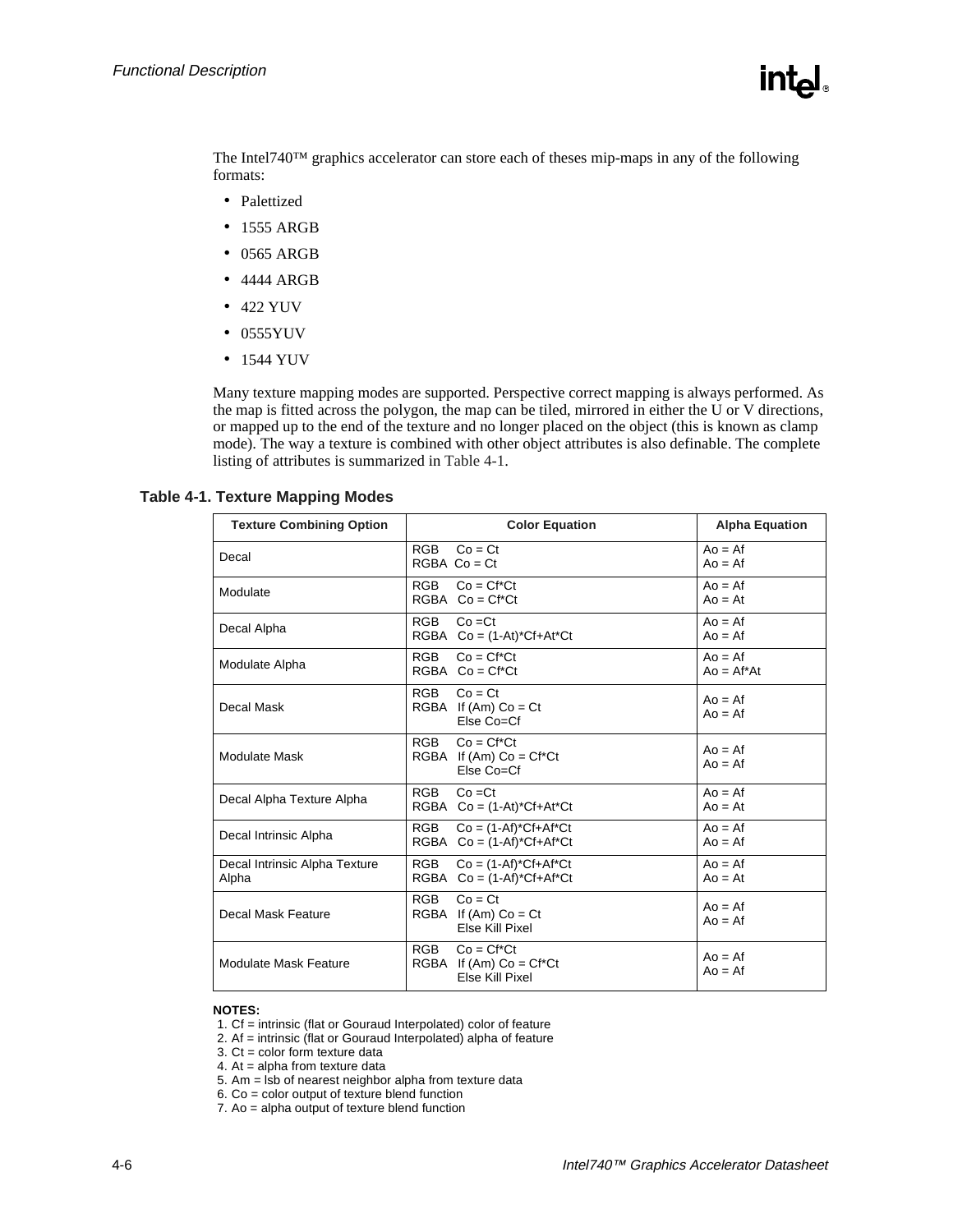#### **Texture ColorKey and ChromaKey**

ColorKey and ChromaKey describe two methods of removing a specific color or range of colors from a texture map before it is applied to an object. For "nearest" texture filter modes, removing a color simply makes those portions of the object transparent (the previous contents of the back buffer show through). For "linear" texture filtering modes, the texture filter is modified if only the non-nearest neighbor texels match the key (range).

ColorKeying occurs with paletted textures, and removes colors according to an index (before the palette is accessed). When a color palette is used with indices to indicate a color in the palette, the indices can be compared against a state variable "ColorKey Index Value" and if a match occurs and ColorKey is enabled, then this value's contribution is removed from the resulting pixel color. The Intel740™ graphics accelerator defines index matching as ColorKey.

ChromaKeying can be performed for both paletted and non-paletted textures, and removes texels that fall within a specified color range. The ChromaKey mode refers to testing the RGB or YUV components to see if they fall between high and low state variable values. If the color of a texel contribution is in this range and ChromaKey is enabled, then this contribution is removed from the resulting pixel color.

#### **4.2.4.2 Color Calculator**

The Color Calculator includes a series of optional pipeline stages that compute the final pixel RGBA color by combining it with other color values (e.g., the fog color, specular color, filtered/ converted texture color, coverage value, and/or the "destination" pixel color obtained from the back buffer). The (pre-alpha-blended) alpha and depth values are then tested to determine whether the back color and/or Depth Buffer will be updated with new values.

The Intel740™ graphics accelerator incorporates two types of shading: flat and Gouraud. Flat shading takes a specified attribute from the first passed vertex and uses this attribute as is throughout the entire polygon. Gouraud shading takes three attributes as defined by the vertices and interpolates over the entire polygon. Four attribute coefficients can be calculated:

- **Alpha** This attribute defines the transparency or opacity of the polygon.
- **Fog** This attribute adds the effect of density to the atmosphere. As an object goes further away from the viewer, it appears to become more "cloudy" or "foggy" than closer objects.
- **Specular** This attribute adds the effect of a "hot spot" on an object which corresponds to the shininess of its material property. The specular highlight can be varied by the amount specified for each red, green, and blue component.
- **Color** This attribute defines the base color of the object and is specified in red, green, and blue.

Each of these pixel color attributes is calculated in parallel with the texture processor's calculating of the pixel texture attributes. As each of the results is calculated in both the texture processor and color calculator, the values can be dithered to 5 or 6 bits. The final role of the color calculator is to combine the results from the texture processor and pixel attributes, and to perform alpha blending, fogging, and antialiasing. Each pixel's fog factor is used to calculate the amount of fogging performed on the pixel.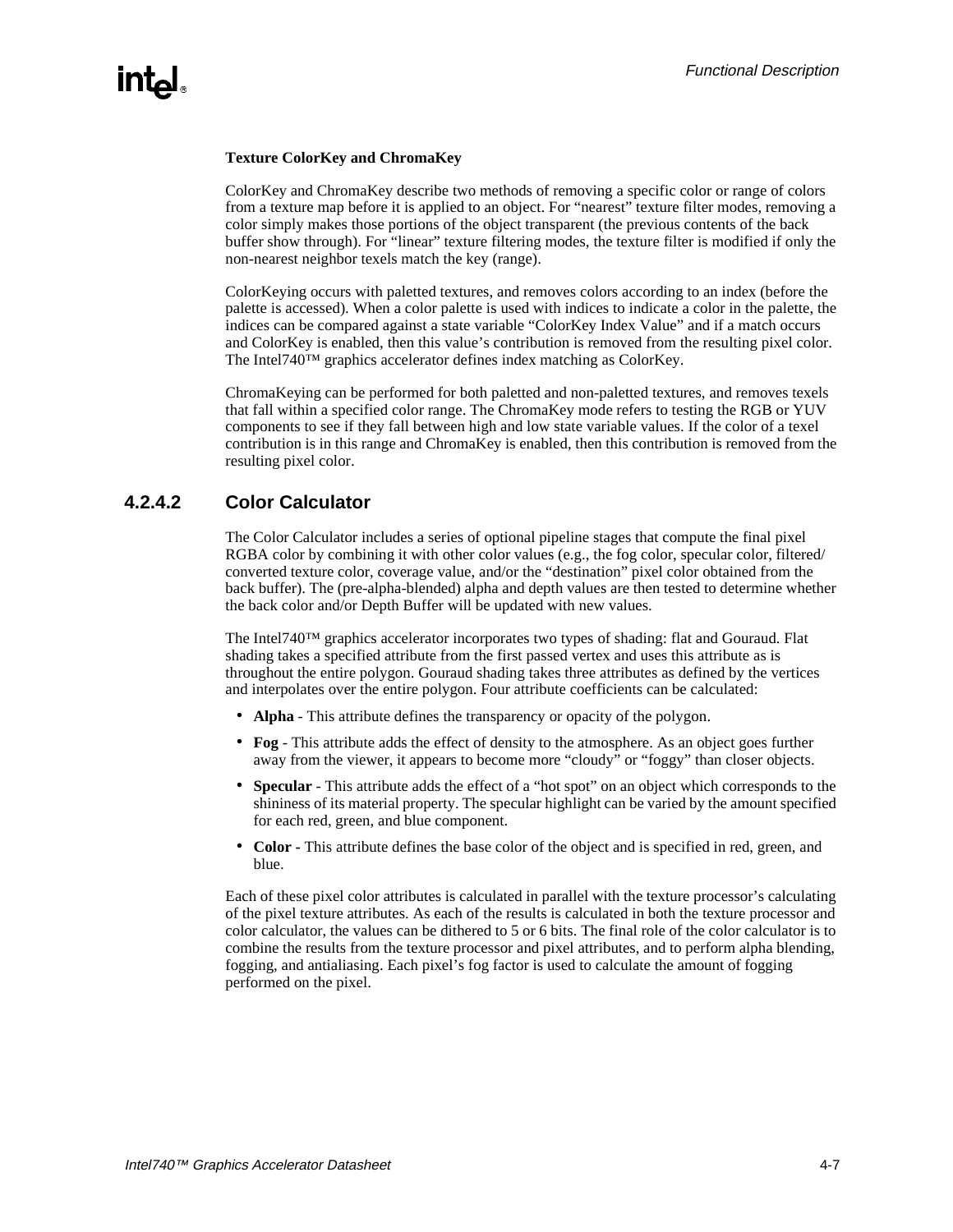Alpha blending involves combining previously written pixel data with current data to create some level of transparency defined by the earlier calculated alpha component. The available functions for alpha blending are:

- Zero One
- Source Color Inverse Source Color
- Source Alpha Inverse Source Alpha
- 
- 
- Source Alpha Saturation Both Source Alpha
- Both Inverse Source Alpha
- 
- 
- 
- Destination Alpha Inverse Destination Alpha
- Destination Color Inverse Destination Color
	-

These blend factors are calculated for the source and destination pixels and the results are multiplied by the source and destination components. To reduce rendering artifacts source alpha blending requires polygons to be sorted from back to front. Destination alpha blending requires polygons to be sorted from front to back and the alpha value to be in the Z Buffer. The Intel740™ graphics accelerator allows pixel alpha values to be computed and compared against stored alpha values for a test to be made when writing to the Frame Buffer. The tests are:

- Never Less
- Equal Lequal
- Greater Notegual
- Gequal Always

The Intel740™ graphics accelerator relieves the processor from having to pre-sort triangles through the use of a Z Buffer. This Z Buffer is 16-bits. The same tests made with alpha values (see above bullets) can also be performed with z values.

## **4.3 The 2D Operation**

The Intel740™ graphics accelerator contains BLT and STRBLT engines, a hardware cursor, and an extensive set of 2D registers and instructions.

#### **Intel740™ Graphics Accelerator VGA Registers and Enhancements**

The 2D registers are a combination of registers defined by IBM\* when the Video Graphics Array (VGA) was first introduced, and others that Intel has added to support graphics modes that have color depths, resolutions, and hardware acceleration features that go beyond the original VGA standard. Intel740™ graphics accelerator improves upon VGA by providing additional features that are used through numerous additional registers.

The Intel740™ graphics accelerator also supports up to 8 MB of Frame Buffer memory. As an improvement on the VGA standard Frame Buffer port-hole, the Intel740™ graphics accelerator also maps the entire Frame Buffer into part of a single contiguous memory space at a programmable location, providing what is called "linear" access to the Frame Buffer. The size of this memory is 8 MB, and the base address is set via a PCI configuration register.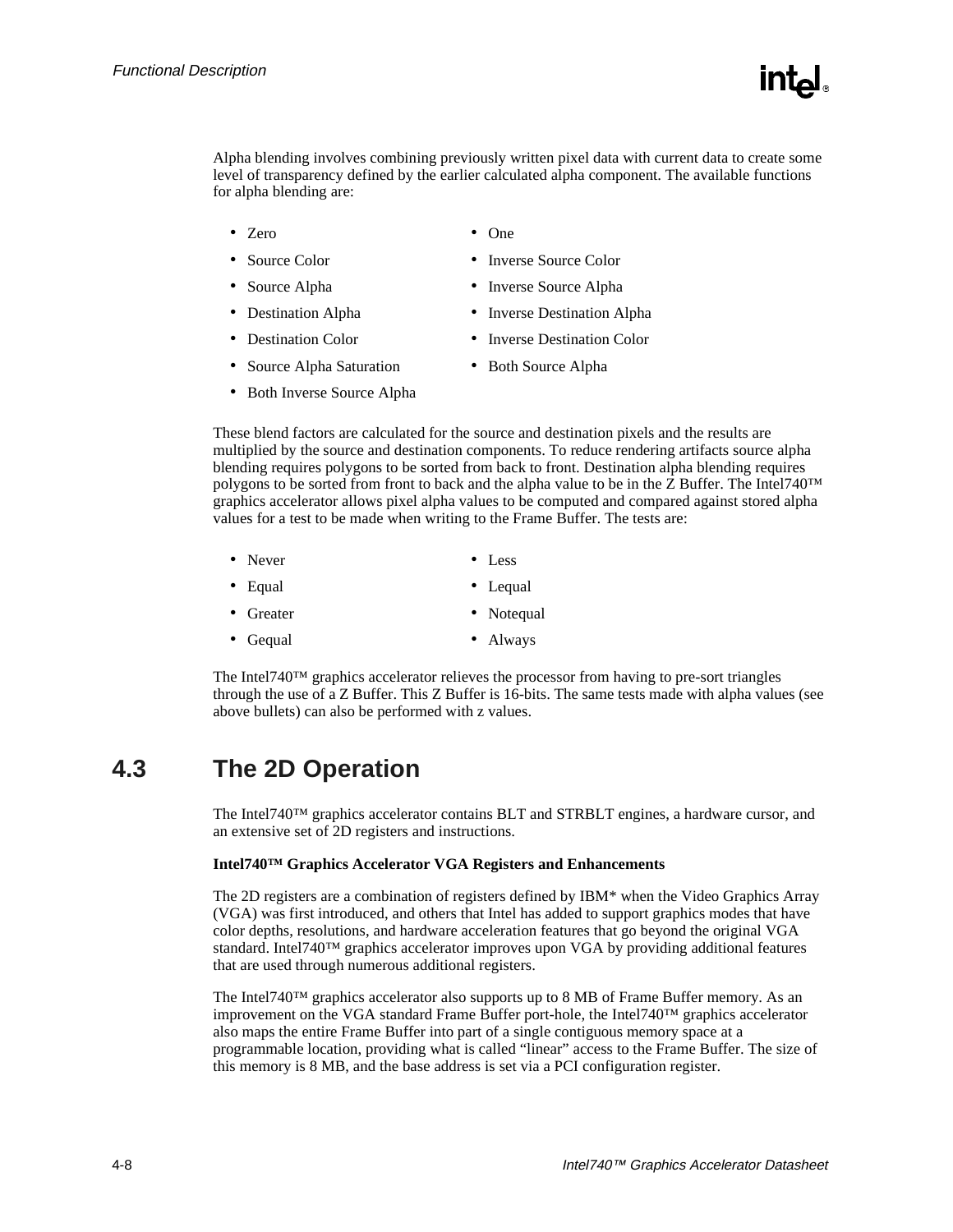# int<sub>e</sub>l

## **4.4 Fixed Blitter (BLT) and Stretch Blitter (STRBLT) Engines**

The Intel740™ graphics accelerator's 64-bit BitBLT engine provides hardware acceleration for many common Windows\* operations. There are two primary BitBLT functions: Fixed BitBLT (BLT) and Stretch BitBLT (STRBLT). The term BitBLT refers to block transfers of pixel data between memory locations. The word "fixed" is used to differentiate from the Stretch BLT engine. The BLT engines can be used for the following:

- Move rectangular blocks of data between memory locations
- Pixel format conversion
- Data Alignment
- Perform logical operations

The Intel $740^{TM}$  graphics accelerator has instructions to invoke BLT and STRBLT operations, permitting software to set up instruction buffers and use batch processing as described in the *3D/ 2D Instruction Processing (Pipeline Preprocessor)* Section. Note that these instructions replace the need to do PIO directly to BLT and STRBLT registers.

#### **4.4.1 Fixed BLT Engine**

The rectangular block of data does not change as it is transferred between memory locations. The allowable memory transfers are between: AGP memory and local memory, local memory and AGP memory, AGP memory and AGP memory, and local memory and local memory. Data to be transferred can consist of regions of memory, patterns, or solid color fills. A pattern will always be 8 x 8 pixels wide and may be 1, 8, or 16 bits per pixel.

The Intel740 $^{\text{TM}}$  graphics accelerator has the ability to expand monochrome data into a color depth of 8, 16, or 24 bits. BLTs can be either opaque or transparent. Opaque transfers, move the data specified to the destination. Transparent transfers, compare destination color to source color and write according to the mode of transparency selected.

Data is horizontally and vertically aligned at the destination. If the destination for the BLT overlaps with the source memory location, the Intel740™ graphics accelerator can specify which area in memory to begin the BLT transfer. Use of this BLT engine accelerates the Graphical User Interface (GUI) interface of Microsoft\* Windows. Hardware is included for all 256 Raster Operations (Source, Pattern, and Destination) defined by Microsoft\*, including transparent BitBLT.

While the BitBLT engine is often used simply to copy a block of graphics data from the source to the destination, it also has the ability to perform more complex functions. The BitBLT engine is capable of receiving three different blocks of graphics data as input as shown in Figure 4-3 (source data, destination data, and pattern data). The source data may exist either in the Frame Buffer or it may be provided by the host CPU from some other source such as AGP memory. The pattern data always represents an 8x8 block of pixels that must be located in the Frame Buffer, usually within the off-screen portion. The data already residing at the destination may also be used as an input, but this data must also be located in the Frame Buffer.

The BitBLT engine may use any combination of these three different blocks of graphics data as operands, in both bit-wise logical operations to generate the actual data to be written to the destination, and in per-pixel write-masking to control the writing of data to the destination. It is intended that the BitBLT engine will perform these bit-wise and per-pixel operations on color graphics data that is at the same color depth that the rest of the graphics system has been set. However, if either the source or pattern data is monochrome, the BitBLT engine has the ability to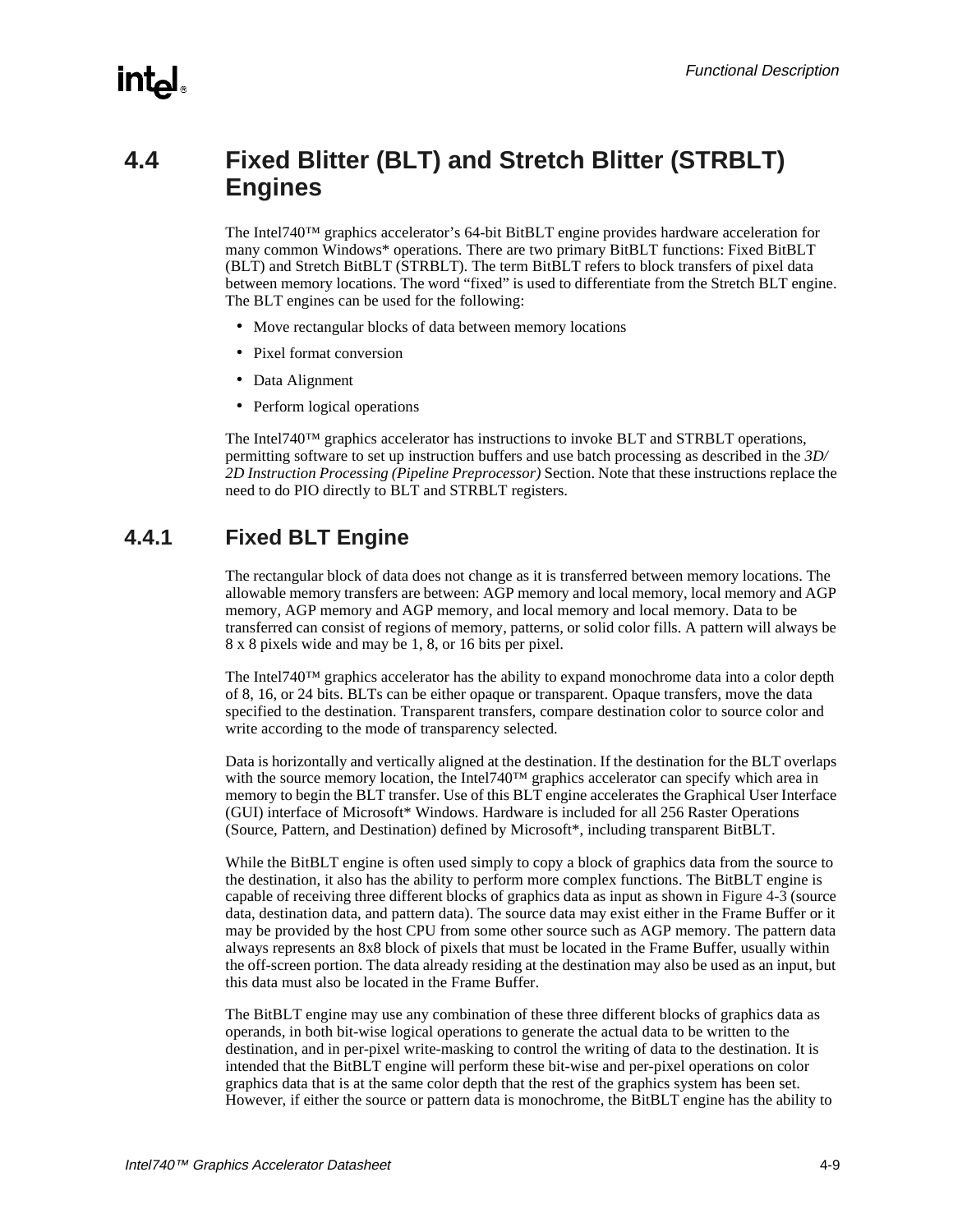ınt

put either block of graphics data through a process called "color expansion" that converts monochrome graphics data to color. Since the destination is often a location in the on-screen portion of the Frame Buffer, it is assumed that any data already at the destination will be of the appropriate color depth.





#### **4.4.2 Stretch BitBLT Engine**

Stretch BitBLT can stretch source data in the X and Y directions to a destination larger or smaller than the source. Stretch BitBLT functionality expands a region of memory into a larger or smaller region using replication and interpolation.

Stretch BitBLT also provides format conversion and data alignment. Through a hardware DDA algorithm, expansion and shrinking can occur in both the horizontal and vertical directions in both integer and non-integer values.

#### **4.4.3 Hardware Cursor**

The Intel740™ graphics accelerator allows up to 16 cursor patterns to be stored in 4KB. Two sets of registers, contain the x and y position of cursor relative to the upper left hand corner of the display. The following six cursor modes are provided:

- 32x32 2 bpp AND/XOR 2-plane mode
- 128x128 1 bpp 2-color mode
- 128x128 1 bpp 1-color and transparency mode
- 64x64 2 bpp 3-color and transparency mode
- 64x64 2 bpp AND/XOR 2-plane mode
- 64x64 2 bpp 4-color mode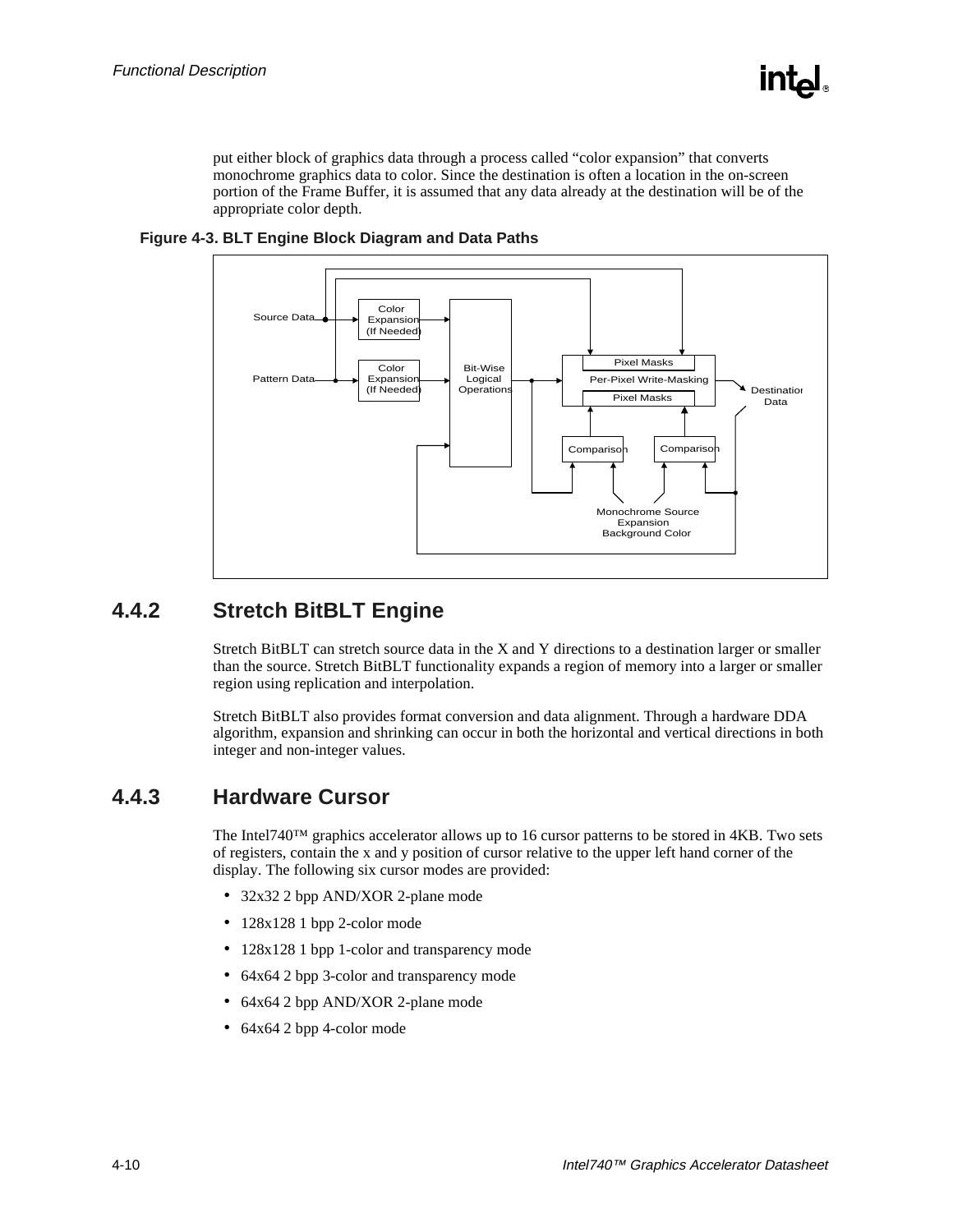# **4.5 Video Module Interface (VMI)**

int<sub>e</sub>

The Intel740™ graphics accelerator VMI consists of a Video Port and a Host Port. The Host Port provides an enhanced VMI 1.4 Mode B Port. The enhancements allow burst modes of operation. The Intel740™ graphics accelerator Video Port is used to receive decompressed video data from a DVD chip or video data from a Video Decoder chip. A CCIR601 digital interface is supported as the primary capture standard. Using both the host and video ports, DVD, TV, Intercast, and video capture can be achieved. Use of the Intel740™ graphics accelerator overlay capability allows images from the capture engine to be displayed while being captured.

Figure 4-4 illustrates the flow of data through a system doing DVD playback. Typically, a DVD drive will be attached to EIDE where the DVD compressed data is bus mastered into main memory. The data flow steps are:

- 1. IDE bus master DVD data to main memory
- 2. CPU moves compressed data to AGP memory
- 3. Intel740™ graphics accelerator uses AGP bus master to move compressed data to the DVD decoder chip (via the Host Port).
- 4. Decompressed data for the display is then sent back to the Intel740<sup>TM</sup> graphics accelerator through the video port.

**Figure 4-4. Data Flow For DVD Playback** 





#### **4.5.1 Video Port**

The Intel740™ graphics accelerator Video Port receives decompressed video data from a DVD chip or video data from a Video Decoder chip. A CCIR601 digital interface is supported as the primary capture standard.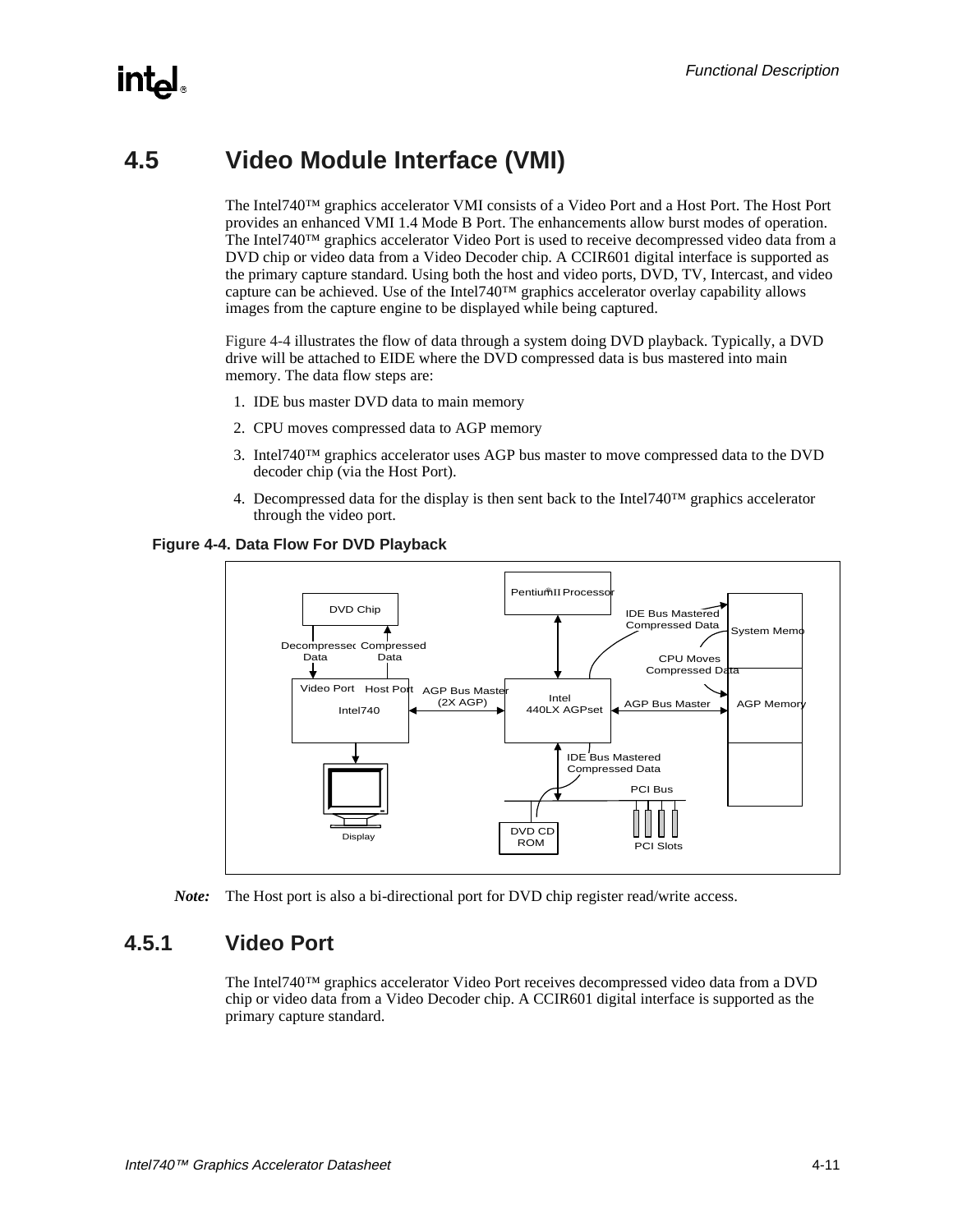#### **4.5.1.1 Capture Formats**

The video capture port can accept digital data in YUV 4:2:2, RGB-15, or RGB-16 format. The data port can be configured for either 16 or 8 bits. Byte ordering is programmable and UV order in YUV format is also programmable. For 16-bit mode, luminance data is received on VP[15:8] (default) or VP[7:0]. For 8-bit mode, time multiplexed luminance/chrominance data is received on VP[15:8]. For RGB input data, red is in the most significant byte position followed by green and blue.

**Figure 4-5. Normal 8 and 16 Bit YCrCb Data Ordering**



The capture port supports both interlaced and non-interlaced data formats. For interlaced data, fields are detected via the relationship of the VREF and HREF signals. Edge detection and polarity of the VREF and HREF signals are programmable. The Intel740™ graphics accelerator can be programmed to examine the state of HREF on either the leading or trailing edge of VREF. If HREF is active, then the field is even; if it is inactive, then the field is odd. Interlaced video data can be stored in memory either in interleaved frame format or progressive field format.

**Figure 4-6. Capture Port Field Detection**

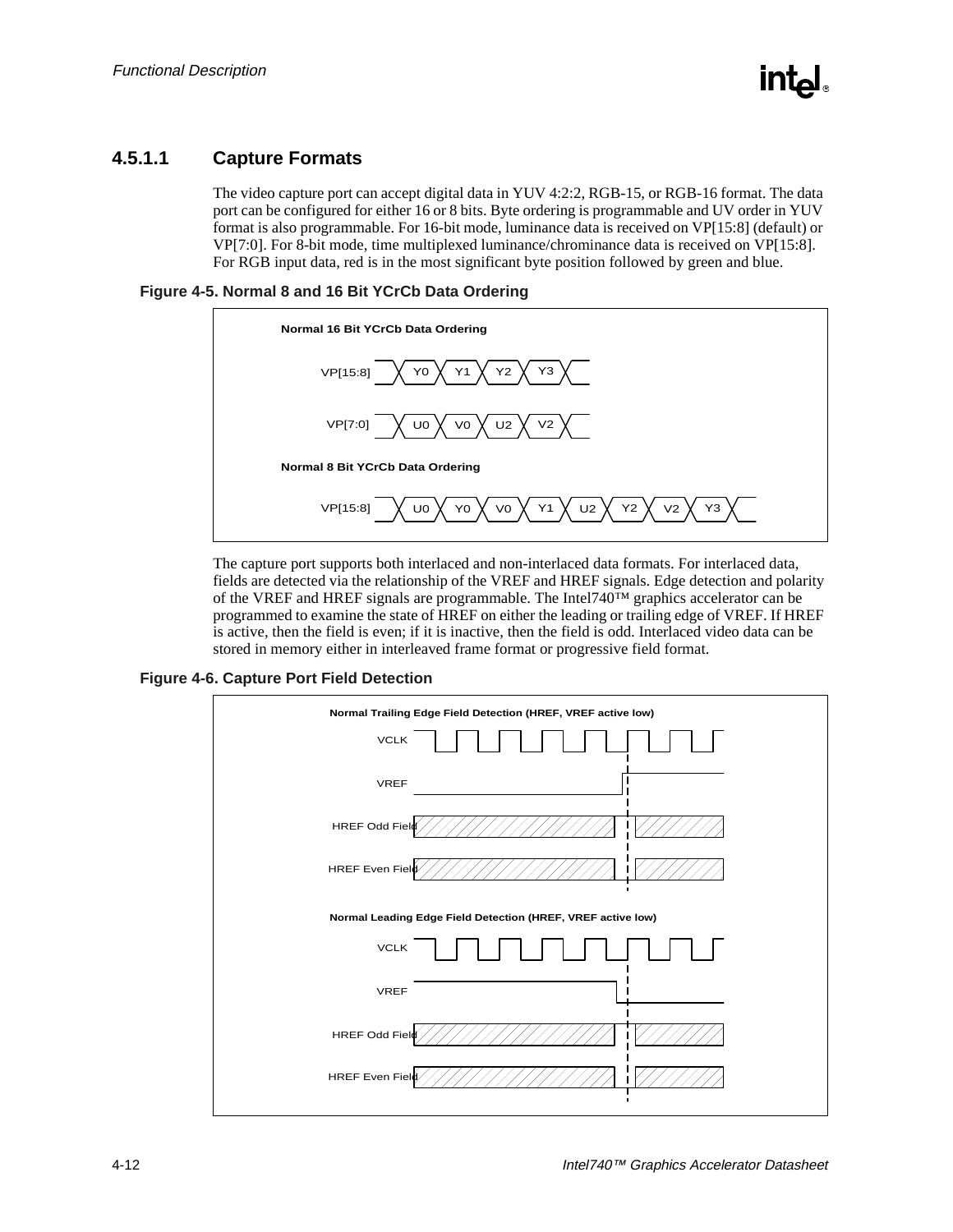#### **4.5.1.2 Video Port Capabilities**

int<u>م</u>

The video port can capture line widths up to a maximum of 1024 pixels. This capture size fully supports DVD line widths. Video Data may be arbitrarily cropped and down scaled in both the horizontal and vertical directions. Horizontal down scaling is achieved through either pixel dropping or applying a 2-tap filter. Vertical down scaling is achieved through line dropping. Video can be mirrored in the horizontal and/or vertical directions.

#### **4.5.1.3 Video Port Example Hook Up**

Figure 4-7 illustrates an example of how the video port pins can be connected. For a detailed description, refer to the *Intel740™ Graphics Accelerator Design Guide* (Order Number 290619).

#### **Figure 4-7. Video Port Connection Example**



#### **4.5.2 Host Port**

The host port provides the host addressees, compressed data and register programming read/write data and address cycles to the DVD chip. Three different cycle types are used: the host write cycle, host read cycle, and burst write cycle.

VMI Version 1.4 Mode B protocol is extended. The first extension is the addition of a fifth address bit and the second is the addition of a VMIREQUEST signal used for burst mode writes to the DVD chip. These functions share the same pin.

#### **4.5.2.1 Host Write Cycle**

The host write cycle is used to program the internal register set of the DVD chip for device initialization, mode changes and other housekeeping. The VMIHA[3:0] address, along with the VMICS# pin assertion, is used by the DVD chip to access the corresponding register. The Intel740™ graphics accelerator uses the VMIHD[7:0] data bus to write data to the DVD chip. Figure 4-8 shows the timing when a 66 MHz clock is used. Note that the VMIREADY signal is asynchronous to the clock, may have a short asserted time, and may be in an unknown state when VMICS# is asserted. VMIREADY can be tested at the rising edge of clock 7 and if low, wait states should be inserted until VMIREADY is asserted.

The host write cycle is driven by the CPU writing to the location range[x-y] in the Intel740<sup>™</sup> graphics accelerator memory mapped I/O space. The Intel740™ graphics accelerator is capable of handling DVD devices that have access times as long as 10 ms.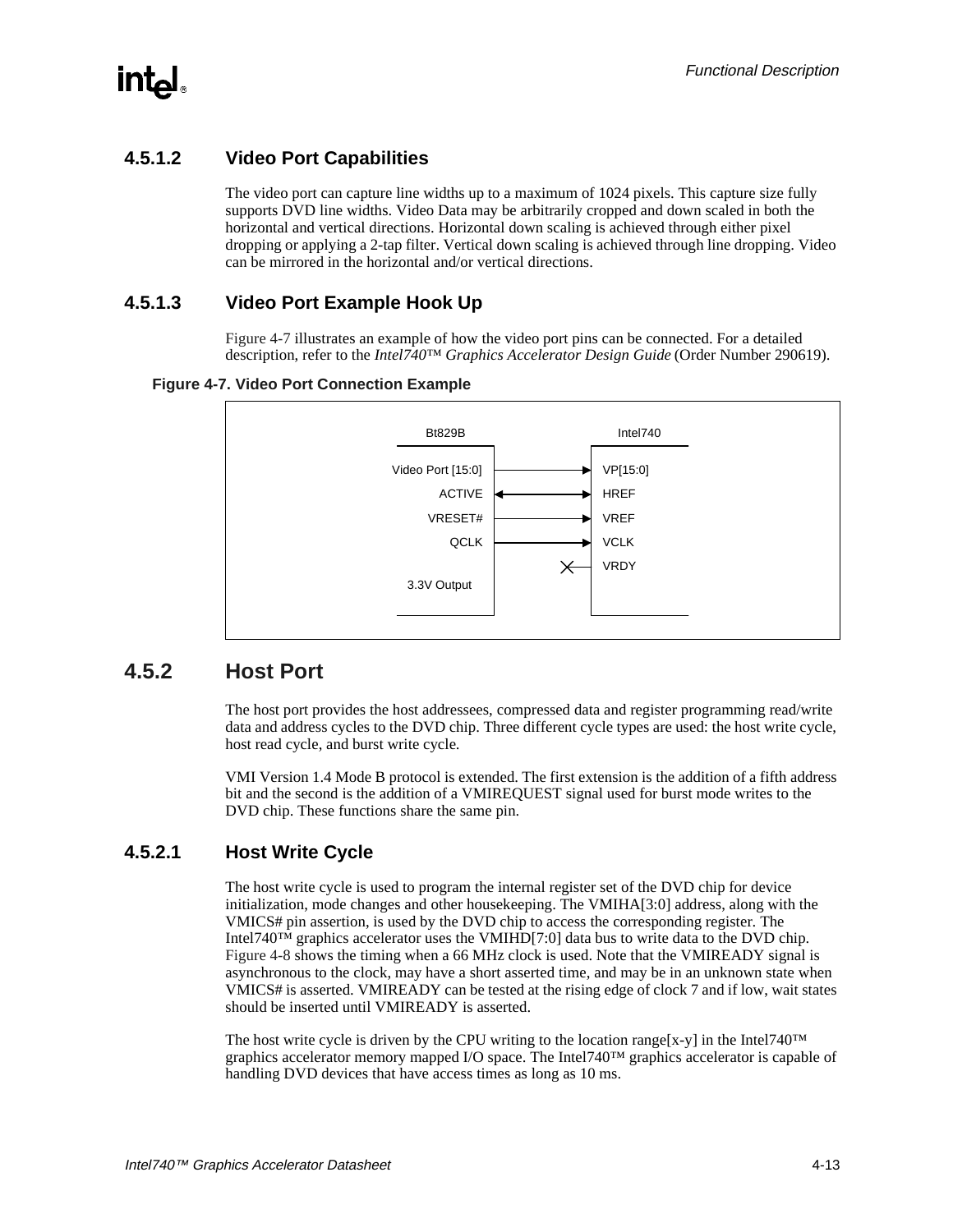**Figure 4-8. VMI Host Write Cycle**



#### **Cycle Detail For VMI Host Write**

- 1. CPU posts a write to a DVD Device register; burst writes are put on hold
- 2. Wait for VMI Bus idle
- 3. Assert VMIHA[3:0], VMIHD[7:0], VMICS#
- 4. Wait 2 clocks, then assert VMIWR#
- 5. Wait 5 clocks, then start testing "Synchronized VMIREADY"; if low, insert wait states; if high, negate VMIWR# ("Synchronized VMIREADY" is delayed 2 clocks from VMIREADY)
- 6. On the next clock negate VMIHA[3:0] and VMICS#; tri-state VMIHD[7:0]
- 7. Bus in VMICS# high state for 2 clocks
- 8. Bus in idle state

#### **4.5.2.2 Host Read Cycle**

The host read cycle is used to access the registers of the DVD device for FIFO status and various mode operations. The Intel740™ graphics accelerator reads the data from the DVD device's internal registers over the VMIHD[7:0] data bus. Figure 4-9 shows the timing when a 66 MHz clock is used. The VMIREADY signal is asynchronous to the clock, may have a short asserted time, and may be in an unknown state when VMICS# is asserted. VMIREADY can be tested at the rising edge of clock 7 and if it is low, wait states should be inserted until VMIREADY is asserted. Until the rising edge of VMIREADY, wait states are inserted. VMIREADY must be sampled after clock 7.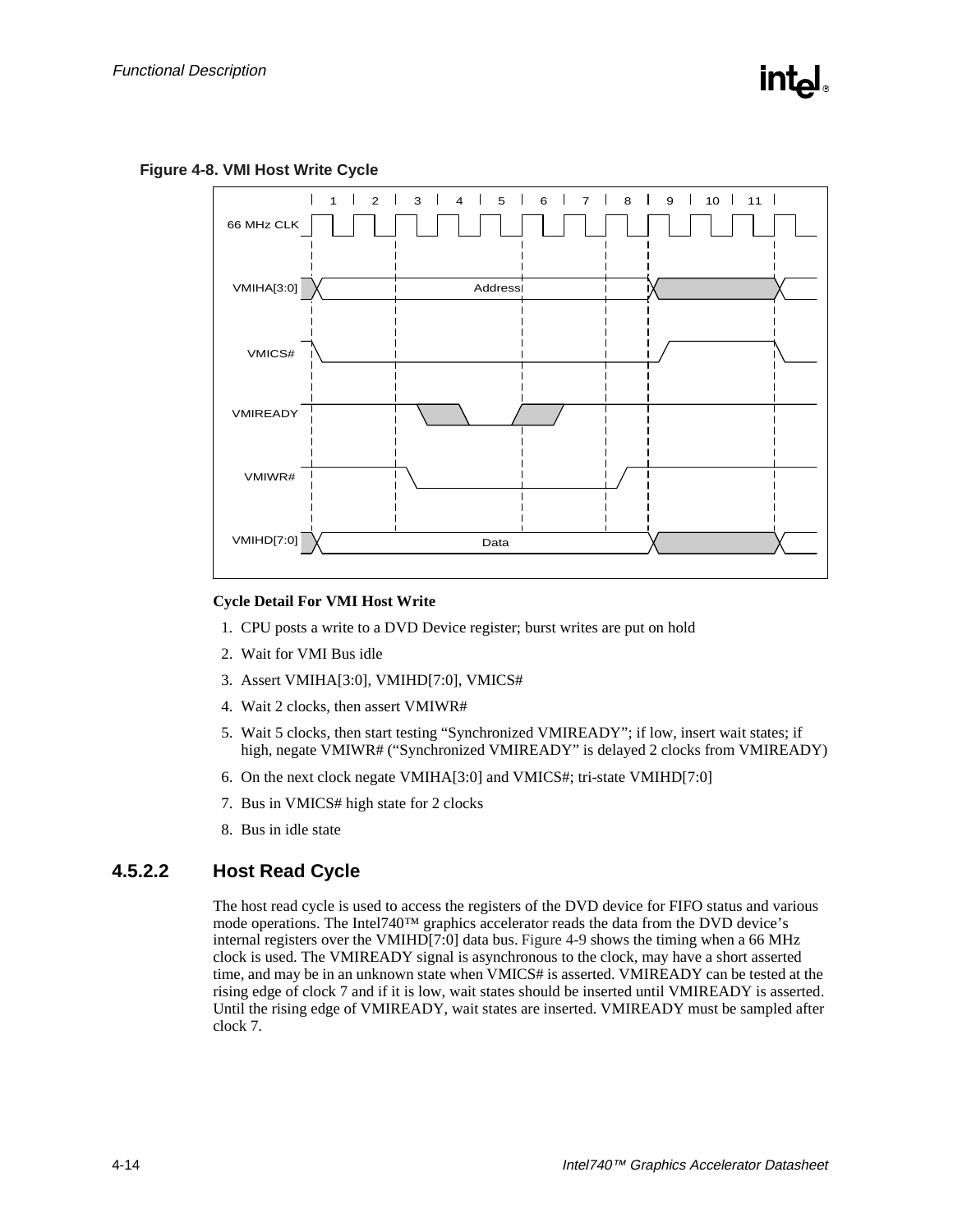The host read cycle is driven by the CPU reading from the location range[x-y] in the Intel740 $\text{TM}$ graphics accelerator memory mapped I/O space. For DVD devices that have access times as long as 10 ms, the read will likely cause a delayed transaction cycle. Back-to-back reads by the CPU will need to be handled.

**Figure 4-9. VMI Host Read Cycle**

| 66 MHz CLK | 1 1 1 2 1 3 1 4 1 5 1 6 1 7 1 8 1 9 1 10 1 11 1 |      |
|------------|-------------------------------------------------|------|
| VMIHA[3:0] | Address                                         |      |
| VMICS#     |                                                 |      |
| VMIREADY   |                                                 |      |
| VMIRD#     |                                                 |      |
| VMIHD[7:0] |                                                 | Data |

#### **Cycle Detail For VMI Host Read**

- 1. CPU starts a read to a DVD device register; burst writes are put on hold
- 2. Wait for VMI Bus idle
- 3. Assert VMIHA[3:0], VMICS#
- 4. Wait 2 clocks, then assert VMIRD#
- 5. Five clocks later start testing "Synchronized VMIREADY"; if low, insert wait states; if high, latch VMIHD[7:0] and negate VMIRD# [data is returned to CPU] ("Synchronized VMIREADY" is delayed 2 clocks from VMIREADY
- 6. On the next clock negate VMIHA[3:0], VMICS#
- 7. Bus in VMICS# High state for 2 clocks
- 8. Bus in idle state

#### **4.5.2.3 Burst Write cycle**

To support movement of compressed data from the DVD drive to the DVD device, burst writes have been added to the VMI port. This is a programmable option in the Intel $740<sup>TM</sup>$  graphics accelerator that is used to set the interface for VMIREQUEST.

This cycle is only used by the DVD DMA Engine to transfer compressed data to the DVD Device. Figure 4-10 shows the timing when a 66 MHz clock is used. The burst write sends data to one of the DVD device's 16 registers. The register written is actually a FIFO that accepts data as long as VMIREQUEST is asserted. When a burst write is started, it can be held for the following: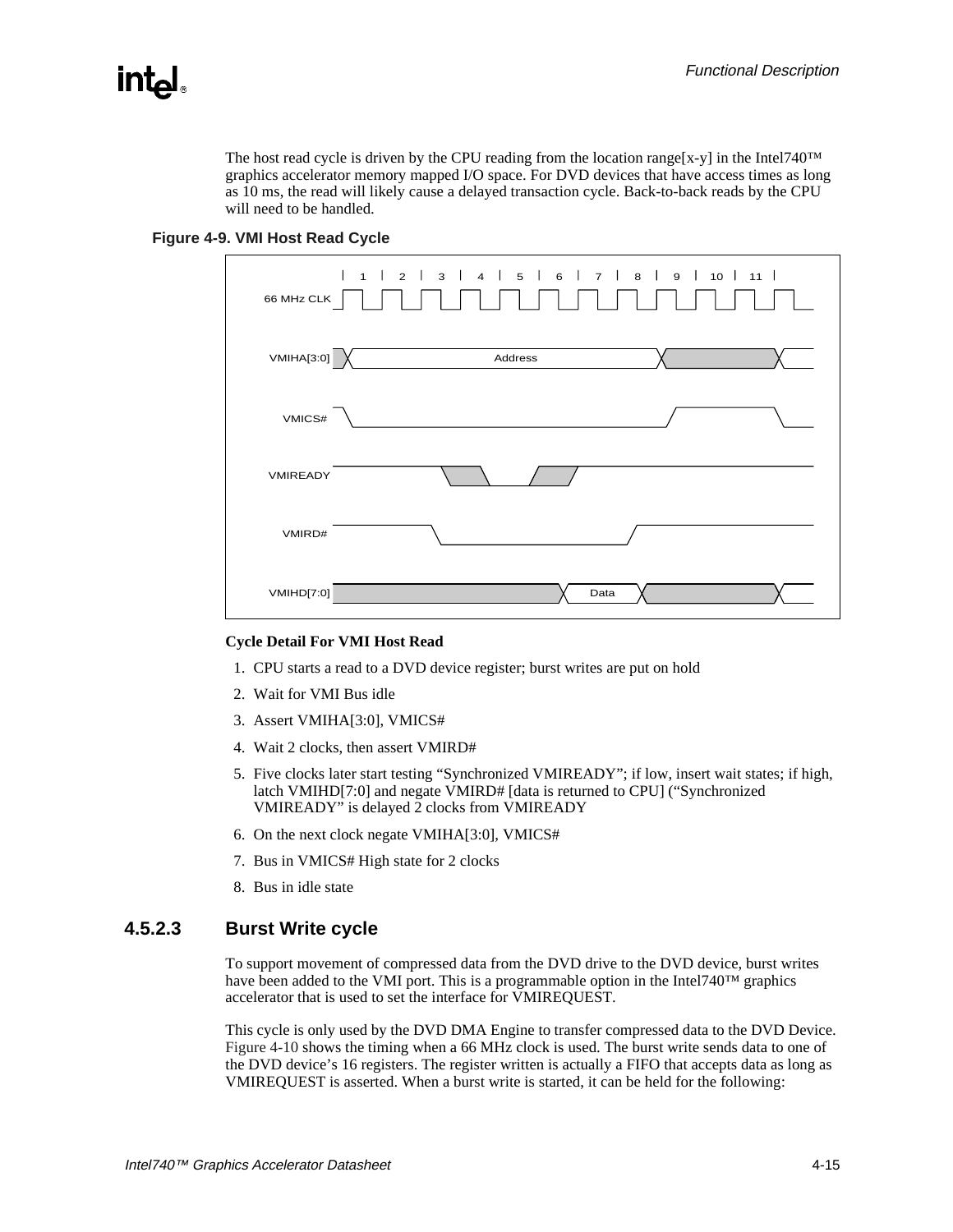- CPU is accessing a VMI device register
- DVD DMA Hold bit is set
- VMI device VMIREQUEST is negated.

When all of these conditions are removed, the transfer continues. During the burst write, these conditions are tested once per byte transferred on the clock that VMIWR# goes high. If any of these conditions have occurred, the current byte transfer cycle will complete and the next byte write cycle will not be started. Figure 4-10 shows the timing for the burst write cycle.

*Note:* The DVD register read/write cycles (host access cycle) can take place during the burst write cycle. The current byte write will complete before the host access cycle can access a register. When the host access cycle is completed, the burst write will resume transferring data.

**Figure 4-10. VMI Burst Write Cycle**

| <b>VMIHA[3:0]</b> | Address            |
|-------------------|--------------------|
| <b>VMIHD[7:0]</b> | Data 00<br>Data 01 |
| VMICS#            |                    |
| VMIWR#            |                    |
| VMIREQUEST        |                    |

#### **Cycle Detail for VMI Burst Write**

- *Note:* Synchronized VMIREADY and VMIREQUEST are delayed by 2 clocks from the nonsynchronized signal.
	- 1. DVD DMA engine loads data into the DVD Port FIFO
	- 2. Wait for Bus Idle
	- 3. Test for  $((Synchronized VMIREQUEST = HIGH)$  AND  $(DVD DMA Hold bit = FALSE)$ AND (Pending VMI Read/Write == False)); if FALSE, go to (3); if TRUE, continue
	- 4. Assert VMIHA[3:0], VMICS# (VMIHD[7:0] can be asserted on this clock)
	- 5. Wait 2 clocks; if VMIHD[7:0] was not asserted earlier, it has to be asserted on this clock
	- 6. On next clock assert VMIWR#
	- 7. Wait 5 clocks, negate VMIWR# and test for  $((Synchronized VMIREQUEST = HIGH) AND$ (DVD DMA Hold bit  $==$  FALSE) AND (Pending VMI Read/Write  $==$  False)); if TRUE, set Next Data Flag
	- 8. Wait 2 clocks; if Next Data Flag is set, put next data byte on VMIHD[7:0] and go to (5); else continue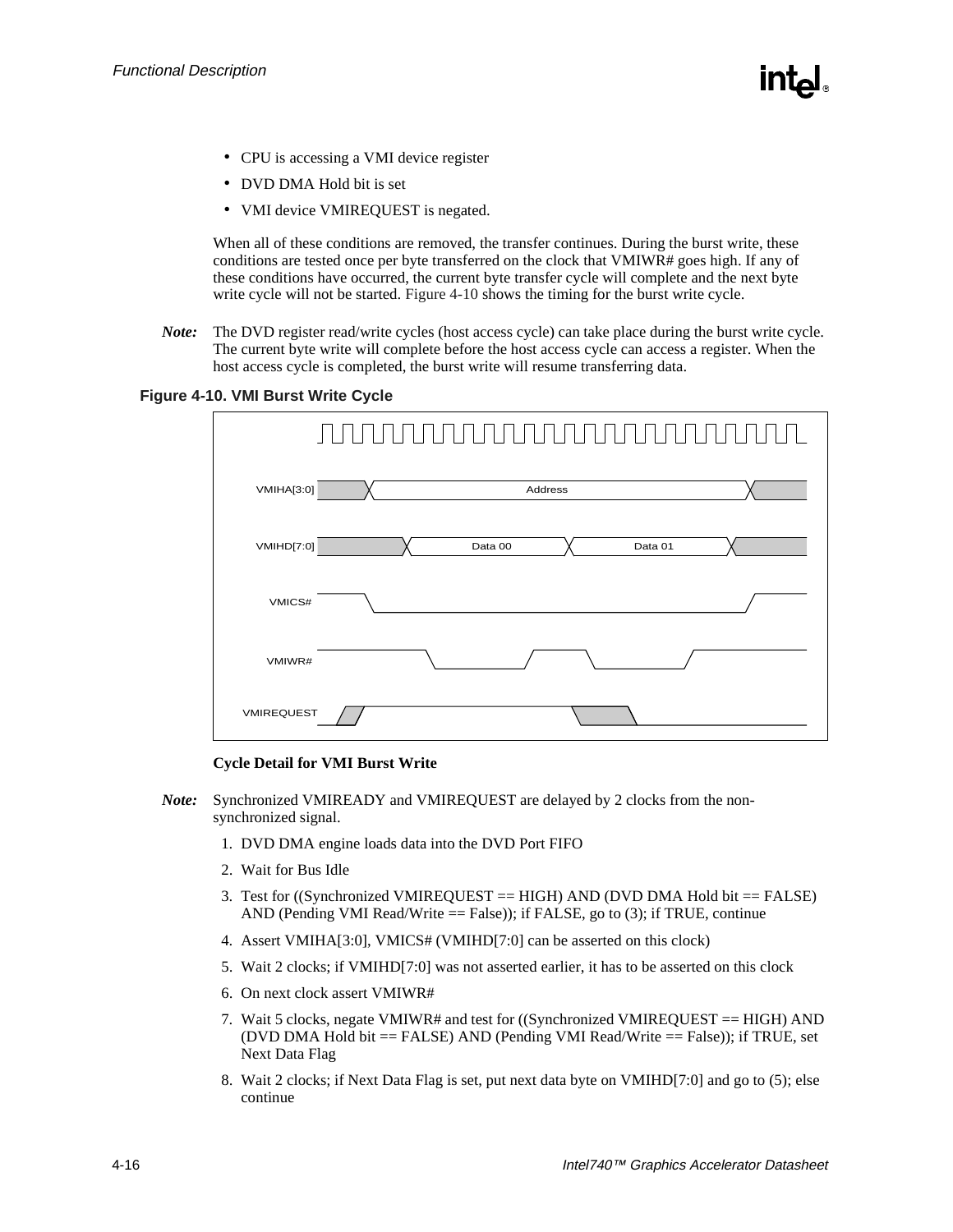int

- 9. On next clock negate VMIHA[3:0], VMICS#, tri-state VMIHD[7:0]
- 10. Bus in VMICS# high state for 2 clocks
- 11. Bus in idle state

#### **4.5.2.4 Burst Write Cycle (Option 1)**

To support multiple DVD vendors, an additional option has been added to the burst write cycle. The burst write behaves as outlined in the previous section unless this programmable option is enabled in the Intel740™ graphics accelerator. The only change to the defined burst write behavior is that on the clock that VMIWR# goes high, VMIREADY is checked. If VMIREADY is high, VMIWR# goes high. If VMIREADY is low, the state machine waits for it to go high before setting VMIWR# high and continuing.

#### **Figure 4-11. VMI Burst Write Cycle (Option 1)**



#### **Cycle Detail For VMI Burst Write**

- *Note:* Synchronized VMIREADY and VMIREQUEST are delay by 2 clocks from the non-synchronized signal.
	- 1. DVD DMA engine loads data into the DVD Port FIFO
	- 2. Wait for Bus Idle
	- 3. Test for ((Synchronized VMIREQUEST  $==$  HIGH) AND (DVD DMA Hold bit  $==$  FALSE) AND (Pending VMI Read/Write  $==$  False)); if FALSE, wait; if TRUE, continue
	- 4. Assert VMIHA[3:0], VMICS# (VMIHD[7:0] can be asserted on this clock)
	- 5. Wait 2 clocks; if VMIHD[7:0] was not asserted earlier, it has to be asserted on this clock
	- 6. On next clock assert VMIWR#
	- 7. Five clocks later start testing Synchronized VMIREADY; if low, insert wait states; if high, negate VMIWR# and test for ((Synchronized VMIREQUEST == HIGH) AND (DVD DMA Hold bit == FALSE) AND (Pending VMI Read/Write == False)); if TRUE, set Next Data Flag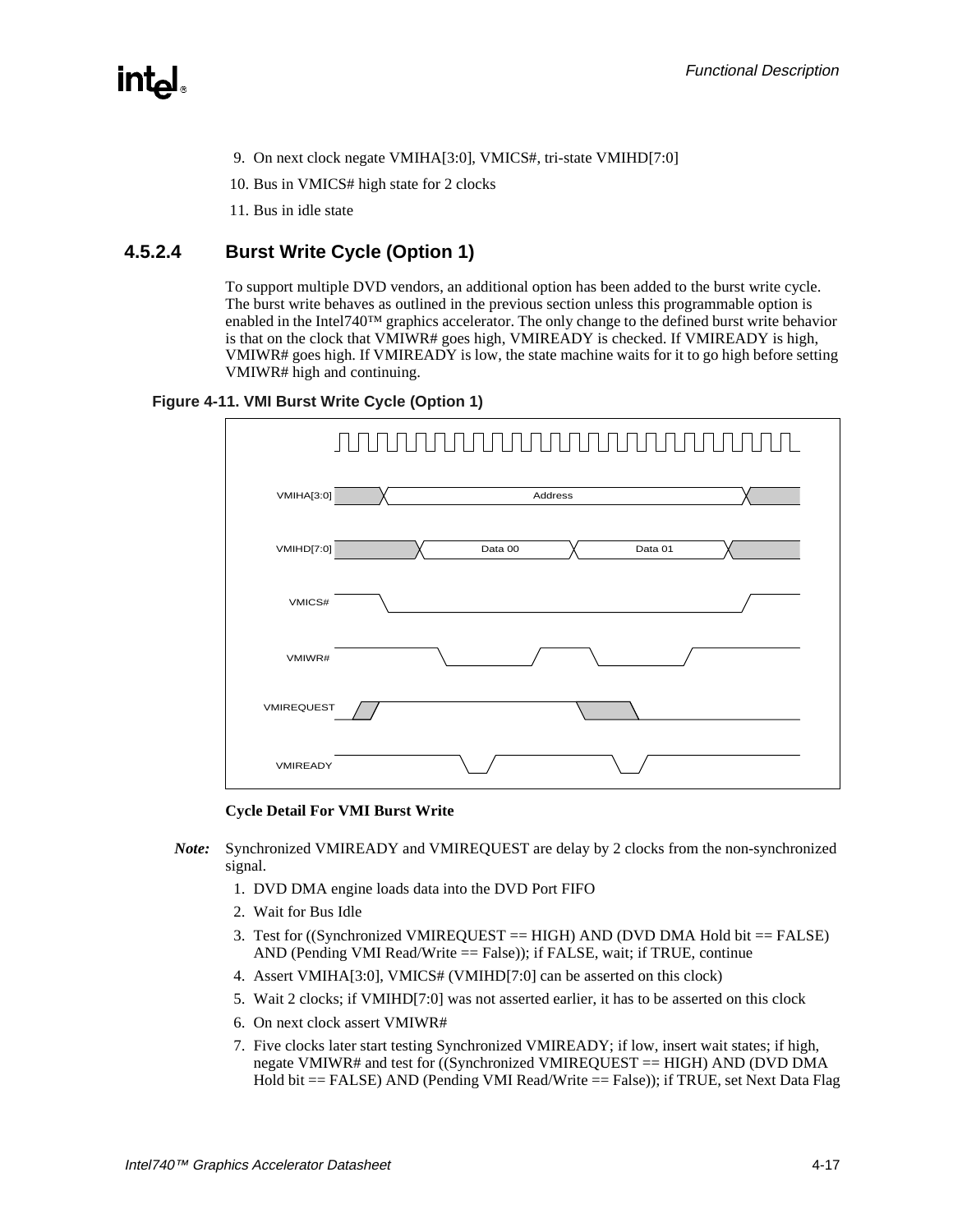- 8. Wait 2 clocks; if Next Data Flag is set, put next data byte on VMIHD[7:0] and go to 5; else continue
- 9. On next clock negate VMIHA[3:0] and VMICS#; tri-state VMIHD[7:0]
- 10. Bus in VMICS# high state for 2 clocks
- 11. Bus in idle state

#### **4.5.2.5 Host Port Example Hook Up**

Figure 4-12 shows a basic connection to a VMI header containing both the video and host ports. This allows the Intel740™ graphics accelerator to operate in bi-directional mode. Note that only connections for the video are shown. For a complete design example, refer to *The Intel740™ Graphics Accelerator Design Guide* (Order Number 290619).

#### **Figure 4-12. VMI Connection Example For Bi-directional Mode**



#### **4.5.3 Overlay Engine**

The overlay engine provides a method of merging video capture data with the graphics data on the screen. Supported data formats include YUV 4:2:2, RGB15, and RGB16. The source data can be mirrored horizontally or vertically or both. Overlay data comes from a buffer located in local memory or AGP memory. Data can be double buffered using a pair of 32-bit buffer pointer registers. Data can either be transferred into the overlay buffer from the host or the video capture logic. Buffer swaps can be done by the host and internally synchronized with the display VSYNC. Buffer swaps also automatically happens based on the completed capture frame from the video capture engine and the display VSYNC.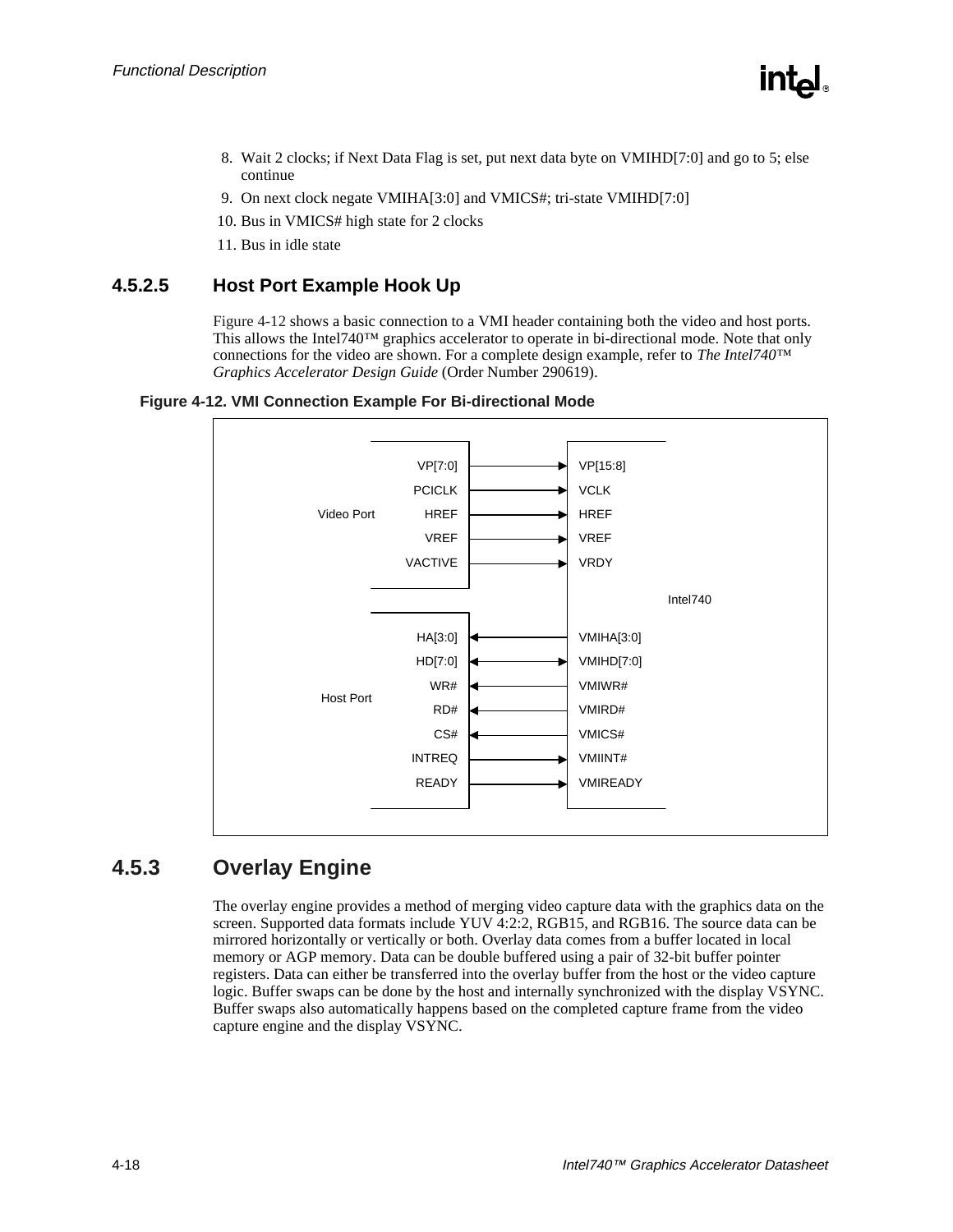The Intel740™ graphics accelerator overlay can accept line widths up to 720 pixels. Each image can be enlarged using a 6-bit expansion value filtered in both the horizontal and vertical directions. The horizontal filter is a 3-Tap FIR type and the vertical filter uses either line replication, smoothing at line boundaries, or continuous running average.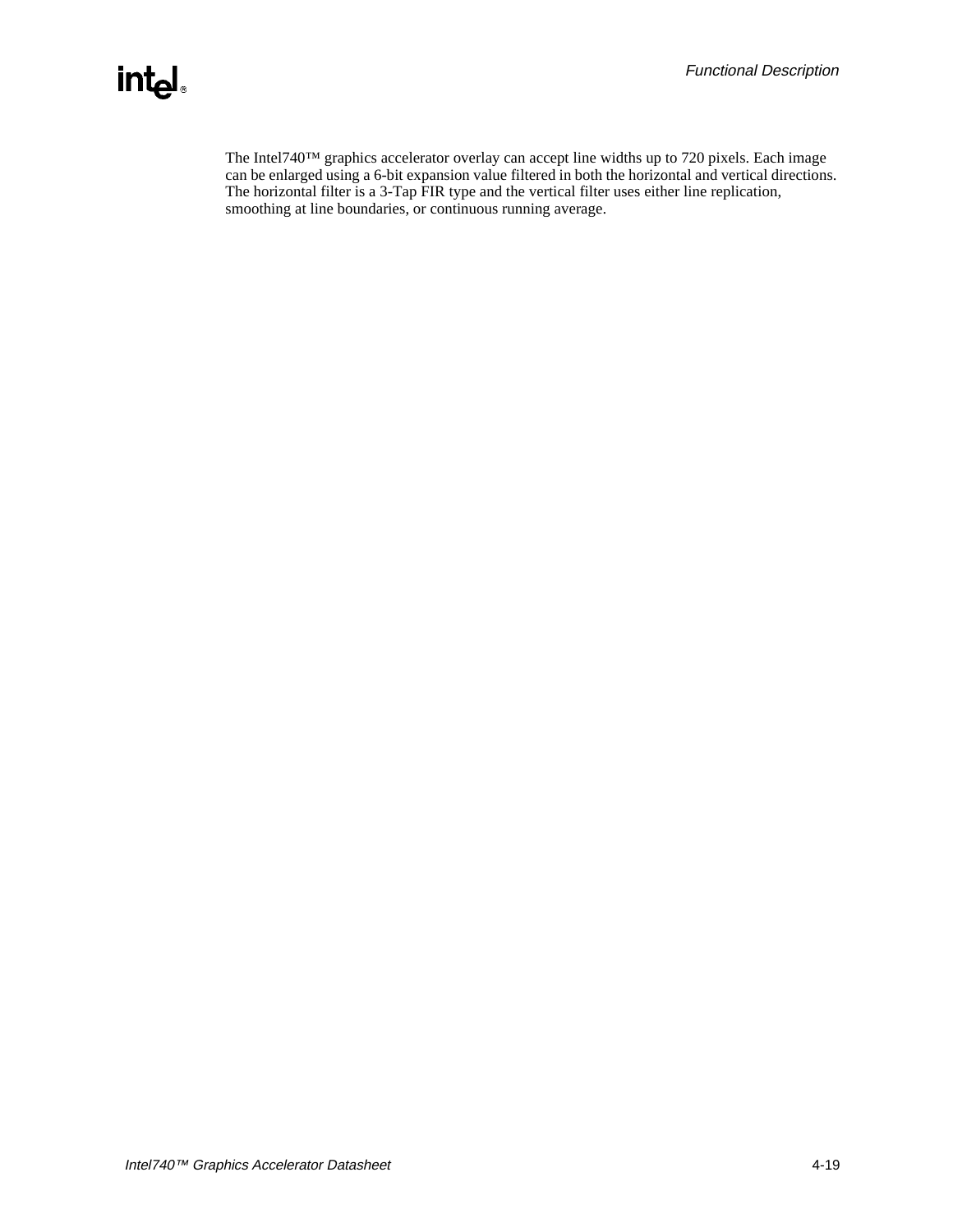#### **4.5.3.1 Field-Based Content**

When interlaced video data is stored in progressive field format, the field-based method (also referred to as the "bob" method) of displaying video data is used to show each field individually (similar to television), using an overlay. Vertical scaling is required to stretch the image to the original aspect ratio on a progressive PC monitor. Each field is half the normal height. Thus, for example, it can be vertically zoomed by 2X using an overlay stretch to restore the correct aspect ratio.

Due to the spatial interlacing of the top and bottom fields, proper vertical position adjustment is required to align the two fields. To prevent the image from jittering up and down the initial phase of the overlay vertical scalar is set to one for the top field. This accommodates the one source line offset between the two fields. This method produces 60 fps (NTSC) field display on progressive monitors and retains all temporal information.

The bob field -based display method can be automatic when showing video from the capture engine. The Intel740™ graphics accelerator is capable of using field information from incoming video to automatically adjust the overlay vertical position (auto-bob method).

#### **4.5.4 VBI and Intercast Data**

When special data is mixed with video data, as it is for VBI or Intercast, the Intel $740<sup>TM</sup>$  graphics accelerator's scalars should not be used. It is important to use a capture chip which can send scaled video data with raw VBI data. The Intel740™ graphics accelerator will accept the VBI data and video data into the same capture buffer where software can separate the two forms of data. Figure 4-13 illustrates this mechanism.



**Figure 4-13. Capture Buffer Sharing VBI and Video Data**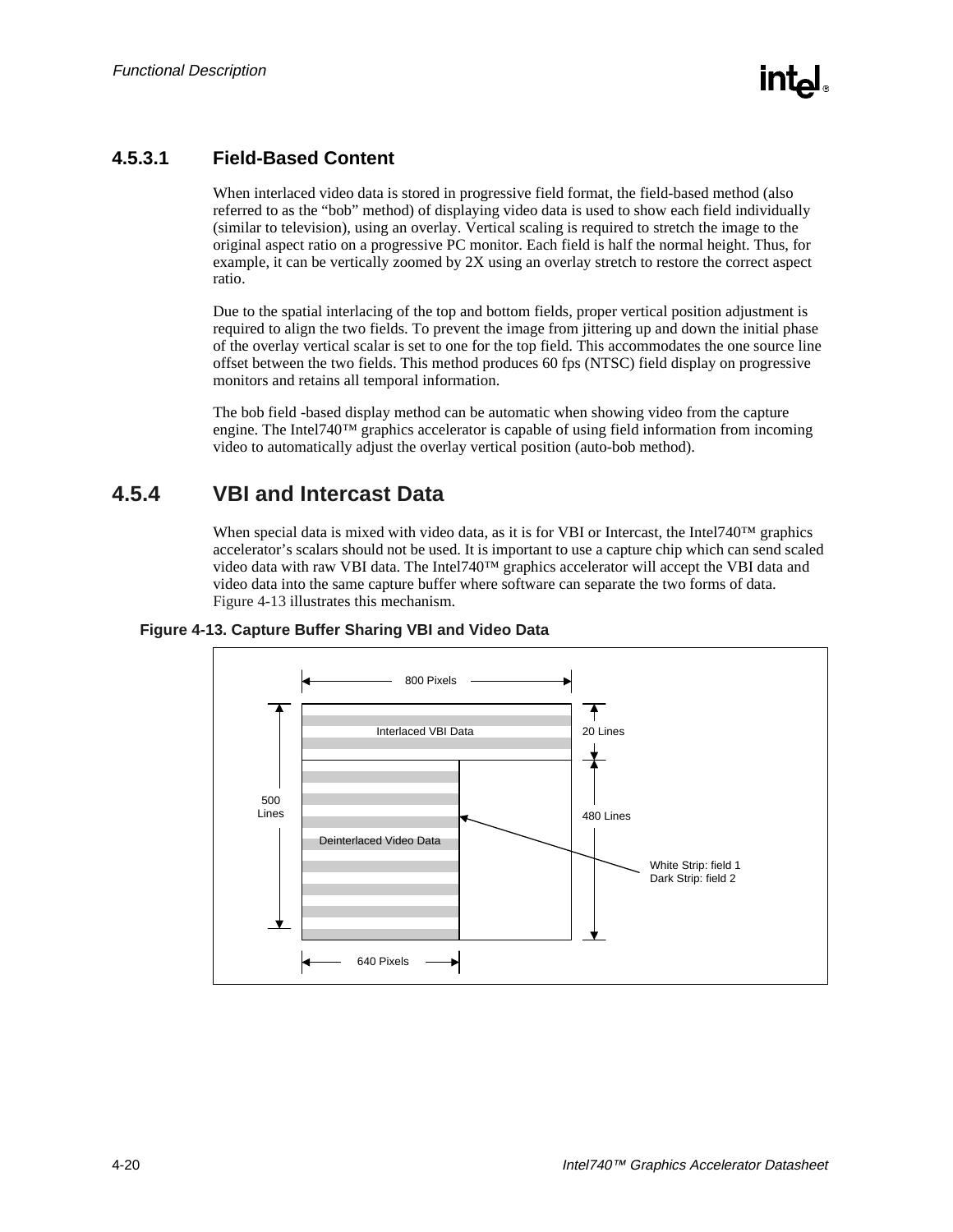## **int<sub>e</sub>l**

## **4.6 TV Out Interface**

The Intel740™ graphics accelerator is addressable as a slave. As a slave, the Intel740™ graphics accelerator accepts a clock driven by an external TV encoder chip on the FCLKIN pin. The encoder can vary the frequency of the clock to the Intel740™ graphics accelerator up to a maximum of 40 MHz. The frequency of this clock is dependent on the output resolution required. Data is driven to the encoder along with a clock and blanking signal. The Intel740<sup>™</sup> graphics accelerator indicates that valid data is being output by negating the FBLNK# signal. The encoder should sample FBLNK# with every edge of FCLKOUT. Data should be sampled at the first negation of FBLNK# and then on every rising and falling edge of FCLKOUT while FBLNK# is negated. The encoder can expect a continuous flow of data from the Intel740™ graphics accelerator as data will not be throttled.

The Intel740™ graphics accelerator can output to a monitor as well as the encoder chip. The following non-interlaced resolutions are supported by the Intel740™ graphics accelerator when outputting to the TV encoder:

- 320x200
- 320x240
- $640x400$
- 640x480
- 720x480
- 720x576
- 800x600

Output to the encoder is in digital 24-bit RGB format. Using a 12-bit bus, the output shown in Table 4-2 is supported:

| Pin             | <b>Rising Edge of CLK</b><br>$(24-BitRGB)$ | <b>Falling Edge of CLK</b><br>$(24-Bit)$ RGB) |  |  |
|-----------------|--------------------------------------------|-----------------------------------------------|--|--|
| P11             | G4                                         | R7                                            |  |  |
| P <sub>10</sub> | G <sub>3</sub>                             | R <sub>6</sub>                                |  |  |
| P <sub>9</sub>  | G <sub>2</sub>                             | R <sub>5</sub>                                |  |  |
| P <sub>8</sub>  | B7                                         | R4                                            |  |  |
| P7              | B <sub>6</sub>                             | R <sub>3</sub>                                |  |  |
| P <sub>6</sub>  | B <sub>5</sub>                             | G7                                            |  |  |
| P <sub>5</sub>  | B4                                         | G <sub>6</sub>                                |  |  |
| P <sub>4</sub>  | B <sub>3</sub>                             | G <sub>5</sub>                                |  |  |
| P <sub>3</sub>  | G <sub>0</sub>                             | R <sub>2</sub>                                |  |  |
| P <sub>2</sub>  | <b>B2</b><br>R <sub>1</sub>                |                                               |  |  |
| P <sub>1</sub>  | <b>B1</b>                                  | R <sub>0</sub>                                |  |  |
| P <sub>0</sub>  | B <sub>0</sub>                             | G <sub>1</sub>                                |  |  |

#### **Table 4-2. TV Out RGB Output Format**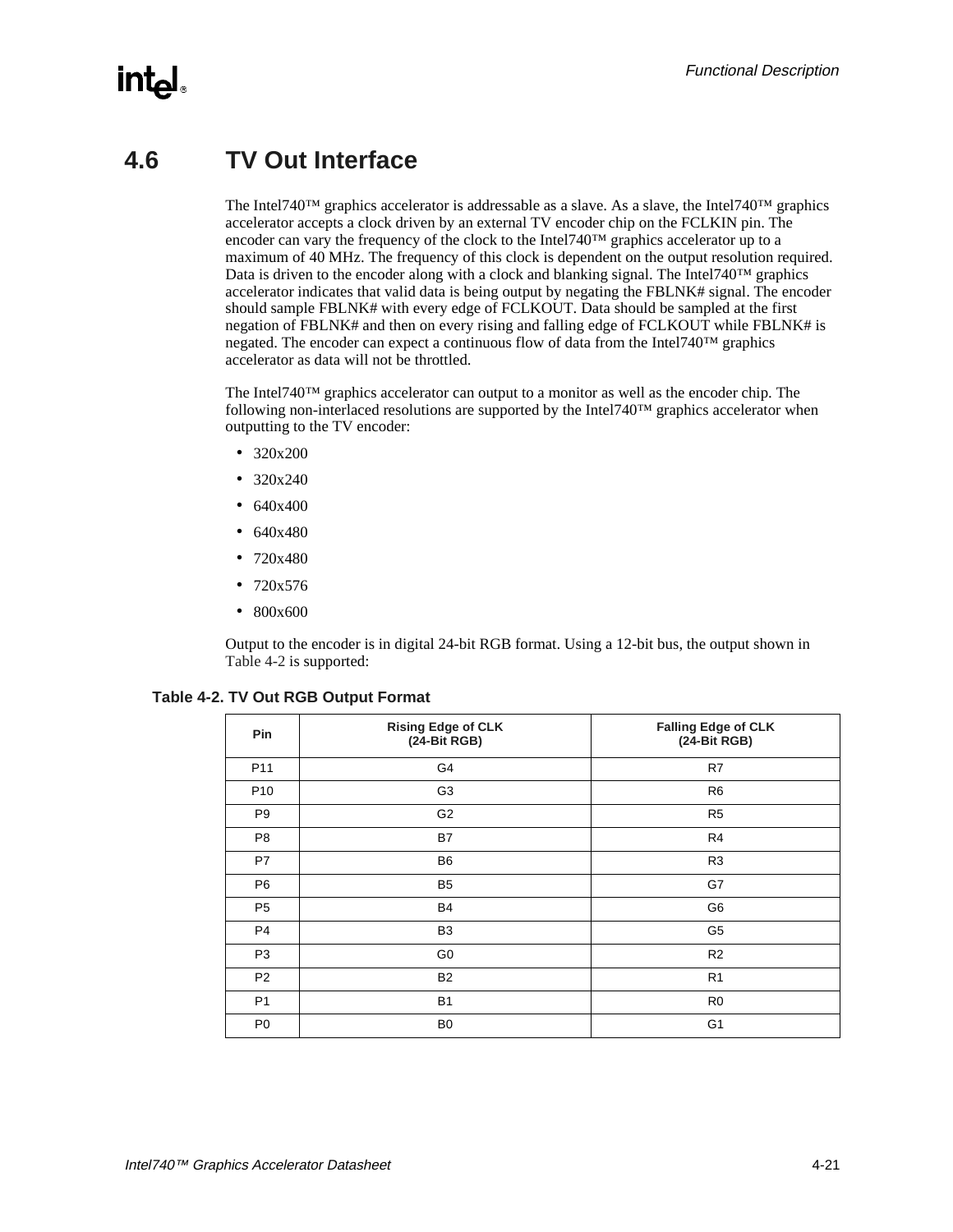ınt



**Figure 4-14. Intel740™ Graphics Accelerator Slave Mode**

## **4.6.1 TV Out Connection Example**

Figure 4-15 shows the connections between the Bt869 TV out component and the Intel740™ graphics accelerator's TV Out pins.

**Figure 4-15. TVout Connection Example**

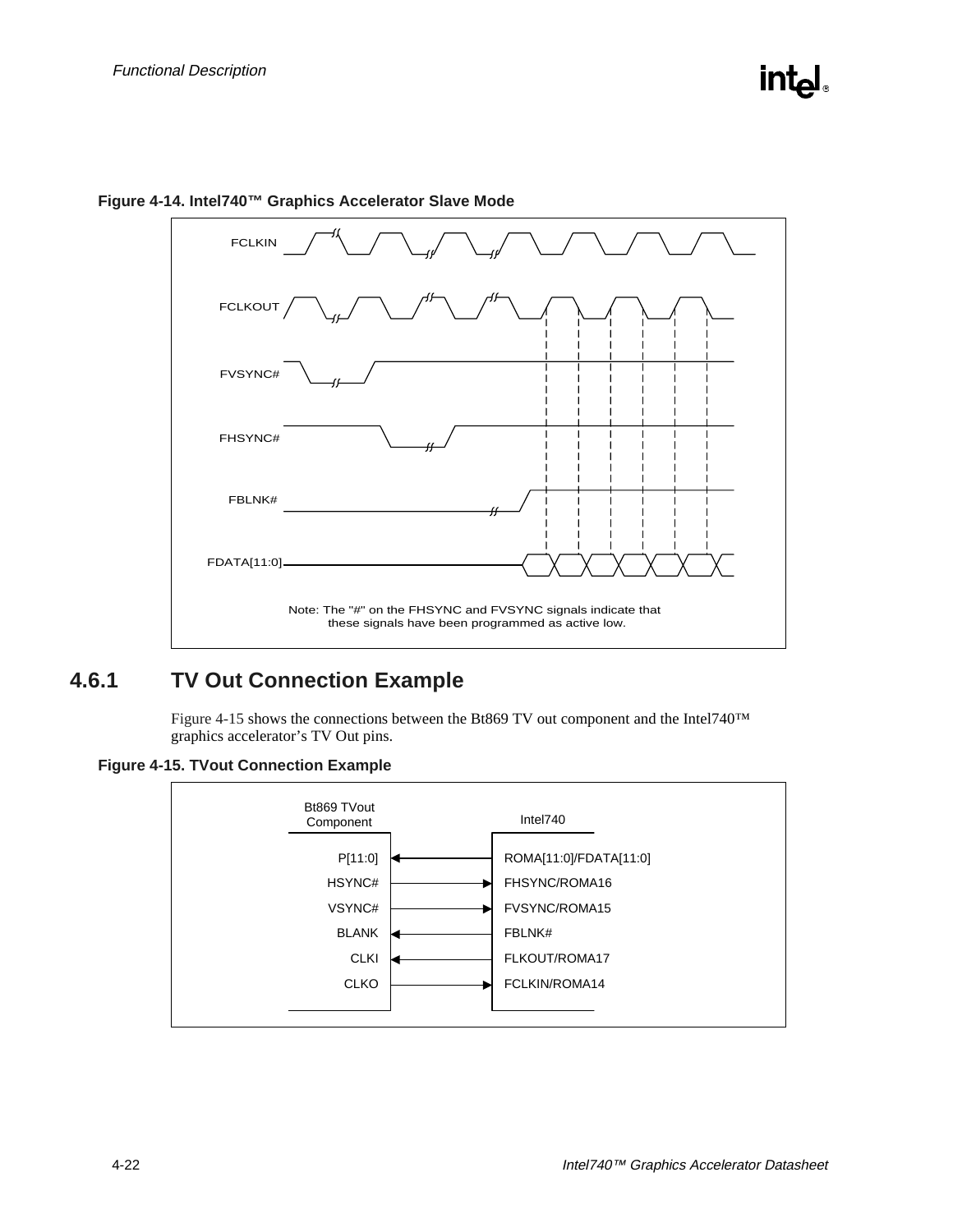## **4.7 AGP/PCI Interface**

The Intel740™ graphics accelerator provides an AGP/PCI interface to a host bridge. The host bridge must have AGP capabilities (e.g., the 82433LX).

#### **2X AGP Interface**

The Accelerated Graphics Port (AGP) brings new levels of performance and realism to next generation 3D graphics accelerators. The principal benefit comes from the graphics accelerator having high speed access to surface textures and other graphics surfaces in main system memory. Special performance-oriented AGP features allow much faster read/write access to these surfaces than has been possible in the past.

For Intel740™ graphics accelerator accesses to the graphics aperture (located in system memory), the AGP interface to the host bridge is used. The interface is AGP 1.0 compliant. Bus operations are permitted in both  $1X$  and  $2X$  mode. Full  $2X$  AGP implementation is integrated into the Intel $740^{\text{TM}}$  graphics accelerator with sideband operations supporting Type 1, Type 2, and Type 3 sideband cycles. Type 3 support permits textures to be located anywhere in the 32-bit system memory address space.

Combined with side-band addressing, the Intel $740^{TM}$  graphics accelerator is capable of achieving the highest AGP performance possible. The side-band addressing allows the Intel $740^{\text{TM}}$  graphics accelerator to issue requests without having to wait for data to be written or returned from the host. Internal buffering within the Intel740™ graphics accelerator accounts for any latency over AGP. This buffering allows the various internal pipelines to proceed at full processing speed without having to wait for data.

Using 2X AGP, the various memory surfaces can be stored and executed directly from AGP memory (DME). Being executed directly from AGP memory allows an Intel740™ graphics accelerator system to store large textures efficiently for very realistic 3D rendering. When executing directly from AGP memory, the Intel740 $^{TM}$  graphics accelerator orders its accesses to minimize page breaks and maximize memory efficiency.

#### **PCI Interface**

For memory accesses outside the graphics aperture, the PCI interface to the host bridge is used (PCI 2.1 compliant). Thus, accesses to the Intel740™ graphics accelerator registers or CPU accesses to the Intel740™ graphics accelerator's local memory use the interface as a standard PCI bus. In addition, I/O accesses to the Intel740™ graphics accelerator PCI configuration space or I/O accesses to the Intel740 $^{TM}$  graphics accelerator registers use the bus as a standard PCI Bus.

The Intel740™ graphics accelerator is capable of being a PCI 2.1 slave and limited PCI bus master. As both AGP and PCI are implemented, intermingled AGP and PCI transactions are possible.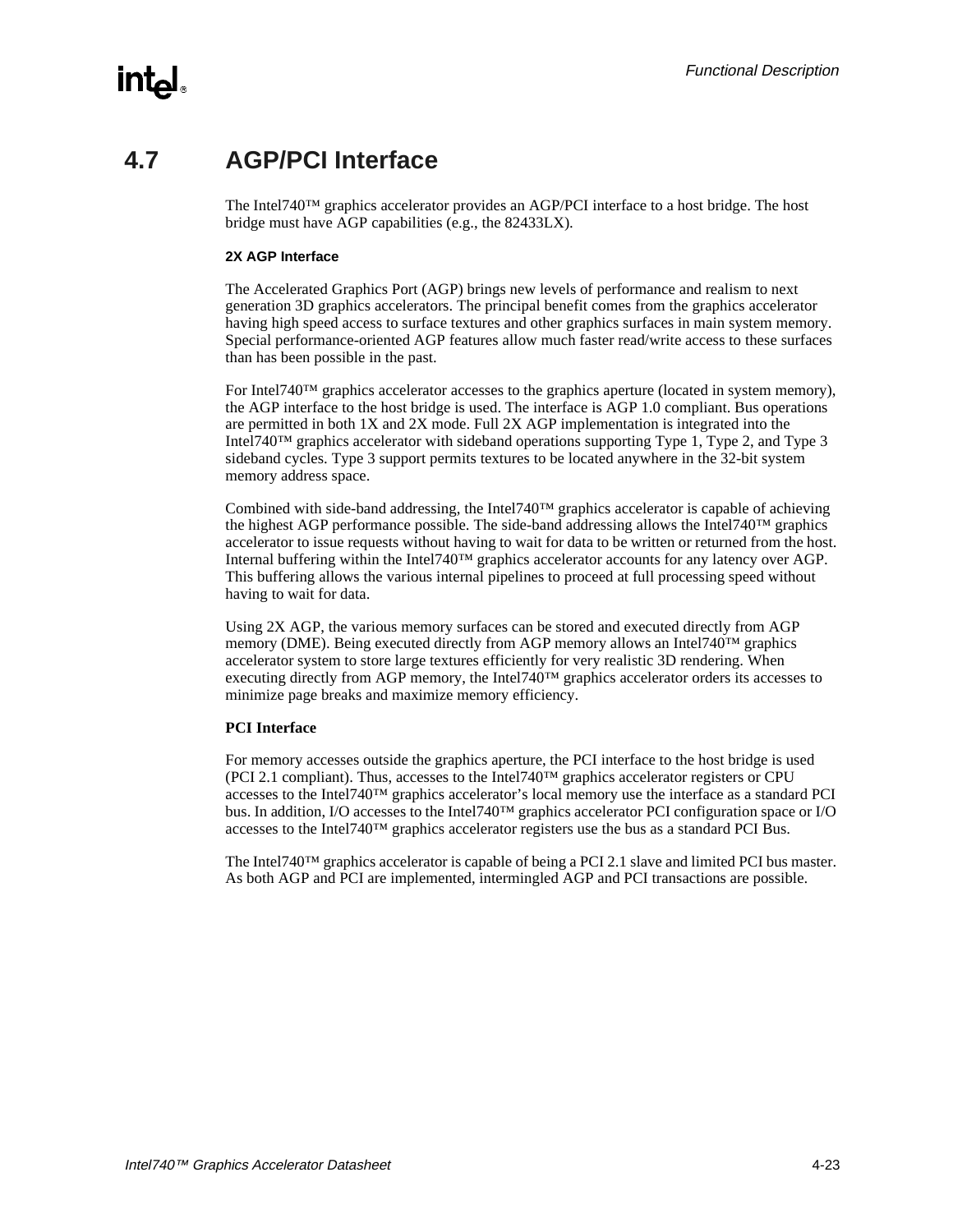## **4.8 Local Memory Interface**

The Intel740™ graphics accelerator integrates a Local Memory (LM) controller that supports a 64 bit wide memory data interface running at 66 MHz or 100 MHz and memory sizes up to 8 MB. Synchronous DRAM (SDRAM) and Synchronous Graphics RAM (SGRAM) are supported.

The Local Memory interface signals are described in the *Signal Description* Chapter. The Local Memory interface is configured by a set of programmable registers. These registers are described in the *Register Description* Chapter.

#### **4.8.1 DRAM Types**

A page size of 2 KB is supported and up to 8 MB may be accessed across 2 banks. Two technologies in three densities are supported. Table 4-3 shows the various configurations of supported memory.

**Table 4-3. Supported Memory Types**

| <b>SDRAM</b><br><b>Technology</b> | <b>SDRAM</b><br><b>Density</b> | <b>SDRAM</b><br>Width | <b>DRAM Addressing</b> | <b>Address Size</b> |        | <b>DRAM Size</b> |     |
|-----------------------------------|--------------------------------|-----------------------|------------------------|---------------------|--------|------------------|-----|
|                                   |                                |                       |                        | Row                 | Column | Min              | Max |
| 8Mbit                             | 256K                           | 32                    | Asymmetric             | 10                  | 8      | 2MB              | 4MB |
| 16Mbit                            | 512K                           | 32                    | Asymmetric             | 11                  | 8      | 4MB              | 8MB |
|                                   | 1M                             | 16                    | Asymmetric             | 12                  | 8      | 8MB              | 8MB |

**Figure 4-16. 2/4 MB Local Memory Connection (64-bit Data Path)**

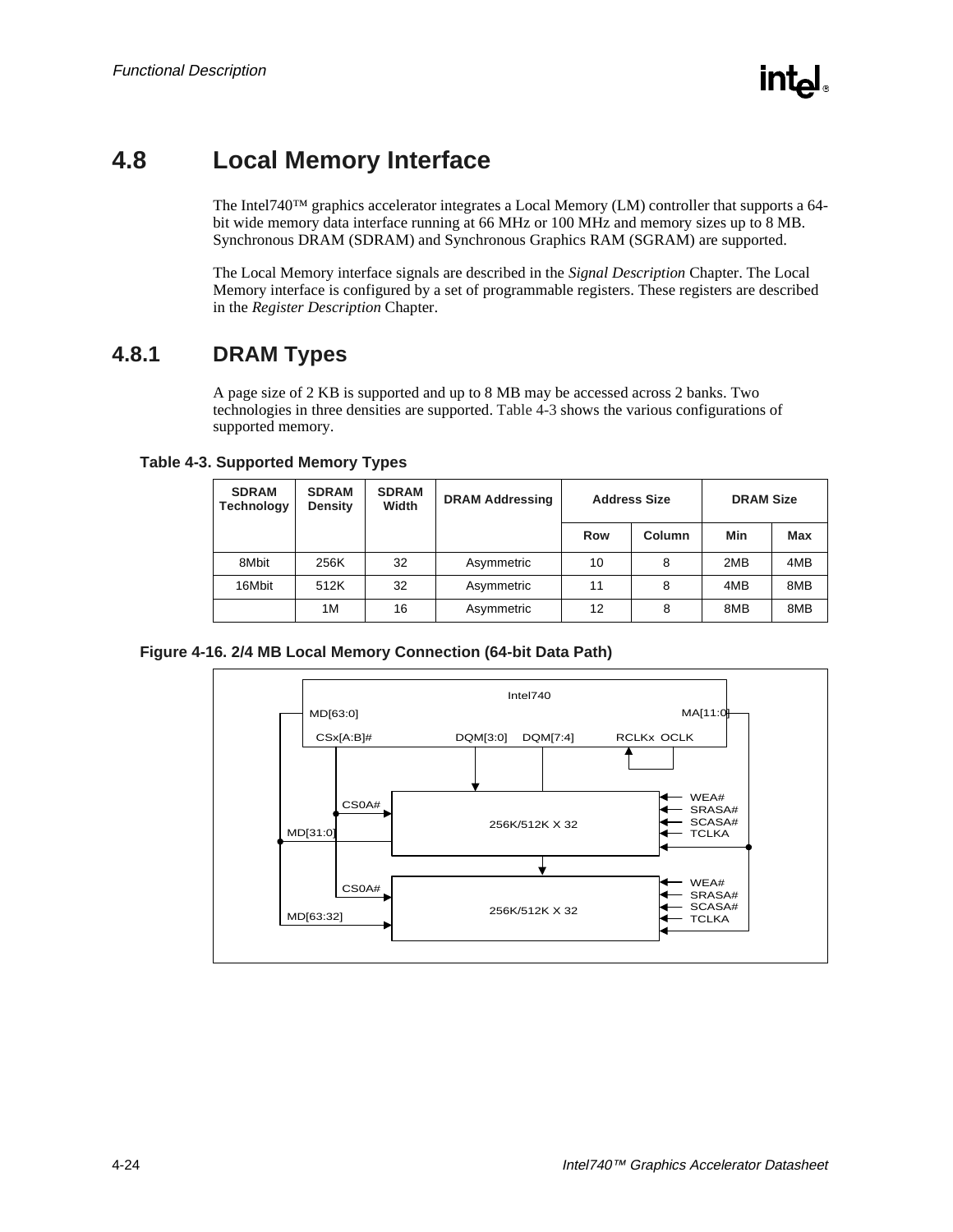

**Figure 4-17. 4/8 MB Local Memory Connection (64-bit data path)**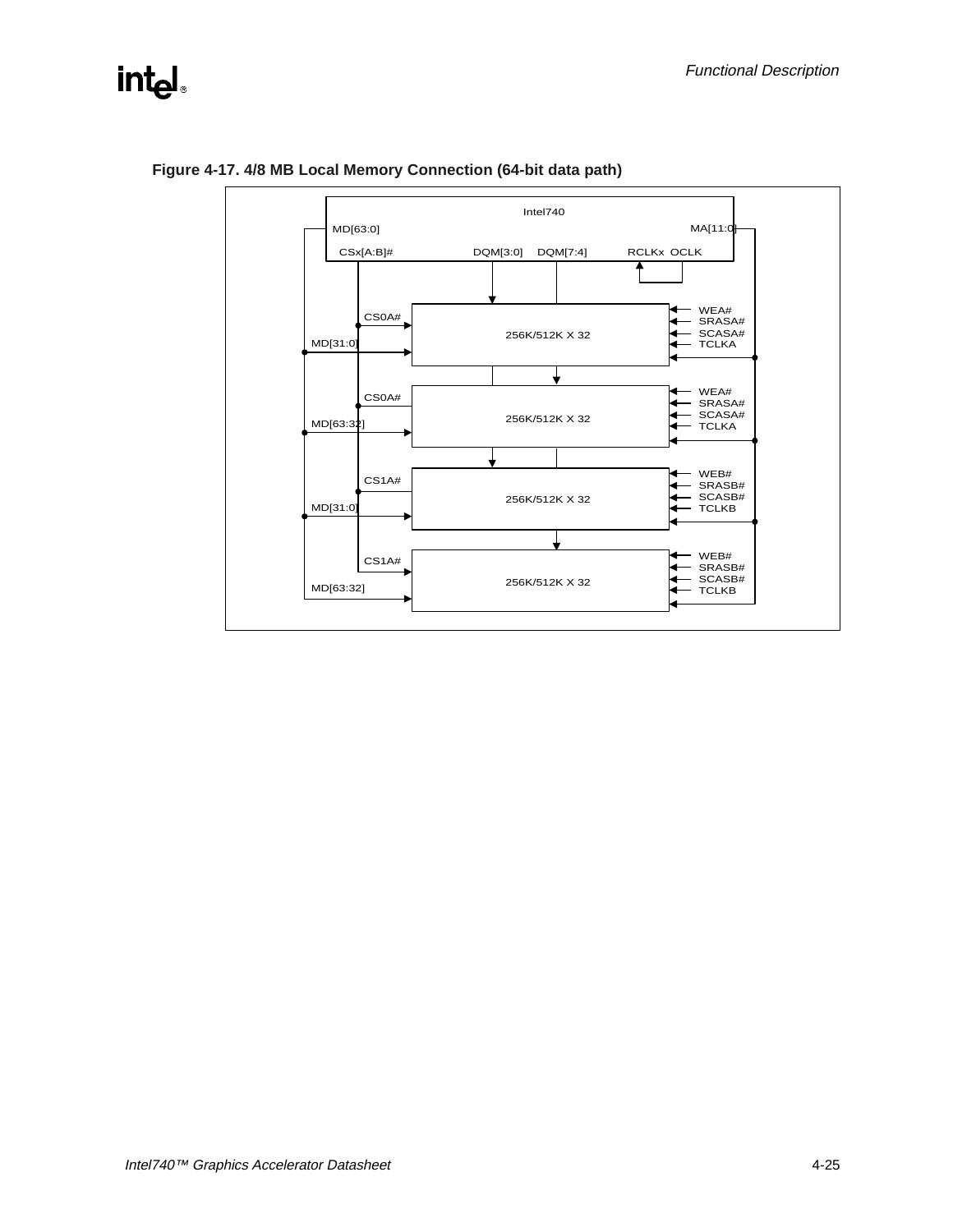

**Figure 4-18. 8 MB Local Memory Connection (64-bit data path)** 

Table 4-4 shows the programming of the DRAM Row Boundary registers (XR55 and XR56) for different configurations.

| <b>CS0#</b> | CS <sub>1#</sub> | DRB <sub>0</sub> | DRB <sub>1</sub> | <b>Total Memory</b> |
|-------------|------------------|------------------|------------------|---------------------|
| 2MB         | 0                | 02h              | 02h              | 2MB                 |
| 0MB         | 2MB              | 00h              | 02 <sub>h</sub>  | 2MB                 |
| 2MB         | 2MB              | 02h              | 04h              | 4MB                 |
| 4MB         | 0MB              | 04h              | 04h              | 4MB                 |
| 0MB         | 4MB              | 00h              | 04h              | 4MB                 |
| 4MB         | 4MB              | 04h              | 08h              | 8MB                 |
| 8MB         | 0MB              | 08h              | 08h              | 8MB                 |
| 0MB         | 8MB              | 00h              | 08h              | 8MB                 |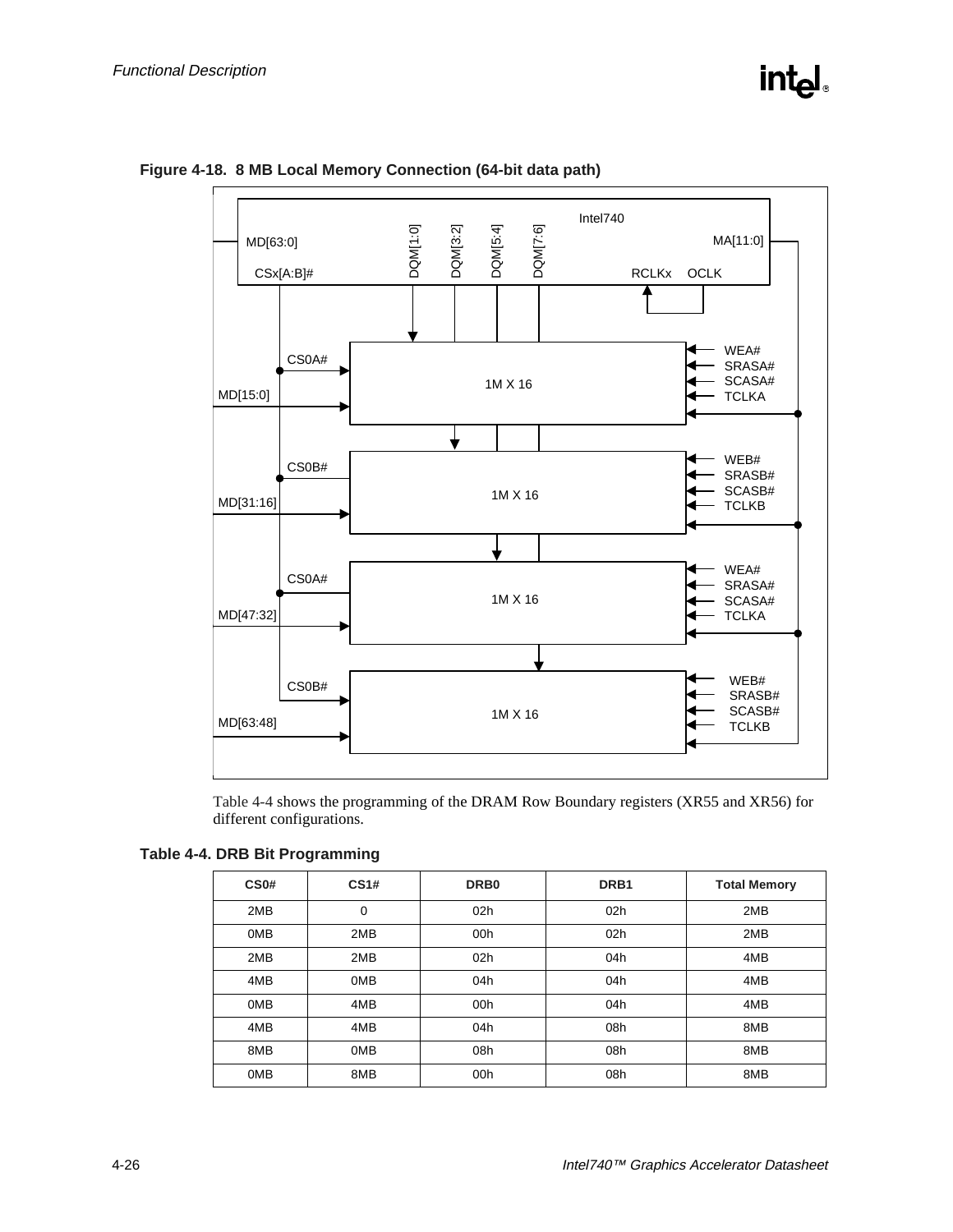## int<sub>el</sub>

### **4.8.2 Address Translation**

Table 4-5 shows the DRAM Address Translation for the Intel740™ graphics accelerator.

| <b>Memory Address</b><br>MA[11:0] | 11        | 10         | 9          | 8   |     | 6   | 5   | 4   |                 | 2   |                 | 0               |
|-----------------------------------|-----------|------------|------------|-----|-----|-----|-----|-----|-----------------|-----|-----------------|-----------------|
| <b>Row Address</b>                | A11       | A22<br>A21 | A21<br>A11 | A20 | A19 | A18 | A17 | A16 | A <sub>15</sub> | A14 | A <sub>13</sub> | A <sub>12</sub> |
| Column Address                    | X         | Χ          | X          | Χ   | A10 | A9  | A8  | A7  | A6              | A5  | A4              | A3              |
| <b>Special Functions</b>          | <b>BS</b> | AP         | BS         | AP  |     |     |     |     |                 |     |                 |                 |

**Table 4-5. The Intel740™ Graphics Accelerator Address Translation**

#### **NOTES:**

1. BS = Blank Select 2. AP = Auto Precharge

### **4.8.3 SDRAM Sizing**

To determine the amount of memory and speed of memory on the local memory interface, BIOS performs a series of tests. These tests cycle through the supported memory speeds, the 2 supported banks and determine how much memory is present. Typically, if a read is performed and incorrect data is received, then the BIOS determines that the memory addressed does not exist or has a slower timing than what is being used.

### **4.8.4 Refresh**

The Intel740™ graphics accelerator supports CAS-before-RAS auto refresh.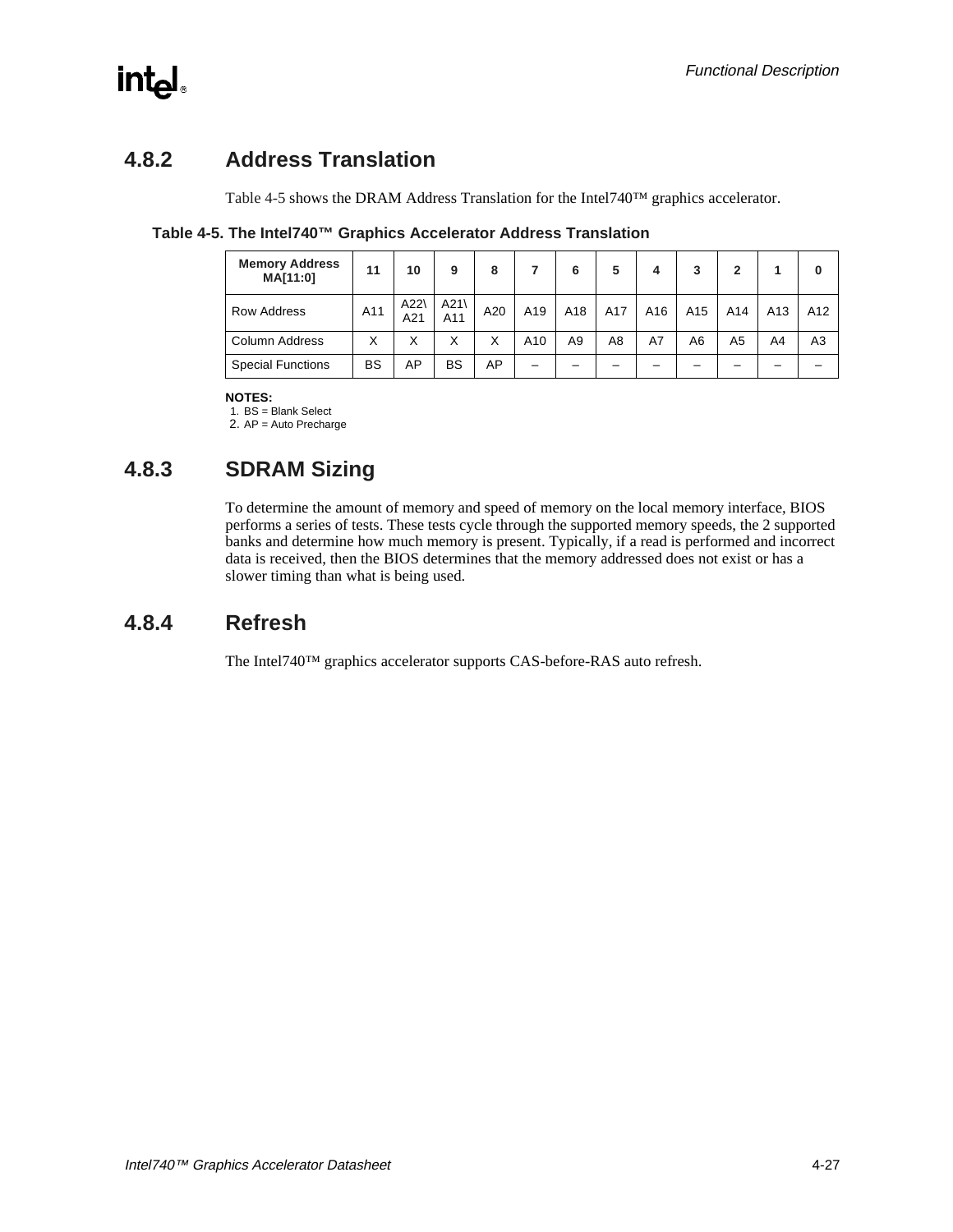## **4.9 Display**

The display function contains a RAM-based Digital-to-Analog Converter (RAMDAC) that transforms the digital data from the graphics and video subsystems to analog data for the monitor. The Intel740™ graphics accelerator's integrated 220 MHz RAMDAC provides resolution support up to 1600 x 1200. Circuitry is incorporated to limit the switching noise generated by the DACs. Three 8-bit DACs provide the R, G, & B signals to the monitor. Sync signals are properly delayed to match any delays from the D-to-A conversion. Associated with each DAC is a 256 pallet of colors. The RAMDAC can be operated in either direct or indexed color mode. In Direct color mode, pixel depths of 15, 16, or 24 bit can be realized. Non-interlaced mode is supported. Gamma correction can be applied to the display output.

|                   | <b>Bits Per Pixel (frequency in Hz)</b> |                |                |  |  |  |  |  |  |
|-------------------|-----------------------------------------|----------------|----------------|--|--|--|--|--|--|
| <b>Resolution</b> | 8-bit Indexed                           | 16-bit         | 24-bit         |  |  |  |  |  |  |
| 320x200           | 60,72,75,85                             | 60,72,75,85    | 60,72,75,85    |  |  |  |  |  |  |
| 320x240           | 60,72,75,85                             | 60,72,75,85    | 60,72,75,85    |  |  |  |  |  |  |
| 512x384           | 60,72,75,85                             | 60,72,75,85    | 60,72,75,85    |  |  |  |  |  |  |
| 640x350           | 85                                      | 85             | 85             |  |  |  |  |  |  |
| 640x480           | 60,72,75,85                             | 60,72,75,85    | 60,72,75,85    |  |  |  |  |  |  |
| 800x600           | 56,60,72,75,85                          | 56,60,72,75,85 | 56,60,72,75,85 |  |  |  |  |  |  |
| 1024x768          | 60,70,75,85                             | 60,70,75,85    | 60,70,75,85    |  |  |  |  |  |  |
| 1280x1024         | 60,72,75,85                             | 60,72,75       |                |  |  |  |  |  |  |
| 1600x1200         | 60,75                                   |                |                |  |  |  |  |  |  |

## **4.10 DDC (Display Data Channel)**

DDC is a standard defined by VESA. Its purpose is to allow communication between the host system and display. Both configuration and control information can be exchanged allowing plugand-play systems to be realized. Support for DDC 2B is implemented.

## **4.11 I2C Bus**

The I<sup>2</sup>C Bus is incorporated on the Intel740<sup>TM</sup> graphics accelerator as a 3.3 V Bus. The I<sup>2</sup>C bus allows a serial communications to exist between many devices. Use of this bus allows the Intel740™ graphics accelerator to program TV encoders and video decoders for various configurations.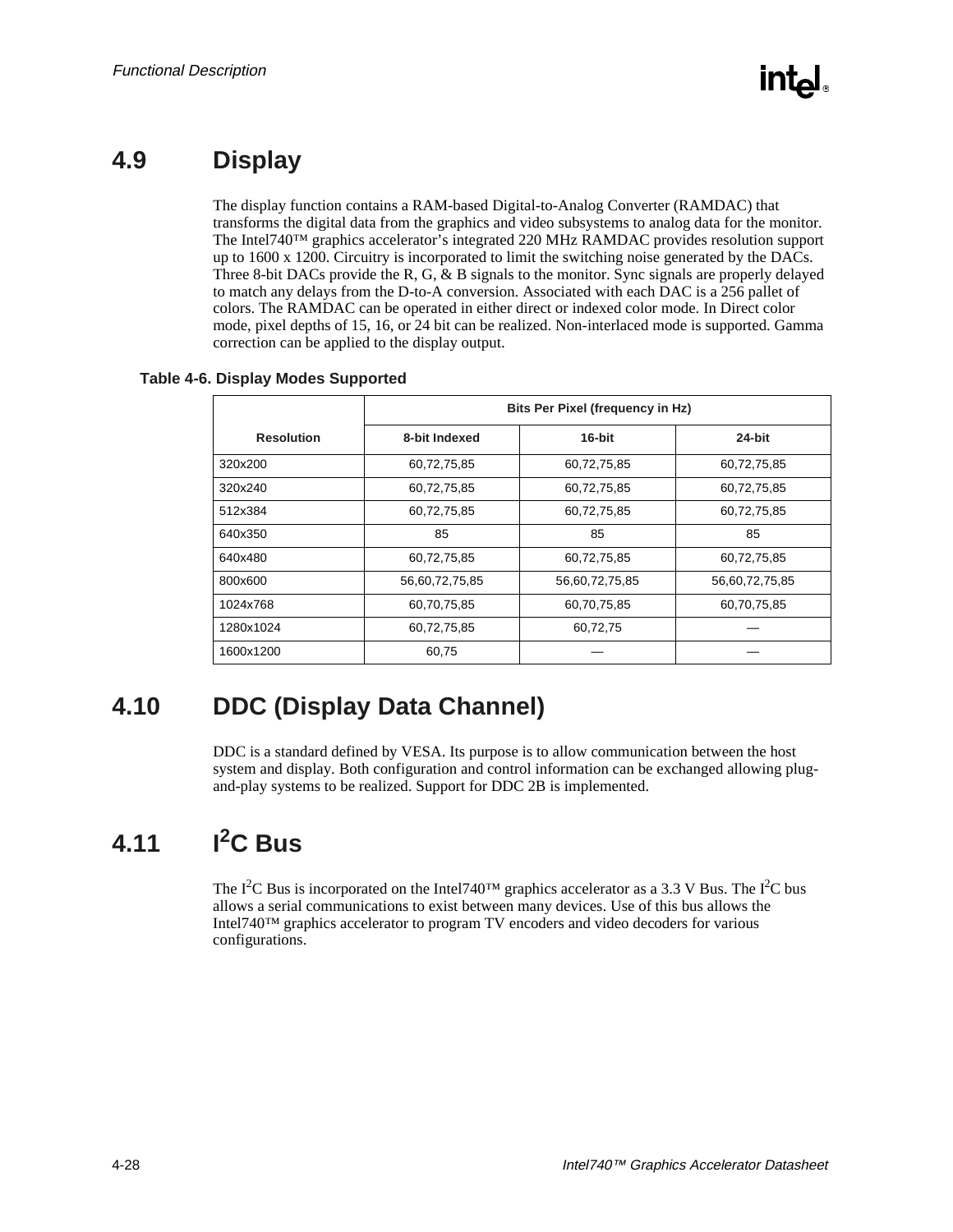## **4.12 BIOS**

The 18 address lines of the BIOS interface (ROMA[17:0]) allow support for up to 256K x 8 BIOS. Hardware support is incorporated that allows the BIOS to be in-circuit programmable. Thus, a flash BIOS can be used. BIOS is shadowed in system memory. Thus, the BIOS address lines are shared with the TV out interface and subsystem vendor ID strapping hardware. A BIOS with up to 250ns access time can be used.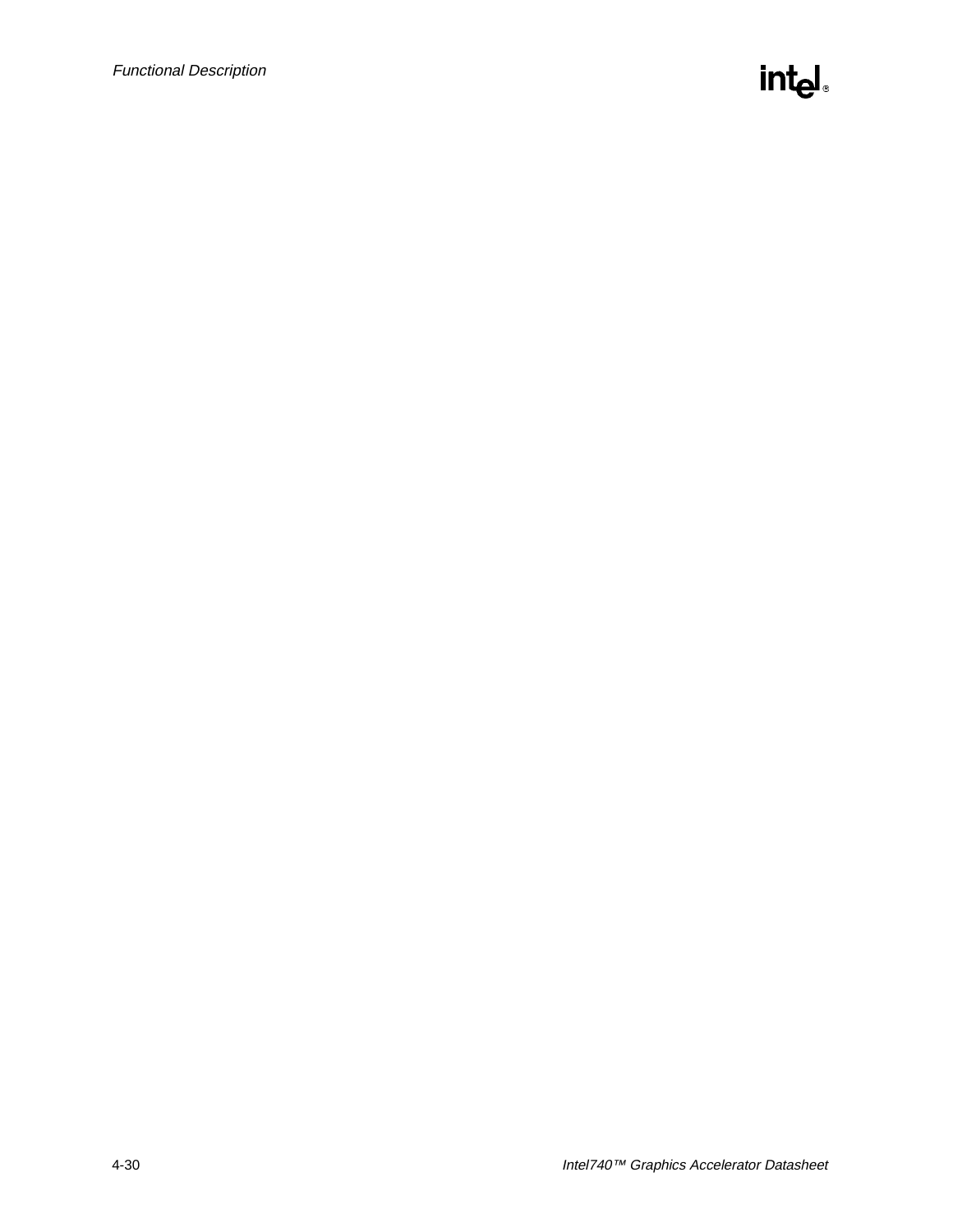# **Electrical, Pinout, and Package Information 5**

This chapter contains Intel740™ graphics accelerator absolute maximum ratings, thermal characteristics, and DC characteristics. Pinout and package information are also provided.

## **5.1 Electrical Characteristics**

### **5.1.1 Absolute Maximum Ratings**

| 0 °C to +108 °C                     |
|-------------------------------------|
| -55 ℃ to +150 ℃                     |
| $-0.3$ to VCC + 0.3 V               |
| $-0.3$ to VCC <sub>AGP</sub> + 0.3V |
| $-0.3$ to $+4.3$ V                  |
|                                     |

*Warning:* Stressing the device beyond the "Absolute Maximum Ratings" may cause permanent damage. These are stress ratings only. Operating beyond the "Operating Conditions" is not recommended and extended exposure beyond "Operating Conditions" may affect reliability.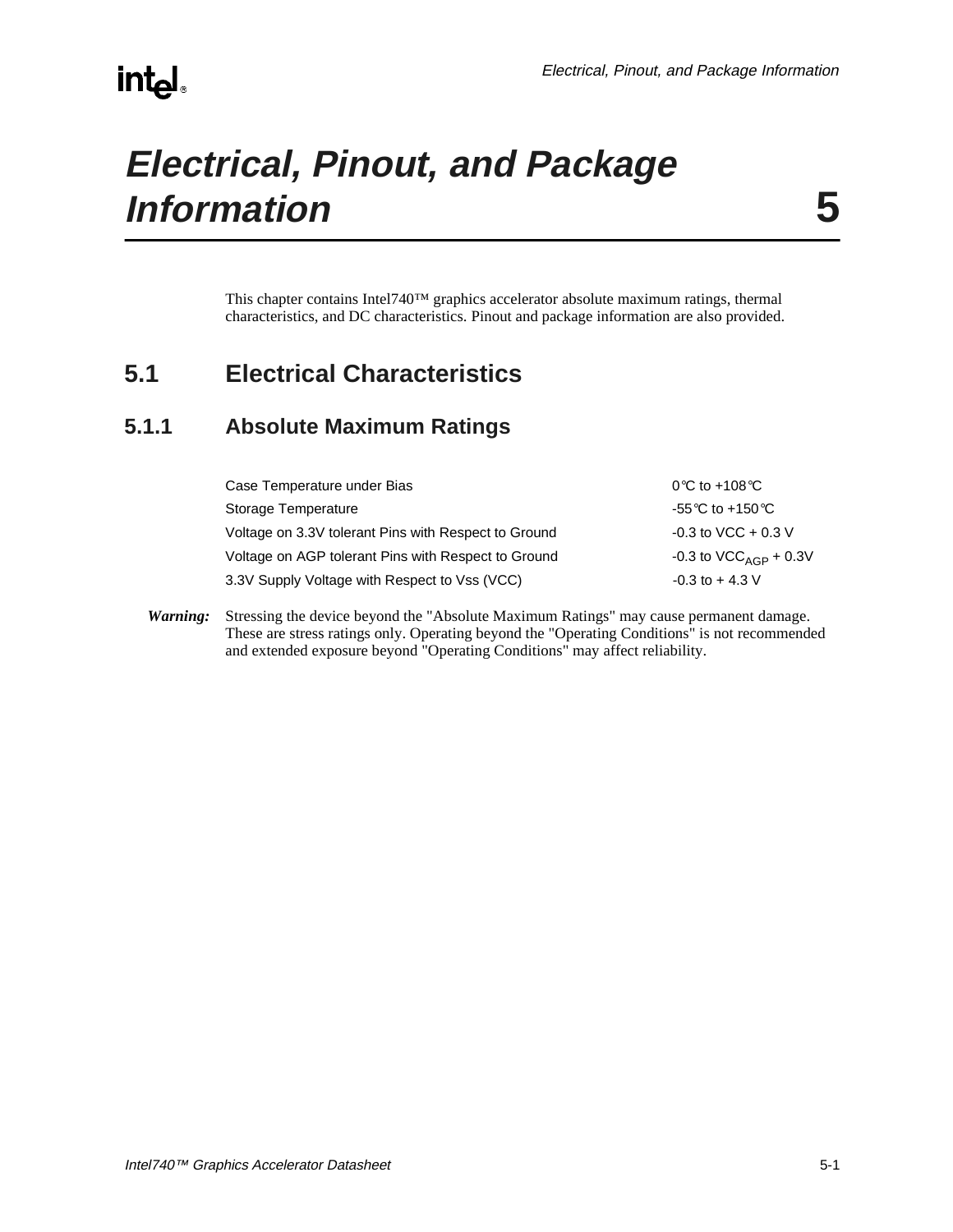### **5.1.2 Thermal Characteristics**

The Intel740™ graphics accelerator is designed for operation at case temperatures between 0°C and 108°C. The thermal resistance of the package is given in Table 5-1.

#### **Table 5-1. Intel740™ Graphics Accelerator Package Thermal Resistance**

| <b>Parameter</b>              |      | <b>Air Flow</b><br>Meters/Second (Linear Feet per Minute) |
|-------------------------------|------|-----------------------------------------------------------|
|                               | 0(0) | 1.0(196.9)                                                |
| Theta <sub>jc</sub> (°C/Watt) | 7.5  |                                                           |
| Theta <sub>ja</sub> (°C/Watt) | 13.0 | 11.0                                                      |

Power Supply Current TBD | mA

### **5.1.3 Power Characteristics**

<sup>I</sup>CC-740

| <b>Symbol</b>    | <b>Parameter</b>                                                   | Min | Max | Unit | <b>Notes</b> |
|------------------|--------------------------------------------------------------------|-----|-----|------|--------------|
| P <sub>740</sub> | Thermal Power Dissipation For the Intel740<br>graphics accelerator |     | 6.0 | W    |              |
| <b>LEAK</b>      | 5.0V to 3.3V Power Supply Leakage Current                          |     |     | uA   |              |

#### **Table 5-2. Power Dissipation Characteristics**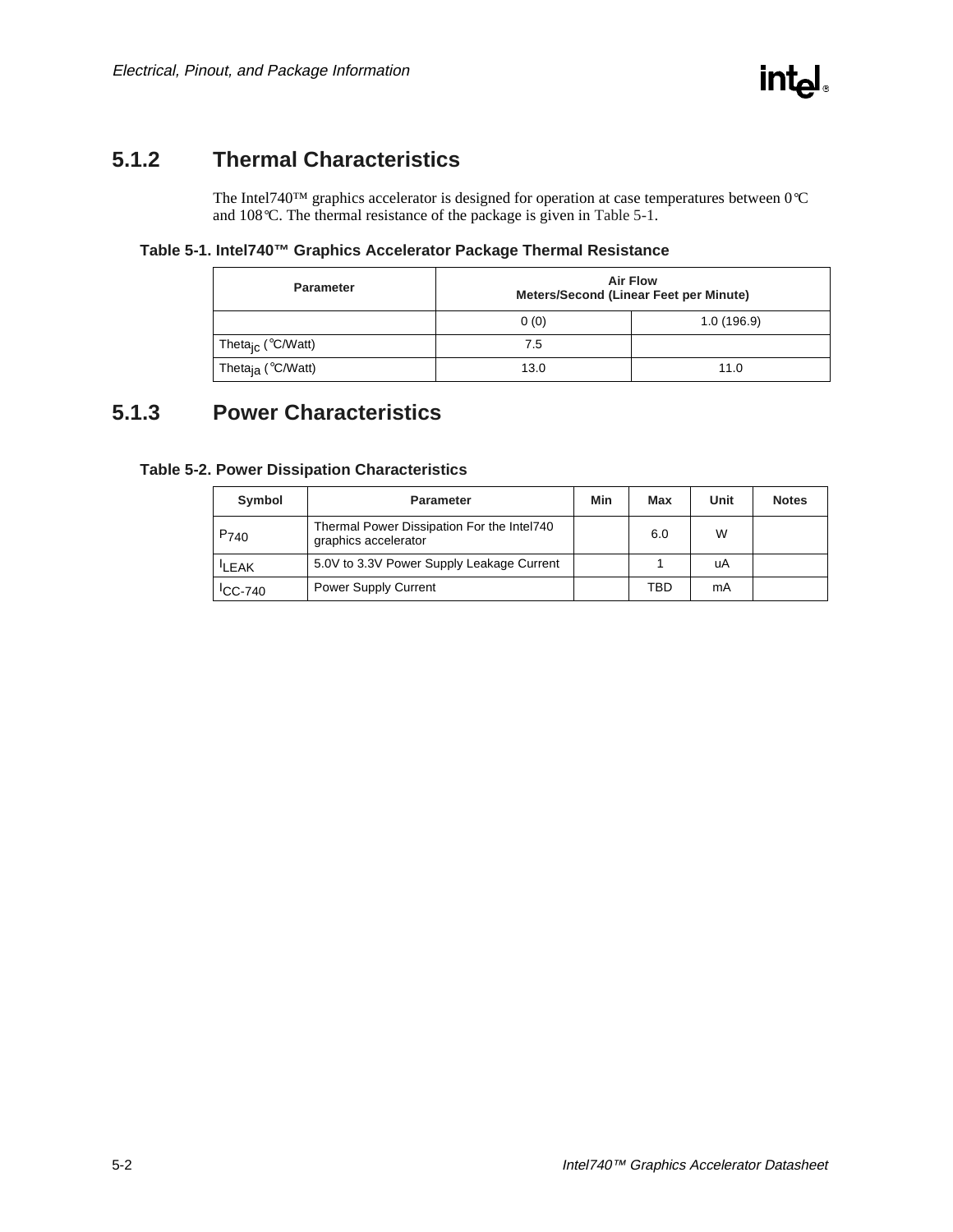## **5.1.4 D.C. Characteristics**

#### **Table 5-3. D.C. Characteristics**

| Symbol           | <b>Parameter</b>                  | Min       | <b>Max</b> | Unit   | <b>Notes</b> |
|------------------|-----------------------------------|-----------|------------|--------|--------------|
| VIL <sub>1</sub> | LVTTL input low voltage           | $-0.3$    | 0.8        | $\vee$ |              |
| VIH <sub>1</sub> | LVTTL input high voltage          | 2.0       | $Vcc+0.3$  | $\vee$ |              |
| VIL <sub>2</sub> | AGP input low voltage             | $-0.5$    | $0.3$ Vcc  | $\vee$ |              |
| VIH <sub>2</sub> | AGP input high voltage            | $Vcc+0.5$ | $0.5$ Vcc  | V      |              |
| VOL1             | LVTTL output low voltage          |           | 0.4        | $\vee$ |              |
| VOH <sub>1</sub> | LVTTL output high voltage         | 2.4       |            | V      |              |
| VOL <sub>2</sub> | AGP output low voltage            |           | $0.1$ Vcc  | $\vee$ |              |
| VOH <sub>2</sub> | AGP output high voltage           | $0.9$ Vcc |            | $\vee$ |              |
| IOL <sub>1</sub> | LVTTL output low current          |           | 3          | mA     |              |
| IOH <sub>1</sub> | LVTTL output high current         | $-2$      |            | mA     |              |
| IOL <sub>2</sub> | AGP output low current            |           | 1.5        | mA     |              |
| IOH <sub>2</sub> | AGP output high current           | $-2$      |            | mA     |              |
| III <sub>1</sub> | Input leakage current             |           | $+10$      | uA     |              |
| IIH <sub>1</sub> | Input leakage current             |           | $-10$      | uA     |              |
| IL2              | AGP input leakage current         |           | ±10        | uA     |              |
| IIH <sub>2</sub> | AGP Input high leakage<br>current |           | 70         | uA     | $Vin = 2.7V$ |
| <b>VAGPREF</b>   | <b>AGP Reference Voltage</b>      |           | 0.4VDDQ    | $\vee$ |              |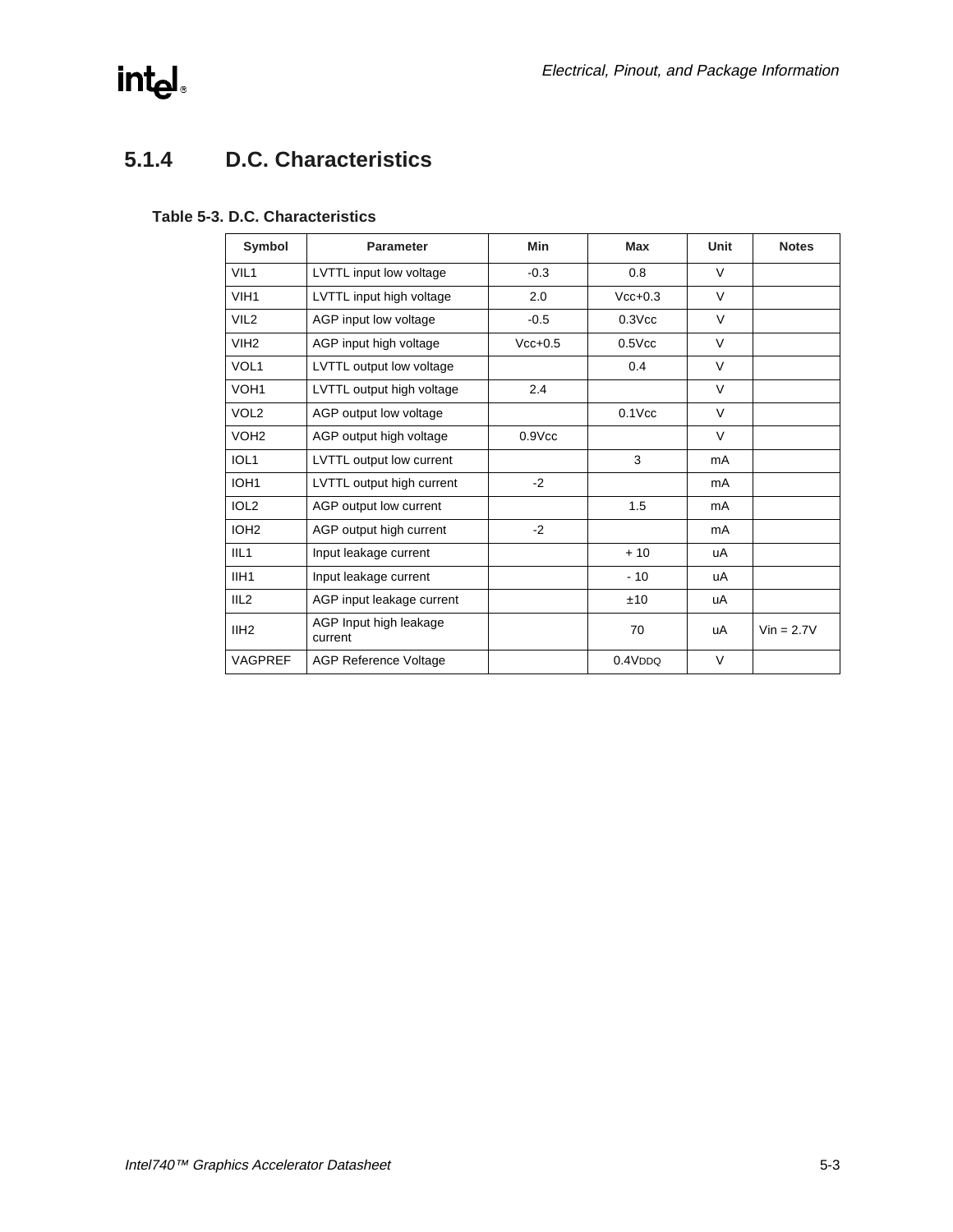## **5.2 Pinout Information**

| <b>VSS</b><br><b>VSS</b><br><b>VSS</b><br><b>VSS</b><br><b>VSS</b><br>ROMD1<br>ROMA <sub>2</sub><br>ROMA16<br>ROMA0<br>ROMA4<br>ROMA6<br>ROMA12<br>А<br><b>VSS</b><br><b>VSS</b><br><b>VSS</b><br><b>VSS</b><br><b>VSS</b><br>ROMD0<br>ROMA1<br>ROMA3<br>ROMD <sub>2</sub><br>ROMA5<br>ROMA7<br>ROMA15<br>в<br><b>VSS</b><br><b>VSS</b><br><b>VSS</b><br><b>VSS</b><br><b>VSS</b><br>ROMD3<br>ROMD5<br>ROMD7<br>ROMOE#<br>ROMA13<br>ROMA9<br>ROMA17<br>c<br><b>VSS</b><br><b>VSS</b><br><b>VSS</b><br><b>VSS</b><br><b>VCCP</b><br><b>VSS</b><br>ROMD4<br>ROMD6<br>ROMA10<br>ROMA11<br>ROMA8<br>ROMA14<br>D<br><b>VSS</b><br><b>VSS</b><br><b>VSS</b><br><b>VSS</b><br><b>VCC</b><br><b>VCCP</b><br><b>VCC</b><br><b>VCCP</b><br><b>VCC</b><br><b>VCCP</b><br><b>VSS</b><br><b>VSS</b><br>Ε<br><b>VCCDP</b><br><b>CLK</b><br><b>VSSA</b><br><b>VCCAP</b><br><b>VSS</b><br><b>VSS</b><br><b>VSS</b><br>F<br>ST <sub>0</sub><br>REQ#<br>RESET#<br>INT#<br>VDDQ<br><b>VSS</b><br>G<br>SBA0<br>RBF#<br>ST <sub>2</sub><br>ST <sub>1</sub><br>GNT#<br>н<br>SBA2<br>VDDQ<br><b>SBSTB</b><br>SBA3<br>SBA1<br>J<br>SBA6<br>SBA4<br>SBA7<br>SBA5<br>AD31<br>κ<br>VDDQ<br><b>VSS</b><br>AD <sub>27</sub><br>AD29<br>AD <sub>28</sub><br>AD30<br><b>VSS</b><br>г<br>AD <sub>25</sub><br>AD <sub>24</sub><br><b>VSS</b><br><b>VSS</b><br>ADSTB_B<br>C/BE3#<br>AD <sub>26</sub><br>M<br>VDDQ<br><b>VSS</b><br>AD21<br>AD <sub>23</sub><br>AD20<br>AD <sub>22</sub><br><b>VSS</b><br>N<br>AD17<br>VDDQ<br><b>VSS</b><br><b>VSS</b><br>AD <sub>19</sub><br>AD <sub>16</sub><br>AD <sub>18</sub><br>P<br>STOP#<br><b>VSS</b><br>C/BE2#<br>AGPREF<br>FRAME#<br>TRDY#<br><b>VSS</b><br>R<br>IRDY#<br>DEVSEL#<br>PAR<br>AD <sub>15</sub><br>VDDQ<br><b>VSS</b><br><b>VSS</b><br>T<br>AD14<br>AD <sub>13</sub><br>C/BE1#<br>AD <sub>12</sub><br>AD11<br>U<br>AD8<br>C/BE0#<br>VDDQ<br>AD <sub>10</sub><br>AD9<br>V<br>AD7<br>AD4<br>ADSTB_A<br>AD5<br>AD6<br>W<br>VDDQ<br><b>VSS</b><br>AD3<br>AD1<br>AD <sub>2</sub><br>AD <sub>0</sub><br>Y<br><b>VSS</b><br>VCCDP<br><b>VSSA</b><br><b>VSSA</b><br><b>VCCAP</b><br><b>VSS</b><br><b>VSS</b><br>AA<br><b>VCCP</b><br><b>VSS</b><br><b>VSS</b><br><b>VSS</b><br><b>VSS</b><br><b>VSS</b><br><b>VSS</b><br><b>VCC</b><br><b>VCCP</b><br><b>VCC</b><br><b>VCCP</b><br><b>VCC</b><br>AB<br><b>VSS</b><br><b>VSS</b><br><b>VSS</b><br><b>VSS</b><br><b>VSS</b><br><b>VCCP</b><br>MD <sub>2</sub><br>MD6<br>MD10<br>MD14<br>RCLK0<br>MD16<br>AC<br><b>VSS</b><br><b>VSS</b><br><b>VSS</b><br>VSS<br><b>VSS</b><br>MD4<br>MD8<br>DQM2<br>MD <sub>0</sub><br>MD12<br>DQM0<br>MD18<br>AD<br><b>VSS</b><br><b>VSS</b><br><b>VSS</b><br>VSS<br><b>VSS</b><br>MD1<br>MD7<br>$_{\rm NC}$<br>MD11<br>MD15<br>DQM3<br>MD19<br>AE |    | 1          | 2          | 3          | 4          | 5          | 6   | 7               | 8   | 9    | 10   | 11   | $12$ | 13               |
|-------------------------------------------------------------------------------------------------------------------------------------------------------------------------------------------------------------------------------------------------------------------------------------------------------------------------------------------------------------------------------------------------------------------------------------------------------------------------------------------------------------------------------------------------------------------------------------------------------------------------------------------------------------------------------------------------------------------------------------------------------------------------------------------------------------------------------------------------------------------------------------------------------------------------------------------------------------------------------------------------------------------------------------------------------------------------------------------------------------------------------------------------------------------------------------------------------------------------------------------------------------------------------------------------------------------------------------------------------------------------------------------------------------------------------------------------------------------------------------------------------------------------------------------------------------------------------------------------------------------------------------------------------------------------------------------------------------------------------------------------------------------------------------------------------------------------------------------------------------------------------------------------------------------------------------------------------------------------------------------------------------------------------------------------------------------------------------------------------------------------------------------------------------------------------------------------------------------------------------------------------------------------------------------------------------------------------------------------------------------------------------------------------------------------------------------------------------------------------------------------------------------------------------------------------------------------------------------------------------------------------------------------------------------------------------------------------------------------------------------------|----|------------|------------|------------|------------|------------|-----|-----------------|-----|------|------|------|------|------------------|
|                                                                                                                                                                                                                                                                                                                                                                                                                                                                                                                                                                                                                                                                                                                                                                                                                                                                                                                                                                                                                                                                                                                                                                                                                                                                                                                                                                                                                                                                                                                                                                                                                                                                                                                                                                                                                                                                                                                                                                                                                                                                                                                                                                                                                                                                                                                                                                                                                                                                                                                                                                                                                                                                                                                                                 |    |            |            |            |            |            |     |                 |     |      |      |      |      | GPIO8            |
|                                                                                                                                                                                                                                                                                                                                                                                                                                                                                                                                                                                                                                                                                                                                                                                                                                                                                                                                                                                                                                                                                                                                                                                                                                                                                                                                                                                                                                                                                                                                                                                                                                                                                                                                                                                                                                                                                                                                                                                                                                                                                                                                                                                                                                                                                                                                                                                                                                                                                                                                                                                                                                                                                                                                                 |    |            |            |            |            |            |     |                 |     |      |      |      |      | GPIO7            |
|                                                                                                                                                                                                                                                                                                                                                                                                                                                                                                                                                                                                                                                                                                                                                                                                                                                                                                                                                                                                                                                                                                                                                                                                                                                                                                                                                                                                                                                                                                                                                                                                                                                                                                                                                                                                                                                                                                                                                                                                                                                                                                                                                                                                                                                                                                                                                                                                                                                                                                                                                                                                                                                                                                                                                 |    |            |            |            |            |            |     |                 |     |      |      |      |      | ROMWE#           |
|                                                                                                                                                                                                                                                                                                                                                                                                                                                                                                                                                                                                                                                                                                                                                                                                                                                                                                                                                                                                                                                                                                                                                                                                                                                                                                                                                                                                                                                                                                                                                                                                                                                                                                                                                                                                                                                                                                                                                                                                                                                                                                                                                                                                                                                                                                                                                                                                                                                                                                                                                                                                                                                                                                                                                 |    |            |            |            |            |            |     |                 |     |      |      |      |      | VCCP             |
|                                                                                                                                                                                                                                                                                                                                                                                                                                                                                                                                                                                                                                                                                                                                                                                                                                                                                                                                                                                                                                                                                                                                                                                                                                                                                                                                                                                                                                                                                                                                                                                                                                                                                                                                                                                                                                                                                                                                                                                                                                                                                                                                                                                                                                                                                                                                                                                                                                                                                                                                                                                                                                                                                                                                                 |    |            |            |            |            |            |     |                 |     |      |      |      |      | <b>VCC</b>       |
|                                                                                                                                                                                                                                                                                                                                                                                                                                                                                                                                                                                                                                                                                                                                                                                                                                                                                                                                                                                                                                                                                                                                                                                                                                                                                                                                                                                                                                                                                                                                                                                                                                                                                                                                                                                                                                                                                                                                                                                                                                                                                                                                                                                                                                                                                                                                                                                                                                                                                                                                                                                                                                                                                                                                                 |    |            |            |            |            |            |     |                 |     |      |      |      |      |                  |
|                                                                                                                                                                                                                                                                                                                                                                                                                                                                                                                                                                                                                                                                                                                                                                                                                                                                                                                                                                                                                                                                                                                                                                                                                                                                                                                                                                                                                                                                                                                                                                                                                                                                                                                                                                                                                                                                                                                                                                                                                                                                                                                                                                                                                                                                                                                                                                                                                                                                                                                                                                                                                                                                                                                                                 |    |            |            |            |            |            |     |                 |     |      |      |      |      |                  |
|                                                                                                                                                                                                                                                                                                                                                                                                                                                                                                                                                                                                                                                                                                                                                                                                                                                                                                                                                                                                                                                                                                                                                                                                                                                                                                                                                                                                                                                                                                                                                                                                                                                                                                                                                                                                                                                                                                                                                                                                                                                                                                                                                                                                                                                                                                                                                                                                                                                                                                                                                                                                                                                                                                                                                 |    |            |            |            |            |            |     |                 |     |      |      |      |      |                  |
|                                                                                                                                                                                                                                                                                                                                                                                                                                                                                                                                                                                                                                                                                                                                                                                                                                                                                                                                                                                                                                                                                                                                                                                                                                                                                                                                                                                                                                                                                                                                                                                                                                                                                                                                                                                                                                                                                                                                                                                                                                                                                                                                                                                                                                                                                                                                                                                                                                                                                                                                                                                                                                                                                                                                                 |    |            |            |            |            |            |     |                 |     |      |      |      |      |                  |
|                                                                                                                                                                                                                                                                                                                                                                                                                                                                                                                                                                                                                                                                                                                                                                                                                                                                                                                                                                                                                                                                                                                                                                                                                                                                                                                                                                                                                                                                                                                                                                                                                                                                                                                                                                                                                                                                                                                                                                                                                                                                                                                                                                                                                                                                                                                                                                                                                                                                                                                                                                                                                                                                                                                                                 |    |            |            |            |            |            |     |                 |     |      |      |      |      |                  |
|                                                                                                                                                                                                                                                                                                                                                                                                                                                                                                                                                                                                                                                                                                                                                                                                                                                                                                                                                                                                                                                                                                                                                                                                                                                                                                                                                                                                                                                                                                                                                                                                                                                                                                                                                                                                                                                                                                                                                                                                                                                                                                                                                                                                                                                                                                                                                                                                                                                                                                                                                                                                                                                                                                                                                 |    |            |            |            |            |            |     |                 |     |      |      |      |      | <b>VSS</b>       |
|                                                                                                                                                                                                                                                                                                                                                                                                                                                                                                                                                                                                                                                                                                                                                                                                                                                                                                                                                                                                                                                                                                                                                                                                                                                                                                                                                                                                                                                                                                                                                                                                                                                                                                                                                                                                                                                                                                                                                                                                                                                                                                                                                                                                                                                                                                                                                                                                                                                                                                                                                                                                                                                                                                                                                 |    |            |            |            |            |            |     |                 |     |      |      |      |      | <b>VSS</b>       |
|                                                                                                                                                                                                                                                                                                                                                                                                                                                                                                                                                                                                                                                                                                                                                                                                                                                                                                                                                                                                                                                                                                                                                                                                                                                                                                                                                                                                                                                                                                                                                                                                                                                                                                                                                                                                                                                                                                                                                                                                                                                                                                                                                                                                                                                                                                                                                                                                                                                                                                                                                                                                                                                                                                                                                 |    |            |            |            |            |            |     |                 |     |      |      |      |      | <b>VSS</b>       |
|                                                                                                                                                                                                                                                                                                                                                                                                                                                                                                                                                                                                                                                                                                                                                                                                                                                                                                                                                                                                                                                                                                                                                                                                                                                                                                                                                                                                                                                                                                                                                                                                                                                                                                                                                                                                                                                                                                                                                                                                                                                                                                                                                                                                                                                                                                                                                                                                                                                                                                                                                                                                                                                                                                                                                 |    |            |            |            |            |            |     |                 |     |      |      |      |      | <b>VSS</b>       |
|                                                                                                                                                                                                                                                                                                                                                                                                                                                                                                                                                                                                                                                                                                                                                                                                                                                                                                                                                                                                                                                                                                                                                                                                                                                                                                                                                                                                                                                                                                                                                                                                                                                                                                                                                                                                                                                                                                                                                                                                                                                                                                                                                                                                                                                                                                                                                                                                                                                                                                                                                                                                                                                                                                                                                 |    |            |            |            |            |            |     |                 |     |      |      |      |      | <b>VSS</b>       |
|                                                                                                                                                                                                                                                                                                                                                                                                                                                                                                                                                                                                                                                                                                                                                                                                                                                                                                                                                                                                                                                                                                                                                                                                                                                                                                                                                                                                                                                                                                                                                                                                                                                                                                                                                                                                                                                                                                                                                                                                                                                                                                                                                                                                                                                                                                                                                                                                                                                                                                                                                                                                                                                                                                                                                 |    |            |            |            |            |            |     |                 |     |      |      |      |      | <b>VSS</b>       |
|                                                                                                                                                                                                                                                                                                                                                                                                                                                                                                                                                                                                                                                                                                                                                                                                                                                                                                                                                                                                                                                                                                                                                                                                                                                                                                                                                                                                                                                                                                                                                                                                                                                                                                                                                                                                                                                                                                                                                                                                                                                                                                                                                                                                                                                                                                                                                                                                                                                                                                                                                                                                                                                                                                                                                 |    |            |            |            |            |            |     |                 |     |      |      |      |      |                  |
|                                                                                                                                                                                                                                                                                                                                                                                                                                                                                                                                                                                                                                                                                                                                                                                                                                                                                                                                                                                                                                                                                                                                                                                                                                                                                                                                                                                                                                                                                                                                                                                                                                                                                                                                                                                                                                                                                                                                                                                                                                                                                                                                                                                                                                                                                                                                                                                                                                                                                                                                                                                                                                                                                                                                                 |    |            |            |            |            |            |     |                 |     |      |      |      |      |                  |
|                                                                                                                                                                                                                                                                                                                                                                                                                                                                                                                                                                                                                                                                                                                                                                                                                                                                                                                                                                                                                                                                                                                                                                                                                                                                                                                                                                                                                                                                                                                                                                                                                                                                                                                                                                                                                                                                                                                                                                                                                                                                                                                                                                                                                                                                                                                                                                                                                                                                                                                                                                                                                                                                                                                                                 |    |            |            |            |            |            |     |                 |     |      |      |      |      |                  |
|                                                                                                                                                                                                                                                                                                                                                                                                                                                                                                                                                                                                                                                                                                                                                                                                                                                                                                                                                                                                                                                                                                                                                                                                                                                                                                                                                                                                                                                                                                                                                                                                                                                                                                                                                                                                                                                                                                                                                                                                                                                                                                                                                                                                                                                                                                                                                                                                                                                                                                                                                                                                                                                                                                                                                 |    |            |            |            |            |            |     |                 |     |      |      |      |      |                  |
|                                                                                                                                                                                                                                                                                                                                                                                                                                                                                                                                                                                                                                                                                                                                                                                                                                                                                                                                                                                                                                                                                                                                                                                                                                                                                                                                                                                                                                                                                                                                                                                                                                                                                                                                                                                                                                                                                                                                                                                                                                                                                                                                                                                                                                                                                                                                                                                                                                                                                                                                                                                                                                                                                                                                                 |    |            |            |            |            |            |     |                 |     |      |      |      |      |                  |
|                                                                                                                                                                                                                                                                                                                                                                                                                                                                                                                                                                                                                                                                                                                                                                                                                                                                                                                                                                                                                                                                                                                                                                                                                                                                                                                                                                                                                                                                                                                                                                                                                                                                                                                                                                                                                                                                                                                                                                                                                                                                                                                                                                                                                                                                                                                                                                                                                                                                                                                                                                                                                                                                                                                                                 |    |            |            |            |            |            |     |                 |     |      |      |      |      | <b>VCC</b>       |
|                                                                                                                                                                                                                                                                                                                                                                                                                                                                                                                                                                                                                                                                                                                                                                                                                                                                                                                                                                                                                                                                                                                                                                                                                                                                                                                                                                                                                                                                                                                                                                                                                                                                                                                                                                                                                                                                                                                                                                                                                                                                                                                                                                                                                                                                                                                                                                                                                                                                                                                                                                                                                                                                                                                                                 |    |            |            |            |            |            |     |                 |     |      |      |      |      | VCCP             |
|                                                                                                                                                                                                                                                                                                                                                                                                                                                                                                                                                                                                                                                                                                                                                                                                                                                                                                                                                                                                                                                                                                                                                                                                                                                                                                                                                                                                                                                                                                                                                                                                                                                                                                                                                                                                                                                                                                                                                                                                                                                                                                                                                                                                                                                                                                                                                                                                                                                                                                                                                                                                                                                                                                                                                 |    |            |            |            |            |            |     |                 |     |      |      |      |      | MD <sub>20</sub> |
|                                                                                                                                                                                                                                                                                                                                                                                                                                                                                                                                                                                                                                                                                                                                                                                                                                                                                                                                                                                                                                                                                                                                                                                                                                                                                                                                                                                                                                                                                                                                                                                                                                                                                                                                                                                                                                                                                                                                                                                                                                                                                                                                                                                                                                                                                                                                                                                                                                                                                                                                                                                                                                                                                                                                                 |    |            |            |            |            |            |     |                 |     |      |      |      |      | MD <sub>23</sub> |
|                                                                                                                                                                                                                                                                                                                                                                                                                                                                                                                                                                                                                                                                                                                                                                                                                                                                                                                                                                                                                                                                                                                                                                                                                                                                                                                                                                                                                                                                                                                                                                                                                                                                                                                                                                                                                                                                                                                                                                                                                                                                                                                                                                                                                                                                                                                                                                                                                                                                                                                                                                                                                                                                                                                                                 | AF | <b>VSS</b> | <b>VSS</b> | <b>VSS</b> | <b>VSS</b> | <b>VSS</b> | MD3 | MD <sub>5</sub> | MD9 | MD13 | DQM1 | MD17 | MD21 | MD <sub>25</sub> |

#### **Table 5-4. Intel740™ Graphics Accelerator Pinout (Top View)**

#### **NOTES:**

- 1. The ROMAx signals are multiplexed with the Digital TV Out signals. See the following Alphabetical Pin List table for details.
- 2. The VP[7:0] are multiplexed with the VMI Host Data signals (VMIHD[7:0]). See the following Alphabetical Pin List table for details.
- 3. VMIHA4 is multiplexed with VMIREQUEST.
- 4. GPIO[3:0] have the following specified uses in Intel supplied board and software designs: GPIO3=DDCCLK, GPIO2=DDCDATA, GPIO1=I2C Clock, and GPIO0=I2C Data.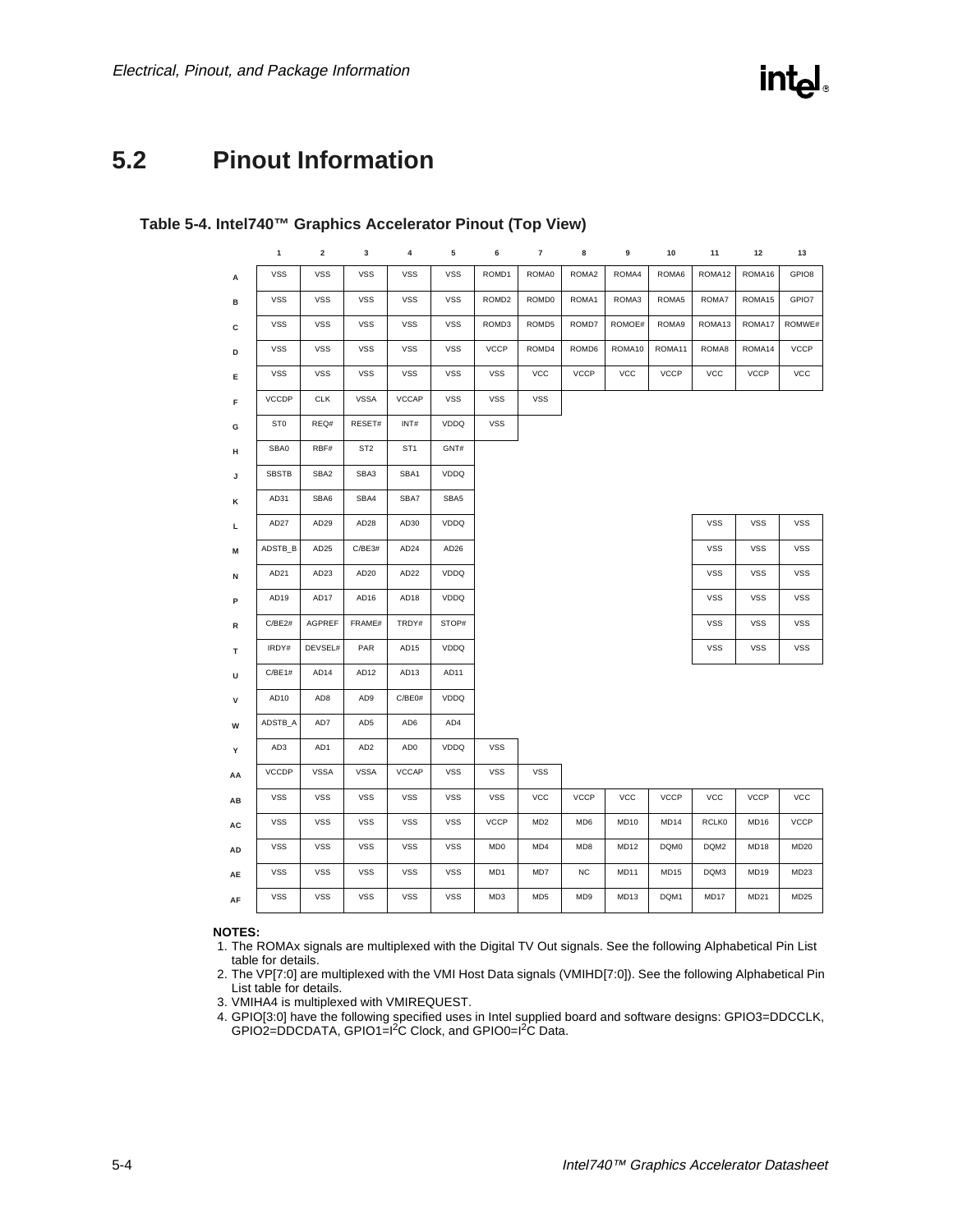| 14          | 15               | 16               | 17              | 18          | 19              | 20          | 21            | 22          | 23          | 24          | 25                | 26           |    |
|-------------|------------------|------------------|-----------------|-------------|-----------------|-------------|---------------|-------------|-------------|-------------|-------------------|--------------|----|
| GPIO6       | VMIHA4           | <b>VMIHA0</b>    | VMIRDY          | VP1         | VP <sub>5</sub> | VP9         | VP13          | <b>VSS</b>  | <b>VSS</b>  | <b>VSS</b>  | <b>VSS</b>        | <b>VSS</b>   | А  |
| GPIO5       | VMIHA3           | VMICS#           | VMIINTR#        | VP3         | VP7             | <b>VP11</b> | <b>VP15</b>   | <b>VSS</b>  | <b>VSS</b>  | <b>VSS</b>  | <b>VSS</b>        | <b>VSS</b>   | в  |
| GPIO4       | VMIHA2           | VMIWR#           | VP <sub>0</sub> | VP4         | VP8             | <b>VP12</b> | <b>GNDIN</b>  | <b>VSS</b>  | <b>VSS</b>  | <b>VSS</b>  | <b>VSS</b>        | <b>VSS</b>   | с  |
| <b>VCCP</b> | VMIHA1           | VMIRD#           | VP <sub>2</sub> | VP6         | <b>VP10</b>     | <b>VP14</b> | <b>REFSET</b> | <b>VSS</b>  | <b>VSS</b>  | <b>VSS</b>  | <b>VSS</b>        | <b>VSS</b>   | D  |
| VCC         | VCCP             | VCC              | <b>VCCP</b>     | VCC         | <b>VCCP</b>     | <b>VCC</b>  | <b>VSS</b>    | <b>VSS</b>  | <b>VSS</b>  | <b>VSS</b>  | <b>VSS</b>        | <b>VSS</b>   | Е  |
|             |                  |                  |                 |             |                 | <b>VSS</b>  | <b>VSS</b>    | <b>VSS</b>  | <b>VSSA</b> | RED         | <b>VCCA</b>       | <b>GREEN</b> | F  |
|             |                  |                  |                 |             |                 |             | <b>VSS</b>    | <b>VCCP</b> | <b>VCCA</b> | <b>BLUE</b> | <b>VCCP</b>       | <b>VCCA</b>  | G  |
|             |                  |                  |                 |             |                 |             |               | <b>VCC</b>  | XTAL1       | <b>VSSA</b> | <b>NC</b>         | NC.          | н  |
|             |                  |                  |                 |             |                 |             |               | <b>VCCP</b> | <b>NC</b>   | VRDY        | <b>VSYNC</b>      | <b>HSYNC</b> | J  |
|             |                  |                  |                 |             |                 |             |               | <b>HREF</b> | GPIO0       | GPIO1       | GPIO <sub>2</sub> | GPIO3        | Κ  |
| <b>VSS</b>  | <b>VSS</b>       | <b>VSS</b>       |                 |             |                 |             |               | <b>VCCP</b> | VREF        | <b>VCLK</b> | <b>TEST</b>       | MD63         | L  |
| <b>VSS</b>  | <b>VSS</b>       | <b>VSS</b>       |                 |             |                 |             |               | MD62        | <b>MD60</b> | <b>MD58</b> | MD61              | MD59         | M  |
| <b>VSS</b>  | <b>VSS</b>       | <b>VSS</b>       |                 |             |                 |             |               | <b>VCCP</b> | MD56        | MD54        | <b>NC</b>         | <b>MD57</b>  | N  |
| <b>VSS</b>  | <b>VSS</b>       | <b>VSS</b>       |                 |             |                 |             |               | <b>VCCP</b> | <b>MD50</b> | MD52        | MD53              | MD55         | P  |
| <b>VSS</b>  | <b>VSS</b>       | <b>VSS</b>       |                 |             |                 |             |               | DQM4        | DQM6        | MD48        | MD49              | MD51         | R  |
| <b>VSS</b>  | <b>VSS</b>       | <b>VSS</b>       |                 |             |                 |             |               | <b>VCCP</b> | MD46        | RCLK1       | DQM5              | DQM7         | т  |
|             |                  |                  |                 |             |                 |             |               | MD40        | MD42        | MD44        | MD45              | <b>MD47</b>  | U  |
|             |                  |                  |                 |             |                 |             |               | <b>VCCP</b> | MD38        | <b>NC</b>   | MD41              | MD43         | V  |
|             |                  |                  |                 |             |                 |             |               | MD32        | MD34        | MD36        | MD37              | MD39         | W  |
|             |                  |                  |                 |             |                 |             | <b>VSS</b>    | <b>VCCP</b> | CS0B#       | CS1B#       | MD33              | MD35         | Y  |
|             |                  |                  |                 |             |                 | <b>VSS</b>  | <b>VSS</b>    | <b>VSS</b>  | CKE         | <b>NC</b>   | CS0A#             | CS1A#        | ΑA |
| <b>VCC</b>  | <b>VCCP</b>      | <b>VCC</b>       | <b>VCCP</b>     | <b>VCC</b>  | <b>VCCP</b>     | <b>VCC</b>  | <b>VSS</b>    | <b>VSS</b>  | <b>VSS</b>  | <b>VSS</b>  | <b>VSS</b>        | <b>VSS</b>   | AB |
| <b>VCCP</b> | MD <sub>26</sub> | MD30             | MA <sub>2</sub> | MA6         | <b>MA10</b>     | SCASB#      | <b>VCCP</b>   | <b>VSS</b>  | <b>VSS</b>  | <b>VSS</b>  | <b>VSS</b>        | <b>VSS</b>   | AC |
| MD22        | MD <sub>24</sub> | MD <sub>28</sub> | MA0             | MA4         | MA8             | SCASA#      | OCLK          | <b>VSS</b>  | <b>VSS</b>  | <b>VSS</b>  | <b>VSS</b>        | <b>VSS</b>   | AD |
| $NC$        | MD31             | MA3              | MA7             | <b>MA11</b> | WEB#            | SRASB#      | <b>TCLKB</b>  | <b>VSS</b>  | <b>VSS</b>  | <b>VSS</b>  | <b>VSS</b>        | <b>VSS</b>   | AE |
| MD27        | MD29             | MA1              | MA <sub>5</sub> | MA9         | WEA#            | SRASA#      | <b>TCLKA</b>  | <b>VSS</b>  | <b>VSS</b>  | <b>VSS</b>  | <b>VSS</b>        | <b>VSS</b>   | AF |
|             |                  |                  |                 |             |                 |             |               |             |             |             |                   |              |    |

#### **Table 5-5. Intel740™ Graphics Accelerator Pinout (Top View)**

#### **NOTES:**

1. The ROMAx signals are multiplexed with the Digital TV Out signals. See the following Alphabetical Pin List table for details.

2. The VP[7:0] are multiplexed with the VMI Host Data signals (VMIHD[7:0]). See the following Alphabetical Pin List table for details.

3. VMIHA4 is multiplexed with VMIREQUEST.

4. GPIO[3:0] have the following specified uses in Intel supplied board and software designs: GPIO3=DDCCLK, GPIO2=DDCDATA, GPIO1=I2C Clock, and GPIO0=I2C Data.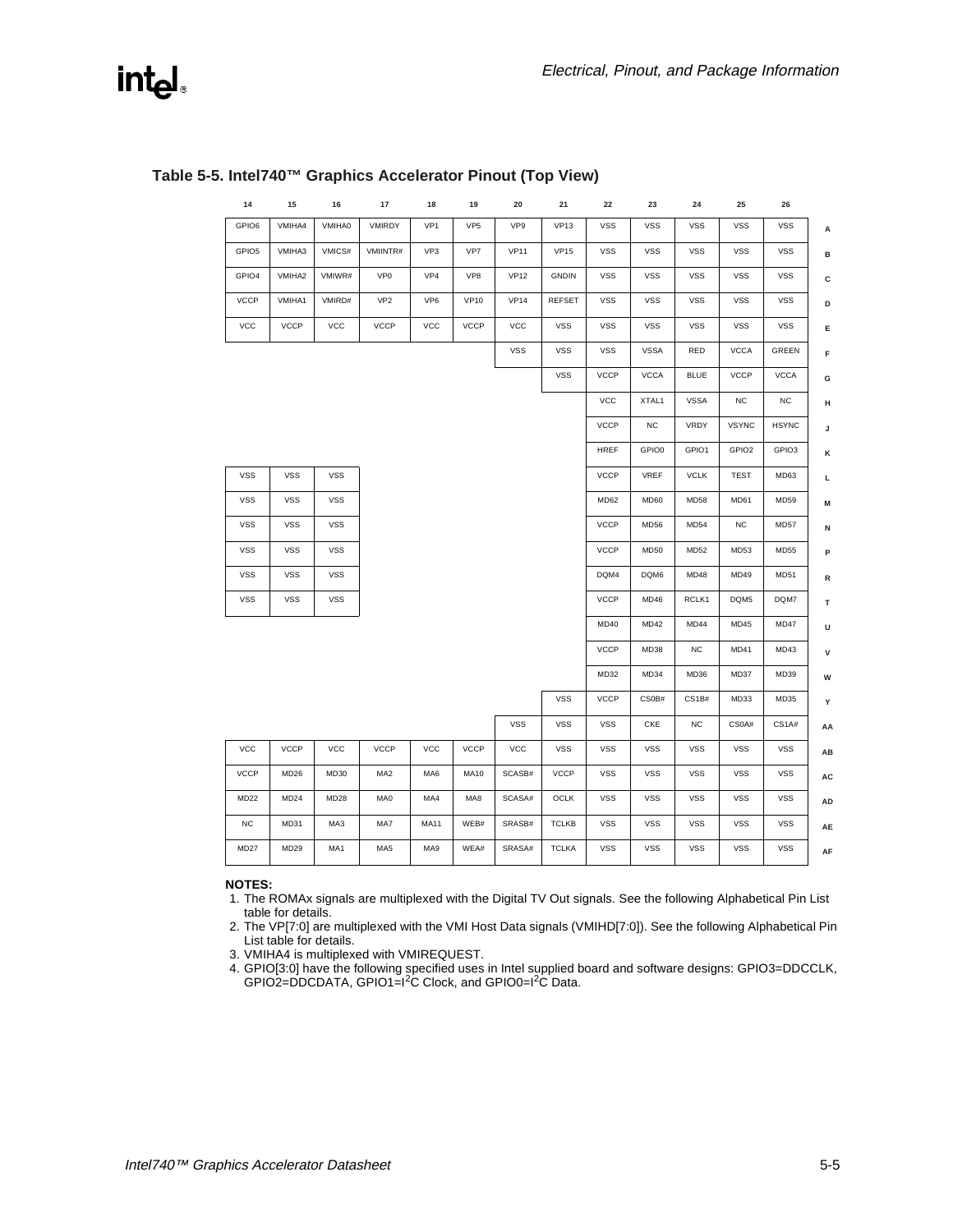| Ball #<br>Name<br><b>Type</b>             |                  | Name                        | Ball #                             | <b>Type</b>      | <b>Name</b>      | Ball #           | <b>Type</b>      |                             |
|-------------------------------------------|------------------|-----------------------------|------------------------------------|------------------|------------------|------------------|------------------|-----------------------------|
| $\overline{1/O}$<br>Υ4<br>AD <sub>0</sub> |                  | CS0A#                       | AA25                               | O                | MD0              | AD <sub>6</sub>  | $\overline{1/O}$ |                             |
| AD1                                       | Y2               | I/O                         | CS0B#                              | Y23              | O                | MD1              | AE6              | I/O                         |
| Y3<br>I/O<br>AD <sub>2</sub>              |                  | CS1A#                       | AA26                               | O                | MD2              | AC7              | I/O              |                             |
| AD3                                       | Y1               | I/O                         | CS1B#                              | Y24              | O                | MD3              | AF <sub>6</sub>  | I/O                         |
| AD4                                       | W <sub>5</sub>   | I/O                         | DEVSEL#                            | T <sub>2</sub>   | I/O              | MD4              | AD7              | I/O                         |
| AD <sub>5</sub>                           | W3               | $\overline{10}$             | DQM0                               | AD10             | O                | MD5              | AF7              | $\overline{1}/\overline{O}$ |
| AD6                                       | W4               | $\overline{1}/\overline{O}$ | DQM1                               | AF10             | O                | MD6              | AC8              | $\overline{1/O}$            |
| AD7                                       | W <sub>2</sub>   | $\overline{1}/\overline{O}$ | DQM2                               | AD11             | O                | MD7              | AE7              | $\overline{1/O}$            |
| AD <sub>8</sub>                           | V <sub>2</sub>   | I/O                         | DQM3                               | AE11             | $\circ$          | MD8              | AD <sub>8</sub>  | $\overline{1}/\overline{O}$ |
| AD <sub>9</sub>                           | V <sub>3</sub>   | I/O                         | DQM4                               | R <sub>22</sub>  | O                | MD <sub>9</sub>  | AF <sub>8</sub>  | I/O                         |
| AD10                                      | V <sub>1</sub>   | $\overline{1/O}$            | DQM <sub>5</sub>                   | T <sub>25</sub>  | O                | <b>MD10</b>      | AC9              | $\overline{1}/\overline{O}$ |
| AD11                                      | $\overline{U5}$  | 1/O                         | DQM6                               | R <sub>23</sub>  | $\overline{O}$   | MD11             | AE9              | 1/O                         |
| AD12                                      | U <sub>3</sub>   | $\overline{1/O}$            | DQM7                               | T26              | O                | <b>MD12</b>      | AD <sub>9</sub>  | $\overline{1}/\overline{O}$ |
| AD13                                      | U <sub>4</sub>   | $\overline{1/O}$            | FRAME#                             | R <sub>3</sub>   | $\overline{1/O}$ | MD <sub>13</sub> | AF9              | $\overline{1/O}$            |
| AD <sub>14</sub>                          | U <sub>2</sub>   | I/O                         | <b>GNDIN</b>                       | C <sub>21</sub>  | $\mathbf{I}$     | <b>MD14</b>      | AC10             | I/O                         |
| AD15                                      | T <sub>4</sub>   | I/O                         | GNT#                               | H <sub>5</sub>   | $\mathbf{I}$     | <b>MD15</b>      | AE10             | I/O                         |
| AD16                                      | P <sub>3</sub>   | I/O                         | GPIO <sub>0</sub><br>$(I^2C$ Data) | K23              | I/O              | <b>MD16</b>      | AC12             | I/O                         |
| AD <sub>17</sub>                          | P <sub>2</sub>   | I/O                         | GPIO1<br>$(I^2C$ Clock)            | K24              | 1/O              | <b>MD17</b>      | AF11             | I/O                         |
| AD <sub>18</sub>                          | P <sub>4</sub>   | I/O                         | GPIO <sub>2</sub><br>(DDCDATA)     | K <sub>25</sub>  | I/O              | MD <sub>18</sub> | AD12             | I/O                         |
| AD <sub>19</sub>                          | P <sub>1</sub>   | 1/O                         | GPIO <sub>3</sub><br>(DDCCLK)      | K26              | 1/O              | MD <sub>19</sub> | AE12             | I/O                         |
| AD20                                      | N3               | $\overline{10}$             | GPIO4                              | C14              | $\overline{1/O}$ | <b>MD20</b>      | AD <sub>13</sub> | $\overline{1/O}$            |
| AD21                                      | N <sub>1</sub>   | $\overline{1/O}$            | GPIO <sub>5</sub>                  | <b>B14</b>       | I/O              | MD21             | AF12             | I/O                         |
| AD22                                      | N4               | I/O                         | GPIO6                              | A14              | I/O              | <b>MD22</b>      | AD <sub>14</sub> | I/O                         |
| AD23                                      | N <sub>2</sub>   | $\overline{1/O}$            | GPIO7                              | <b>B13</b>       | $\overline{1/O}$ | MD <sub>23</sub> | AE13             | $\overline{1/O}$            |
| AD <sub>24</sub>                          | M4               | I/O                         | GPIO8                              | A13              | I/O              | MD <sub>24</sub> | AD15             | I/O                         |
| AD25                                      | M <sub>2</sub>   | $\overline{1/O}$            | <b>GREEN</b>                       | F <sub>26</sub>  | O                | MD25             | AF13             | I/O                         |
| AD <sub>26</sub>                          | M <sub>5</sub>   | I/O                         | <b>HREF</b>                        | K22              | $\mathbf{I}$     | MD <sub>26</sub> | AC15             | I/O                         |
| AD27                                      | L1               | I/O                         | <b>HSYNC</b>                       | J26              | O                | <b>MD27</b>      | AF14             | I/O                         |
| AD <sub>28</sub>                          | L <sub>3</sub>   | I/O                         | INT#                               | G4               | O                | <b>MD28</b>      | AD <sub>16</sub> | I/O                         |
| AD <sub>29</sub>                          | L2               | $\overline{1}/\overline{O}$ | IRDY#                              | T1               | $\overline{1/O}$ | MD29             | AF <sub>15</sub> | $\overline{1/O}$            |
| AD30                                      | L4               | $\overline{1/O}$            | MA0                                | AD17             | O                | <b>MD30</b>      | AC16             | $\overline{1}/\overline{O}$ |
| AD31                                      | K1               | 1/O                         | MA <sub>1</sub>                    | <b>AF16</b>      | $\overline{O}$   | <b>MD31</b>      | <b>AE15</b>      | 1/O                         |
| ADSTB_A                                   | W1               | I/O                         | MA2                                | AC17             | O                | MD32             | W22              | I/O                         |
| ADSTB_B                                   | M <sub>1</sub>   | $\overline{10}$             | MA3                                | AE16             | O                | MD33             | Y25              | I/O                         |
| <b>AGPREF</b>                             | R <sub>2</sub>   | $\mathbf{I}$                | MA4                                | AD <sub>18</sub> | O                | MD34             | W23              | I/O                         |
| <b>BLUE</b>                               | G24              | O                           | MA <sub>5</sub>                    | <b>AF17</b>      | O                | MD35             | Y26              | I/O                         |
| C/BE0#                                    | V <sub>4</sub>   | I/O                         | MA6                                | AC18             | O                | MD36             | W24              | I/O                         |
| C/BE1#                                    | $\overline{U}$ 1 | I/O                         | MA7                                | <b>AE17</b>      | O                | MD37             | W25              | I/O                         |
| C/BE2#                                    | R1               | I/O                         | MA8                                | AD <sub>19</sub> | O                | MD38             | V <sub>23</sub>  | I/O                         |
| C/BE3#                                    | M <sub>3</sub>   | I/O                         | MA9                                | AF18             | O                | MD39             | W26              | I/O                         |
| <b>CKE</b>                                | AA23             | O                           | <b>MA10</b>                        | AC19             | O                | MD40             | U22              | I/O                         |
| <b>CLK</b>                                | F <sub>2</sub>   | L                           | <b>MA11</b>                        | AE18             | O                | MD41             | V25              | I/O                         |

**Table 5-6. Alphabetical Pin List (Sheet 1 of 3)**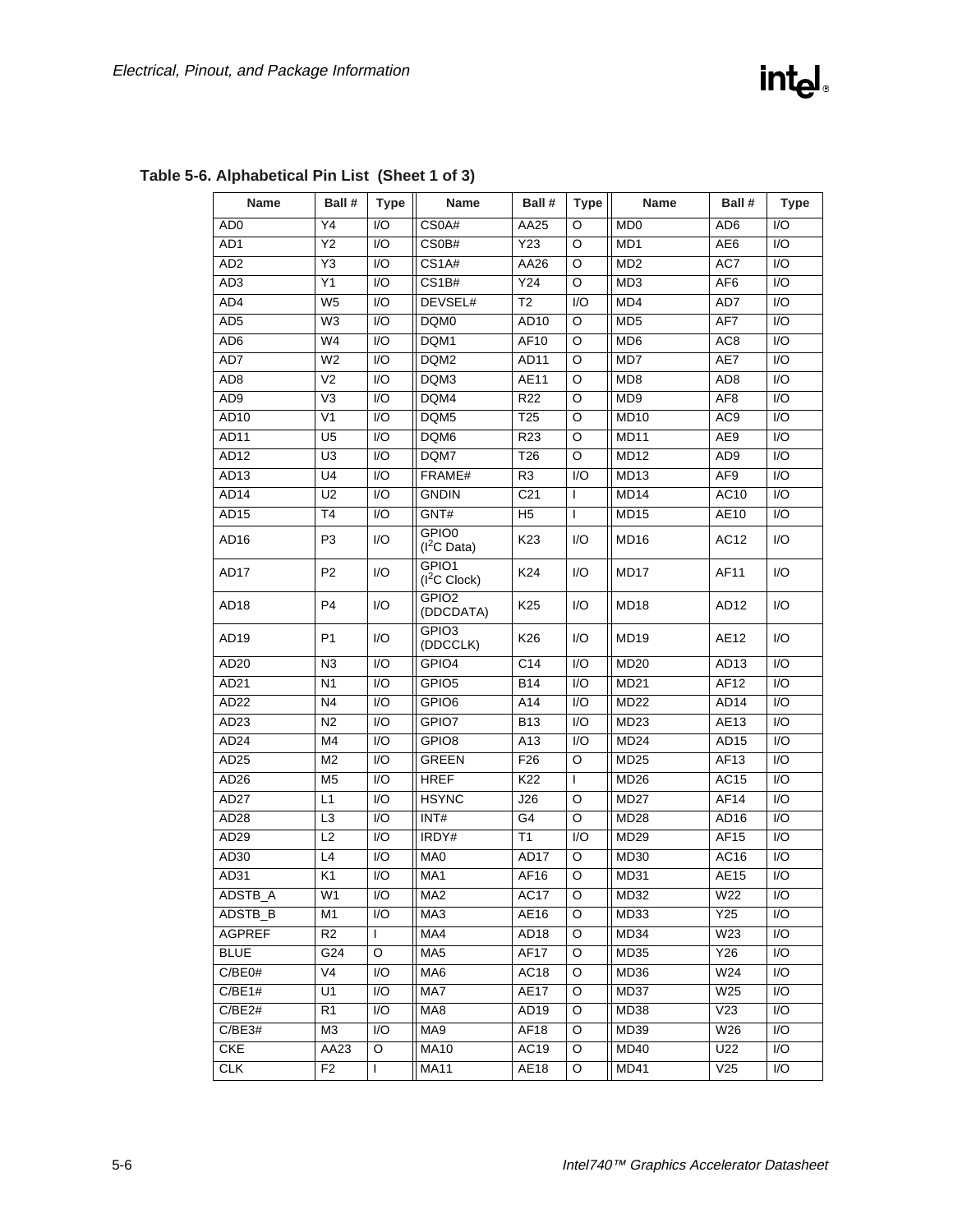| Table 5-6. Alphabetical Pin List (Sheet 2 of 3) |  |  |  |
|-------------------------------------------------|--|--|--|
|-------------------------------------------------|--|--|--|

| Name             | Ball #           | Type             | <b>Name</b>                           | Ball #          | Type | <b>Name</b>                  | Ball #           | <b>Type</b>  |
|------------------|------------------|------------------|---------------------------------------|-----------------|------|------------------------------|------------------|--------------|
| <b>MD42</b>      | U23              | $\overline{1/O}$ | RESET#                                | $\overline{G3}$ | L    | SBA1                         | J4               | O            |
| MD43             | V26              | I/O              | ROMA <sub>0</sub> /<br>FDATA0         | A7              | 1/O  | SBA <sub>2</sub>             | J2               | O            |
| <b>MD44</b>      | U24              | 1/O              | ROMA <sub>1</sub> /<br>FDATA1         | B <sub>8</sub>  | 1/O  | SBA3                         | JЗ               | O            |
| MD45             | U25              | I/O              | ROMA <sub>2</sub> /<br>FDATA2         | A8              | 1/O  | SBA4                         | K3               | O            |
| MD46             | T <sub>23</sub>  | I/O              | ROMA <sub>3</sub> /<br>FDATA3         | B <sub>9</sub>  | 1/O  | SBA5                         | K <sub>5</sub>   | O            |
| MD47             | U26              | I/O              | ROMA4/<br>FDATA4                      | A9              | 1/O  | SBA6                         | K <sub>2</sub>   | O            |
| MD48             | R <sub>24</sub>  | 1/O              | ROMA <sub>5</sub> /<br>FDATA5         | <b>B10</b>      | 1/O  | SBA7                         | K4               | O            |
| MD49             | R <sub>25</sub>  | I/O              | ROMA6/<br>FDATA6                      | A10             | 1/O  | <b>SBSTB</b>                 | J1               | O            |
| MD50             | P <sub>23</sub>  | 1/O              | ROMA7/<br>FDATA7                      | <b>B11</b>      | 1/O  | SCASA#                       | AD <sub>20</sub> | O            |
| MD51             | R <sub>26</sub>  | I/O              | ROMA <sub>8</sub> /<br>FDATA8         | D <sub>11</sub> | I/O  | SCASB#                       | AC20             | O            |
| MD52             | P <sub>24</sub>  | 1/O              | ROMA <sub>9</sub> /<br>FDATA9         | C <sub>10</sub> | 1/O  | SRASA#                       | AF20             | O            |
| MD <sub>53</sub> | P <sub>25</sub>  | I/O              | ROMA10/<br>FDATA10                    | D9              | 1/O  | SRASB#                       | AE20             | O            |
| <b>MD54</b>      | N <sub>24</sub>  | 1/O              | <b>ROMA11/</b><br>FDATA11             | D <sub>10</sub> | 1/O  | ST <sub>0</sub>              | G1               | I            |
| MD55             | P <sub>26</sub>  | I/O              | ROMA <sub>12</sub> /<br>FBLINK#       | A11             | I/O  | ST <sub>1</sub>              | H <sub>4</sub>   | T            |
| MD56             | N <sub>23</sub>  | 1/O              | ROMA <sub>13</sub> /<br><b>FFIELD</b> | C <sub>11</sub> | 1/O  | ST <sub>2</sub>              | H <sub>3</sub>   | I            |
| MD57             | N <sub>26</sub>  | I/O              | ROMA <sub>14</sub> /<br><b>FCLKIN</b> | D <sub>12</sub> | 1/O  | STOP#                        | R <sub>5</sub>   | I/O          |
| MD58             | M24              | 1/O              | ROMA15<br>VSYNC                       | <b>B12</b>      | I/O  | <b>TCLKA</b>                 | AF21             | O            |
| MD59             | M26              | I/O              | ROMA16<br><b>FHSYNC</b>               | A12             | 1/O  | <b>TCLKB</b>                 | AE21             | O            |
| MD60             | M23              | 1/O              | ROMA17<br><b>FCLKOUT</b>              | C <sub>12</sub> | 1/O  | TEST                         | L25              | L            |
| <b>MD61</b>      | M25              | 1/O              | ROMD <sub>0</sub>                     | B7              | 1/O  | TRDY#                        | R4               | I/O          |
| <b>MD62</b>      | M22              | I/O              | ROMD1                                 | A6              | I/O  | <b>VCLK</b>                  | L24              | $\mathbf{I}$ |
| MD63             | L <sub>26</sub>  | I/O              | ROMD2                                 | B6              | I/O  | VMICS#                       | <b>B16</b>       | O            |
| OCLK             | AD <sub>21</sub> | O                | ROMD3                                 | C6              | I/O  | VMIHA0                       | A16              | O            |
| <b>PAR</b>       | T <sub>3</sub>   | 1/O              | ROMD4                                 | D7              | I/O  | <b>VMIHA1</b>                | D <sub>15</sub>  | O            |
| RBF#             | H <sub>2</sub>   | O                | ROMD <sub>5</sub>                     | C7              | I/O  | VMIHA2                       | C15              | O            |
| RCLK0            | AC11             | $\mathbf{I}$     | ROMD6                                 | D8              | I/O  | VMIHA3                       | <b>B15</b>       | O            |
| RCLK1            | T24              | T.               | ROMD7                                 | C8              | I/O  | VMIHA4/<br><b>VMIREQUEST</b> | A15              | O            |
| RED              | F24              | O                | ROMOE#                                | C9              | O    | VMIINTR#                     | <b>B17</b>       |              |
| <b>REFSET</b>    | D <sub>21</sub>  | $\mathbf{L}$     | ROMWE#                                | C13             | O    | VMIRD#                       | D <sub>16</sub>  | O            |
| REQ#             | G <sub>2</sub>   | O                | SBA0                                  | H1              | O    | <b>VMIRDY</b>                | A17              | $\mathbf{I}$ |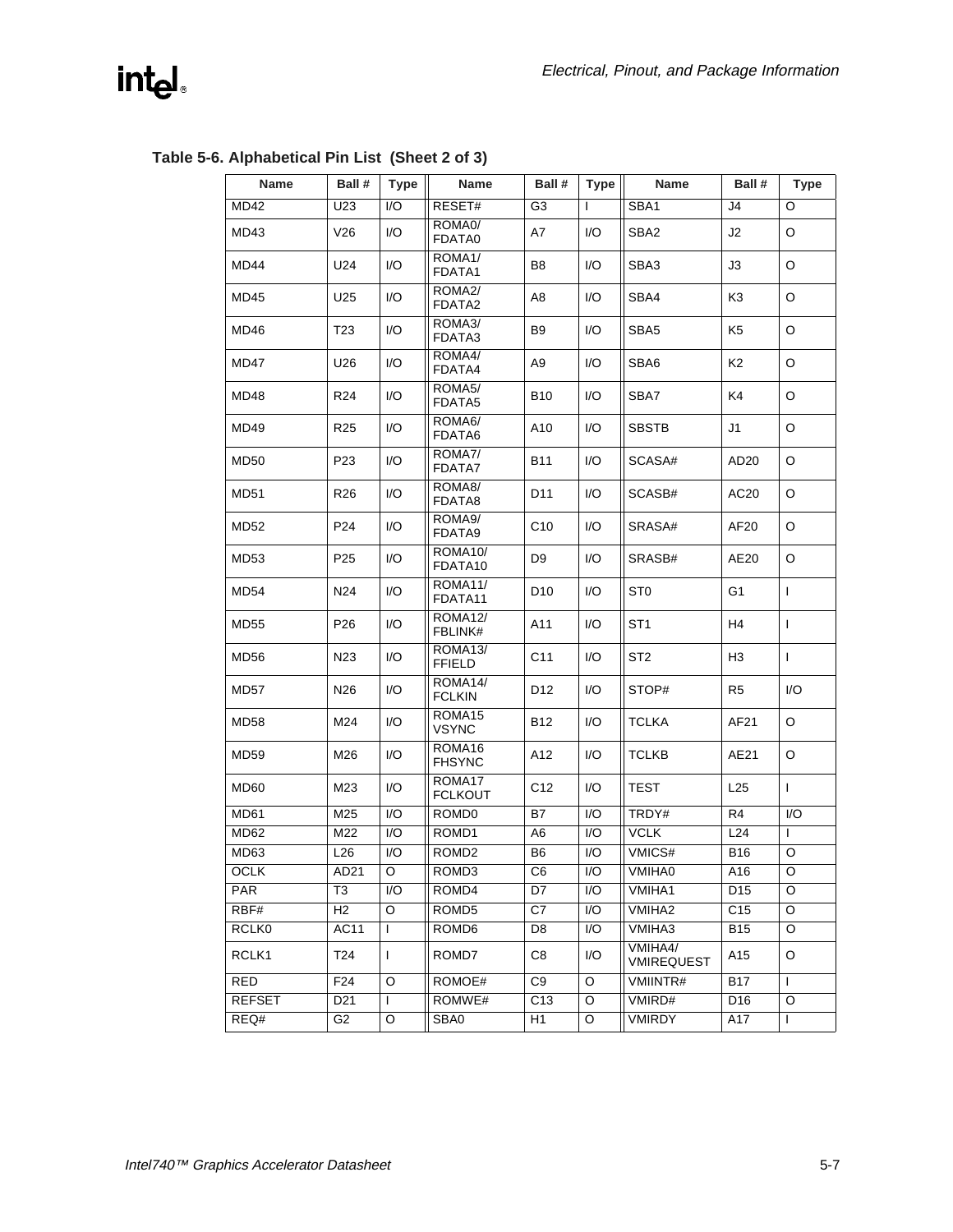| <b>Name</b>                      | Ball #          | <b>Type</b>            | <b>Name</b>     | Ball #          | <b>Type</b>             | <b>Name</b>  | Ball #          | <b>Type</b> |
|----------------------------------|-----------------|------------------------|-----------------|-----------------|-------------------------|--------------|-----------------|-------------|
| VMIWR#                           | C <sub>16</sub> | $\circ$                | VP7/<br>VMIHD7  | <b>B19</b>      | 1/O                     | <b>VP15</b>  | <b>B21</b>      | 1/O         |
| VP <sub>0</sub><br><b>VMIHDO</b> | C <sub>17</sub> | I/O                    | VP8             | C <sub>19</sub> | 1/O                     | <b>VRDY</b>  | J24             |             |
| VP1/<br>VMIHD1                   | A18             | $\mathsf{U}\mathsf{O}$ | VP <sub>9</sub> | A20             | 1/O                     | <b>VREF</b>  | L23             |             |
| VP2/<br>VMIHD <sub>2</sub>       | D <sub>17</sub> | I/O                    | <b>VP10</b>     | D <sub>19</sub> | 1/O                     | <b>VSYNC</b> | J25             | O           |
| VP3/<br>VMIHD3                   | <b>B18</b>      | I/O                    | <b>VP11</b>     | <b>B20</b>      | 1/O                     | WEA#         | AF19            | $\circ$     |
| VP4/<br>VMIHD4                   | C <sub>18</sub> | I/O                    | <b>VP12</b>     | C <sub>20</sub> | 1/O                     | WEB#         | AE19            | $\circ$     |
| VP5/<br>VMIHD <sub>5</sub>       | A19             | I/O                    | <b>VP13</b>     | A21             | 1/O                     | XTAL1        | H <sub>23</sub> |             |
| VP6/<br>VMIHD <sub>6</sub>       | D <sub>18</sub> | I/O                    | <b>VP14</b>     | D <sub>20</sub> | $\mathsf{I}/\mathsf{O}$ |              |                 |             |

### **Table 5-7. Pinout For Power, Ground, and No Connects**

| <b>Name</b>  | <b>Pin Number</b>                                                                                                                                                                                                                                                                                                                                                                                                                                                                                                                                                                                                                                                                                                                                                                                                                |
|--------------|----------------------------------------------------------------------------------------------------------------------------------------------------------------------------------------------------------------------------------------------------------------------------------------------------------------------------------------------------------------------------------------------------------------------------------------------------------------------------------------------------------------------------------------------------------------------------------------------------------------------------------------------------------------------------------------------------------------------------------------------------------------------------------------------------------------------------------|
| <b>VCC</b>   | AB7, AB9, AB11, AB13, AB14, AB16, AB18, AB20, E7, E9, E11, E13, E14, E16, E18, E20, H22                                                                                                                                                                                                                                                                                                                                                                                                                                                                                                                                                                                                                                                                                                                                          |
| <b>VCCA</b>  | F25, G23, G26                                                                                                                                                                                                                                                                                                                                                                                                                                                                                                                                                                                                                                                                                                                                                                                                                    |
| <b>VCCAP</b> | F4. AA4                                                                                                                                                                                                                                                                                                                                                                                                                                                                                                                                                                                                                                                                                                                                                                                                                          |
| <b>VCCDP</b> | F1, AA1                                                                                                                                                                                                                                                                                                                                                                                                                                                                                                                                                                                                                                                                                                                                                                                                                          |
| <b>VCCP</b>  | AB8, AB10, AB12, AB15, AB17, AB19, AC6, AC13, AC14, AC21, D6, D13, D14, E8, E10, E12,<br>E15, E17, E19, G25, G22, J22, L22, N22, P22, T22, V22, Y22                                                                                                                                                                                                                                                                                                                                                                                                                                                                                                                                                                                                                                                                              |
| <b>VDDQ</b>  | G5, J5, L5, N5, P5, T5, V5, Y5                                                                                                                                                                                                                                                                                                                                                                                                                                                                                                                                                                                                                                                                                                                                                                                                   |
| <b>VSSA</b>  | AA2, AA3, F3, F23, H24                                                                                                                                                                                                                                                                                                                                                                                                                                                                                                                                                                                                                                                                                                                                                                                                           |
| <b>VSS</b>   | A1, A2, A3, A4, A5, A22, A23, A24, A25, A26, B1, B2, B3, B4, B5, B22, B23, B24, B25, B26,<br>C1, C2, C3, C4, C5, C22, C23, C24, C25, C26, D1, D2, D3, D4, D5, D22, D23, D24, D25, D26,<br>E1, E2, E3, E4, E5, E6, E21, E22, E23, E24, E25, E26, F5, F6, F7, F20, F21, F22, G6, G21,<br>L11, L12, L13, L14, L15, L16, M11, M12, M13, M14, M15, M16, N11, N12, N13, N14, N15,<br>N16, P11, P12, P13, P14, P15, P16, R11, R12, R13, R14, R15, R16, T11, T12, T13, T14, T15,<br>T16, Y6, Y21, AA5, AA6, AA7, AA20, AA21, AA22, AB1, AB2, AB3, AB4, AB5, AB6, AB21,<br>AB22, AB23, AB24, AB25, AB26, AC1, AC2, AC3, AC4, AC5, AC22, AC23, AC24, AC25, AC26,<br>AD1, AD2, AD3, AD4, AD5, AD22, AD23, AD24, AD25, AD26, AE1, AE2, AE3, AE4, AE5,<br>AE22, AE23, AE24, AE25, AE26, AF1, AF2, AF3, AF4, AF5, AF22, AF23, AF24, AF25, AF26 |
| <b>NC</b>    | AA24, AE8, AE14, H25, H26, J23, N25, V24                                                                                                                                                                                                                                                                                                                                                                                                                                                                                                                                                                                                                                                                                                                                                                                         |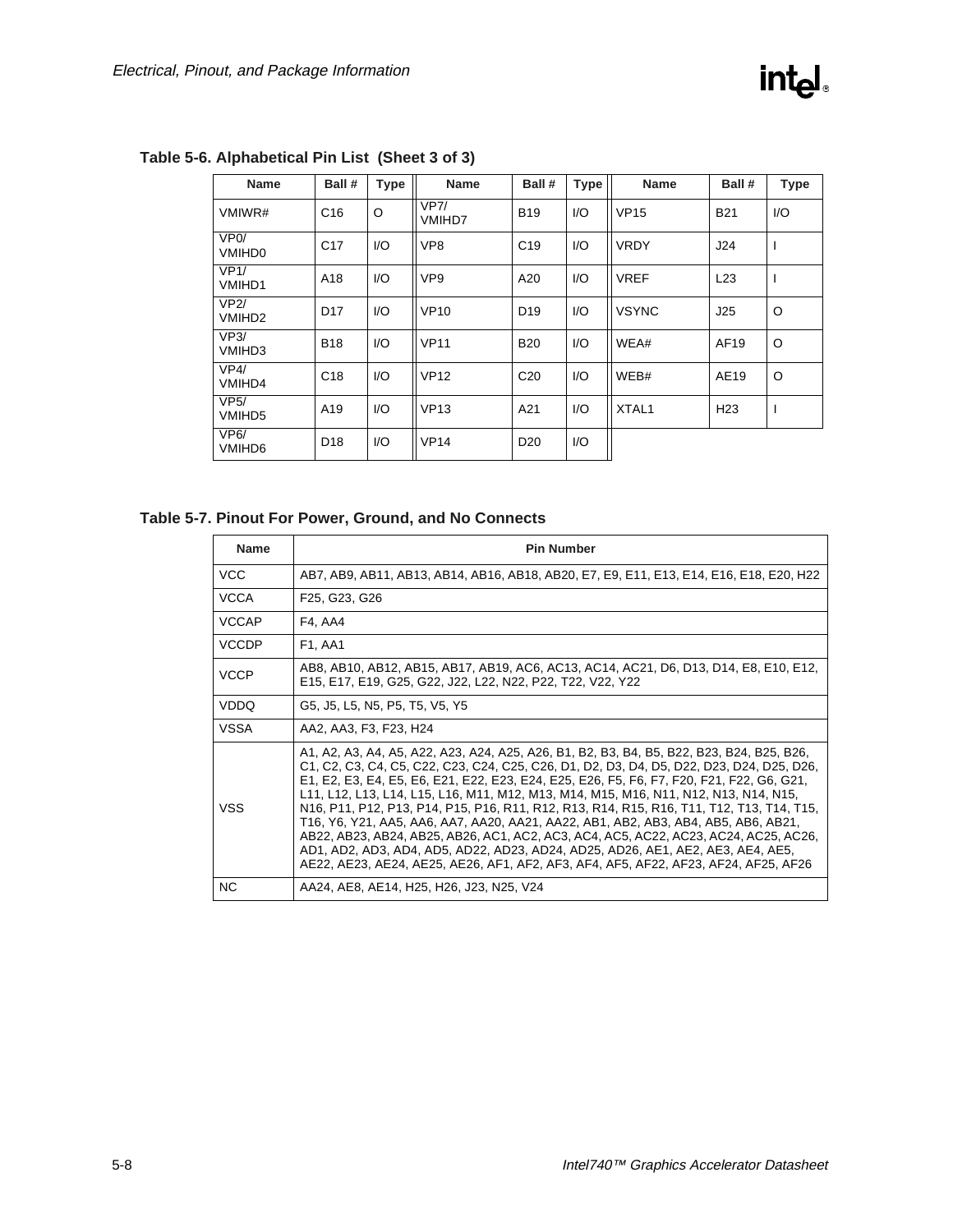## **5.3 Package Information**

intel.

This specification outlines the mechanical dimensions for the Intel740™ graphics accelerator. The package is a 468 super thermal ball grid array (STBGA).



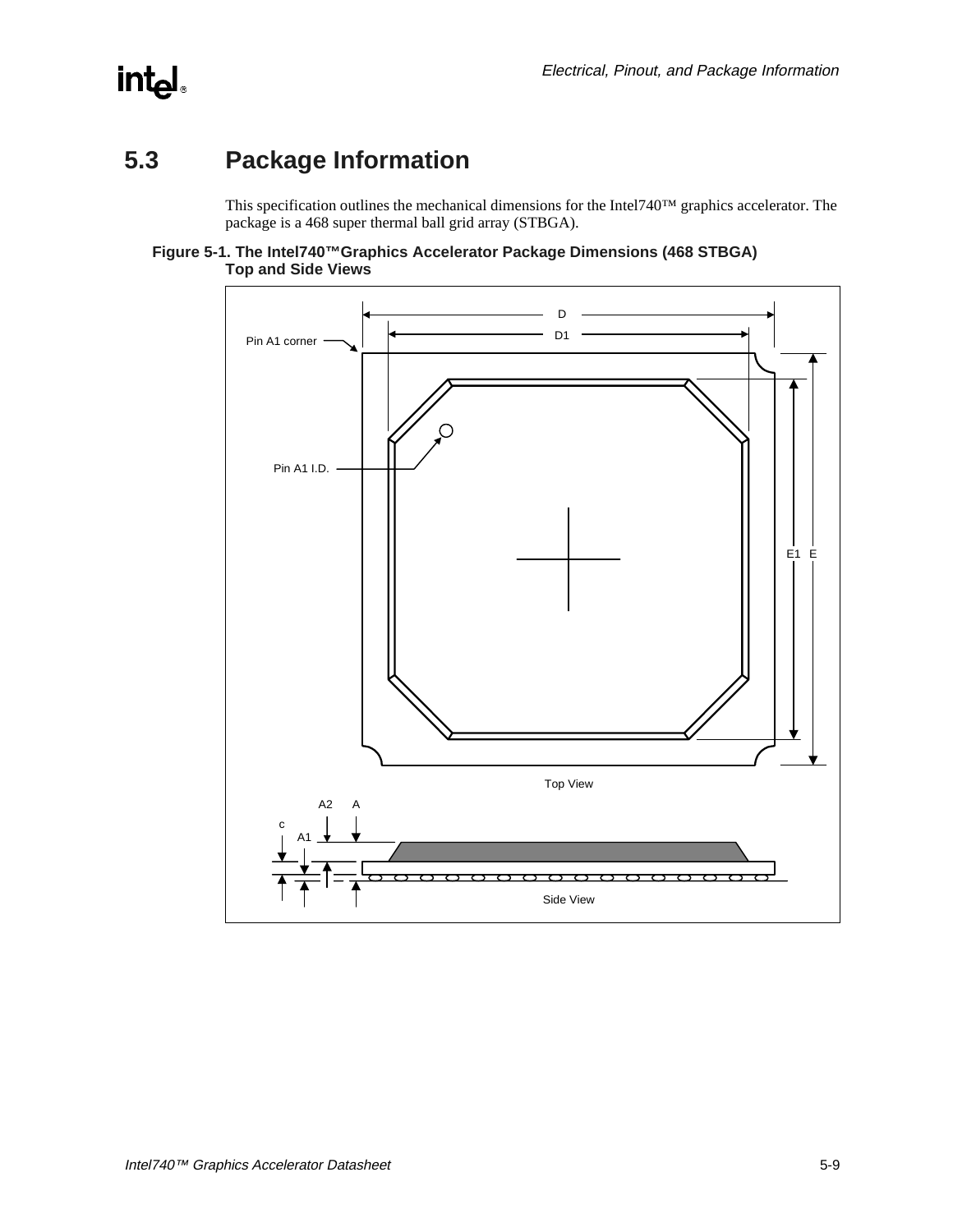

**Figure 5-2. The Intel740™ Graphics Accelerator Package Dimensions (468 STBGA)**

**Table 5-8. Intel740™ Graphics Accelerator Package Dimensions (468 STBGA)**

| Symbol         | e=1.27 mm (solder ball pitch) |                |       | <b>Note</b> |
|----------------|-------------------------------|----------------|-------|-------------|
|                | Min                           | <b>Nominal</b> | Max   |             |
| A              | 2.17                          | 2.38           | 2.59  |             |
| A1             | 0.50                          | 0.60           | 0.70  |             |
| A2             | 1.12                          | 1.17           | 1.22  |             |
| D              | 34.80                         | 35.00          | 35.20 |             |
| D <sub>1</sub> | 29.75                         | 30.00          | 30.25 |             |
| E              | 34.80                         | 35.00          | 35.20 |             |
| E <sub>1</sub> | 29.75                         | 30.00          | 30.25 |             |
| L              |                               |                |       |             |
| J              |                               |                |       |             |
| M              |                               |                |       |             |
| N              |                               |                |       |             |
| b              | 0.60                          | 0.75           | 0.90  |             |
| c              | 0.55                          | 0.61           | 0.67  |             |

ını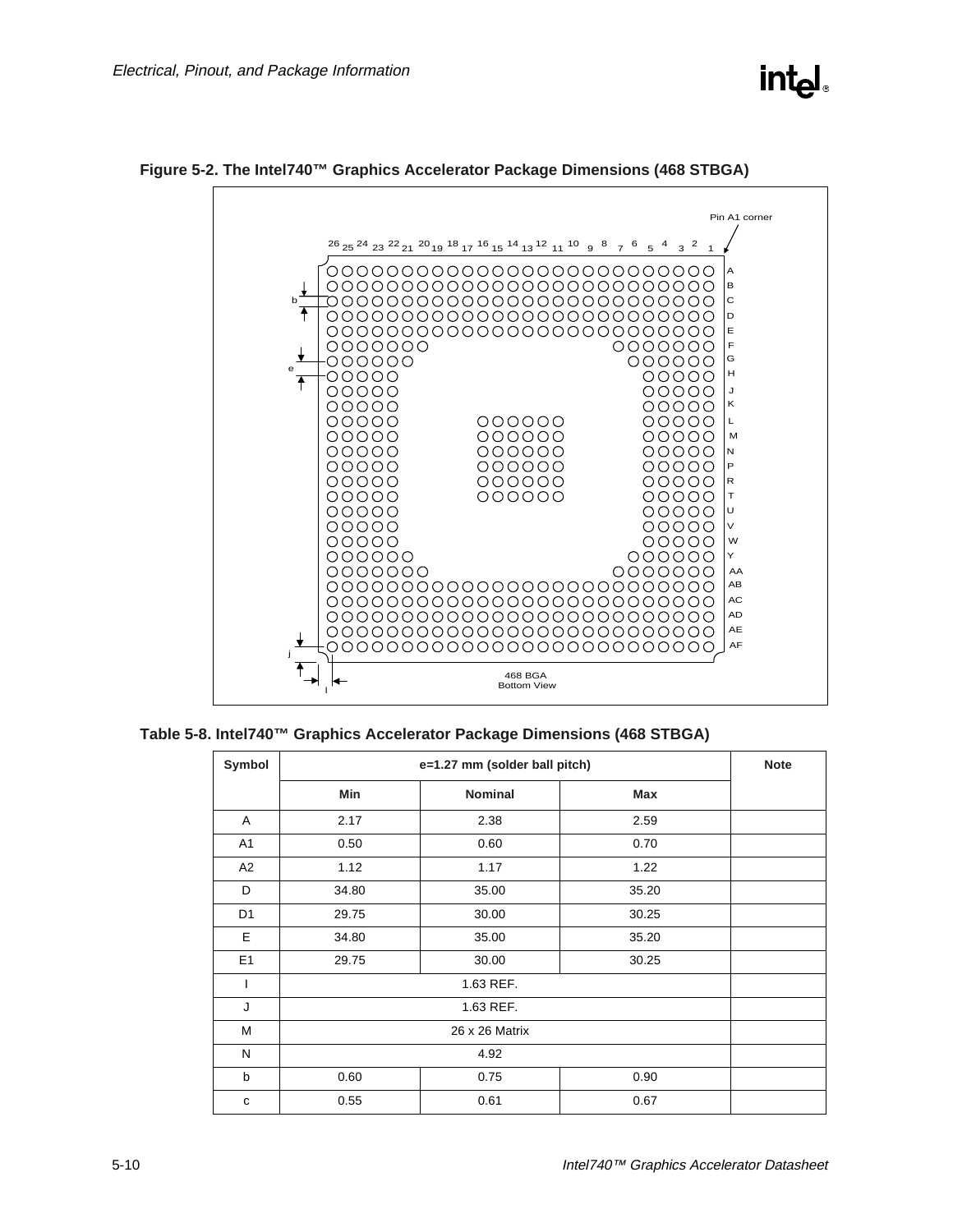The Intel740™ graphics accelerator test modes described in this chapter are for Automated Test Equipment (ATE) board level testing. To enable a test mode, the ROMA16 pin is sampled just after Reset. If its value is a 1, then TEST and (SRASB#, SCASB#, WEB#) are used to latch and decode the Test Modes. For a particular test mode, the values shown in Table 6-1 are presented on the indicated signal pins.

**Table 6-1. Intel740™ Graphics Accelerator Test Mode Select**

| ROMA <sub>16</sub> | <b>TEST</b> | $CS1[B:A]$ # | <b>SRASB#</b> | <b>SCASB#</b> | WEB# | <b>Test Mode Enabled</b>     |
|--------------------|-------------|--------------|---------------|---------------|------|------------------------------|
|                    |             | 00           |               |               |      | <b>Tri-State All Outputs</b> |
|                    |             | 00           |               |               |      | <b>NAND Chain Test</b>       |
|                    |             | XX           |               |               |      | Disable All Test Modes       |

The NAND chain test allows the ATE to test the signal pin connectivity. There are four NAND chains that are enabled simultaneously.

#### **Table 6-2. NAND Chain Outputs**

| <b>Pins for NAND Chain</b> | <b>Purpose</b>      |
|----------------------------|---------------------|
| <b>NC (N25)</b>            | NAND Chain 0 Output |
| GPIO0 (K23)                | NAND Chain 1 Output |
| GPIO1 (K24)                | NAND Chain 2 Output |
| <b>NC (AA24)</b>           | NAND Chain 3 Output |

The following signals are excluded from the NAND Chain:

- Analog outputs (Red, Green, Blue)
- RESET#
- TEST
- ROMWE
- ROMOE#

The NAND chain ordering is given in Table 6-3.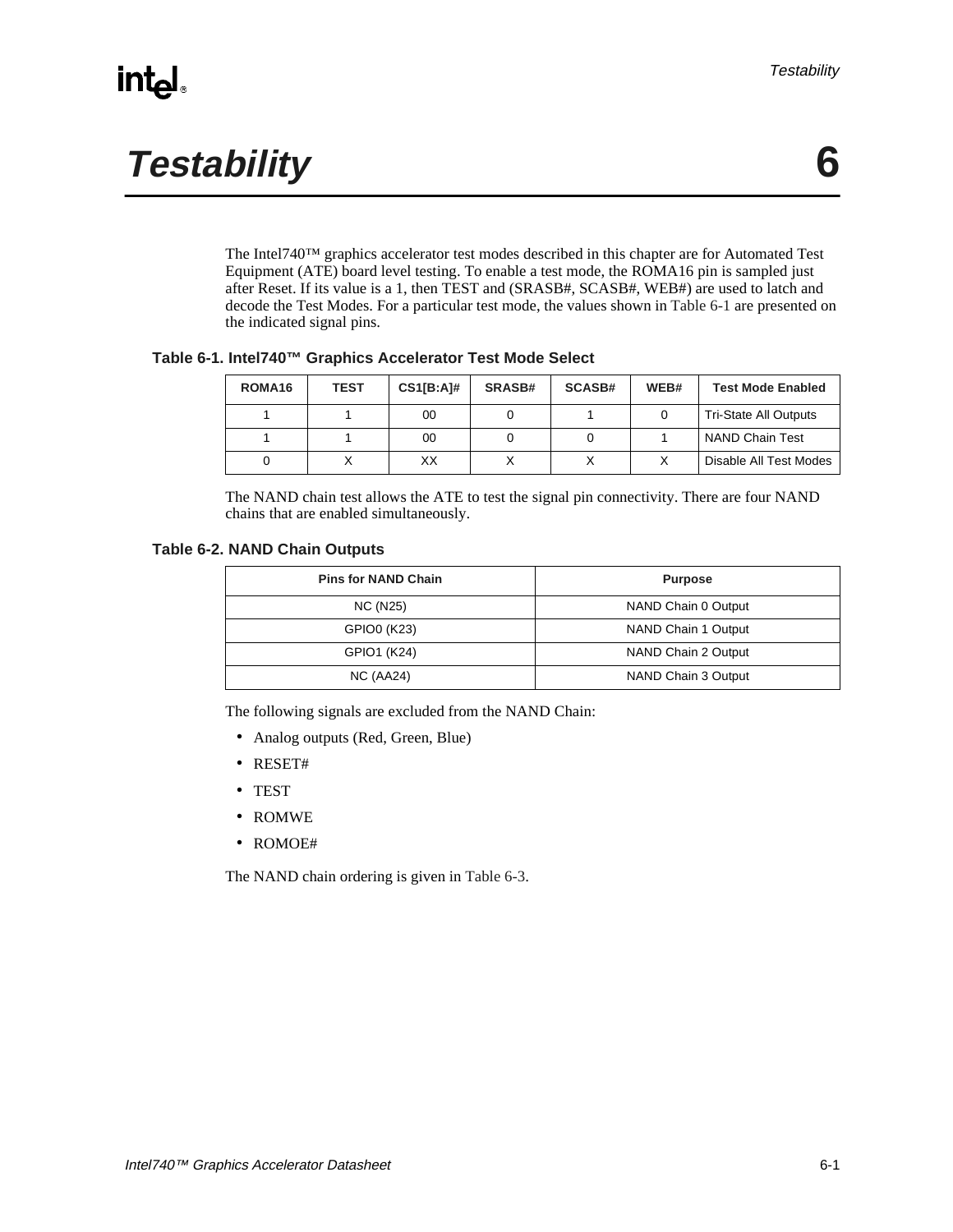| <b>NAND Chain 0</b> | <b>NAND Chain 1</b> | <b>NAND Chain 2</b> | <b>NAND Chain 3</b> |
|---------------------|---------------------|---------------------|---------------------|
| INT#                | MD <sub>0</sub>     | CKE                 | VP15                |
| REQ#                | MD1                 | CS0A#               | VP13                |
| ST <sub>0</sub>     | MD <sub>3</sub>     | CS0B#               | <b>VP14</b>         |
| GNT#                | MD2                 | CS1A#               | VP12                |
| ST <sub>1</sub>     | MD4                 | CS1B#               | <b>VP11</b>         |
| ST <sub>2</sub>     | MD7                 | MD33                | VP9                 |
| RBF#                | MD <sub>5</sub>     | MD35                | <b>VP10</b>         |
| SBA0                | MD6                 | MD32                | VP8                 |
| SBA1                | MD <sub>8</sub>     | MD34                | VP7                 |
| SBA3                | MD9                 | MD36                | VP <sub>5</sub>     |
| SBA2                | MD <sub>10</sub>    | MD37                | VP <sub>6</sub>     |
| <b>SBSTB</b>        | MD12                | MD39                | VP4                 |
| SBA5                | MD <sub>11</sub>    | MD38                | VP3                 |
| SBA7                | MD <sub>13</sub>    | MD41                | VP1                 |
| SBA4                | MD14                | MD43                | VP <sub>2</sub>     |
| SBA6                | DQM0                | MD40                | VP <sub>0</sub>     |
| AD31                | MD <sub>15</sub>    | MD42                | VMIINT#             |
| AD30                | DQM1                | MD44                | <b>VMIRDY</b>       |
| AD <sub>28</sub>    | RCLK0               | MD45                | VMIRD#              |
| AD29                | DQM2                | MD47                | VMIWR#              |
| AD <sub>27</sub>    | DQM3                | MD46                | VMICS#              |
| AD26                | MD17                | RCLK1               | <b>VMIHA0</b>       |
| AD <sub>24</sub>    | MD <sub>16</sub>    | DQM5                | <b>VMIHA1</b>       |
| C/BE3#              | MD <sub>18</sub>    | DQM7                | VMIHA2              |
| AD <sub>25</sub>    | MD <sub>19</sub>    | DQM4                | VMIHA3              |
| ADSTB_B             | MD21                | DQM6                | VMIHA4              |
| AD22                | MD <sub>20</sub>    | MD48                | GPIO4               |
| AD <sub>20</sub>    | MD <sub>23</sub>    | MD49                | GPIO <sub>5</sub>   |
| AD23                | MD25                | <b>MD51</b>         | GPIO6               |
| AD21                | MD27                | <b>MD50</b>         | GPIO8               |
| AD19                | MD22                | MD52                | GPIO7               |
| AD17                | MD29                | MD <sub>53</sub>    | ROMA16              |
| AD16                | MD31                | <b>MD55</b>         | ROMA15              |
| AD18                | MD24                | MD57                | ROMA17              |
| C/BE2#              | MD <sub>26</sub>    | MD54                | ROMA14              |
| FRAME#              | MA1                 | MD56                | ROMA <sub>12</sub>  |
| TRDY#               | MA3                 | MD59                | ROMA7               |
| STOP#               | MD28                | MD61                | ROMA <sub>13</sub>  |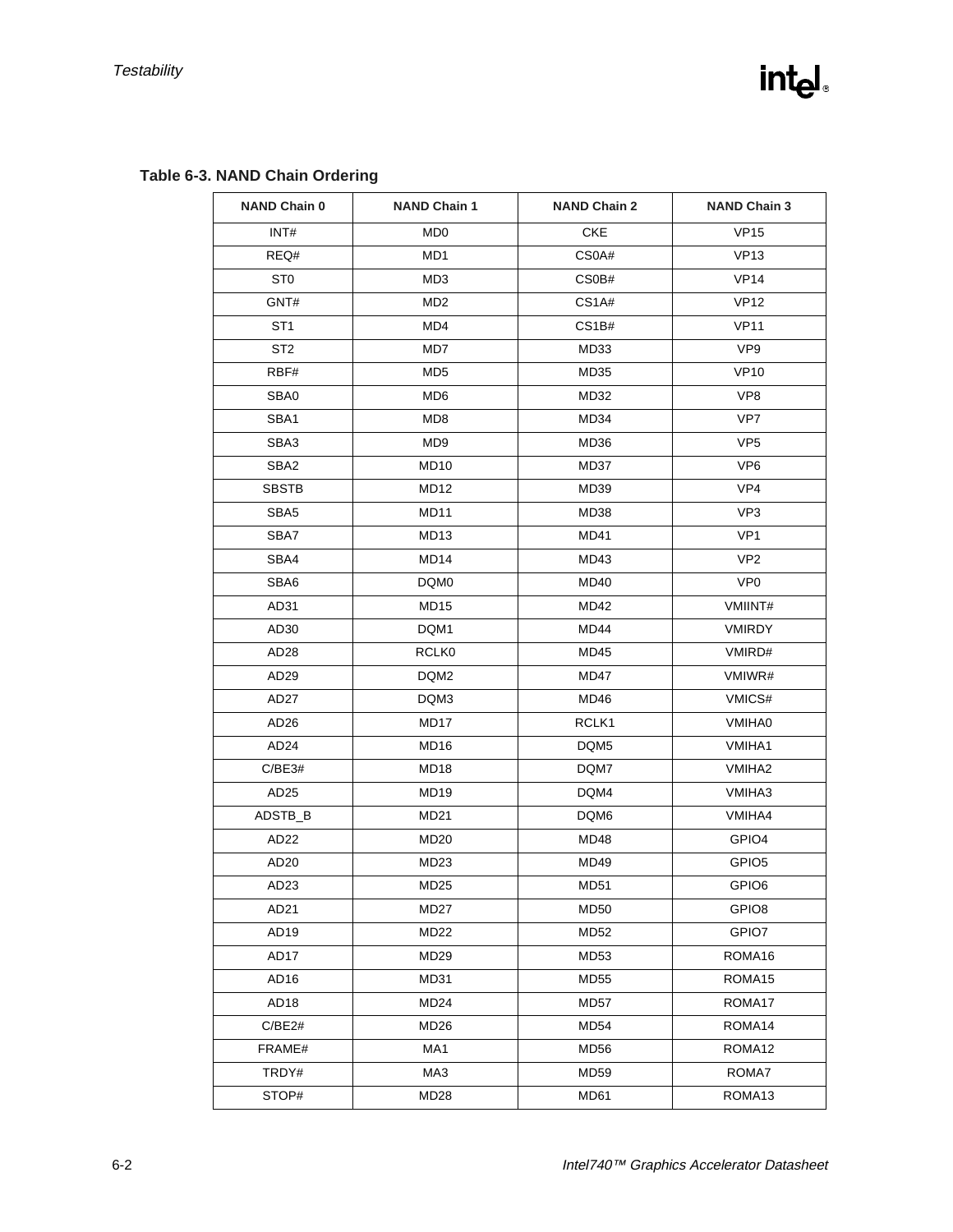### **Table 6-3. NAND Chain Ordering**

| IRDY#            | MD30            | <b>MD58</b>     | ROMA8             |
|------------------|-----------------|-----------------|-------------------|
| DEVSEL#          | MA <sub>5</sub> | <b>MD60</b>     | ROMA <sub>6</sub> |
| <b>PAR</b>       | MA7             | <b>MD62</b>     | ROMA <sub>5</sub> |
| AD <sub>15</sub> | MA0             | MD63            | ROMA9             |
| C/BE1#           | MA <sub>2</sub> | <b>VCLK</b>     | ROMA11            |
| AD <sub>14</sub> | MA9             | <b>VREF</b>     | ROMA4             |
| AD <sub>12</sub> | <b>MA11</b>     | GPIO3 (DDCCLK)  | ROMA3             |
| AD <sub>13</sub> | MA4             | GPIO2 (DDCDATA) | ROMA10            |
| AD11             | MA6             | <b>HREF</b>     | ROMA <sub>2</sub> |
| AD10             | MWEA#           | <b>HSYNC</b>    | ROMA1             |
| AD <sub>8</sub>  | MWEB#           | <b>VSYNC</b>    | ROMD7             |
| AD <sub>9</sub>  | MA8             | <b>VRDY</b>     | ROMD <sub>6</sub> |
| C/BE0#           | <b>MA10</b>     |                 | ROMA0             |
| ADSTRB A         | SRASA#          |                 | ROMD0             |
| AD7              | SRASB#          |                 | ROMD <sub>5</sub> |
| AD <sub>5</sub>  | SCASA#          |                 | ROMD4             |
| AD <sub>6</sub>  | SCASB#          |                 | ROMD1             |
| AD4              | <b>TCLKA</b>    |                 | ROMD <sub>2</sub> |
| AD <sub>3</sub>  | <b>TCLKB</b>    |                 | ROMD3             |
| AD <sub>1</sub>  | <b>OCLK</b>     |                 |                   |
| AD <sub>2</sub>  |                 |                 |                   |
| AD <sub>0</sub>  |                 |                 |                   |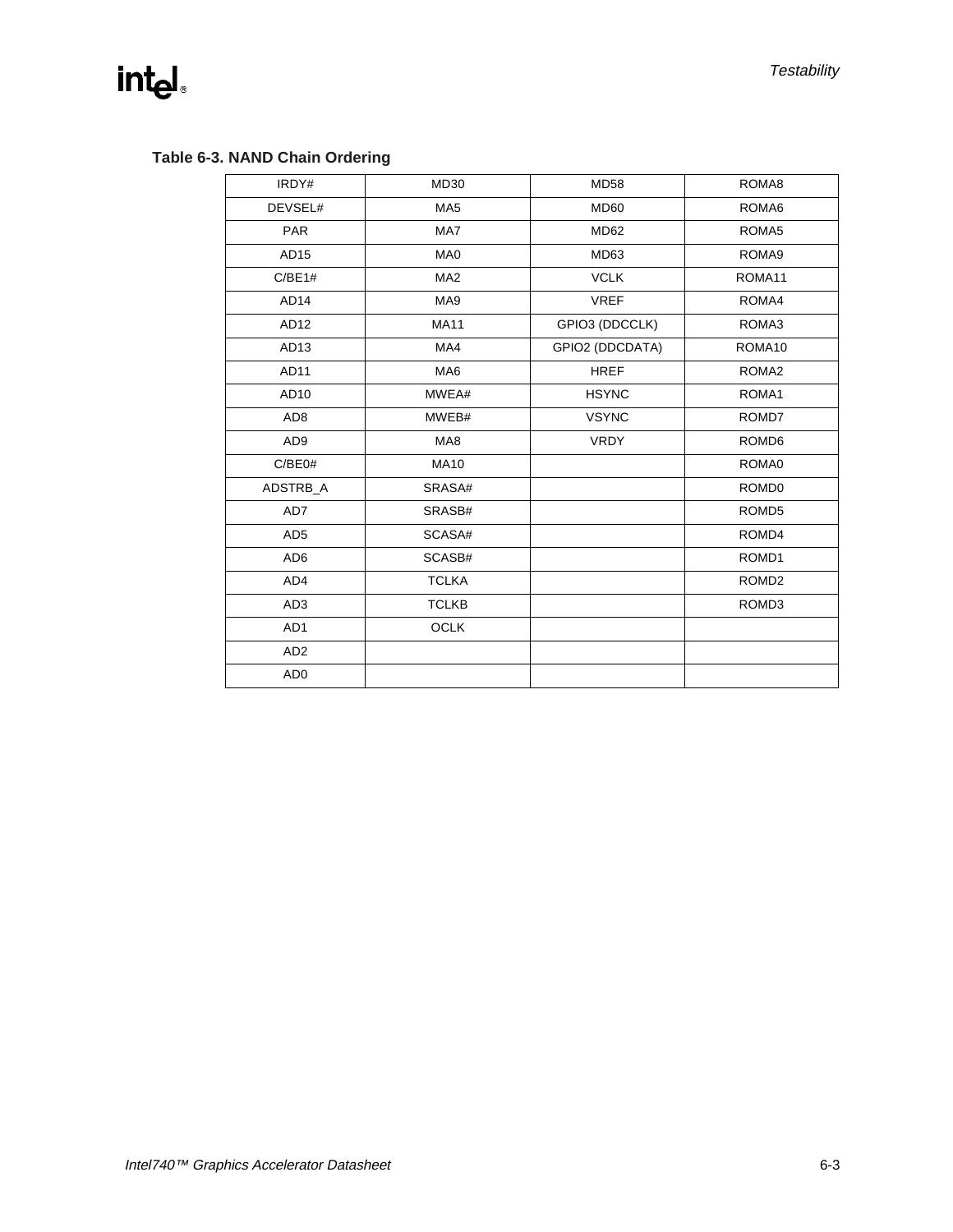**Testability** 

# intel